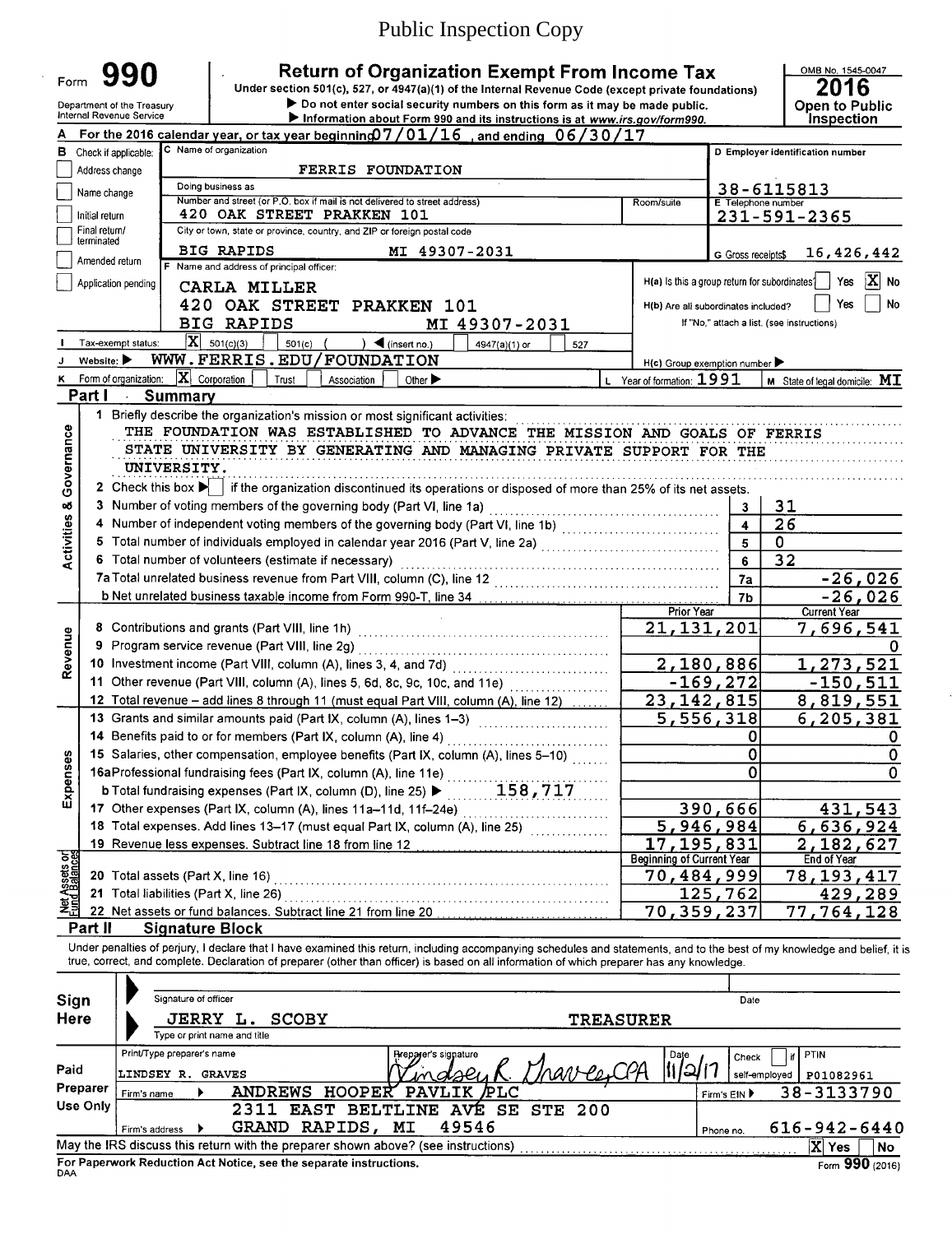|              |                 |                           | Form 990 (2016) $\verb FERRIS $ $\verb FOUNDATION $ |                                                                                                              |                       | 38-6115813  |                                                                                                                                                                                                                                  | Page 2                |
|--------------|-----------------|---------------------------|-----------------------------------------------------|--------------------------------------------------------------------------------------------------------------|-----------------------|-------------|----------------------------------------------------------------------------------------------------------------------------------------------------------------------------------------------------------------------------------|-----------------------|
|              | <b>Part III</b> |                           |                                                     | <b>Statement of Program Service Accomplishments</b>                                                          |                       |             |                                                                                                                                                                                                                                  |                       |
|              |                 |                           | Briefly describe the organization's mission:        |                                                                                                              |                       |             | Check if Schedule O contains a response or note to any line in this Part III                                                                                                                                                     |                       |
| 1            |                 | UNIVERSITY.               |                                                     |                                                                                                              |                       |             | THE FOUNDATION WAS ESTABLISHED TO ADVANCE THE MISSION AND GOALS OF FERRIS<br>STATE UNIVERSITY BY GENERATING AND MANAGING PRIVATE SUPPORT FOR THE                                                                                 |                       |
| $\mathbf{2}$ |                 | prior Form 990 or 990-EZ? |                                                     | Did the organization undertake any significant program services during the year which were not listed on the |                       |             |                                                                                                                                                                                                                                  | Yes $X$ No            |
|              |                 |                           |                                                     | If "Yes," describe these new services on Schedule O.                                                         |                       |             |                                                                                                                                                                                                                                  |                       |
| 3            | services?       |                           |                                                     | Did the organization cease conducting, or make significant changes in how it conducts, any program           |                       |             |                                                                                                                                                                                                                                  | Yes $\overline{X}$ No |
|              |                 |                           | If "Yes," describe these changes on Schedule O.     |                                                                                                              |                       |             |                                                                                                                                                                                                                                  |                       |
| 4            |                 |                           |                                                     |                                                                                                              |                       |             | Describe the organization's program service accomplishments for each of its three largest program services, as measured by                                                                                                       |                       |
|              |                 |                           |                                                     | the total expenses, and revenue, if any, for each program service reported.                                  |                       |             | expenses. Section 501(c)(3) and 501(c)(4) organizations are required to report the amount of grants and allocations to others,                                                                                                   |                       |
|              |                 |                           |                                                     | AMONG ALL ITS CONSTITUENTS.                                                                                  |                       |             | ETHICAL PRIVATE FUNDRAISING PROGRAM TARGETED TOWARD IDENTIFIED UNIVERSITY<br>NEEDS AND GOALS; AGGRESSIVE, YET PRUDENT, FISCAL MANAGEMENT OF LONG-TERM<br>PRIVATE ASSETS; AND ENTHUSIASTIC AND ETHICAL ADVOCACY OF THE UNIVERSITY |                       |
|              |                 |                           |                                                     |                                                                                                              |                       |             |                                                                                                                                                                                                                                  |                       |
|              |                 |                           |                                                     |                                                                                                              |                       |             |                                                                                                                                                                                                                                  |                       |
|              |                 |                           |                                                     |                                                                                                              |                       |             |                                                                                                                                                                                                                                  |                       |
|              |                 |                           |                                                     |                                                                                                              |                       |             |                                                                                                                                                                                                                                  |                       |
|              |                 |                           |                                                     |                                                                                                              |                       |             |                                                                                                                                                                                                                                  |                       |
|              |                 |                           |                                                     |                                                                                                              |                       |             |                                                                                                                                                                                                                                  |                       |
|              |                 |                           |                                                     |                                                                                                              |                       |             |                                                                                                                                                                                                                                  |                       |
|              |                 |                           |                                                     |                                                                                                              |                       |             |                                                                                                                                                                                                                                  |                       |
|              |                 |                           |                                                     |                                                                                                              |                       |             |                                                                                                                                                                                                                                  |                       |
|              |                 |                           |                                                     |                                                                                                              |                       |             |                                                                                                                                                                                                                                  |                       |
|              |                 |                           |                                                     |                                                                                                              |                       |             |                                                                                                                                                                                                                                  |                       |
|              |                 |                           |                                                     |                                                                                                              |                       |             |                                                                                                                                                                                                                                  |                       |
|              |                 |                           |                                                     |                                                                                                              |                       |             |                                                                                                                                                                                                                                  |                       |
|              |                 |                           |                                                     |                                                                                                              |                       |             |                                                                                                                                                                                                                                  |                       |
|              |                 |                           |                                                     |                                                                                                              |                       |             |                                                                                                                                                                                                                                  |                       |
|              | 4c (Code:       |                           | ) (Expenses \$                                      |                                                                                                              | including grants of\$ |             | ) (Revenue \$                                                                                                                                                                                                                    |                       |
|              |                 |                           |                                                     |                                                                                                              |                       |             |                                                                                                                                                                                                                                  |                       |
|              |                 |                           |                                                     |                                                                                                              |                       |             |                                                                                                                                                                                                                                  |                       |
|              |                 |                           |                                                     |                                                                                                              |                       |             |                                                                                                                                                                                                                                  |                       |
|              |                 |                           |                                                     |                                                                                                              |                       |             |                                                                                                                                                                                                                                  |                       |
|              |                 |                           |                                                     |                                                                                                              |                       |             |                                                                                                                                                                                                                                  |                       |
|              |                 |                           |                                                     |                                                                                                              |                       |             |                                                                                                                                                                                                                                  |                       |
|              |                 |                           |                                                     |                                                                                                              |                       |             |                                                                                                                                                                                                                                  |                       |
|              |                 |                           |                                                     |                                                                                                              |                       |             |                                                                                                                                                                                                                                  |                       |
|              |                 |                           |                                                     |                                                                                                              |                       |             |                                                                                                                                                                                                                                  |                       |
|              |                 |                           |                                                     |                                                                                                              |                       |             |                                                                                                                                                                                                                                  |                       |
|              |                 |                           |                                                     | 4d Other program services (Describe in Schedule O.)                                                          |                       |             |                                                                                                                                                                                                                                  |                       |
|              | (Expenses \$    |                           |                                                     | including grants of\$                                                                                        |                       | (Revenue \$ |                                                                                                                                                                                                                                  |                       |
|              |                 |                           | 4e Total program service expenses                   | 6,205,381                                                                                                    |                       |             |                                                                                                                                                                                                                                  |                       |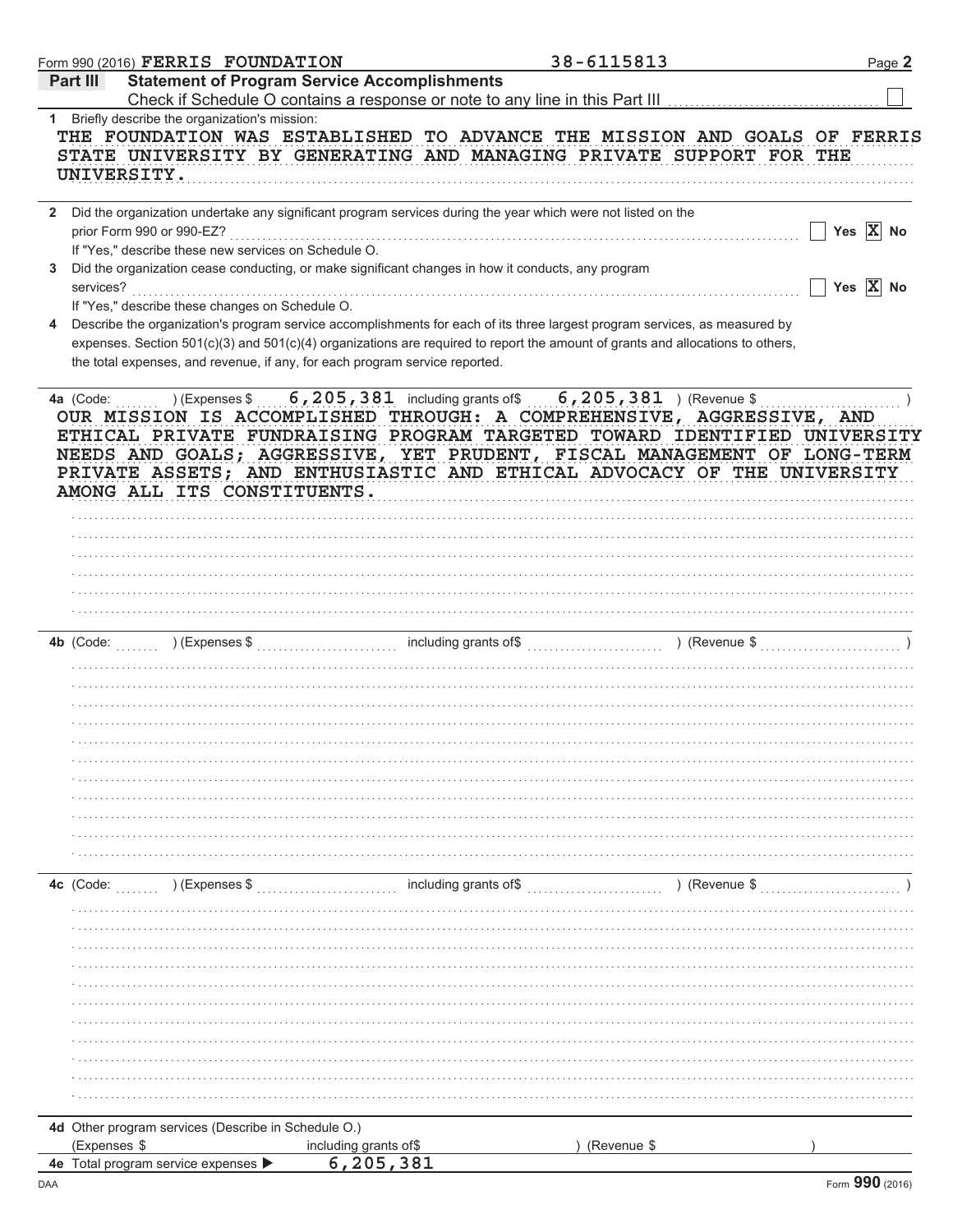Form 990 (2016) FERRIS FOUNDATION 38-6115813 Page 3

**Part IV** Checklist of Required Schedules

|              |                                                                                                                                                                                                                             |                     | Yes         | <b>No</b> |
|--------------|-----------------------------------------------------------------------------------------------------------------------------------------------------------------------------------------------------------------------------|---------------------|-------------|-----------|
| 1            | Is the organization described in section $501(c)(3)$ or $4947(a)(1)$ (other than a private foundation)? If "Yes,"                                                                                                           |                     | X           |           |
| $\mathbf{2}$ | complete Schedule A<br>Is the organization required to complete Schedule B, Schedule of Contributors (see instructions)?                                                                                                    | 1<br>$\overline{2}$ | $\mathbf X$ |           |
| 3            | Did the organization engage in direct or indirect political campaign activities on behalf of or in opposition to                                                                                                            |                     |             |           |
|              | candidates for public office? If "Yes," complete Schedule C, Part I                                                                                                                                                         | 3                   |             | X         |
| 4            | Section 501(c)(3) organizations. Did the organization engage in lobbying activities, or have a section 501(h)                                                                                                               |                     |             |           |
|              | election in effect during the tax year? If "Yes," complete Schedule C, Part II                                                                                                                                              | 4                   |             | X         |
| 5            | Is the organization a section $501(c)(4)$ , $501(c)(5)$ , or $501(c)(6)$ organization that receives membership dues,                                                                                                        |                     |             |           |
|              | assessments, or similar amounts as defined in Revenue Procedure 98-19? If "Yes," complete Schedule C,                                                                                                                       |                     |             |           |
|              | Part III                                                                                                                                                                                                                    | 5                   |             | X.        |
| 6            | Did the organization maintain any donor advised funds or any similar funds or accounts for which donors                                                                                                                     |                     |             |           |
|              | have the right to provide advice on the distribution or investment of amounts in such funds or accounts? If                                                                                                                 |                     |             |           |
|              | "Yes," complete Schedule D, Part I                                                                                                                                                                                          | 6                   |             | X         |
| 7            | Did the organization receive or hold a conservation easement, including easements to preserve open space,                                                                                                                   |                     |             |           |
|              | the environment, historic land areas, or historic structures? If "Yes," complete Schedule D, Part II                                                                                                                        | $\overline{7}$      |             | X         |
| 8            | Did the organization maintain collections of works of art, historical treasures, or other similar assets? If "Yes,"                                                                                                         |                     |             |           |
|              | complete Schedule D, Part III                                                                                                                                                                                               | 8                   |             | X         |
| 9            | Did the organization report an amount in Part X, line 21, for escrow or custodial account liability, serve as a                                                                                                             |                     |             |           |
|              | custodian for amounts not listed in Part X; or provide credit counseling, debt management, credit repair, or                                                                                                                |                     |             |           |
|              | debt negotiation services? If "Yes," complete Schedule D, Part IV                                                                                                                                                           | 9                   |             | X         |
| 10           | Did the organization, directly or through a related organization, hold assets in temporarily restricted                                                                                                                     |                     |             |           |
|              | endowments, permanent endowments, or quasi-endowments? If "Yes," complete Schedule D, Part V                                                                                                                                | 10                  | х           |           |
| 11           | If the organization's answer to any of the following questions is "Yes," then complete Schedule D, Parts VI,                                                                                                                |                     |             |           |
|              | VII, VIII, IX, or X as applicable.                                                                                                                                                                                          |                     |             |           |
| а            | Did the organization report an amount for land, buildings, and equipment in Part X, line 10? If "Yes,"                                                                                                                      |                     |             |           |
|              | complete Schedule D, Part VI                                                                                                                                                                                                | 11a                 |             | x         |
|              | <b>b</b> Did the organization report an amount for investments—other securities in Part X, line 12 that is 5% or more                                                                                                       |                     |             |           |
|              | of its total assets reported in Part X, line 16? If "Yes," complete Schedule D, Part VII                                                                                                                                    | 11 <sub>b</sub>     | X           |           |
| C            | Did the organization report an amount for investments—program related in Part X, line 13 that is 5% or more                                                                                                                 |                     |             |           |
|              | of its total assets reported in Part X, line 16? If "Yes," complete Schedule D, Part VIII                                                                                                                                   | 11 <sub>c</sub>     |             | x         |
| d            | Did the organization report an amount for other assets in Part X, line 15 that is 5% or more of its total assets                                                                                                            |                     |             |           |
|              | reported in Part X, line 16? If "Yes," complete Schedule D, Part IX                                                                                                                                                         | 11d                 |             | х         |
|              | Did the organization report an amount for other liabilities in Part X, line 25? If "Yes," complete Schedule D, Part X                                                                                                       | 11e                 | Х           |           |
| f.           | Did the organization's separate or consolidated financial statements for the tax year include a footnote that addresses                                                                                                     |                     |             |           |
|              | the organization's liability for uncertain tax positions under FIN 48 (ASC 740)? If "Yes," complete Schedule D, Part X                                                                                                      | 11f                 | X           |           |
|              | 12a Did the organization obtain separate, independent audited financial statements for the tax year? If "Yes," complete                                                                                                     |                     |             |           |
|              | Schedule D. Parts XI and XII                                                                                                                                                                                                | 12a                 | x           |           |
|              | <b>b</b> Was the organization included in consolidated, independent audited financial statements for the tax year? If                                                                                                       |                     |             |           |
|              | "Yes," and if the organization answered "No" to line 12a, then completing Schedule D, Parts XI and XII is optional                                                                                                          | 12b                 | X           |           |
| 13           | Is the organization a school described in section 170(b)(1)(A)(ii)? If "Yes," complete Schedule E                                                                                                                           | 13                  |             | X         |
| 14a          | Did the organization maintain an office, employees, or agents outside of the United States?                                                                                                                                 | 14a                 |             | X         |
| b            | Did the organization have aggregate revenues or expenses of more than \$10,000 from grantmaking,                                                                                                                            |                     |             |           |
|              | fundraising, business, investment, and program service activities outside the United States, or aggregate<br>foreign investments valued at \$100,000 or more? If "Yes," complete Schedule F, Parts I and IV [[[[[[[[[[[[[[[ | 14b                 | X           |           |
|              |                                                                                                                                                                                                                             |                     |             |           |
| 15           | Did the organization report on Part IX, column (A), line 3, more than \$5,000 of grants or other assistance to or                                                                                                           | 15                  |             |           |
| 16           | for any foreign organization? If "Yes," complete Schedule F, Parts II and IV<br>Did the organization report on Part IX, column (A), line 3, more than \$5,000 of aggregate grants or other                                  |                     |             | X         |
|              |                                                                                                                                                                                                                             | 16                  |             | X.        |
| 17           | Did the organization report a total of more than \$15,000 of expenses for professional fundraising services on                                                                                                              |                     |             |           |
|              |                                                                                                                                                                                                                             | 17                  |             | X.        |
| 18           | Did the organization report more than \$15,000 total of fundraising event gross income and contributions on                                                                                                                 |                     |             |           |
|              | Part VIII, lines 1c and 8a? If "Yes," complete Schedule G, Part II                                                                                                                                                          | 18                  | х           |           |
| 19           | Did the organization report more than \$15,000 of gross income from gaming activities on Part VIII, line 9a?                                                                                                                |                     |             |           |
|              | If "Yes," complete Schedule G, Part III                                                                                                                                                                                     | 19                  |             | X.        |

Form 990 (2016)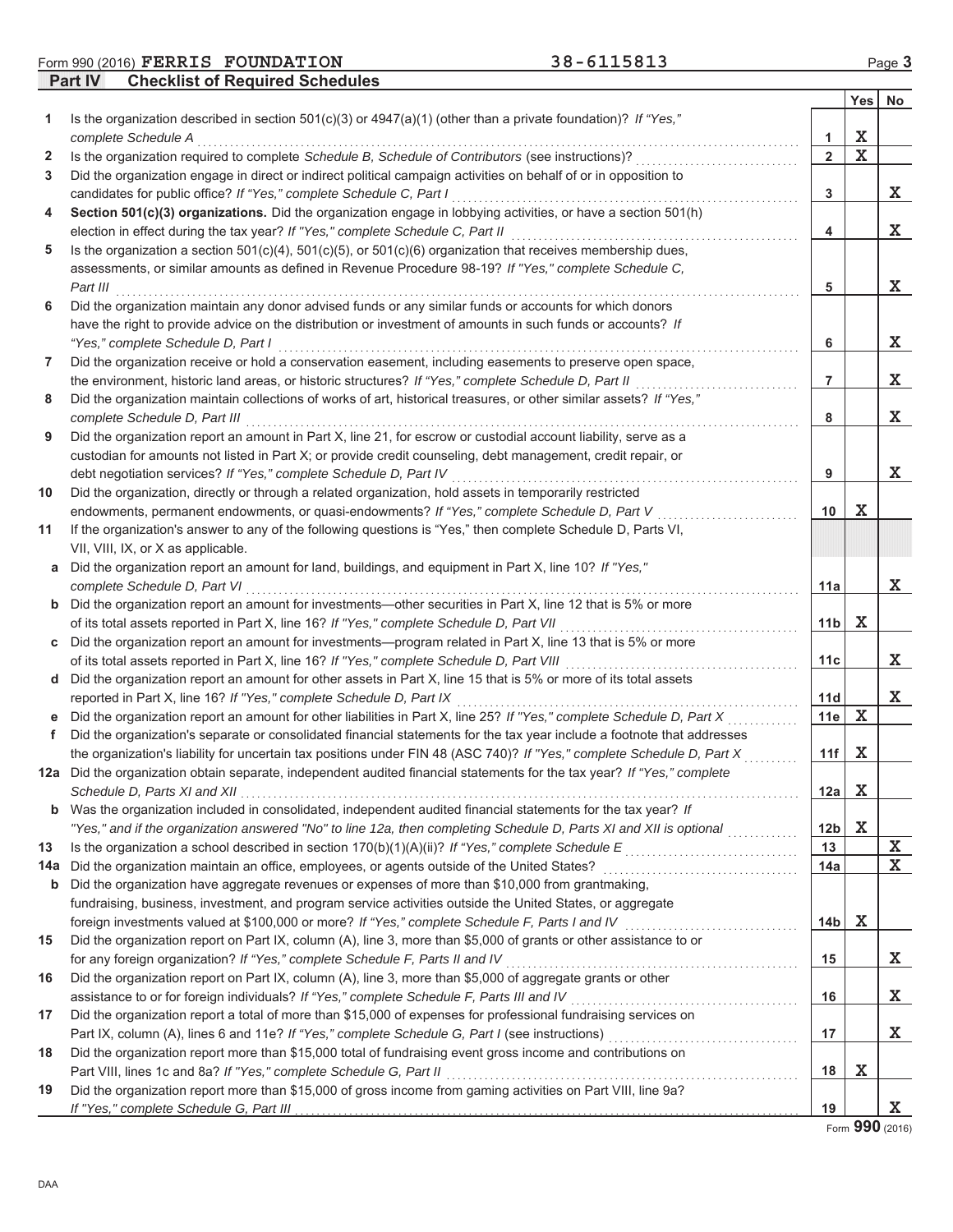| Form 990 (2016) FERRIS FOUNDATION                          | 38-6115813 | Page 4 |
|------------------------------------------------------------|------------|--------|
| <b>Part IV</b> Checklist of Required Schedules (continued) |            |        |

|     |                                                                                                                       |                 | Yes              | No.         |
|-----|-----------------------------------------------------------------------------------------------------------------------|-----------------|------------------|-------------|
| 20a | Did the organization operate one or more hospital facilities? If "Yes," complete Schedule H                           | 20a             |                  | $\mathbf x$ |
| b   | If "Yes" to line 20a, did the organization attach a copy of its audited financial statements to this return?          | 20 <sub>b</sub> |                  |             |
| 21  | Did the organization report more than \$5,000 of grants or other assistance to any domestic organization or           |                 |                  |             |
|     | domestic government on Part IX, column (A), line 1? If "Yes," complete Schedule I, Parts I and II                     | 21              | х                |             |
| 22  | Did the organization report more than \$5,000 of grants or other assistance to or for domestic individuals on         |                 |                  |             |
|     | Part IX, column (A), line 2? If "Yes," complete Schedule I, Parts I and III                                           | 22              |                  | X           |
| 23  | Did the organization answer "Yes" to Part VII, Section A, line 3, 4, or 5 about compensation of the                   |                 |                  |             |
|     | organization's current and former officers, directors, trustees, key employees, and highest compensated               |                 |                  |             |
|     | employees? If "Yes," complete Schedule J                                                                              | 23              | х                |             |
| 24a | Did the organization have a tax-exempt bond issue with an outstanding principal amount of more than                   |                 |                  |             |
|     | \$100,000 as of the last day of the year, that was issued after December 31, 2002? If "Yes," answer lines 24b         |                 |                  |             |
|     | through 24d and complete Schedule K. If "No," go to line 25a                                                          | 24a             |                  | X           |
| b   | Did the organization invest any proceeds of tax-exempt bonds beyond a temporary period exception?                     | 24b             |                  |             |
| С   | Did the organization maintain an escrow account other than a refunding escrow at any time during the year             |                 |                  |             |
|     | to defease any tax-exempt bonds?                                                                                      | 24c             |                  |             |
| d   | Did the organization act as an "on behalf of" issuer for bonds outstanding at any time during the year?               | 24d             |                  |             |
| 25a | Section 501(c)(3), 501(c)(4), and 501(c)(29) organizations. Did the organization engage in an excess benefit          |                 |                  |             |
|     | transaction with a disqualified person during the year? If "Yes," complete Schedule L, Part I                         | 25a             |                  | X           |
| b   | Is the organization aware that it engaged in an excess benefit transaction with a disqualified person in a prior      |                 |                  |             |
|     | year, and that the transaction has not been reported on any of the organization's prior Forms 990 or 990-EZ?          |                 |                  |             |
|     | If "Yes," complete Schedule L, Part I                                                                                 | 25 <sub>b</sub> |                  | X           |
| 26  | Did the organization report any amount on Part X, line 5, 6, or 22 for receivables from or payables to any            |                 |                  |             |
|     | current or former officers, directors, trustees, key employees, highest compensated employees, or                     |                 |                  |             |
|     | disqualified persons? If "Yes," complete Schedule L, Part II                                                          | 26              |                  | х           |
| 27  | Did the organization provide a grant or other assistance to an officer, director, trustee, key employee,              |                 |                  |             |
|     | substantial contributor or employee thereof, a grant selection committee member, or to a 35% controlled               |                 |                  |             |
|     | entity or family member of any of these persons? If "Yes," complete Schedule L, Part III                              | 27              |                  | X           |
| 28  | Was the organization a party to a business transaction with one of the following parties (see Schedule L,             |                 |                  |             |
|     | Part IV instructions for applicable filing thresholds, conditions, and exceptions):                                   |                 |                  |             |
| а   | A current or former officer, director, trustee, or key employee? If "Yes," complete Schedule L, Part IV               | 28a             |                  | Х           |
| b   | A family member of a current or former officer, director, trustee, or key employee? If "Yes," complete                |                 |                  |             |
|     | Schedule L, Part IV                                                                                                   | 28 <sub>b</sub> |                  | х           |
| С   | An entity of which a current or former officer, director, trustee, or key employee (or a family member thereof)       |                 |                  |             |
|     | was an officer, director, trustee, or direct or indirect owner? If "Yes," complete Schedule L, Part IV                | 28c             |                  | Х           |
| 29  | Did the organization receive more than \$25,000 in non-cash contributions? If "Yes," complete Schedule M              | 29              | X                |             |
| 30  | Did the organization receive contributions of art, historical treasures, or other similar assets, or qualified        |                 |                  |             |
|     | conservation contributions? If "Yes," complete Schedule M                                                             | 30              |                  | X           |
| 31  | Did the organization liquidate, terminate, or dissolve and cease operations? If "Yes," complete Schedule N,           |                 |                  |             |
|     | Part I                                                                                                                | 31              |                  | х           |
| 32  | Did the organization sell, exchange, dispose of, or transfer more than 25% of its net assets? If "Yes,"               |                 |                  |             |
|     | complete Schedule N, Part II                                                                                          | 32              |                  | х           |
| 33  | Did the organization own 100% of an entity disregarded as separate from the organization under Regulations            |                 |                  |             |
|     | sections 301.7701-2 and 301.7701-3? If "Yes," complete Schedule R, Part I                                             | 33              |                  | Х           |
| 34  | Was the organization related to any tax-exempt or taxable entity? If "Yes," complete Schedule R, Parts II, III,       |                 |                  |             |
|     | or IV, and Part V, line 1                                                                                             | 34              | Х<br>$\mathbf X$ |             |
| 35a | Did the organization have a controlled entity within the meaning of section 512(b)(13)?                               | 35a             |                  |             |
| b   | If "Yes" to line 35a, did the organization receive any payment from or engage in any transaction with a               |                 | Х                |             |
|     | controlled entity within the meaning of section 512(b)(13)? If "Yes," complete Schedule R, Part V, line 2             | 35 <sub>b</sub> |                  |             |
| 36  | Section 501(c)(3) organizations. Did the organization make any transfers to an exempt non-charitable                  |                 |                  |             |
|     | related organization? If "Yes," complete Schedule R, Part V, line 2                                                   | 36              |                  | Х           |
| 37  | Did the organization conduct more than 5% of its activities through an entity that is not a related organization      |                 |                  |             |
|     | and that is treated as a partnership for federal income tax purposes? If "Yes," complete Schedule R,                  |                 |                  | X           |
|     | Part VI<br>Did the organization complete Schedule O and provide explanations in Schedule O for Part VI, lines 11b and | 37              |                  |             |
| 38  | 19? Note. All Form 990 filers are required to complete Schedule O.                                                    | 38              | х                |             |
|     |                                                                                                                       |                 |                  |             |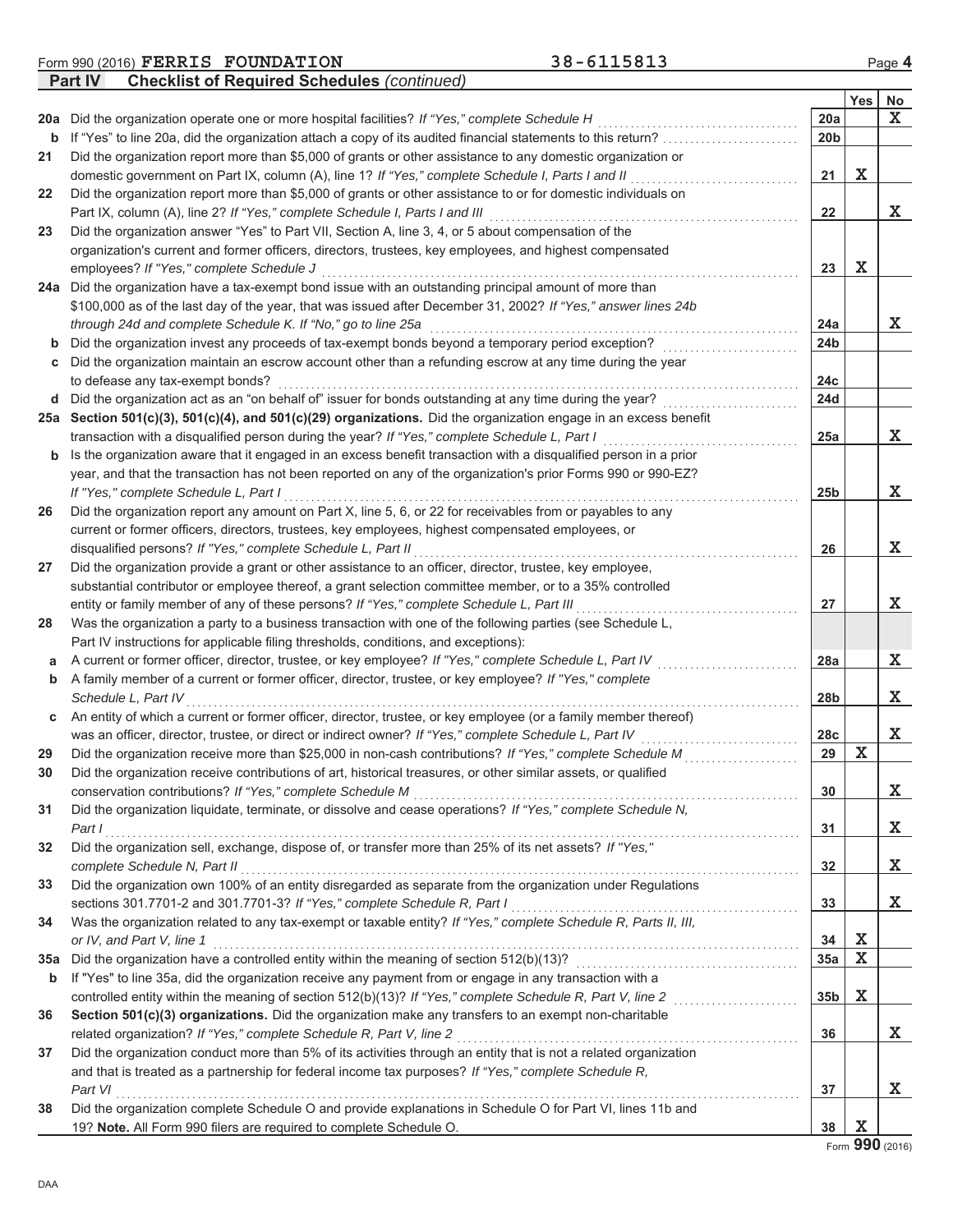|         | Form 990 (2016) FERRIS FOUNDATION                                                                                                                                                       | 38-6115813 |                 |                |                      |                              | Page 5                                             |
|---------|-----------------------------------------------------------------------------------------------------------------------------------------------------------------------------------------|------------|-----------------|----------------|----------------------|------------------------------|----------------------------------------------------|
|         | <b>Statements Regarding Other IRS Filings and Tax Compliance</b><br>Part V                                                                                                              |            |                 |                |                      |                              |                                                    |
|         | Check if Schedule O contains a response or note to any line in this Part V                                                                                                              |            |                 |                |                      |                              |                                                    |
|         |                                                                                                                                                                                         |            |                 |                |                      | Yes                          | <b>No</b>                                          |
| 1a      | Enter the number reported in Box 3 of Form 1096. Enter -0- if not applicable                                                                                                            |            | 1a              | $\overline{3}$ |                      |                              |                                                    |
| b       | Enter the number of Forms W-2G included in line 1a. Enter -0- if not applicable                                                                                                         |            | 1 <sub>b</sub>  | 0              |                      |                              |                                                    |
| С       | Did the organization comply with backup withholding rules for reportable payments to vendors and                                                                                        |            |                 |                |                      |                              |                                                    |
|         | reportable gaming (gambling) winnings to prize winners?                                                                                                                                 |            |                 |                | 1c                   | X                            |                                                    |
| 2a      | Enter the number of employees reported on Form W-3, Transmittal of Wage and Tax                                                                                                         |            |                 |                |                      |                              |                                                    |
|         | Statements, filed for the calendar year ending with or within the year covered by this return                                                                                           |            | 2a              | $\mathbf 0$    |                      |                              |                                                    |
| b       | If at least one is reported on line 2a, did the organization file all required federal employment tax returns?                                                                          |            |                 |                | 2 <sub>b</sub>       |                              |                                                    |
|         | Note. If the sum of lines 1a and 2a is greater than 250, you may be required to e-file (see instructions)                                                                               |            |                 |                |                      |                              |                                                    |
| За      | Did the organization have unrelated business gross income of \$1,000 or more during the year?                                                                                           |            |                 |                | 3a                   |                              | X                                                  |
| b       | If "Yes," has it filed a Form 990-T for this year? If "No" to line 3b, provide an explanation in Schedule O                                                                             |            |                 |                | 3 <sub>b</sub>       |                              |                                                    |
| 4a      | At any time during the calendar year, did the organization have an interest in, or a signature or other authority                                                                       |            |                 |                |                      |                              |                                                    |
|         | over, a financial account in a foreign country (such as a bank account, securities account, or other financial                                                                          |            |                 |                |                      |                              |                                                    |
|         | account)?                                                                                                                                                                               |            |                 |                | 4a                   |                              | X                                                  |
| b       | If "Yes," enter the name of the foreign country: ▶                                                                                                                                      |            |                 |                |                      |                              |                                                    |
|         | See instructions for filing requirements for FinCEN Form 114, Report of Foreign Bank and Financial Accounts                                                                             |            |                 |                |                      |                              |                                                    |
|         | (FBAR).                                                                                                                                                                                 |            |                 |                |                      |                              |                                                    |
| 5a      | Was the organization a party to a prohibited tax shelter transaction at any time during the tax year?                                                                                   |            |                 |                | 5a                   |                              | $\frac{X}{X}$                                      |
| b       | Did any taxable party notify the organization that it was or is a party to a prohibited tax shelter transaction?                                                                        |            |                 |                | 5 <sub>b</sub>       |                              |                                                    |
| С       | If "Yes" to line 5a or 5b, did the organization file Form 8886-T?                                                                                                                       |            |                 |                | 5c                   |                              |                                                    |
| 6a      | Does the organization have annual gross receipts that are normally greater than \$100,000, and did the                                                                                  |            |                 |                |                      |                              |                                                    |
|         | organization solicit any contributions that were not tax deductible as charitable contributions?                                                                                        |            |                 |                | 6a                   |                              | х                                                  |
| b       | If "Yes," did the organization include with every solicitation an express statement that such contributions or                                                                          |            |                 |                |                      |                              |                                                    |
|         | gifts were not tax deductible?                                                                                                                                                          |            |                 |                | 6b                   |                              |                                                    |
| 7       | Organizations that may receive deductible contributions under section 170(c).                                                                                                           |            |                 |                |                      |                              |                                                    |
| a       | Did the organization receive a payment in excess of \$75 made partly as a contribution and partly for goods                                                                             |            |                 |                |                      |                              |                                                    |
|         | and services provided to the payor?                                                                                                                                                     |            |                 |                | 7a                   | X<br>$\overline{\mathbf{x}}$ |                                                    |
| b       | If "Yes," did the organization notify the donor of the value of the goods or services provided?                                                                                         |            |                 |                | 7b                   |                              |                                                    |
| С       | Did the organization sell, exchange, or otherwise dispose of tangible personal property for which it was                                                                                |            |                 |                |                      |                              |                                                    |
|         | required to file Form 8282?                                                                                                                                                             |            |                 |                | 7c                   |                              | X                                                  |
| d       | If "Yes," indicate the number of Forms 8282 filed during the year                                                                                                                       |            | 7d              |                |                      |                              |                                                    |
|         | Did the organization receive any funds, directly or indirectly, to pay premiums on a personal benefit contract?                                                                         |            |                 |                | 7e                   |                              | $\overline{\mathbf{X}}$<br>$\overline{\textbf{x}}$ |
| f       | Did the organization, during the year, pay premiums, directly or indirectly, on a personal benefit contract?                                                                            |            |                 |                | 7f                   |                              |                                                    |
|         | If the organization received a contribution of qualified intellectual property, did the organization file Form 8899 as required?                                                        |            |                 |                | 7g                   |                              |                                                    |
| h       | If the organization received a contribution of cars, boats, airplanes, or other vehicles, did the organization file a Form 1098-C?                                                      |            |                 |                | 7h                   |                              |                                                    |
| 8       | Sponsoring organizations maintaining donor advised funds. Did a donor advised fund maintained by the                                                                                    |            |                 |                |                      |                              |                                                    |
|         | sponsoring organization have excess business holdings at any time during the year?                                                                                                      |            |                 |                | 8                    |                              | х                                                  |
| 9       | Sponsoring organizations maintaining donor advised funds.                                                                                                                               |            |                 |                |                      |                              |                                                    |
| a       | Did the sponsoring organization make any taxable distributions under section 4966?<br>Did the sponsoring organization make a distribution to a donor, donor advisor, or related person? |            |                 |                | 9a<br>9 <sub>b</sub> |                              |                                                    |
| b<br>10 | Section 501(c)(7) organizations. Enter:                                                                                                                                                 |            |                 |                |                      |                              |                                                    |
|         | Initiation fees and capital contributions included on Part VIII, line 12                                                                                                                |            | 10a             |                |                      |                              |                                                    |
| а<br>b  | Gross receipts, included on Form 990, Part VIII, line 12, for public use of club facilities                                                                                             |            | 10 <sub>b</sub> |                |                      |                              |                                                    |
| 11      | Section 501(c)(12) organizations. Enter:                                                                                                                                                |            |                 |                |                      |                              |                                                    |
| а       | Gross income from members or shareholders                                                                                                                                               |            | 11a             |                |                      |                              |                                                    |
| b       | Gross income from other sources (Do not net amounts due or paid to other sources                                                                                                        |            |                 |                |                      |                              |                                                    |
|         | against amounts due or received from them.)                                                                                                                                             |            | 11 <sub>b</sub> |                |                      |                              |                                                    |
| 12a     | Section 4947(a)(1) non-exempt charitable trusts. Is the organization filing Form 990 in lieu of Form 1041?                                                                              |            |                 |                | 12a                  |                              |                                                    |
| b       | If "Yes," enter the amount of tax-exempt interest received or accrued during the year                                                                                                   |            | 12 <sub>b</sub> |                |                      |                              |                                                    |
| 13      | Section 501(c)(29) qualified nonprofit health insurance issuers.                                                                                                                        |            |                 |                |                      |                              |                                                    |
| а       | Is the organization licensed to issue qualified health plans in more than one state?                                                                                                    |            |                 |                | 13a                  |                              |                                                    |
|         | Note. See the instructions for additional information the organization must report on Schedule O.                                                                                       |            |                 |                |                      |                              |                                                    |
| b       | Enter the amount of reserves the organization is required to maintain by the states in which                                                                                            |            |                 |                |                      |                              |                                                    |
|         | the organization is licensed to issue qualified health plans                                                                                                                            |            | 13 <sub>b</sub> |                |                      |                              |                                                    |
| С       | Enter the amount of reserves on hand                                                                                                                                                    |            | 13 <sub>c</sub> |                |                      |                              |                                                    |
| 14a     | Did the organization receive any payments for indoor tanning services during the tax year?                                                                                              |            |                 |                | 14a                  |                              | Х                                                  |
|         | b If "Yes," has it filed a Form 720 to report these payments? If "No," provide an explanation in Schedule O                                                                             |            |                 |                | 14 <sub>b</sub>      |                              |                                                    |
|         |                                                                                                                                                                                         |            |                 |                |                      |                              |                                                    |

DAA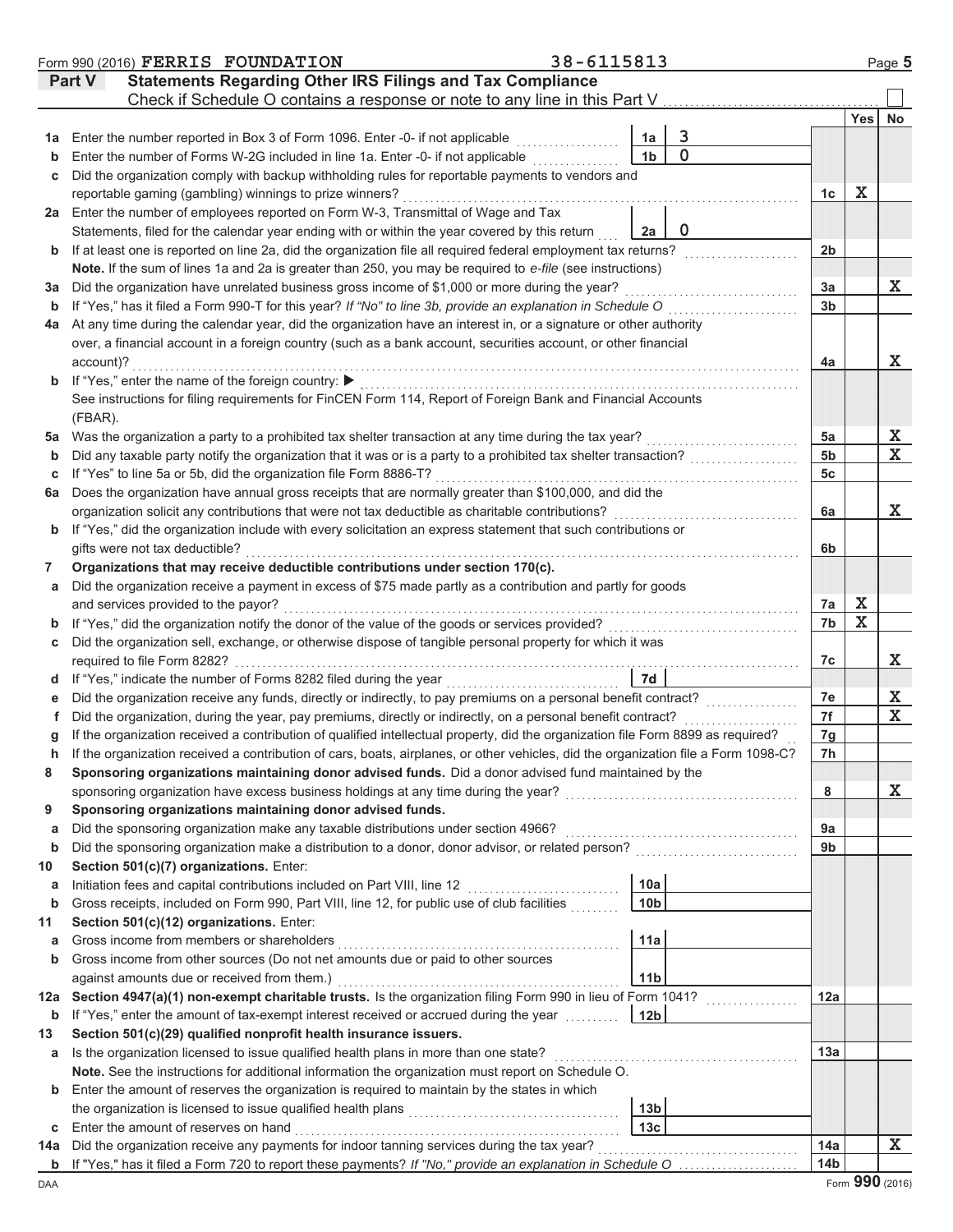|              | <b>Part VI</b><br>Governance, Management, and Disclosure For each "Yes" response to lines 2 through 7b below, and for a "No"        |                 |             |                         |
|--------------|-------------------------------------------------------------------------------------------------------------------------------------|-----------------|-------------|-------------------------|
|              | response to line 8a, 8b, or 10b below, describe the circumstances, processes, or changes in Schedule O. See instructions.           |                 |             | $ \mathbf{X} $          |
|              | <b>Section A. Governing Body and Management</b>                                                                                     |                 |             |                         |
|              |                                                                                                                                     |                 | Yes         | No                      |
| 1а           | 31<br>Enter the number of voting members of the governing body at the end of the tax year<br>1a                                     |                 |             |                         |
|              | If there are material differences in voting rights among members of the governing body, or                                          |                 |             |                         |
|              | if the governing body delegated broad authority to an executive committee or similar                                                |                 |             |                         |
|              | committee, explain in Schedule O.                                                                                                   |                 |             |                         |
| b            | 26<br>Enter the number of voting members included in line 1a, above, who are independent<br>1b                                      |                 |             |                         |
| $\mathbf{2}$ | Did any officer, director, trustee, or key employee have a family relationship or a business relationship with                      |                 |             |                         |
|              | any other officer, director, trustee, or key employee?                                                                              | $\mathbf{2}$    |             | Х                       |
| 3            | Did the organization delegate control over management duties customarily performed by or under the direct                           |                 |             |                         |
|              | supervision of officers, directors, or trustees, or key employees to a management company or other person?                          | 3               |             | X                       |
| 4            | Did the organization make any significant changes to its governing documents since the prior Form 990 was filed?                    | 4               |             | $\overline{\mathbf{x}}$ |
| 5            | Did the organization become aware during the year of a significant diversion of the organization's assets?                          | 5               |             | $\mathbf x$             |
| 6            | Did the organization have members or stockholders?                                                                                  | 6               |             | $\mathbf x$             |
| 7a           | Did the organization have members, stockholders, or other persons who had the power to elect or appoint                             |                 |             |                         |
|              | one or more members of the governing body?                                                                                          | 7a              |             | X                       |
| b            | Are any governance decisions of the organization reserved to (or subject to approval by) members,                                   |                 |             |                         |
|              | stockholders, or persons other than the governing body?                                                                             | 7b              |             | X                       |
| 8            | Did the organization contemporaneously document the meetings held or written actions undertaken during the year by the following:   |                 |             |                         |
| a            | The governing body?                                                                                                                 | 8a              | х           |                         |
| b            | Each committee with authority to act on behalf of the governing body?                                                               | 8b              | $\mathbf x$ |                         |
| 9            | Is there any officer, director, trustee, or key employee listed in Part VII, Section A, who cannot be reached at                    |                 |             |                         |
|              | the organization's mailing address? If "Yes," provide the names and addresses in Schedule O                                         | 9               |             | X                       |
|              | Section B. Policies (This Section B requests information about policies not required by the Internal Revenue Code.                  |                 |             |                         |
|              |                                                                                                                                     |                 | <b>Yes</b>  | No                      |
| 10a          | Did the organization have local chapters, branches, or affiliates?                                                                  | 10a             |             | X                       |
| b            | If "Yes," did the organization have written policies and procedures governing the activities of such chapters,                      |                 |             |                         |
|              | affiliates, and branches to ensure their operations are consistent with the organization's exempt purposes?                         | 10 <sub>b</sub> |             |                         |
| 11a          | Has the organization provided a complete copy of this Form 990 to all members of its governing body before filing the form?         | 11a             | X           |                         |
| b            | Describe in Schedule O the process, if any, used by the organization to review this Form 990.                                       |                 |             |                         |
| 12a          | Did the organization have a written conflict of interest policy? If "No," go to line 13                                             | 12a             | X           |                         |
| b            | Were officers, directors, or trustees, and key employees required to disclose annually interests that could give rise to conflicts? | 12b             | X           |                         |
| c            | Did the organization regularly and consistently monitor and enforce compliance with the policy? If "Yes,"                           |                 |             |                         |
|              | describe in Schedule O how this was done                                                                                            | 12 <sub>c</sub> | X           |                         |
| 13           | Did the organization have a written whistleblower policy?                                                                           | 13              |             | ▵                       |
| 14           | Did the organization have a written document retention and destruction policy?                                                      | 14              | $\mathbf x$ |                         |
| 15           | Did the process for determining compensation of the following persons include a review and approval by                              |                 |             |                         |
|              | independent persons, comparability data, and contemporaneous substantiation of the deliberation and decision?                       |                 |             |                         |
| a            | The organization's CEO, Executive Director, or top management official                                                              | 15a             |             | X                       |
| b            | Other officers or key employees of the organization                                                                                 | 15 <sub>b</sub> |             | $\mathbf X$             |
|              | If "Yes" to line 15a or 15b, describe the process in Schedule O (see instructions).                                                 |                 |             |                         |
| 16a          | Did the organization invest in, contribute assets to, or participate in a joint venture or similar arrangement                      |                 |             |                         |
|              | with a taxable entity during the year?                                                                                              | 16a             |             | X                       |
| b            | If "Yes," did the organization follow a written policy or procedure requiring the organization to evaluate its                      |                 |             |                         |
|              | participation in joint venture arrangements under applicable federal tax law, and take steps to safeguard the                       |                 |             |                         |
|              |                                                                                                                                     | 16 <sub>b</sub> |             |                         |
|              | <b>Section C. Disclosure</b>                                                                                                        |                 |             |                         |
| 17           | List the states with which a copy of this Form 990 is required to be filed $\blacktriangleright$ MI                                 |                 |             |                         |
| 18           | Section 6104 requires an organization to make its Forms 1023 (or 1024 if applicable), 990, and 990-T (Section 501(c)(3)s only)      |                 |             |                         |
|              | available for public inspection. Indicate how you made these available. Check all that apply.                                       |                 |             |                         |
|              | Another's website $ \mathbf{X} $ Upon request<br>IXI.<br>Own website<br>Other (explain in Schedule O)                               |                 |             |                         |
| 19           | Describe in Schedule O whether (and if so, how) the organization made its governing documents, conflict of interest policy, and     |                 |             |                         |
|              | financial statements available to the public during the tax year.                                                                   |                 |             |                         |
| 20           | State the name, address, and telephone number of the person who possesses the organization's books and records: ▶                   |                 |             |                         |
|              | 420 OAK STREET<br><b>KAREN THOMPSON</b>                                                                                             |                 |             |                         |
|              | MI 49307<br>231-591-2157<br><b>BIG RAPIDS</b>                                                                                       |                 |             |                         |
| DAA          |                                                                                                                                     |                 |             | Form 990 (2016)         |

Form 990 (2016)  $\texttt{FERRIS}$   $\texttt{FOUNDATION}$  38 – 6115813  $\texttt{Page 6}$ 

**FERRIS FOUNDATION 38-6115813**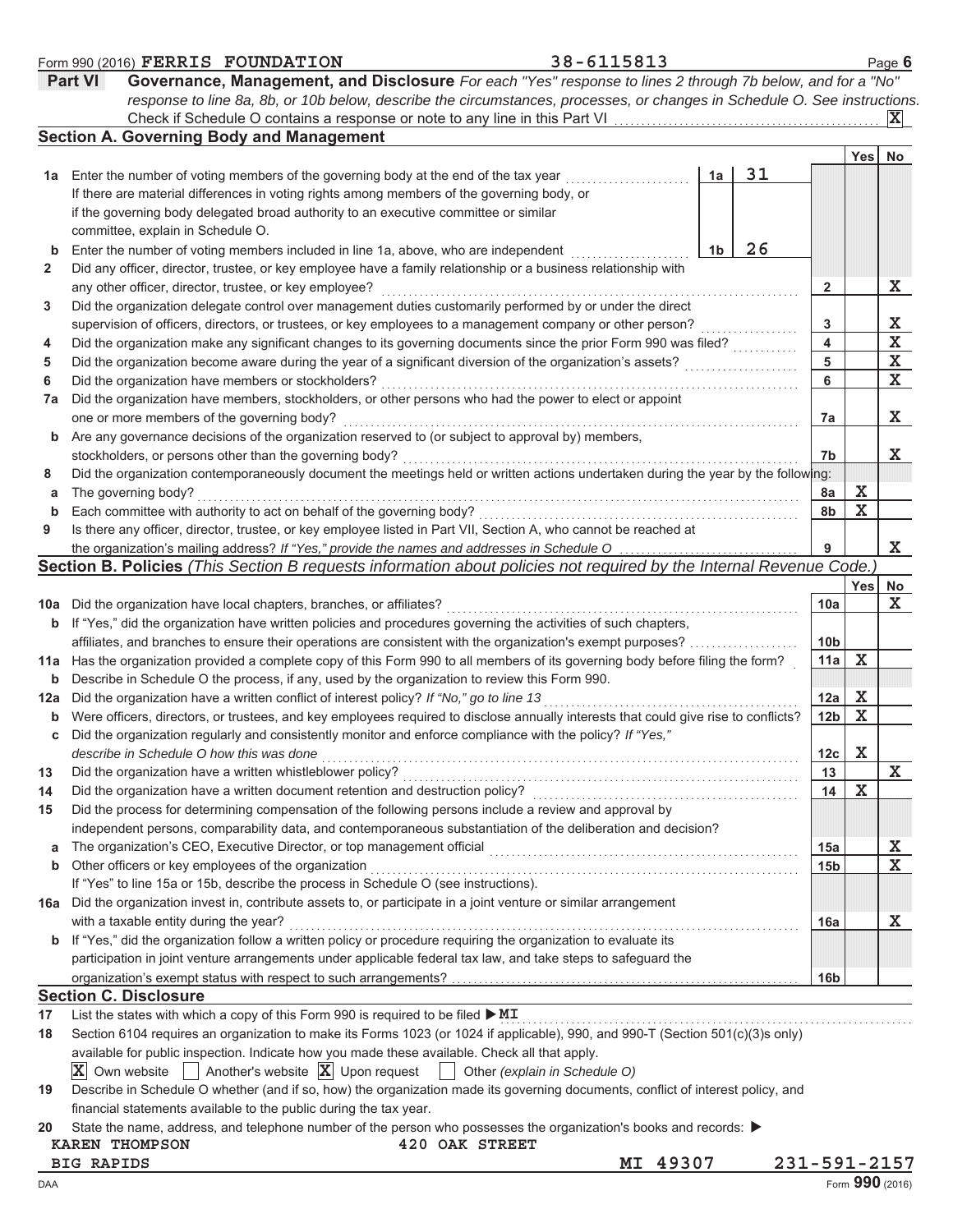| <b>Part VII</b> | Compensation of Officers, Directors, Trustees, Key Employees, Highest Compensated Employees, and |  |
|-----------------|--------------------------------------------------------------------------------------------------|--|
|                 | <b>Independent Contractors</b>                                                                   |  |
|                 |                                                                                                  |  |

Check if Schedule O contains a response or note to any line in this Part VII

### Officers, Directors, Trustees, Key Employees, and Highest Compensated Employees Section A.

1a Complete this table for all persons required to be listed. Report compensation for the calendar year ending with or within the organization's tax year.

• List all of the organization's current officers, directors, trustees (whether individuals or organizations), regardless of amount of compensation. Enter -0- in columns (D), (E), and (F) if no compensation was paid.

• List all of the organization's current key employees, if any. See instructions for definition of "key employee."

• List the organization's five current highest compensated employees (other than an officer, director, trustee, or key employee)

who received reportable compensation (Box 5 of Form W-2 and/or Box 7 of Form 1099-MISC) of more than \$100,000 from the organization and any related organizations.

• List all of the organization's former officers, key employees, and highest compensated employees who received more than \$100,000 of reportable compensation from the organization and any related organizations.

• List all of the organization's former directors or trustees that received, in the capacity as a former director or trustee of the organization, more than \$10,000 of reportable compensation from the organization and any related organizations. List persons in the following order: individual trustees or directors; institutional trustees; officers; key employees; highest compensated employees; and former such persons.

Check this box if neither the organization nor any related organization compensated any current officer, director, or trustee.

| (A)<br>Name and Title                                   | (B)<br>Average<br>hours per<br>week<br>(list any<br>hours for |                                   |                      |                         | (C)<br>Position | (do not check more than one<br>box, unless person is both an<br>officer and a director/trustee) |        | (D)<br>Reportable<br>compensation<br>from<br>the<br>organization |   | (E)<br>Reportable<br>compensation from<br>related<br>organizations<br>(W-2/1099-MISC) | (F)<br>Estimated<br>amount of<br>other<br>compensation<br>from the |  |  |
|---------------------------------------------------------|---------------------------------------------------------------|-----------------------------------|----------------------|-------------------------|-----------------|-------------------------------------------------------------------------------------------------|--------|------------------------------------------------------------------|---|---------------------------------------------------------------------------------------|--------------------------------------------------------------------|--|--|
|                                                         | related<br>organizations<br>below dotted<br>line)             | Individual trustee<br>or director | nstitutional trustee | Officer                 | Key employee    | Highest compensated<br>employee                                                                 | Former | (W-2/1099-MISC)                                                  |   |                                                                                       | organization<br>and related<br>organizations                       |  |  |
| (1) DR. DAVID L. EISLER                                 |                                                               |                                   |                      |                         |                 |                                                                                                 |        |                                                                  |   |                                                                                       |                                                                    |  |  |
| <b>BOARD MEMBER</b>                                     | 0.30<br>40.00                                                 | $\mathbf X$                       |                      |                         |                 |                                                                                                 |        |                                                                  | 0 | 363,017                                                                               | 133,772                                                            |  |  |
| (2) JERRY L. SCOBY                                      |                                                               |                                   |                      |                         |                 |                                                                                                 |        |                                                                  |   |                                                                                       |                                                                    |  |  |
|                                                         | 1.00                                                          |                                   |                      |                         |                 |                                                                                                 |        |                                                                  |   |                                                                                       |                                                                    |  |  |
| <b>TREASURER</b>                                        | 40.00                                                         | $\mathbf X$                       |                      | $\mathbf X$             |                 |                                                                                                 |        |                                                                  | 0 | 227,909                                                                               | 83,984                                                             |  |  |
| (3) SUSAN JONES                                         |                                                               |                                   |                      |                         |                 |                                                                                                 |        |                                                                  |   |                                                                                       |                                                                    |  |  |
|                                                         | 0.30                                                          |                                   |                      |                         |                 |                                                                                                 |        |                                                                  |   |                                                                                       |                                                                    |  |  |
| <b>BOARD MEMBER</b>                                     | 40.00                                                         | $\mathbf X$                       |                      |                         |                 |                                                                                                 |        |                                                                  | 0 | 148,102                                                                               | 50,873                                                             |  |  |
| $(4)$ KEN KUK                                           | 0.30                                                          |                                   |                      |                         |                 |                                                                                                 |        |                                                                  |   |                                                                                       |                                                                    |  |  |
| <b>BOARD MEMBER</b>                                     | 40.00                                                         | $\mathbf X$                       |                      |                         |                 |                                                                                                 |        |                                                                  | 0 | 138,247                                                                               | 47,488                                                             |  |  |
| (5) CARLA MILLER                                        |                                                               |                                   |                      |                         |                 |                                                                                                 |        |                                                                  |   |                                                                                       |                                                                    |  |  |
|                                                         | 20.00                                                         |                                   |                      |                         |                 |                                                                                                 |        |                                                                  |   |                                                                                       |                                                                    |  |  |
| <b>EXECUTIVE DIRECTOR</b>                               | 20.00                                                         | $\mathbf X$                       |                      | $\mathbf X$             |                 |                                                                                                 |        |                                                                  | 0 | 125,950                                                                               | 46,412                                                             |  |  |
| (6) DR. ROBERT FRIAR                                    |                                                               |                                   |                      |                         |                 |                                                                                                 |        |                                                                  |   |                                                                                       |                                                                    |  |  |
|                                                         | 0.30                                                          |                                   |                      |                         |                 |                                                                                                 |        |                                                                  |   |                                                                                       |                                                                    |  |  |
| <b>BOARD MEMBER</b>                                     | 40.00                                                         | $\mathbf x$                       |                      |                         |                 |                                                                                                 |        |                                                                  | 0 | 4,596                                                                                 | 1,579                                                              |  |  |
| (7) KEVIN CROSS                                         |                                                               |                                   |                      |                         |                 |                                                                                                 |        |                                                                  |   |                                                                                       |                                                                    |  |  |
|                                                         | 0.30                                                          |                                   |                      |                         |                 |                                                                                                 |        |                                                                  |   |                                                                                       |                                                                    |  |  |
| <b>BOARD MEMBER</b><br>$(8)$ HOWARD C.<br><b>STROSS</b> | 0.00                                                          | $\mathbf X$                       |                      |                         |                 |                                                                                                 |        |                                                                  | 0 | 0                                                                                     | $\pmb{0}$                                                          |  |  |
|                                                         | 0.30                                                          |                                   |                      |                         |                 |                                                                                                 |        |                                                                  |   |                                                                                       |                                                                    |  |  |
| <b>IMMEDIATE PAST CHAIR</b>                             | 0.00                                                          | $\mathbf X$                       |                      | $\overline{\mathbf{X}}$ |                 |                                                                                                 |        |                                                                  | 0 | 0                                                                                     | $\pmb{0}$                                                          |  |  |
| (9) RICHARD SHAW                                        |                                                               |                                   |                      |                         |                 |                                                                                                 |        |                                                                  |   |                                                                                       |                                                                    |  |  |
|                                                         | 0.30                                                          |                                   |                      |                         |                 |                                                                                                 |        |                                                                  |   |                                                                                       |                                                                    |  |  |
| <b>BOARD MEMBER</b>                                     | 0.00                                                          | $\mathbf X$                       |                      |                         |                 |                                                                                                 |        |                                                                  | 0 | 0                                                                                     | $\mathbf 0$                                                        |  |  |
| $(10)$ THOMAS P.<br><b>SCHOLLER</b>                     |                                                               |                                   |                      |                         |                 |                                                                                                 |        |                                                                  |   |                                                                                       |                                                                    |  |  |
|                                                         | 0.30                                                          |                                   |                      |                         |                 |                                                                                                 |        |                                                                  |   |                                                                                       |                                                                    |  |  |
| <b>SECRETARY</b>                                        | 0.00                                                          | $\mathbf X$                       |                      | $\mathbf X$             |                 |                                                                                                 |        |                                                                  | 0 | 0                                                                                     | 0                                                                  |  |  |
| (11) KENNETH BAILEY                                     | 0.30                                                          |                                   |                      |                         |                 |                                                                                                 |        |                                                                  |   |                                                                                       |                                                                    |  |  |
| <b>BOARD MEMBER</b>                                     | 0.00                                                          | $\mathbf x$                       |                      |                         |                 |                                                                                                 |        |                                                                  | 0 | $\mathbf 0$                                                                           | $\mathbf 0$                                                        |  |  |
| <b>DAA</b>                                              |                                                               |                                   |                      |                         |                 |                                                                                                 |        |                                                                  |   |                                                                                       | 000                                                                |  |  |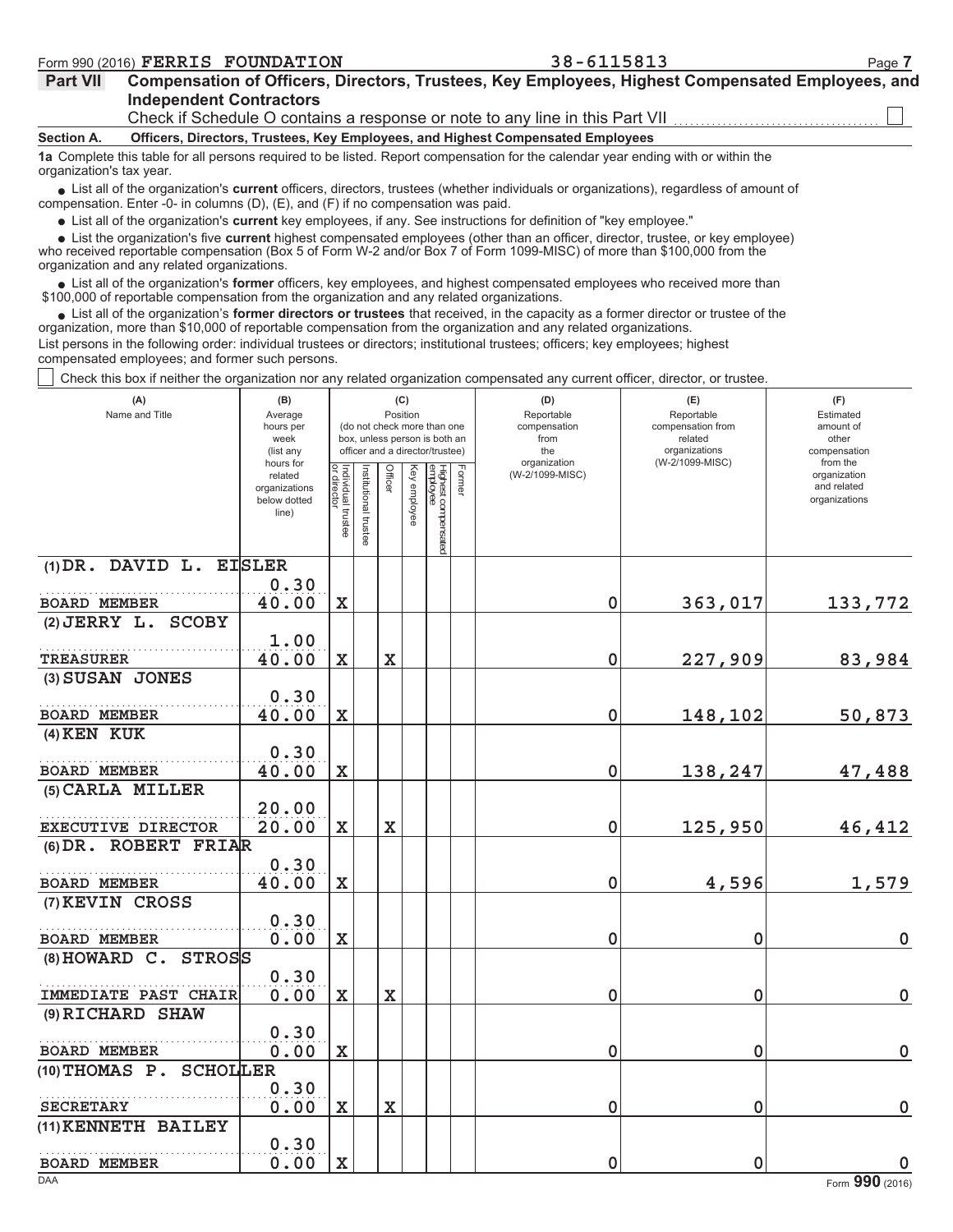| Form 990 (2016) FERRIS FOUNDATION                                                                                                                                                                                                                           |                                                               |                                   |                      |                                                                                                                    |              |                                |        | 38-6115813                                                                                             |                                                                                       |   | Page 8                                                             |
|-------------------------------------------------------------------------------------------------------------------------------------------------------------------------------------------------------------------------------------------------------------|---------------------------------------------------------------|-----------------------------------|----------------------|--------------------------------------------------------------------------------------------------------------------|--------------|--------------------------------|--------|--------------------------------------------------------------------------------------------------------|---------------------------------------------------------------------------------------|---|--------------------------------------------------------------------|
| <b>Part VII</b>                                                                                                                                                                                                                                             |                                                               |                                   |                      |                                                                                                                    |              |                                |        | Section A. Officers, Directors, Trustees, Key Employees, and Highest Compensated Employees (continued) |                                                                                       |   |                                                                    |
| (A)<br>Name and title                                                                                                                                                                                                                                       | (B)<br>Average<br>hours per<br>week<br>(list any<br>hours for |                                   |                      | (C)<br>Position<br>(do not check more than one<br>box, unless person is both an<br>officer and a director/trustee) |              |                                |        | (D)<br>Reportable<br>compensation<br>from<br>the<br>organization                                       | (E)<br>Reportable<br>compensation from<br>related<br>organizations<br>(W-2/1099-MISC) |   | (F)<br>Estimated<br>amount of<br>other<br>compensation<br>from the |
|                                                                                                                                                                                                                                                             | related<br>organizations<br>below dotted<br>line)             | Individual trustee<br>or director | institutional truste | Officer                                                                                                            | Key employee | Highest compensate<br>employee | Former | (W-2/1099-MISC)                                                                                        |                                                                                       |   | organization<br>and related<br>organizations                       |
| (12)<br><b>DALE DEHAAN</b>                                                                                                                                                                                                                                  | 0.30                                                          |                                   |                      |                                                                                                                    |              |                                |        |                                                                                                        |                                                                                       |   |                                                                    |
| <b>BOARD MEMBER</b>                                                                                                                                                                                                                                         | 0.00                                                          | $\mathbf X$                       |                      |                                                                                                                    |              |                                |        | 0                                                                                                      | 0                                                                                     |   | $\mathbf 0$                                                        |
| DR. JEAN K.<br>(13)                                                                                                                                                                                                                                         | <b>ELDER</b><br>0.30                                          |                                   |                      |                                                                                                                    |              |                                |        |                                                                                                        |                                                                                       |   |                                                                    |
| <b>BOARD MEMBER</b>                                                                                                                                                                                                                                         | 0.00                                                          | $\mathbf X$                       |                      |                                                                                                                    |              |                                |        | 0                                                                                                      | 0                                                                                     |   | $\mathbf 0$                                                        |
| DR. JOHN ENGELMAN II<br>(14)                                                                                                                                                                                                                                |                                                               |                                   |                      |                                                                                                                    |              |                                |        |                                                                                                        |                                                                                       |   |                                                                    |
| <b>BOARD MEMBER</b>                                                                                                                                                                                                                                         | 0.30<br>0.00                                                  | X                                 |                      |                                                                                                                    |              |                                |        | 0                                                                                                      | 0                                                                                     |   | $\mathbf 0$                                                        |
| <b>JACK ROBERTS</b><br>(15)                                                                                                                                                                                                                                 |                                                               |                                   |                      |                                                                                                                    |              |                                |        |                                                                                                        |                                                                                       |   |                                                                    |
|                                                                                                                                                                                                                                                             | 0.30                                                          |                                   |                      |                                                                                                                    |              |                                |        |                                                                                                        |                                                                                       |   |                                                                    |
| <b>BOARD MEMBER</b><br><b>JAMES GIROUX</b><br>(16)                                                                                                                                                                                                          | 0.00                                                          | X                                 |                      |                                                                                                                    |              |                                |        | 0                                                                                                      | 0                                                                                     |   | $\mathbf 0$                                                        |
| <b>BOARD MEMBER</b>                                                                                                                                                                                                                                         | 0.30<br>0.00                                                  | $\mathbf X$                       |                      |                                                                                                                    |              |                                |        | 0                                                                                                      | 0                                                                                     |   | $\mathbf 0$                                                        |
| RANDALL L.<br>(17)                                                                                                                                                                                                                                          | <b>PHELPS</b>                                                 |                                   |                      |                                                                                                                    |              |                                |        |                                                                                                        |                                                                                       |   |                                                                    |
| <b>BOARD MEMBER</b>                                                                                                                                                                                                                                         | 0.30<br>0.00                                                  | $\mathbf X$                       |                      |                                                                                                                    |              |                                |        | 0                                                                                                      | 0                                                                                     |   | $\mathbf 0$                                                        |
| <b>KARL ROTH</b><br>(18)                                                                                                                                                                                                                                    | 0.30                                                          |                                   |                      |                                                                                                                    |              |                                |        |                                                                                                        |                                                                                       |   |                                                                    |
| <b>BOARD MEMBER</b>                                                                                                                                                                                                                                         | 0.00                                                          | $\mathbf X$                       |                      |                                                                                                                    |              |                                |        | 0                                                                                                      | 0                                                                                     |   | $\mathbf 0$                                                        |
| PAUL M. EICHENBERG<br>(19)                                                                                                                                                                                                                                  |                                                               |                                   |                      |                                                                                                                    |              |                                |        |                                                                                                        |                                                                                       |   |                                                                    |
| <b>BOARD MEMBER</b>                                                                                                                                                                                                                                         | 0.30<br>0.00                                                  | $\mathbf X$                       |                      |                                                                                                                    |              |                                |        | 0                                                                                                      |                                                                                       |   |                                                                    |
| 1b Sub-total                                                                                                                                                                                                                                                |                                                               |                                   |                      |                                                                                                                    |              |                                |        |                                                                                                        | 1,007,821                                                                             |   | 364,108                                                            |
| c Total from continuation sheets to Part VII, Section A                                                                                                                                                                                                     |                                                               |                                   |                      |                                                                                                                    |              |                                |        |                                                                                                        |                                                                                       |   |                                                                    |
| d Total (add lines 1b and 1c)<br>Total number of individuals (including but not limited to those listed above) who received more than \$100,000 of<br>$\mathbf{2}$                                                                                          |                                                               |                                   |                      |                                                                                                                    |              |                                |        |                                                                                                        | 1,007,821                                                                             |   | 364,108                                                            |
| reportable compensation from the organization $\triangleright$ 0                                                                                                                                                                                            |                                                               |                                   |                      |                                                                                                                    |              |                                |        |                                                                                                        |                                                                                       |   | No<br>Yes                                                          |
| Did the organization list any former officer, director, or trustee, key employee, or highest compensated<br>3                                                                                                                                               |                                                               |                                   |                      |                                                                                                                    |              |                                |        |                                                                                                        |                                                                                       |   |                                                                    |
| employee on line 1a? If "Yes," complete Schedule J for such individual<br>For any individual listed on line 1a, is the sum of reportable compensation and other compensation from the<br>4                                                                  |                                                               |                                   |                      |                                                                                                                    |              |                                |        |                                                                                                        |                                                                                       | 3 | x                                                                  |
| organization and related organizations greater than \$150,000? If "Yes," complete Schedule J for such                                                                                                                                                       |                                                               |                                   |                      |                                                                                                                    |              |                                |        |                                                                                                        |                                                                                       | 4 | X                                                                  |
| individual<br>Did any person listed on line 1a receive or accrue compensation from any unrelated organization or individual<br>5                                                                                                                            |                                                               |                                   |                      |                                                                                                                    |              |                                |        |                                                                                                        |                                                                                       |   |                                                                    |
| for services rendered to the organization? If "Yes," complete Schedule J for such person<br><b>Section B. Independent Contractors</b>                                                                                                                       |                                                               |                                   |                      |                                                                                                                    |              |                                |        |                                                                                                        |                                                                                       | 5 | X                                                                  |
| Complete this table for your five highest compensated independent contractors that received more than \$100,000 of<br>1<br>compensation from the organization. Report compensation for the calendar year ending with or within the organization's tax year. |                                                               |                                   |                      |                                                                                                                    |              |                                |        |                                                                                                        |                                                                                       |   |                                                                    |
|                                                                                                                                                                                                                                                             | (A)<br>Name and business address                              |                                   |                      |                                                                                                                    |              |                                |        |                                                                                                        | (B)<br>Description of services                                                        |   | (C)<br>Compensation                                                |
| GIFT PLANNING ASSOCIATES                                                                                                                                                                                                                                    |                                                               |                                   |                      |                                                                                                                    |              | 56963                          |        | MANOR CT.                                                                                              |                                                                                       |   |                                                                    |
| SHELBY TOWNSHIP                                                                                                                                                                                                                                             |                                                               |                                   | MI 48316             |                                                                                                                    |              |                                |        | PROF. SERVICES                                                                                         |                                                                                       |   | 115,600                                                            |
|                                                                                                                                                                                                                                                             |                                                               |                                   |                      |                                                                                                                    |              |                                |        |                                                                                                        |                                                                                       |   |                                                                    |
|                                                                                                                                                                                                                                                             |                                                               |                                   |                      |                                                                                                                    |              |                                |        |                                                                                                        |                                                                                       |   |                                                                    |
|                                                                                                                                                                                                                                                             |                                                               |                                   |                      |                                                                                                                    |              |                                |        |                                                                                                        |                                                                                       |   |                                                                    |
|                                                                                                                                                                                                                                                             |                                                               |                                   |                      |                                                                                                                    |              |                                |        |                                                                                                        |                                                                                       |   |                                                                    |
| Total number of independent contractors (including but not limited to those listed above) who<br>$\mathbf{2}$<br>received more than \$100,000 of compensation from the organization ▶                                                                       |                                                               |                                   |                      |                                                                                                                    |              |                                |        |                                                                                                        |                                                                                       |   |                                                                    |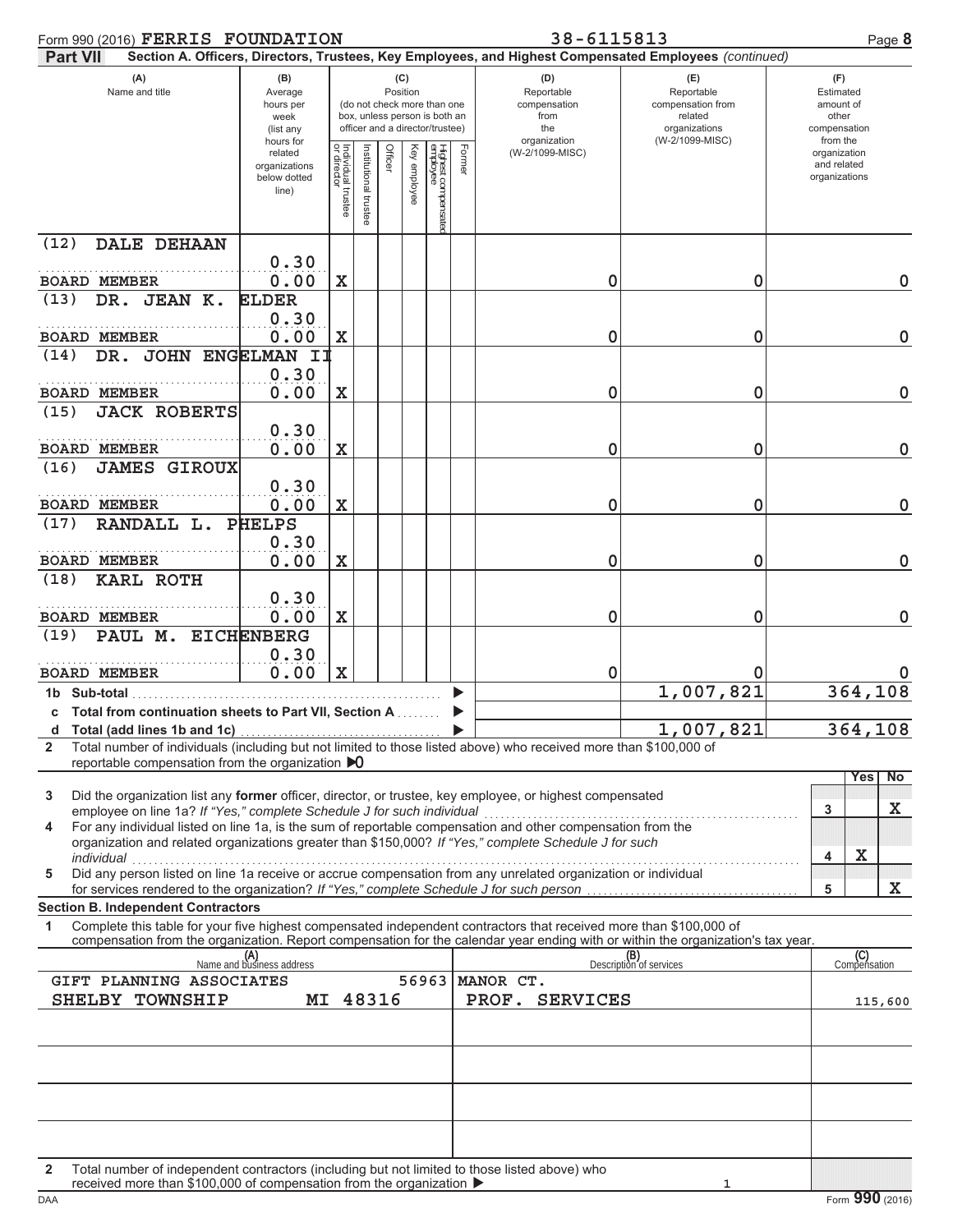| Form 990 (2016) FERRIS FOUNDATION                                                                                                                                                                                                                                                                                 |                                                               |                                   |                      |             |              |                                                                                                 |        | 38-6115813                                                                                             |                                                                                       | Page 8                                                             |
|-------------------------------------------------------------------------------------------------------------------------------------------------------------------------------------------------------------------------------------------------------------------------------------------------------------------|---------------------------------------------------------------|-----------------------------------|----------------------|-------------|--------------|-------------------------------------------------------------------------------------------------|--------|--------------------------------------------------------------------------------------------------------|---------------------------------------------------------------------------------------|--------------------------------------------------------------------|
| <b>Part VII</b>                                                                                                                                                                                                                                                                                                   |                                                               |                                   |                      |             |              |                                                                                                 |        | Section A. Officers, Directors, Trustees, Key Employees, and Highest Compensated Employees (continued) |                                                                                       |                                                                    |
| (A)<br>Name and title                                                                                                                                                                                                                                                                                             | (B)<br>Average<br>hours per<br>week<br>(list any<br>hours for |                                   |                      | Position    | (C)          | (do not check more than one<br>box, unless person is both an<br>officer and a director/trustee) |        | (D)<br>Reportable<br>compensation<br>from<br>the<br>organization                                       | (E)<br>Reportable<br>compensation from<br>related<br>organizations<br>(W-2/1099-MISC) | (F)<br>Estimated<br>amount of<br>other<br>compensation<br>from the |
|                                                                                                                                                                                                                                                                                                                   | related<br>organizations<br>below dotted<br>line)             | Individual trustee<br>or director | Institutional truste | Officer     | Key employee | Highest compensate<br>employee                                                                  | Former | (W-2/1099-MISC)                                                                                        |                                                                                       | organization<br>and related<br>organizations                       |
| (20)<br><b>GARY TRIMARCO</b>                                                                                                                                                                                                                                                                                      |                                                               |                                   |                      |             |              |                                                                                                 |        |                                                                                                        |                                                                                       |                                                                    |
|                                                                                                                                                                                                                                                                                                                   | 0.30                                                          |                                   |                      |             |              |                                                                                                 |        |                                                                                                        |                                                                                       |                                                                    |
| <b>BOARD MEMBER</b>                                                                                                                                                                                                                                                                                               | 0.00                                                          | $\mathbf X$                       |                      |             |              |                                                                                                 |        | 0                                                                                                      | 0                                                                                     | $\mathbf 0$                                                        |
| (21)<br>SUEANN WALZ                                                                                                                                                                                                                                                                                               | 0.30                                                          |                                   |                      |             |              |                                                                                                 |        |                                                                                                        |                                                                                       |                                                                    |
| <b>BOARD MEMBER</b>                                                                                                                                                                                                                                                                                               | 0.00                                                          | X                                 |                      |             |              |                                                                                                 |        | 0                                                                                                      | 0                                                                                     | $\mathbf 0$                                                        |
| DR. STEPHANIE<br>(22)                                                                                                                                                                                                                                                                                             | <b>LEONARDOS</b>                                              |                                   |                      |             |              |                                                                                                 |        |                                                                                                        |                                                                                       |                                                                    |
|                                                                                                                                                                                                                                                                                                                   | 0.30                                                          |                                   |                      |             |              |                                                                                                 |        |                                                                                                        |                                                                                       |                                                                    |
| <b>BOARD MEMBER</b>                                                                                                                                                                                                                                                                                               | 0.00                                                          | $\mathbf X$                       |                      |             |              |                                                                                                 |        | 0                                                                                                      | 0                                                                                     | $\mathbf 0$                                                        |
| DR. KARL LINEBAUGH<br>(23)                                                                                                                                                                                                                                                                                        |                                                               |                                   |                      |             |              |                                                                                                 |        |                                                                                                        |                                                                                       |                                                                    |
| <b>BOARD MEMBER</b>                                                                                                                                                                                                                                                                                               | 0.30<br>0.00                                                  | $\mathbf X$                       |                      |             |              |                                                                                                 |        | 0                                                                                                      | 0                                                                                     | $\mathbf 0$                                                        |
| <b>MICHAEL BIGFORD</b><br>(24)                                                                                                                                                                                                                                                                                    |                                                               |                                   |                      |             |              |                                                                                                 |        |                                                                                                        |                                                                                       |                                                                    |
|                                                                                                                                                                                                                                                                                                                   | 0.30                                                          |                                   |                      |             |              |                                                                                                 |        |                                                                                                        |                                                                                       |                                                                    |
| <b>BOARD MEMBER</b>                                                                                                                                                                                                                                                                                               | 0.00                                                          | $\mathbf X$                       |                      |             |              |                                                                                                 |        | 0                                                                                                      | 0                                                                                     | $\mathbf 0$                                                        |
| <b>MINDY ANDERSON</b><br>(25)                                                                                                                                                                                                                                                                                     |                                                               |                                   |                      |             |              |                                                                                                 |        |                                                                                                        |                                                                                       |                                                                    |
| <b>BOARD MEMBER</b>                                                                                                                                                                                                                                                                                               | 0.30<br>0.00                                                  | $\mathbf X$                       |                      |             |              |                                                                                                 |        | 0                                                                                                      | 0                                                                                     | $\mathbf 0$                                                        |
| <b>GARY GRANGER</b><br>(26)                                                                                                                                                                                                                                                                                       |                                                               |                                   |                      |             |              |                                                                                                 |        |                                                                                                        |                                                                                       |                                                                    |
|                                                                                                                                                                                                                                                                                                                   | 0.30                                                          |                                   |                      |             |              |                                                                                                 |        |                                                                                                        |                                                                                       |                                                                    |
| <b>CHAIR-ELECT</b>                                                                                                                                                                                                                                                                                                | 0.00                                                          | X                                 |                      | $\mathbf x$ |              |                                                                                                 |        | 0                                                                                                      | 0                                                                                     | $\mathbf 0$                                                        |
| TIM MURPHY<br>(27)                                                                                                                                                                                                                                                                                                |                                                               |                                   |                      |             |              |                                                                                                 |        |                                                                                                        |                                                                                       |                                                                    |
| <b>BOARD MEMBER</b>                                                                                                                                                                                                                                                                                               | 0.30<br>0.00                                                  | $\mathbf x$                       |                      |             |              |                                                                                                 |        | 0                                                                                                      | 0                                                                                     | $\mathbf 0$                                                        |
| 1b Sub-total                                                                                                                                                                                                                                                                                                      |                                                               |                                   |                      |             |              |                                                                                                 |        |                                                                                                        |                                                                                       |                                                                    |
| c Total from continuation sheets to Part VII, Section A<br>d Total (add lines 1b and 1c)                                                                                                                                                                                                                          |                                                               |                                   |                      |             |              |                                                                                                 |        |                                                                                                        |                                                                                       |                                                                    |
| Total number of individuals (including but not limited to those listed above) who received more than \$100,000 of<br>$\mathbf{2}$                                                                                                                                                                                 |                                                               |                                   |                      |             |              |                                                                                                 |        |                                                                                                        |                                                                                       |                                                                    |
| reportable compensation from the organization ▶                                                                                                                                                                                                                                                                   |                                                               |                                   |                      |             |              |                                                                                                 |        |                                                                                                        |                                                                                       |                                                                    |
| Did the organization list any former officer, director, or trustee, key employee, or highest compensated<br>3                                                                                                                                                                                                     |                                                               |                                   |                      |             |              |                                                                                                 |        |                                                                                                        |                                                                                       | Yes<br>No                                                          |
| employee on line 1a? If "Yes," complete Schedule J for such individual<br>For any individual listed on line 1a, is the sum of reportable compensation and other compensation from the<br>4<br>organization and related organizations greater than \$150,000? If "Yes," complete Schedule J for such<br>individual |                                                               |                                   |                      |             |              |                                                                                                 |        |                                                                                                        |                                                                                       | 3<br>4                                                             |
| Did any person listed on line 1a receive or accrue compensation from any unrelated organization or individual<br>5                                                                                                                                                                                                |                                                               |                                   |                      |             |              |                                                                                                 |        |                                                                                                        |                                                                                       |                                                                    |
| for services rendered to the organization? If "Yes," complete Schedule J for such person                                                                                                                                                                                                                          |                                                               |                                   |                      |             |              |                                                                                                 |        |                                                                                                        |                                                                                       | 5                                                                  |
| <b>Section B. Independent Contractors</b><br>Complete this table for your five highest compensated independent contractors that received more than \$100,000 of<br>1                                                                                                                                              |                                                               |                                   |                      |             |              |                                                                                                 |        |                                                                                                        |                                                                                       |                                                                    |
| compensation from the organization. Report compensation for the calendar year ending with or within the organization's tax year.                                                                                                                                                                                  |                                                               |                                   |                      |             |              |                                                                                                 |        |                                                                                                        |                                                                                       |                                                                    |
|                                                                                                                                                                                                                                                                                                                   | (A)<br>Name and business address                              |                                   |                      |             |              |                                                                                                 |        |                                                                                                        | (B)<br>Description of services                                                        | (C)<br>Compensation                                                |
|                                                                                                                                                                                                                                                                                                                   |                                                               |                                   |                      |             |              |                                                                                                 |        |                                                                                                        |                                                                                       |                                                                    |
|                                                                                                                                                                                                                                                                                                                   |                                                               |                                   |                      |             |              |                                                                                                 |        |                                                                                                        |                                                                                       |                                                                    |
|                                                                                                                                                                                                                                                                                                                   |                                                               |                                   |                      |             |              |                                                                                                 |        |                                                                                                        |                                                                                       |                                                                    |
|                                                                                                                                                                                                                                                                                                                   |                                                               |                                   |                      |             |              |                                                                                                 |        |                                                                                                        |                                                                                       |                                                                    |
|                                                                                                                                                                                                                                                                                                                   |                                                               |                                   |                      |             |              |                                                                                                 |        |                                                                                                        |                                                                                       |                                                                    |
|                                                                                                                                                                                                                                                                                                                   |                                                               |                                   |                      |             |              |                                                                                                 |        |                                                                                                        |                                                                                       |                                                                    |
|                                                                                                                                                                                                                                                                                                                   |                                                               |                                   |                      |             |              |                                                                                                 |        |                                                                                                        |                                                                                       |                                                                    |
|                                                                                                                                                                                                                                                                                                                   |                                                               |                                   |                      |             |              |                                                                                                 |        |                                                                                                        |                                                                                       |                                                                    |
| Total number of independent contractors (including but not limited to those listed above) who<br>2                                                                                                                                                                                                                |                                                               |                                   |                      |             |              |                                                                                                 |        |                                                                                                        |                                                                                       |                                                                    |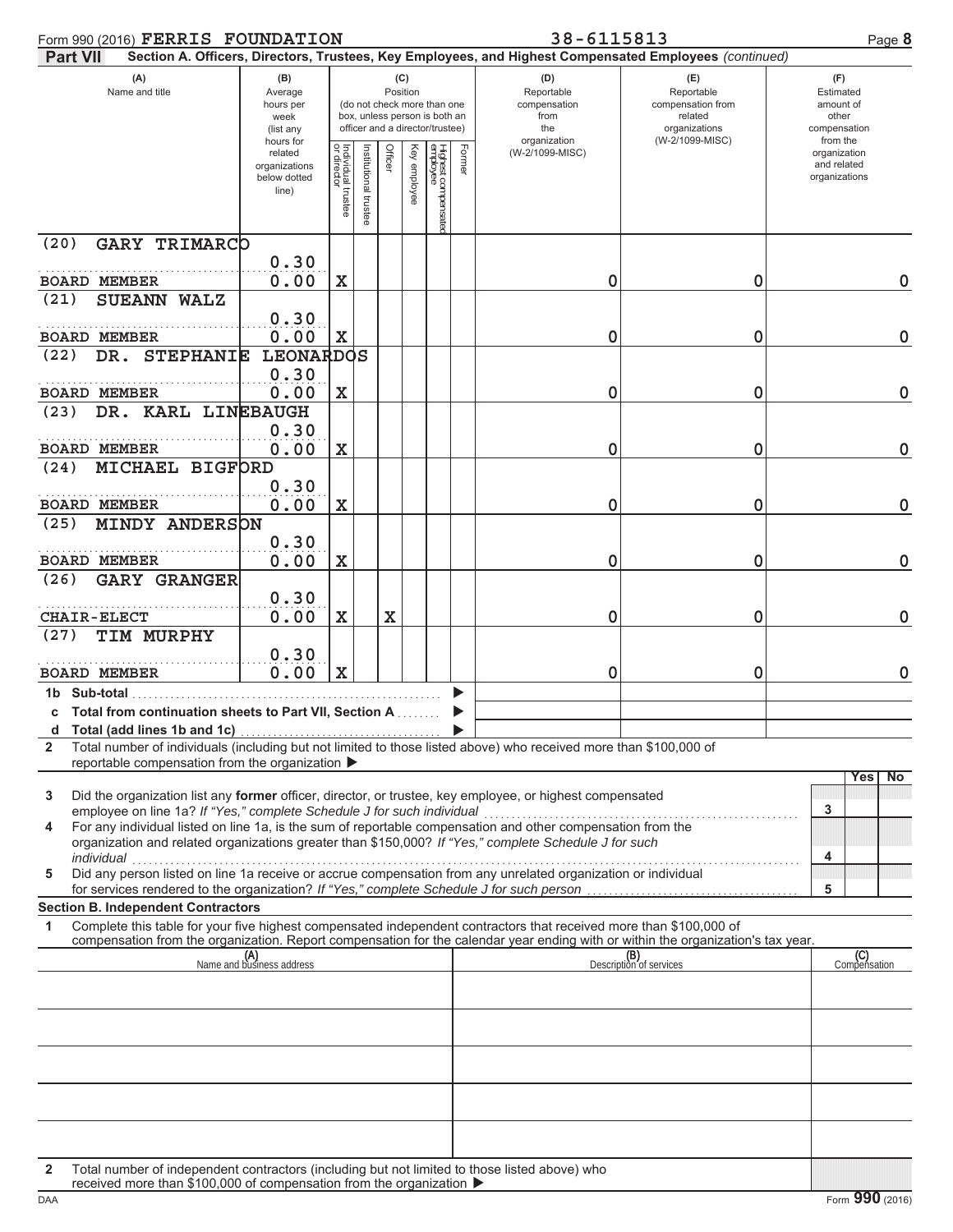|              | Form 990 (2016) FERRIS FOUNDATION                                                                                                                                                                                                                                                              |                                                               |                                   |                     |         |              |                                                                                                 |        | 38-6115813                                                                                             |                                                                                       | Page 8                                                             |
|--------------|------------------------------------------------------------------------------------------------------------------------------------------------------------------------------------------------------------------------------------------------------------------------------------------------|---------------------------------------------------------------|-----------------------------------|---------------------|---------|--------------|-------------------------------------------------------------------------------------------------|--------|--------------------------------------------------------------------------------------------------------|---------------------------------------------------------------------------------------|--------------------------------------------------------------------|
|              | <b>Part VII</b>                                                                                                                                                                                                                                                                                |                                                               |                                   |                     |         |              |                                                                                                 |        | Section A. Officers, Directors, Trustees, Key Employees, and Highest Compensated Employees (continued) |                                                                                       |                                                                    |
|              | (A)<br>Name and title                                                                                                                                                                                                                                                                          | (B)<br>Average<br>hours per<br>week<br>(list any<br>hours for |                                   |                     | (C)     | Position     | (do not check more than one<br>box, unless person is both an<br>officer and a director/trustee) |        | (D)<br>Reportable<br>compensation<br>from<br>the<br>organization                                       | (E)<br>Reportable<br>compensation from<br>related<br>organizations<br>(W-2/1099-MISC) | (F)<br>Estimated<br>amount of<br>other<br>compensation<br>from the |
|              |                                                                                                                                                                                                                                                                                                | related<br>organizations<br>below dotted<br>line)             | Individual trustee<br>or director | nstitutional truste | Officer | Key employee |                                                                                                 | Former | (W-2/1099-MISC)                                                                                        |                                                                                       | organization<br>and related<br>organizations                       |
| (28)         | DENNIS NICKELS                                                                                                                                                                                                                                                                                 |                                                               |                                   |                     |         |              |                                                                                                 |        |                                                                                                        |                                                                                       |                                                                    |
|              | <b>BOARD MEMBER</b>                                                                                                                                                                                                                                                                            | 0.30<br>0.00                                                  | X                                 |                     |         |              |                                                                                                 |        | 0                                                                                                      | 0                                                                                     | $\mathbf 0$                                                        |
| (29)         | KURT HOFMAN                                                                                                                                                                                                                                                                                    |                                                               |                                   |                     |         |              |                                                                                                 |        |                                                                                                        |                                                                                       |                                                                    |
|              | <b>BOARD MEMBER</b>                                                                                                                                                                                                                                                                            | 0.30<br>0.00                                                  | X                                 |                     |         |              |                                                                                                 |        | 0                                                                                                      | 0                                                                                     | $\mathbf 0$                                                        |
| (30)         | DR. BARBARA                                                                                                                                                                                                                                                                                    | <b>HORN</b>                                                   |                                   |                     |         |              |                                                                                                 |        |                                                                                                        |                                                                                       |                                                                    |
|              | <b>BOARD MEMBER</b>                                                                                                                                                                                                                                                                            | 0.30<br>0.00                                                  | X                                 |                     |         |              |                                                                                                 |        | 0                                                                                                      | 0                                                                                     | $\mathbf 0$                                                        |
| (31)         | LUKE WYCKOFF                                                                                                                                                                                                                                                                                   |                                                               |                                   |                     |         |              |                                                                                                 |        |                                                                                                        |                                                                                       |                                                                    |
|              | <b>BOARD MEMBER</b>                                                                                                                                                                                                                                                                            | 0.30<br>0.00                                                  | X                                 |                     |         |              |                                                                                                 |        | 0                                                                                                      | 0                                                                                     | $\mathbf 0$                                                        |
| (32)         | DR. JOHN HARE                                                                                                                                                                                                                                                                                  |                                                               |                                   |                     |         |              |                                                                                                 |        |                                                                                                        |                                                                                       |                                                                    |
|              |                                                                                                                                                                                                                                                                                                | 0.30                                                          |                                   |                     |         |              |                                                                                                 |        |                                                                                                        |                                                                                       |                                                                    |
| <b>CHAIR</b> |                                                                                                                                                                                                                                                                                                | 0.00                                                          | X                                 |                     | X       |              |                                                                                                 |        | 0                                                                                                      | 0                                                                                     | $\mathbf 0$                                                        |
|              |                                                                                                                                                                                                                                                                                                |                                                               |                                   |                     |         |              |                                                                                                 |        |                                                                                                        |                                                                                       |                                                                    |
|              |                                                                                                                                                                                                                                                                                                |                                                               |                                   |                     |         |              |                                                                                                 |        |                                                                                                        |                                                                                       |                                                                    |
|              |                                                                                                                                                                                                                                                                                                |                                                               |                                   |                     |         |              |                                                                                                 |        |                                                                                                        |                                                                                       |                                                                    |
|              |                                                                                                                                                                                                                                                                                                |                                                               |                                   |                     |         |              |                                                                                                 |        |                                                                                                        |                                                                                       |                                                                    |
|              | c Total from continuation sheets to Part VII, Section A                                                                                                                                                                                                                                        |                                                               |                                   |                     |         |              |                                                                                                 |        |                                                                                                        |                                                                                       |                                                                    |
| d<br>2       | Total (add lines 1b and 1c)<br>Total number of individuals (including but not limited to those listed above) who received more than \$100,000 of                                                                                                                                               |                                                               |                                   |                     |         |              |                                                                                                 |        |                                                                                                        |                                                                                       |                                                                    |
|              | reportable compensation from the organization ▶                                                                                                                                                                                                                                                |                                                               |                                   |                     |         |              |                                                                                                 |        |                                                                                                        |                                                                                       |                                                                    |
| 3            | Did the organization list any former officer, director, or trustee, key employee, or highest compensated                                                                                                                                                                                       |                                                               |                                   |                     |         |              |                                                                                                 |        |                                                                                                        |                                                                                       | Yes<br><b>No</b>                                                   |
| 4            | employee on line 1a? If "Yes," complete Schedule J for such individual<br>For any individual listed on line 1a, is the sum of reportable compensation and other compensation from the<br>organization and related organizations greater than \$150,000? If "Yes," complete Schedule J for such |                                                               |                                   |                     |         |              |                                                                                                 |        |                                                                                                        |                                                                                       | 3<br>4                                                             |
| 5            | individual<br>Did any person listed on line 1a receive or accrue compensation from any unrelated organization or individual                                                                                                                                                                    |                                                               |                                   |                     |         |              |                                                                                                 |        |                                                                                                        |                                                                                       |                                                                    |
|              | for services rendered to the organization? If "Yes," complete Schedule J for such person<br><b>Section B. Independent Contractors</b>                                                                                                                                                          |                                                               |                                   |                     |         |              |                                                                                                 |        |                                                                                                        |                                                                                       | 5                                                                  |
| 1            | Complete this table for your five highest compensated independent contractors that received more than \$100,000 of                                                                                                                                                                             |                                                               |                                   |                     |         |              |                                                                                                 |        |                                                                                                        |                                                                                       |                                                                    |
|              | compensation from the organization. Report compensation for the calendar year ending with or within the organization's tax year.                                                                                                                                                               | (A)<br>Name and business address                              |                                   |                     |         |              |                                                                                                 |        |                                                                                                        | (B)<br>Description of services                                                        | (C)<br>Compensation                                                |
|              |                                                                                                                                                                                                                                                                                                |                                                               |                                   |                     |         |              |                                                                                                 |        |                                                                                                        |                                                                                       |                                                                    |
|              |                                                                                                                                                                                                                                                                                                |                                                               |                                   |                     |         |              |                                                                                                 |        |                                                                                                        |                                                                                       |                                                                    |
|              |                                                                                                                                                                                                                                                                                                |                                                               |                                   |                     |         |              |                                                                                                 |        |                                                                                                        |                                                                                       |                                                                    |
|              |                                                                                                                                                                                                                                                                                                |                                                               |                                   |                     |         |              |                                                                                                 |        |                                                                                                        |                                                                                       |                                                                    |
|              |                                                                                                                                                                                                                                                                                                |                                                               |                                   |                     |         |              |                                                                                                 |        |                                                                                                        |                                                                                       |                                                                    |
|              |                                                                                                                                                                                                                                                                                                |                                                               |                                   |                     |         |              |                                                                                                 |        |                                                                                                        |                                                                                       |                                                                    |
|              |                                                                                                                                                                                                                                                                                                |                                                               |                                   |                     |         |              |                                                                                                 |        |                                                                                                        |                                                                                       |                                                                    |
| 2            | Total number of independent contractors (including but not limited to those listed above) who                                                                                                                                                                                                  |                                                               |                                   |                     |         |              |                                                                                                 |        |                                                                                                        |                                                                                       |                                                                    |

received more than \$100,000 of compensation from the organization  $\blacktriangleright$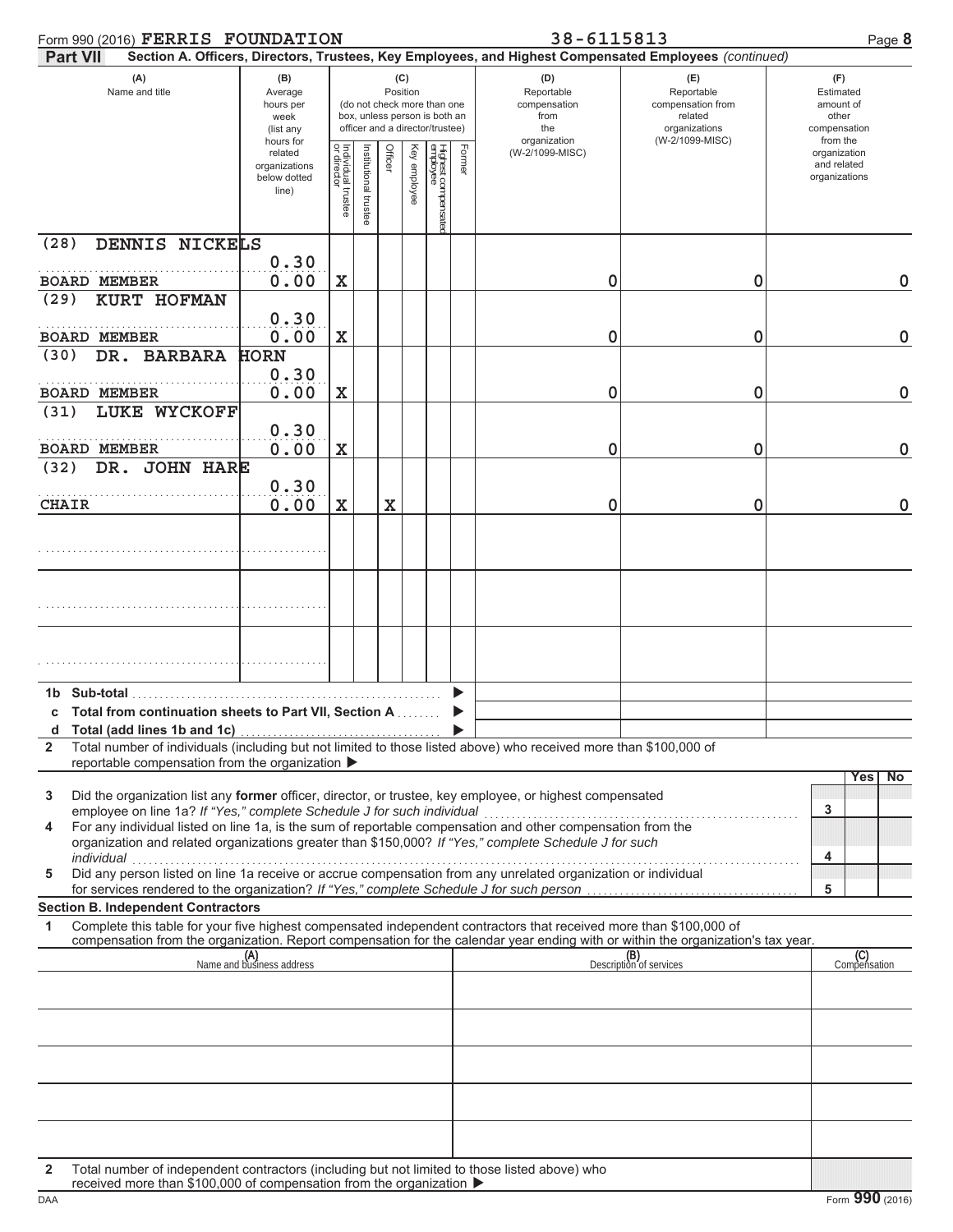### Form 990 (2016)  ${\tt FERRIS}$   ${\tt FOUNDATION}$  38 – 6115813  ${\tt Page~9}$ **FERRIS FOUNDATION 38-6115813**

|                                                                                                           | <b>Part VIII</b> |                                                | <b>Statement of Revenue</b>                         |                |                       |                      |                                                    |                                         |                                                                  |
|-----------------------------------------------------------------------------------------------------------|------------------|------------------------------------------------|-----------------------------------------------------|----------------|-----------------------|----------------------|----------------------------------------------------|-----------------------------------------|------------------------------------------------------------------|
|                                                                                                           |                  |                                                |                                                     |                |                       | (A)<br>Total revenue | (B)<br>Related or<br>exempt<br>function<br>revenue | (C)<br>Unrelated<br>business<br>revenue | (D)<br>Revenue<br>excluded from tax<br>under sections<br>512-514 |
| Program Service Revenue Contributions, Gifts, Grants<br>Program Service Revenue and Other Similar Amounts |                  | 1a Federated campaigns                         |                                                     | 1a             |                       |                      |                                                    |                                         |                                                                  |
|                                                                                                           |                  | <b>b</b> Membership dues                       | .                                                   | 1 <sub>b</sub> |                       |                      |                                                    |                                         |                                                                  |
|                                                                                                           |                  | c Fundraising events                           |                                                     | 1 <sub>c</sub> | 173,475               |                      |                                                    |                                         |                                                                  |
|                                                                                                           |                  | d Related organizations                        |                                                     | 1 <sub>d</sub> | 316,394               |                      |                                                    |                                         |                                                                  |
|                                                                                                           |                  |                                                | <b>e</b> Government grants (contributions)          | 1e             |                       |                      |                                                    |                                         |                                                                  |
|                                                                                                           |                  |                                                | f All other contributions, gifts, grants,           |                |                       |                      |                                                    |                                         |                                                                  |
|                                                                                                           |                  |                                                | and similar amounts not included above              | 1f             | 7,206,672             |                      |                                                    |                                         |                                                                  |
|                                                                                                           |                  |                                                | g Noncash contributions included in lines 1a-1f: \$ |                | 1,449,771             |                      |                                                    |                                         |                                                                  |
|                                                                                                           |                  |                                                | h Total. Add lines 1a-1f                            |                | ▶                     | 7,696,541            |                                                    |                                         |                                                                  |
|                                                                                                           |                  |                                                |                                                     |                | <b>Busn, Code</b>     |                      |                                                    |                                         |                                                                  |
|                                                                                                           | 2a               |                                                |                                                     |                |                       |                      |                                                    |                                         |                                                                  |
|                                                                                                           | b                |                                                |                                                     |                |                       |                      |                                                    |                                         |                                                                  |
|                                                                                                           |                  |                                                |                                                     |                |                       |                      |                                                    |                                         |                                                                  |
|                                                                                                           |                  |                                                |                                                     |                |                       |                      |                                                    |                                         |                                                                  |
|                                                                                                           |                  |                                                |                                                     |                |                       |                      |                                                    |                                         |                                                                  |
|                                                                                                           |                  |                                                |                                                     |                |                       |                      |                                                    |                                         |                                                                  |
|                                                                                                           |                  |                                                | f All other program service revenue                 |                |                       |                      |                                                    |                                         |                                                                  |
|                                                                                                           |                  |                                                | g Total. Add lines 2a-2f                            |                | ▶                     |                      |                                                    |                                         |                                                                  |
|                                                                                                           | 3                |                                                | Investment income (including dividends, interest,   |                |                       |                      |                                                    |                                         |                                                                  |
|                                                                                                           |                  |                                                | and other similar amounts)                          |                |                       | 1,150,595            |                                                    |                                         | 1,150,595                                                        |
|                                                                                                           | 4                |                                                | Income from investment of tax-exempt bond proceed   |                |                       |                      |                                                    |                                         |                                                                  |
|                                                                                                           | 5                |                                                |                                                     |                |                       |                      |                                                    |                                         |                                                                  |
|                                                                                                           |                  |                                                | (i) Real                                            |                | (ii) Personal         |                      |                                                    |                                         |                                                                  |
|                                                                                                           | 6а               | Gross rents                                    |                                                     |                |                       |                      |                                                    |                                         |                                                                  |
|                                                                                                           | $\mathsf{D}$     | Less: rental exps.                             |                                                     |                |                       |                      |                                                    |                                         |                                                                  |
|                                                                                                           |                  | Rental inc. or (loss)                          |                                                     |                |                       |                      |                                                    |                                         |                                                                  |
|                                                                                                           |                  |                                                |                                                     |                |                       |                      |                                                    |                                         |                                                                  |
|                                                                                                           |                  | <b>7a</b> Gross amount from<br>sales of assets | (i) Securities                                      |                | (ii) Other            |                      |                                                    |                                         |                                                                  |
|                                                                                                           |                  | other than inventor                            | 7,555,082                                           |                |                       |                      |                                                    |                                         |                                                                  |
|                                                                                                           |                  | <b>b</b> Less: cost or other                   |                                                     |                |                       |                      |                                                    |                                         |                                                                  |
|                                                                                                           |                  | basis & sales exps.                            | 7,432,156                                           |                |                       |                      |                                                    |                                         |                                                                  |
|                                                                                                           |                  | c Gain or (loss)                               | 122,926                                             |                |                       |                      |                                                    |                                         |                                                                  |
|                                                                                                           |                  |                                                |                                                     |                |                       | 122,926              | 122,926                                            |                                         |                                                                  |
|                                                                                                           |                  |                                                | 8a Gross income from fundraising events             |                |                       |                      |                                                    |                                         |                                                                  |
|                                                                                                           |                  |                                                | (not including $$173,475$                           |                |                       |                      |                                                    |                                         |                                                                  |
|                                                                                                           |                  |                                                | of contributions reported on line 1c).              |                |                       |                      |                                                    |                                         |                                                                  |
|                                                                                                           |                  | See Part IV, line 18                           | and a straight and a straight.                      | a              | 50,250                |                      |                                                    |                                         |                                                                  |
| Other Revenue                                                                                             |                  |                                                | <b>b</b> Less: direct expenses                      |                | $\overline{174, 735}$ |                      |                                                    |                                         |                                                                  |
|                                                                                                           |                  |                                                | c Net income or (loss) from fundraising events      |                | $\blacktriangleright$ | $-124, 485$          |                                                    |                                         | $-124, 485$                                                      |
|                                                                                                           |                  |                                                | 9a Gross income from gaming activities.             |                |                       |                      |                                                    |                                         |                                                                  |
|                                                                                                           |                  |                                                | See Part IV, line 19                                |                |                       |                      |                                                    |                                         |                                                                  |
|                                                                                                           |                  |                                                |                                                     | a              |                       |                      |                                                    |                                         |                                                                  |
|                                                                                                           |                  | <b>b</b> Less: direct expenses                 |                                                     |                |                       |                      |                                                    |                                         |                                                                  |
|                                                                                                           |                  |                                                | c Net income or (loss) from gaming activities       |                |                       |                      |                                                    |                                         |                                                                  |
|                                                                                                           |                  |                                                | 10a Gross sales of inventory, less                  |                |                       |                      |                                                    |                                         |                                                                  |
|                                                                                                           |                  | returns and allowances                         | aaaaaan                                             |                |                       |                      |                                                    |                                         |                                                                  |
|                                                                                                           |                  |                                                | <b>b</b> Less: cost of goods sold                   |                |                       |                      |                                                    |                                         |                                                                  |
|                                                                                                           |                  |                                                | c Net income or (loss) from sales of inventory      |                | ▶                     |                      |                                                    |                                         |                                                                  |
|                                                                                                           |                  |                                                | Miscellaneous Revenue                               |                | Busn. Code            |                      |                                                    |                                         |                                                                  |
|                                                                                                           |                  |                                                | 11a NEWLIN ENERGY PARTNERS, LP                      |                | 900003                | 9,271                |                                                    | 9,271                                   |                                                                  |
|                                                                                                           | b                |                                                | WCP REAL ESTATE FUND IV, LP                         |                | 900003                | 2,597                |                                                    | 2,597                                   |                                                                  |
|                                                                                                           | c                |                                                | COMMONFUND CAPITAL PARTNERS                         |                | 900003                | 314                  |                                                    | 314                                     |                                                                  |
|                                                                                                           |                  |                                                | d All other revenue                                 |                |                       | $-38,208$            |                                                    | $-38,208$                               |                                                                  |
|                                                                                                           |                  |                                                | e Total. Add lines 11a-11d                          |                |                       | $-26,026$            |                                                    |                                         |                                                                  |
|                                                                                                           |                  |                                                | 12 Total revenue. See instructions.                 |                |                       | 8,819,551            | 122,926                                            | $-26,026$                               | 1,026,110                                                        |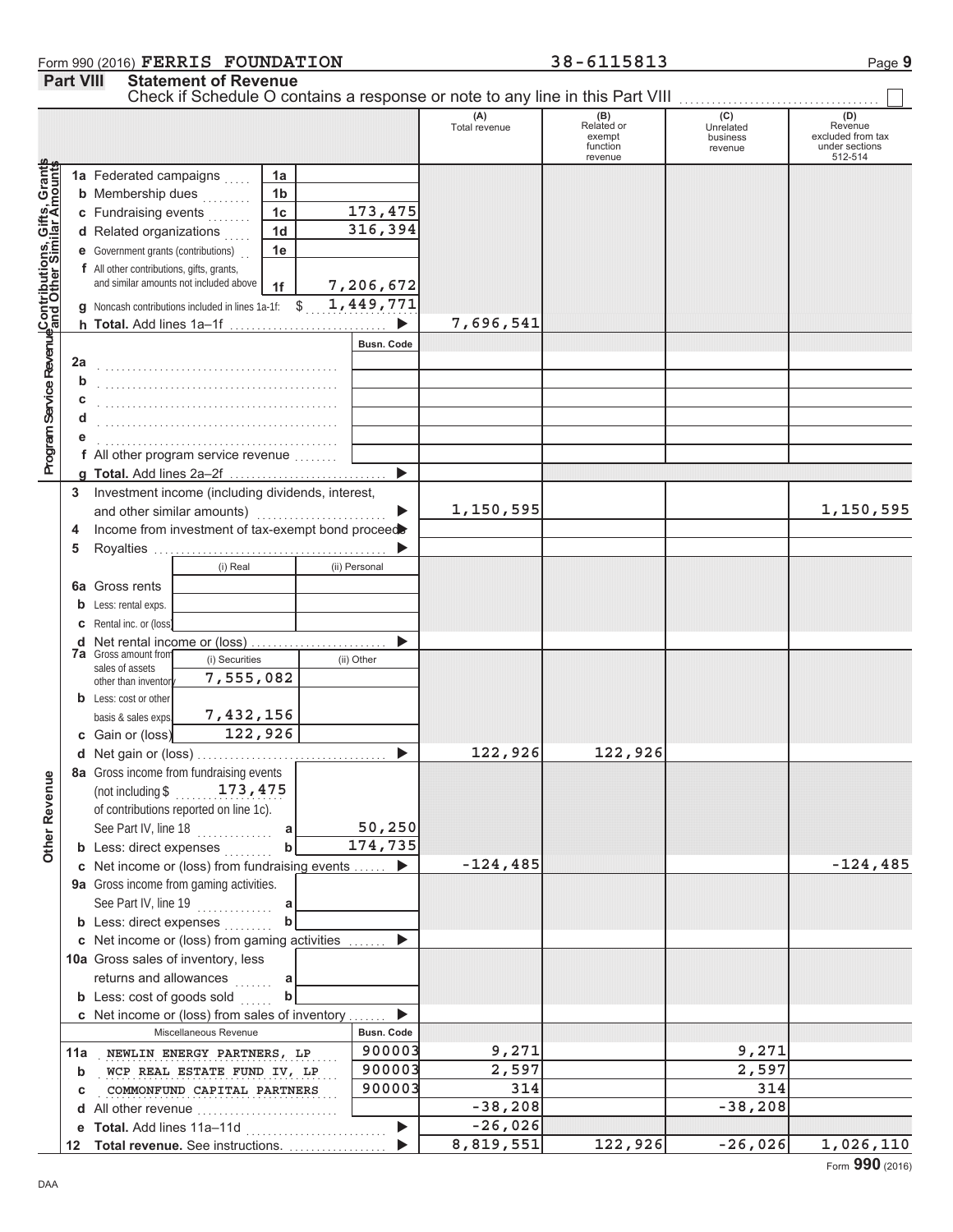| <b>FERRIS FOUNDATION</b><br>Form 990 (2016)                                                                                  |                                                                                    | 38-6115813                  |                                    | Page 10                 |
|------------------------------------------------------------------------------------------------------------------------------|------------------------------------------------------------------------------------|-----------------------------|------------------------------------|-------------------------|
| <b>Part IX</b><br><b>Statement of Functional Expenses</b>                                                                    |                                                                                    |                             |                                    |                         |
| Section 501(c)(3) and 501(c)(4) organizations must complete all columns. All other organizations must complete column (A).   |                                                                                    |                             |                                    |                         |
|                                                                                                                              | Check if Schedule O contains a response or note to any line in this Part IX<br>(A) | (B)                         | (C)                                | (D)                     |
| Do not include amounts reported on lines 6b,<br>7b, 8b, 9b, and 10b of Part VIII.                                            | Total expenses                                                                     | Program service<br>expenses | Management and<br>general expenses | Fundraising<br>expenses |
| Grants and other assistance to domestic organizations<br>1.                                                                  |                                                                                    |                             |                                    |                         |
| and domestic governments. See Part IV, line 21                                                                               | 6,205,381                                                                          | 6,205,381                   |                                    |                         |
| Grants and other assistance to domestic<br>$\mathbf{2}$                                                                      |                                                                                    |                             |                                    |                         |
| individuals. See Part IV, line 22                                                                                            |                                                                                    |                             |                                    |                         |
| Grants and other assistance to foreign<br>3                                                                                  |                                                                                    |                             |                                    |                         |
| organizations, foreign governments, and foreign                                                                              |                                                                                    |                             |                                    |                         |
| individuals. See Part IV, lines 15 and 16                                                                                    |                                                                                    |                             |                                    |                         |
| Benefits paid to or for members<br>4                                                                                         |                                                                                    |                             |                                    |                         |
| Compensation of current officers, directors,<br>5                                                                            |                                                                                    |                             |                                    |                         |
| trustees, and key employees                                                                                                  |                                                                                    |                             |                                    |                         |
| Compensation not included above, to disqualified<br>6                                                                        |                                                                                    |                             |                                    |                         |
| persons (as defined under section 4958(f)(1)) and                                                                            |                                                                                    |                             |                                    |                         |
| persons described in section 4958(c)(3)(B)                                                                                   |                                                                                    |                             |                                    |                         |
| Other salaries and wages<br>7<br><u> 1999 - Jacques Staten Barbara e</u><br>Pension plan accruals and contributions (include |                                                                                    |                             |                                    |                         |
| 8<br>section 401(k) and 403(b) employer contributions)                                                                       |                                                                                    |                             |                                    |                         |
| Other employee benefits<br>9                                                                                                 |                                                                                    |                             |                                    |                         |
| Payroll taxes<br>10                                                                                                          |                                                                                    |                             |                                    |                         |
| Fees for services (non-employees):<br>11                                                                                     |                                                                                    |                             |                                    |                         |
| Management<br>а                                                                                                              |                                                                                    |                             |                                    |                         |
| b                                                                                                                            |                                                                                    |                             |                                    |                         |
|                                                                                                                              | 9,400                                                                              |                             | 4,230                              | 5,170                   |
| Lobbying<br>d                                                                                                                |                                                                                    |                             |                                    |                         |
| Professional fundraising services. See Part IV, line 17<br>е                                                                 |                                                                                    |                             |                                    |                         |
| Investment management fees<br>f.                                                                                             |                                                                                    |                             |                                    |                         |
| Other. (If line 11g amount exceeds 10% of line 25, column<br>g                                                               |                                                                                    |                             |                                    |                         |
| (A) amount, list line 11g expenses on Schedule O.)                                                                           | 287,385                                                                            |                             | 185,044                            | 102,341                 |
| 12 Advertising and promotion [1] [1] Advertising and promotion                                                               | 25,882                                                                             |                             | 11,647                             | 14,235                  |
| 13<br>Office expenses                                                                                                        | 10,023                                                                             |                             | 6,502                              | 3,521                   |
| 14                                                                                                                           | 3,957                                                                              |                             | 1,781                              | 2,176                   |
| Royalties<br>15                                                                                                              |                                                                                    |                             |                                    |                         |
| 16                                                                                                                           |                                                                                    |                             |                                    |                         |
| 17<br>Travel                                                                                                                 | 16,596                                                                             |                             | 7,468                              | 9,128                   |
| Payments of travel or entertainment expenses<br>18                                                                           |                                                                                    |                             |                                    |                         |
| for any federal, state, or local public officials                                                                            |                                                                                    |                             |                                    |                         |
| Conferences, conventions, and meetings<br>19                                                                                 |                                                                                    |                             |                                    |                         |
| 20<br>Interest                                                                                                               |                                                                                    |                             |                                    |                         |
| 21                                                                                                                           |                                                                                    |                             |                                    |                         |
| Depreciation, depletion, and amortization<br>22                                                                              |                                                                                    |                             |                                    |                         |
| 23<br>Insurance <b>International Property Container</b>                                                                      | 9,767                                                                              |                             | 4,395                              | 5,372                   |
| Other expenses. Itemize expenses not covered<br>24                                                                           |                                                                                    |                             |                                    |                         |
| above (List miscellaneous expenses in line 24e. If                                                                           |                                                                                    |                             |                                    |                         |
| line 24e amount exceeds 10% of line 25, column                                                                               |                                                                                    |                             |                                    |                         |

**BANK CHARGES AND OTHER SE 11,623** 5,230 6,393 AWARDS PRIZES NON SCHOLAR **9,701** 4,366 5,335 **DUES AND MEMBERSHIPS 4,913 2,211 2,702** 

**4,913**<br> **4,262**<br> **4,262**<br> **4,262**<br> **5,924**<br> **6,205,381**<br> **272,826**<br> **158,717** 

**FOOD 38,034 38,034**

**6,636,924** 

**D E F G**

26

**e** All other expenses **constructs** and all other expenses 25 Total functional expenses. Add lines 1 through 24e ...

> fundraising solicitation. Check here  $\blacktriangleright$  | if organization reported in column (B) joint costs from a combined educational campaign and

Joint costs. Complete this line only if the

following SOP 98-2 (ASC 958-720)

(A) amount, list line 24e expenses on Schedule O.)<br> **FOOD**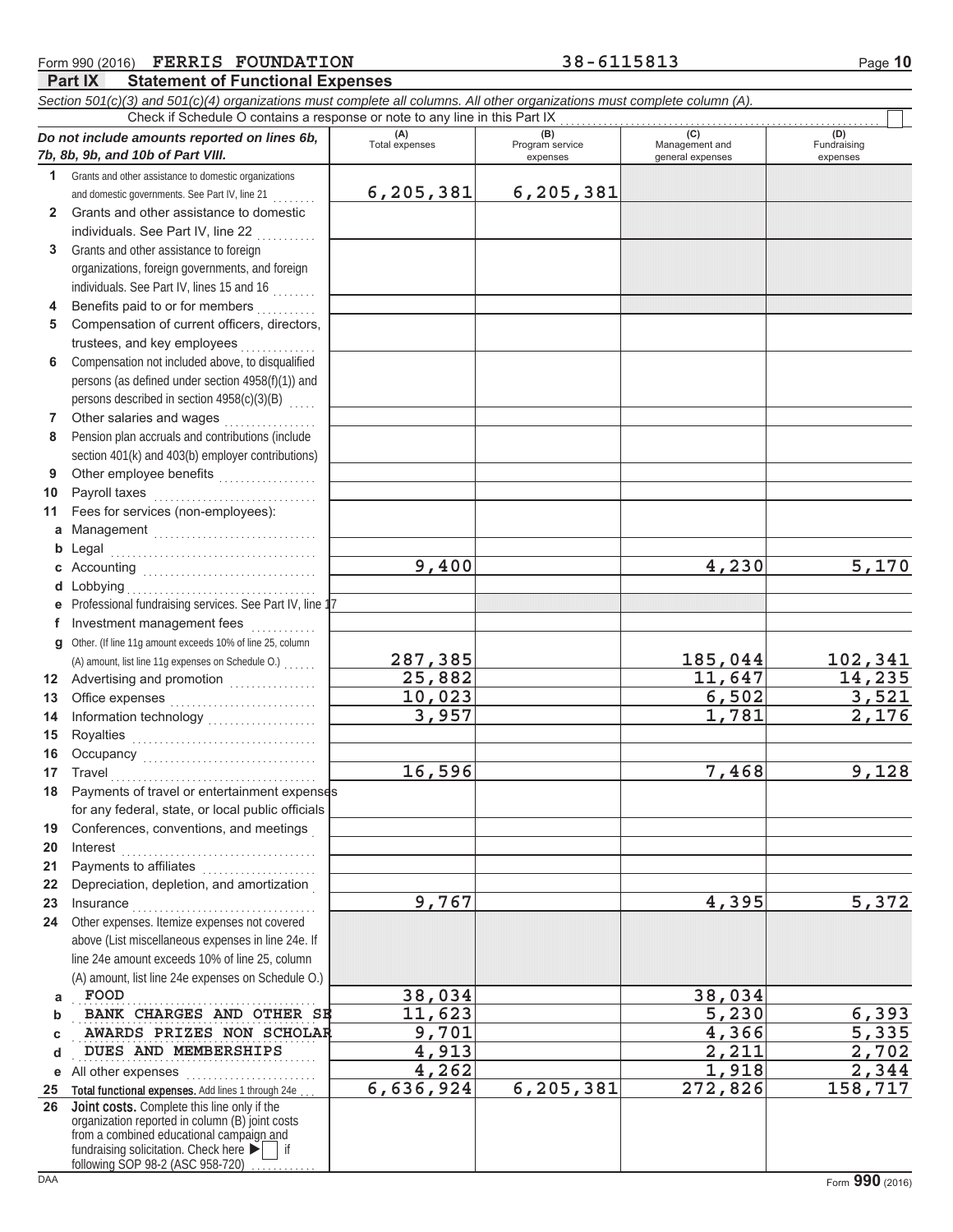### Form 990 (2016) FERRIS FOUNDATION **Part X**

**Balance Sheet** 

|                             |          | Check if Schedule O contains a response or note to any line in this Part X                                                                                                                                                          |                           |                            |                 |                           |
|-----------------------------|----------|-------------------------------------------------------------------------------------------------------------------------------------------------------------------------------------------------------------------------------------|---------------------------|----------------------------|-----------------|---------------------------|
|                             |          |                                                                                                                                                                                                                                     |                           | (A)                        |                 | (B)                       |
|                             |          |                                                                                                                                                                                                                                     |                           | Beginning of year          |                 | End of year               |
|                             | 1        | Cash-non-interest bearing                                                                                                                                                                                                           |                           | $\overline{1}57,603$       | $\mathbf{1}$    | 440,122                   |
|                             | 2        |                                                                                                                                                                                                                                     |                           | 602,637                    | $\overline{2}$  | 2,713,379                 |
|                             | 3        |                                                                                                                                                                                                                                     |                           | $\overline{3,772,919}$     | 3               | $\overline{3}$ , 732, 690 |
|                             | 4        | Accounts receivable, net                                                                                                                                                                                                            |                           |                            | 4               |                           |
|                             | 5        | Loans and other receivables from current and former officers, directors,                                                                                                                                                            |                           |                            |                 |                           |
|                             |          | trustees, key employees, and highest compensated employees.                                                                                                                                                                         |                           |                            |                 |                           |
|                             |          | Complete Part II of Schedule L                                                                                                                                                                                                      |                           |                            | 5               |                           |
|                             | 6        | Loans and other receivables from other disqualified persons (as defined under section                                                                                                                                               |                           |                            |                 |                           |
|                             |          | 4958(f)(1)), persons described in section 4958(c)(3)(B), and contributing employers and                                                                                                                                             |                           |                            |                 |                           |
|                             |          | sponsoring organizations of section 501(c)(9) voluntary employees' beneficiary                                                                                                                                                      |                           |                            |                 |                           |
|                             |          |                                                                                                                                                                                                                                     |                           | 6                          |                 |                           |
| Assets                      | 7        | Notes and loans receivable, net <b>construction</b> and construction of the set of the set of the set of the set of the set of the set of the set of the set of the set of the set of the set of the set of the set of the set of t |                           |                            | 7               |                           |
|                             | 8        | Inventories for sale or use                                                                                                                                                                                                         |                           | 8                          |                 |                           |
|                             | 9        | Prepaid expenses and deferred charges                                                                                                                                                                                               |                           |                            | 9               |                           |
|                             |          | 10a Land, buildings, and equipment: cost or                                                                                                                                                                                         |                           |                            |                 |                           |
|                             |          | other basis. Complete Part VI of Schedule D                                                                                                                                                                                         | 10a                       |                            |                 |                           |
|                             |          | <b>b</b> Less: accumulated depreciation<br>. 1                                                                                                                                                                                      | 10 <sub>b</sub>           |                            | 10 <sub>c</sub> |                           |
|                             | 11       | Investments-publicly traded securities                                                                                                                                                                                              | 9,581,938                 | 11                         | 7,545,569       |                           |
|                             | 12       |                                                                                                                                                                                                                                     | $\overline{56, 369, 902}$ | 12                         | 63,761,657      |                           |
|                             | 13       |                                                                                                                                                                                                                                     |                           | 13                         |                 |                           |
|                             | 14       | Intangible assets                                                                                                                                                                                                                   |                           | 14                         |                 |                           |
|                             | 15       |                                                                                                                                                                                                                                     |                           | 15                         |                 |                           |
|                             | 16       |                                                                                                                                                                                                                                     |                           | 70,484,999                 | 16              | 78, 193, 417              |
|                             | 17       |                                                                                                                                                                                                                                     |                           | 15,314                     | 17              | 299,225                   |
|                             | 18       | Grants payable                                                                                                                                                                                                                      |                           | 18                         |                 |                           |
|                             | 19<br>20 | Deferred revenue<br>Tax-exempt bond liabilities                                                                                                                                                                                     |                           |                            | 19              |                           |
|                             | 21       | Escrow or custodial account liability. Complete Part IV of Schedule D                                                                                                                                                               |                           |                            | 20<br>21        |                           |
|                             | 22       | Loans and other payables to current and former officers, directors,                                                                                                                                                                 |                           |                            |                 |                           |
| Liabilities                 |          | trustees, key employees, highest compensated employees, and                                                                                                                                                                         |                           |                            |                 |                           |
|                             |          | disqualified persons. Complete Part II of Schedule L                                                                                                                                                                                |                           |                            | 22              |                           |
|                             | 23       | Secured mortgages and notes payable to unrelated third parties                                                                                                                                                                      |                           |                            | 23              |                           |
|                             | 24       | Unsecured notes and loans payable to unrelated third parties                                                                                                                                                                        |                           |                            | 24              |                           |
|                             | 25       | Other liabilities (including federal income tax, payables to related third                                                                                                                                                          |                           |                            |                 |                           |
|                             |          | parties, and other liabilities not included on lines 17-24). Complete Part X                                                                                                                                                        |                           |                            |                 |                           |
|                             |          | of Schedule D                                                                                                                                                                                                                       |                           | 110,448                    | 25              | 130,064                   |
|                             | 26       |                                                                                                                                                                                                                                     |                           | 125,762                    | 26              | 429,289                   |
|                             |          | Organizations that follow SFAS 117 (ASC 958), check here $\triangleright$ $X$ and                                                                                                                                                   |                           |                            |                 |                           |
|                             |          | complete lines 27 through 29, and lines 33 and 34.                                                                                                                                                                                  |                           |                            |                 |                           |
|                             | 27       | Unrestricted net assets                                                                                                                                                                                                             |                           | 30,745,963                 | 27              | 31, 382, 788              |
|                             | 28       |                                                                                                                                                                                                                                     |                           | 14,809,565                 | 28              | 15,710,833                |
|                             | 29       | Permanently restricted net assets                                                                                                                                                                                                   |                           | $\overline{24}$ , 803, 709 | 29              | 30,670,507                |
|                             |          | Organizations that do not follow SFAS 117 (ASC 958), check here                                                                                                                                                                     | and                       |                            |                 |                           |
| Net Assets or Fund Balances |          | complete lines 30 through 34.                                                                                                                                                                                                       |                           |                            |                 |                           |
|                             | 30       | Capital stock or trust principal, or current funds                                                                                                                                                                                  |                           |                            | 30              |                           |
|                             | 31       | Paid-in or capital surplus, or land, building, or equipment fund                                                                                                                                                                    |                           |                            | 31              |                           |
|                             | 32       |                                                                                                                                                                                                                                     |                           | $\overline{70}$ , 359, 237 | 32              | 77,764,128                |
|                             | 33<br>34 | Total net assets or fund balances                                                                                                                                                                                                   |                           | 70,484,999                 | 33<br>34        | 78,193,417                |
|                             |          |                                                                                                                                                                                                                                     |                           |                            |                 |                           |

Form 990 (2016)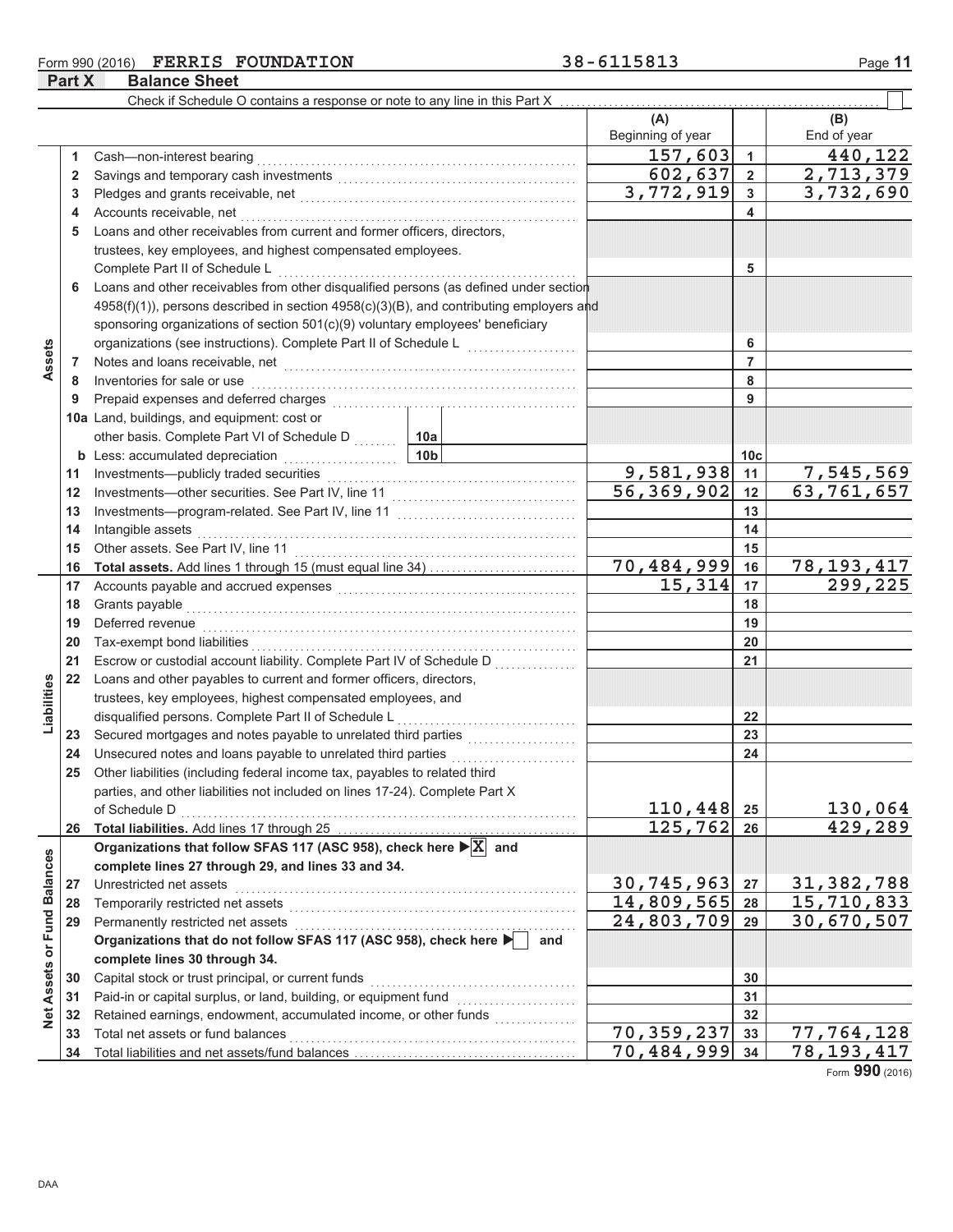|              | 38-6115813<br>Form 990 (2016) FERRIS FOUNDATION                                                                                                                                                                                |                         |                |             | Page 12     |
|--------------|--------------------------------------------------------------------------------------------------------------------------------------------------------------------------------------------------------------------------------|-------------------------|----------------|-------------|-------------|
|              | <b>Reconciliation of Net Assets</b><br><b>Part XI</b>                                                                                                                                                                          |                         |                |             |             |
|              |                                                                                                                                                                                                                                |                         |                |             |             |
| 1            |                                                                                                                                                                                                                                | $\blacktriangleleft$    |                |             | 8,819,551   |
| $\mathbf{2}$ |                                                                                                                                                                                                                                | $\overline{2}$          |                |             | 6,636,924   |
| 3            | Revenue less expenses. Subtract line 2 from line 1                                                                                                                                                                             | $\mathbf{3}$            |                |             | 2,182,627   |
| 4            | Net assets or fund balances at beginning of year (must equal Part X, line 33, column (A)) [[[[[[[[[[[[[[[[[[[                                                                                                                  | $\overline{\mathbf{4}}$ |                |             | 70,359,237  |
| 5            | Net unrealized gains (losses) on investments [1] production contracts and all the set of the set of the set of the set of the set of the set of the set of the set of the set of the set of the set of the set of the set of t | 5                       |                |             | 5, 247, 503 |
| 6            | Donated services and use of facilities <b>constructs</b> and the service of the service of the services and use of facilities                                                                                                  | 6                       |                |             |             |
| 7            | Investment expenses                                                                                                                                                                                                            | $\overline{7}$          |                |             |             |
| 8            | Prior period adjustments                                                                                                                                                                                                       | 8                       |                |             |             |
| 9            | Other changes in net assets or fund balances (explain in Schedule O)                                                                                                                                                           | 9                       |                |             | $-25, 239$  |
| 10           | Net assets or fund balances at end of year. Combine lines 3 through 9 (must equal Part X, line                                                                                                                                 |                         |                |             |             |
|              | 33, column (B))                                                                                                                                                                                                                | 10                      |                |             | 77,764,128  |
|              | <b>Financial Statements and Reporting</b><br><b>Part XII</b>                                                                                                                                                                   |                         |                |             |             |
|              |                                                                                                                                                                                                                                |                         |                |             |             |
|              |                                                                                                                                                                                                                                |                         |                | Yes         | No          |
| 1.           | $\mathbf{X}$ Accrual<br>Accounting method used to prepare the Form 990:     Cash<br>Other                                                                                                                                      |                         |                |             |             |
|              | If the organization changed its method of accounting from a prior year or checked "Other," explain in                                                                                                                          |                         |                |             |             |
|              | Schedule O.                                                                                                                                                                                                                    |                         |                |             |             |
|              | 2a Were the organization's financial statements compiled or reviewed by an independent accountant?                                                                                                                             |                         | 2a             |             | х           |
|              | If "Yes," check a box below to indicate whether the financial statements for the year were compiled or                                                                                                                         |                         |                |             |             |
|              | reviewed on a separate basis, consolidated basis, or both:                                                                                                                                                                     |                         |                |             |             |
|              | Separate basis<br>Consolidated basis<br>Both consolidated and separate basis                                                                                                                                                   |                         |                |             |             |
|              | <b>b</b> Were the organization's financial statements audited by an independent accountant?                                                                                                                                    |                         | 2b             | х           |             |
|              | If "Yes," check a box below to indicate whether the financial statements for the year were audited on a                                                                                                                        |                         |                |             |             |
|              | separate basis, consolidated basis, or both:                                                                                                                                                                                   |                         |                |             |             |
|              | $ \mathbf{X} $ Both consolidated and separate basis<br>Separate basis<br>Consolidated basis                                                                                                                                    |                         |                |             |             |
|              | c If "Yes" to line 2a or 2b, does the organization have a committee that assumes responsibility for oversight                                                                                                                  |                         |                |             |             |
|              | of the audit, review, or compilation of its financial statements and selection of an independent accountant?                                                                                                                   |                         | 2c             | $\mathbf X$ |             |
|              | If the organization changed either its oversight process or selection process during the tax year, explain in                                                                                                                  |                         |                |             |             |
|              | Schedule O.                                                                                                                                                                                                                    |                         |                |             |             |
|              | 3a As a result of a federal award, was the organization required to undergo an audit or audits as set forth in                                                                                                                 |                         |                |             |             |
|              | the Single Audit Act and OMB Circular A-133?                                                                                                                                                                                   |                         | 3a             |             | $\mathbf x$ |
|              | <b>b</b> If "Yes," did the organization undergo the required audit or audits? If the organization did not undergo the                                                                                                          |                         |                |             |             |
|              | required audit or audits, explain why in Schedule O and describe any steps taken to undergo such audits.                                                                                                                       |                         | 3 <sub>b</sub> |             |             |

Form 990 (2016)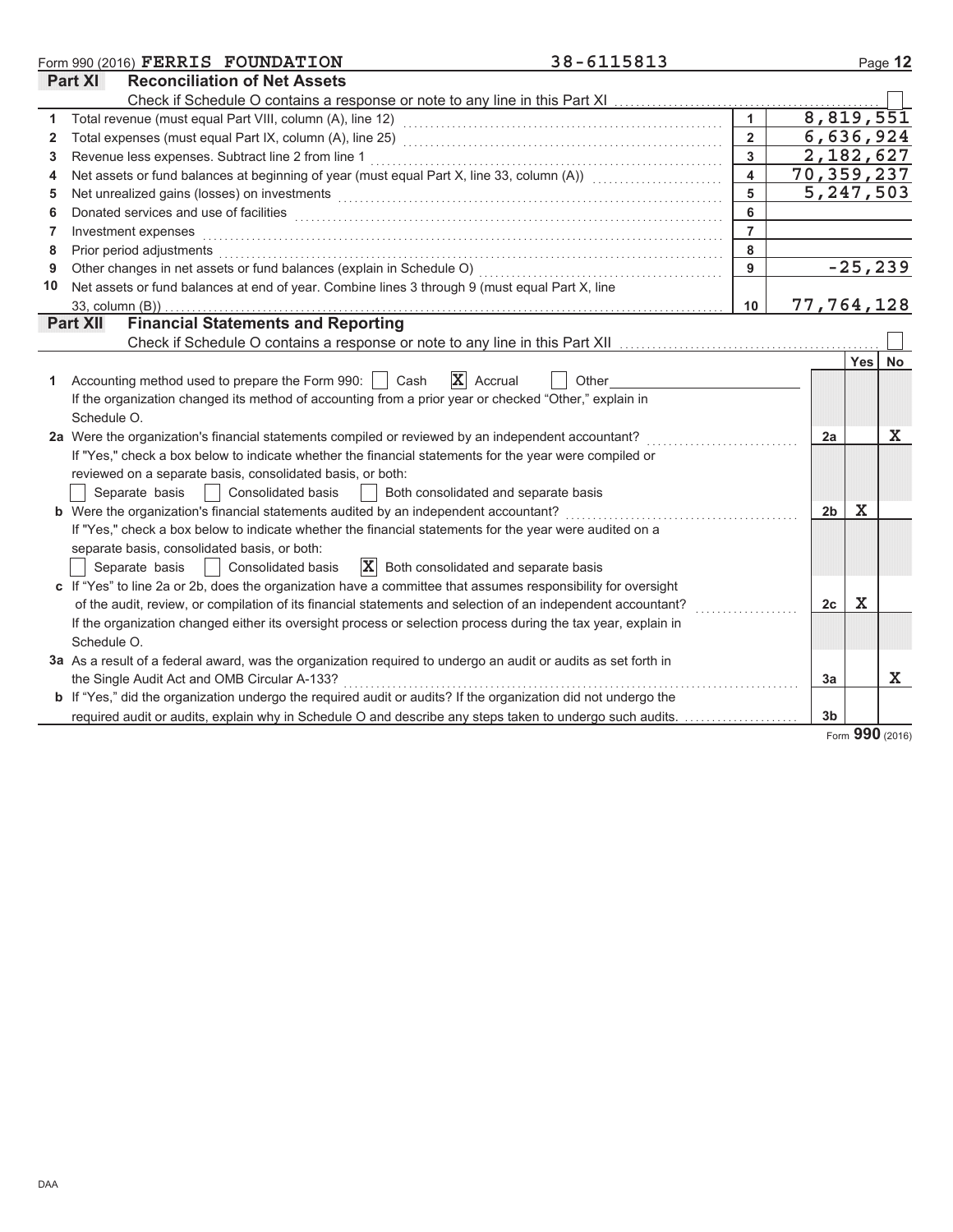| <b>SCHEDULE A</b>          |                                                                                                                                                                                                                                          | <b>Public Charity Status and Public Support</b>                                                                                                                                               |                                       |    |                                                                                                                                            |                       |  |  |  |  |
|----------------------------|------------------------------------------------------------------------------------------------------------------------------------------------------------------------------------------------------------------------------------------|-----------------------------------------------------------------------------------------------------------------------------------------------------------------------------------------------|---------------------------------------|----|--------------------------------------------------------------------------------------------------------------------------------------------|-----------------------|--|--|--|--|
| (Form 990 or 990-EZ)       |                                                                                                                                                                                                                                          | Complete if the organization is a section 501(c)(3) organization or a section 4947(a)(1) nonexempt charitable trust.                                                                          |                                       |    |                                                                                                                                            | 16                    |  |  |  |  |
| Department of the Treasury |                                                                                                                                                                                                                                          | Attach to Form 990 or Form 990-EZ.                                                                                                                                                            |                                       |    |                                                                                                                                            | <b>Open to Public</b> |  |  |  |  |
| Internal Revenue Service   |                                                                                                                                                                                                                                          |                                                                                                                                                                                               |                                       |    | Information about Schedule A (Form 990 or 990-EZ) and its instructions is at www.irs.gov/form990.                                          | Inspection            |  |  |  |  |
| Name of the organization   | <b>FERRIS FOUNDATION</b>                                                                                                                                                                                                                 |                                                                                                                                                                                               |                                       |    | <b>Employer identification number</b><br>38-6115813                                                                                        |                       |  |  |  |  |
| Part I                     |                                                                                                                                                                                                                                          |                                                                                                                                                                                               |                                       |    | <b>Reason for Public Charity Status (All organizations must complete this part.) See instructions.</b>                                     |                       |  |  |  |  |
|                            |                                                                                                                                                                                                                                          | The organization is not a private foundation because it is: (For lines 1 through 12, check only one box.)                                                                                     |                                       |    |                                                                                                                                            |                       |  |  |  |  |
| 1                          |                                                                                                                                                                                                                                          | A church, convention of churches, or association of churches described in section 170(b)(1)(A)(i).                                                                                            |                                       |    |                                                                                                                                            |                       |  |  |  |  |
| 2                          |                                                                                                                                                                                                                                          | A school described in section 170(b)(1)(A)(ii). (Attach Schedule E (Form 990 or 990-EZ).)                                                                                                     |                                       |    |                                                                                                                                            |                       |  |  |  |  |
| 3<br>4                     |                                                                                                                                                                                                                                          | A hospital or a cooperative hospital service organization described in section 170(b)(1)(A)(iii).                                                                                             |                                       |    | A medical research organization operated in conjunction with a hospital described in section 170(b)(1)(A)(iii). Enter the hospital's name, |                       |  |  |  |  |
| city, and state:           |                                                                                                                                                                                                                                          |                                                                                                                                                                                               |                                       |    |                                                                                                                                            |                       |  |  |  |  |
| 5                          |                                                                                                                                                                                                                                          |                                                                                                                                                                                               |                                       |    | An organization operated for the benefit of a college or university owned or operated by a governmental unit described in                  |                       |  |  |  |  |
|                            | section 170(b)(1)(A)(iv). (Complete Part II.)                                                                                                                                                                                            |                                                                                                                                                                                               |                                       |    |                                                                                                                                            |                       |  |  |  |  |
| 6                          |                                                                                                                                                                                                                                          | A federal, state, or local government or governmental unit described in section 170(b)(1)(A)(v).                                                                                              |                                       |    |                                                                                                                                            |                       |  |  |  |  |
| $\overline{7}$             | described in section 170(b)(1)(A)(vi). (Complete Part II.)                                                                                                                                                                               |                                                                                                                                                                                               |                                       |    | An organization that normally receives a substantial part of its support from a governmental unit or from the general public               |                       |  |  |  |  |
| 8<br>9                     |                                                                                                                                                                                                                                          | A community trust described in section 170(b)(1)(A)(vi). (Complete Part II.)                                                                                                                  |                                       |    | An agricultural research organization described in section 170(b)(1)(A)(ix) operated in conjunction with a land-grant college              |                       |  |  |  |  |
| university:                |                                                                                                                                                                                                                                          |                                                                                                                                                                                               |                                       |    | or university or a non-land grant college of agriculture (see instructions). Enter the name, city, and state of the college or             |                       |  |  |  |  |
| 10                         |                                                                                                                                                                                                                                          |                                                                                                                                                                                               |                                       |    | An organization that normally receives: (1) more than 33 1/3% of its support from contributions, membership fees, and gross                |                       |  |  |  |  |
|                            |                                                                                                                                                                                                                                          | support from gross investment income and unrelated business taxable income (less section 511 tax) from businesses                                                                             |                                       |    | receipts from activities related to its exempt functions—subject to certain exceptions, and (2) no more than 33 1/3% of its                |                       |  |  |  |  |
|                            |                                                                                                                                                                                                                                          | acquired by the organization after June 30, 1975. See section 509(a)(2). (Complete Part III.)                                                                                                 |                                       |    |                                                                                                                                            |                       |  |  |  |  |
| 11                         | An organization organized and operated exclusively to test for public safety. See section 509(a)(4).<br>An organization organized and operated exclusively for the benefit of, to perform the functions of, or to carry out the purposes |                                                                                                                                                                                               |                                       |    |                                                                                                                                            |                       |  |  |  |  |
| $ \mathbf{X} $<br>12       |                                                                                                                                                                                                                                          |                                                                                                                                                                                               |                                       |    | of one or more publicly supported organizations described in section 509(a)(1) or section 509(a)(2). See section 509(a)(3).                |                       |  |  |  |  |
|                            |                                                                                                                                                                                                                                          |                                                                                                                                                                                               |                                       |    | Check the box in lines 12a through 12d that describes the type of supporting organization and complete lines 12e, 12f, and 12g.            |                       |  |  |  |  |
| $\mathbf{x}$<br>a          |                                                                                                                                                                                                                                          |                                                                                                                                                                                               |                                       |    | Type I. A supporting organization operated, supervised, or controlled by its supported organization(s), typically by giving                |                       |  |  |  |  |
|                            |                                                                                                                                                                                                                                          | the supported organization(s) the power to regularly appoint or elect a majority of the directors or trustees of the<br>supporting organization. You must complete Part IV, Sections A and B. |                                       |    |                                                                                                                                            |                       |  |  |  |  |
| b                          |                                                                                                                                                                                                                                          |                                                                                                                                                                                               |                                       |    | Type II. A supporting organization supervised or controlled in connection with its supported organization(s), by having                    |                       |  |  |  |  |
|                            |                                                                                                                                                                                                                                          |                                                                                                                                                                                               |                                       |    | control or management of the supporting organization vested in the same persons that control or manage the supported                       |                       |  |  |  |  |
| с                          |                                                                                                                                                                                                                                          | organization(s). You must complete Part IV, Sections A and C.                                                                                                                                 |                                       |    | Type III functionally integrated. A supporting organization operated in connection with, and functionally integrated with,                 |                       |  |  |  |  |
|                            |                                                                                                                                                                                                                                          | its supported organization(s) (see instructions). You must complete Part IV, Sections A, D, and E.                                                                                            |                                       |    |                                                                                                                                            |                       |  |  |  |  |
| d                          |                                                                                                                                                                                                                                          |                                                                                                                                                                                               |                                       |    | Type III non-functionally integrated. A supporting organization operated in connection with its supported organization(s)                  |                       |  |  |  |  |
|                            |                                                                                                                                                                                                                                          | requirement (see instructions). You must complete Part IV, Sections A and D, and Part V.                                                                                                      |                                       |    | that is not functionally integrated. The organization generally must satisfy a distribution requirement and an attentiveness               |                       |  |  |  |  |
| e                          |                                                                                                                                                                                                                                          | Check this box if the organization received a written determination from the IRS that it is a Type I, Type II, Type III                                                                       |                                       |    |                                                                                                                                            |                       |  |  |  |  |
|                            |                                                                                                                                                                                                                                          | functionally integrated, or Type III non-functionally integrated supporting organization.                                                                                                     |                                       |    |                                                                                                                                            |                       |  |  |  |  |
| f<br>g                     | Enter the number of supported organizations                                                                                                                                                                                              | Provide the following information about the supported organization(s).                                                                                                                        |                                       |    |                                                                                                                                            | 1                     |  |  |  |  |
| (i) Name of supported      | (ii) EIN                                                                                                                                                                                                                                 | (iii) Type of organization                                                                                                                                                                    | (iv) Is the organization              |    | (v) Amount of monetary                                                                                                                     | (vi) Amount of        |  |  |  |  |
| organization               |                                                                                                                                                                                                                                          | (described on lines 1-10                                                                                                                                                                      | listed in your governing<br>document? |    | support (see                                                                                                                               | other support (see    |  |  |  |  |
|                            |                                                                                                                                                                                                                                          | above (see instructions))                                                                                                                                                                     | Yes                                   | No | instructions)                                                                                                                              | instructions)         |  |  |  |  |
| (A) FERRIS                 | STATE UNIVERSITY                                                                                                                                                                                                                         |                                                                                                                                                                                               |                                       |    |                                                                                                                                            |                       |  |  |  |  |
|                            | 38-6005159                                                                                                                                                                                                                               | 6                                                                                                                                                                                             | X                                     |    | 6,205,381                                                                                                                                  | 0                     |  |  |  |  |
| (B)                        |                                                                                                                                                                                                                                          |                                                                                                                                                                                               |                                       |    |                                                                                                                                            |                       |  |  |  |  |
| (C)                        |                                                                                                                                                                                                                                          |                                                                                                                                                                                               |                                       |    |                                                                                                                                            |                       |  |  |  |  |
| (D)                        |                                                                                                                                                                                                                                          |                                                                                                                                                                                               |                                       |    |                                                                                                                                            |                       |  |  |  |  |
| (E)                        |                                                                                                                                                                                                                                          |                                                                                                                                                                                               |                                       |    |                                                                                                                                            |                       |  |  |  |  |
|                            |                                                                                                                                                                                                                                          |                                                                                                                                                                                               |                                       |    |                                                                                                                                            |                       |  |  |  |  |
|                            |                                                                                                                                                                                                                                          |                                                                                                                                                                                               |                                       |    |                                                                                                                                            |                       |  |  |  |  |
| Total                      |                                                                                                                                                                                                                                          |                                                                                                                                                                                               |                                       |    | 6,205,381                                                                                                                                  | 0.00E730046           |  |  |  |  |

For Paperwork Reduction Act Notice, see the Instructions for Form 990 or 990-EZ.

Schedule A (Form 990 or 990-EZ) 2016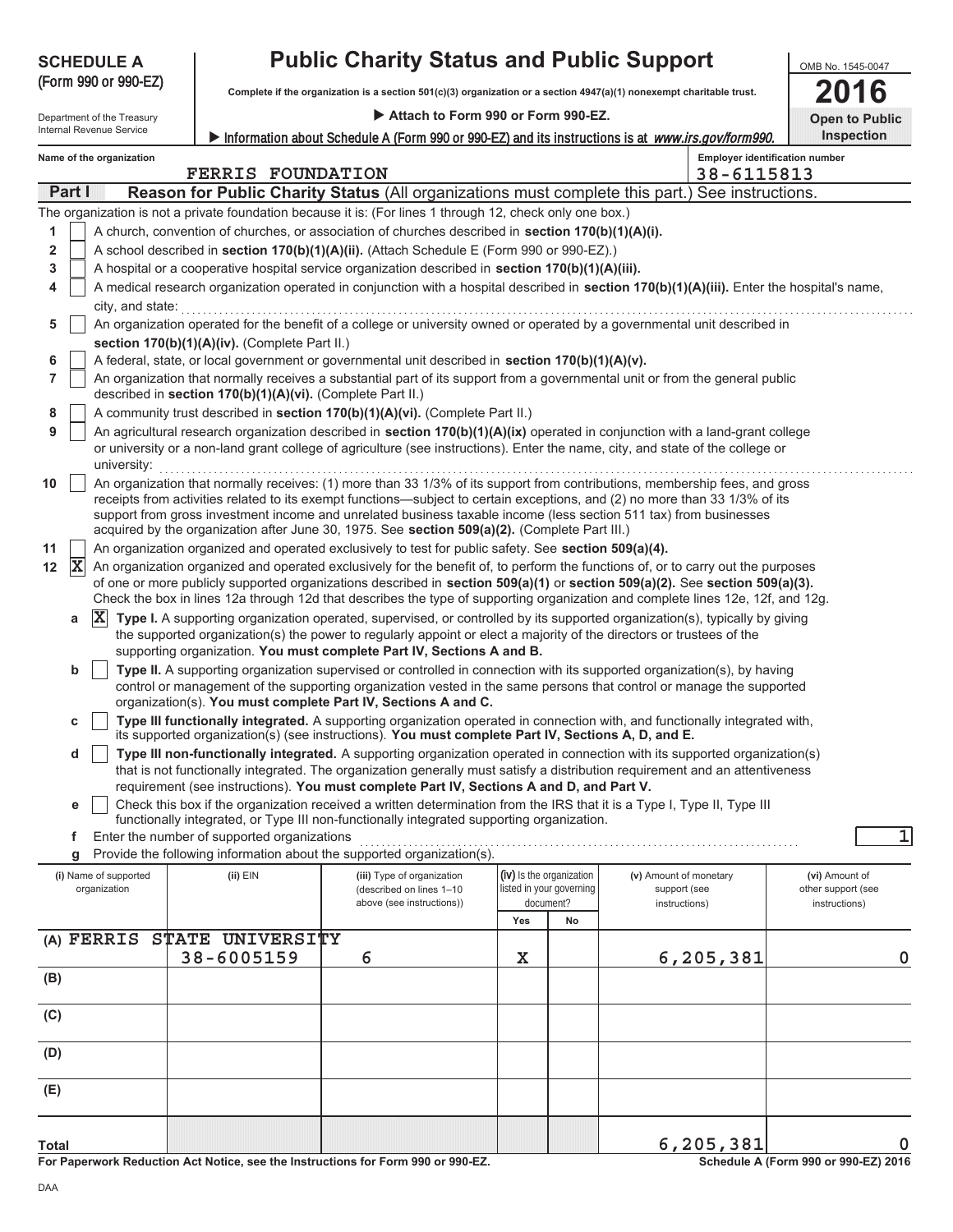| hedule A (Form 990 or 990-EZ) 2016: |  | <b>FERRIS FOUNDATI</b> |
|-------------------------------------|--|------------------------|
|-------------------------------------|--|------------------------|

|   | Schedule A (Form 990 or 990-EZ) 2016                                                                              | <b>FERRIS FOUNDATION</b> |          |            |            | 38-6115813 | Page 2    |
|---|-------------------------------------------------------------------------------------------------------------------|--------------------------|----------|------------|------------|------------|-----------|
|   | Support Schedule for Organizations Described in Sections 170(b)(1)(A)(iv) and 170(b)(1)(A)(vi)<br>Part II         |                          |          |            |            |            |           |
|   | (Complete only if you checked the box on line 5, 7, or 8 of Part I or if the organization failed to qualify under |                          |          |            |            |            |           |
|   | Part III. If the organization fails to qualify under the tests listed below, please complete Part III.)           |                          |          |            |            |            |           |
|   | <b>Section A. Public Support</b>                                                                                  |                          |          |            |            |            |           |
|   | Calendar year (or fiscal year beginning in) $\blacktriangleright$                                                 | (a) 2012                 | (b) 2013 | $(c)$ 2014 | $(d)$ 2015 | (e) 2016   | (f) Total |
|   | Gifts, grants, contributions, and<br>membership fees received. (Do not<br>include any "unusual grants.")          |                          |          |            |            |            |           |
|   | Tax revenues levied for the<br>organization's benefit and either paid<br>to or expended on its behalf             |                          |          |            |            |            |           |
| 3 | The value of services or facilities<br>furnished by a governmental unit to the<br>organization without charge     |                          |          |            |            |            |           |
|   | <b>Total.</b> Add lines 1 through 3                                                                               |                          |          |            |            |            |           |
|   | The portion of total contributions by                                                                             |                          |          |            |            |            |           |

|     | organization without charge                                                                                                                                                                                                                                                                                                                                                                                                                                                   |          |          |            |            |            |           |
|-----|-------------------------------------------------------------------------------------------------------------------------------------------------------------------------------------------------------------------------------------------------------------------------------------------------------------------------------------------------------------------------------------------------------------------------------------------------------------------------------|----------|----------|------------|------------|------------|-----------|
| 4   | Total. Add lines 1 through 3                                                                                                                                                                                                                                                                                                                                                                                                                                                  |          |          |            |            |            |           |
| 5   | The portion of total contributions by                                                                                                                                                                                                                                                                                                                                                                                                                                         |          |          |            |            |            |           |
|     | each person (other than a                                                                                                                                                                                                                                                                                                                                                                                                                                                     |          |          |            |            |            |           |
|     | governmental unit or publicly                                                                                                                                                                                                                                                                                                                                                                                                                                                 |          |          |            |            |            |           |
|     | supported organization) included on                                                                                                                                                                                                                                                                                                                                                                                                                                           |          |          |            |            |            |           |
|     | line 1 that exceeds 2% of the amount<br>shown on line 11, column (f)                                                                                                                                                                                                                                                                                                                                                                                                          |          |          |            |            |            |           |
|     |                                                                                                                                                                                                                                                                                                                                                                                                                                                                               |          |          |            |            |            |           |
| 6   | Public support. Subtract line 5 from line 4.<br><b>Section B. Total Support</b>                                                                                                                                                                                                                                                                                                                                                                                               |          |          |            |            |            |           |
|     |                                                                                                                                                                                                                                                                                                                                                                                                                                                                               |          |          |            |            |            |           |
|     | Calendar year (or fiscal year beginning in) $\blacktriangleright$                                                                                                                                                                                                                                                                                                                                                                                                             | (a) 2012 | (b) 2013 | $(c)$ 2014 | $(d)$ 2015 | $(e)$ 2016 | (f) Total |
| 7   | Amounts from line 4                                                                                                                                                                                                                                                                                                                                                                                                                                                           |          |          |            |            |            |           |
| 8   | Gross income from interest, dividends,                                                                                                                                                                                                                                                                                                                                                                                                                                        |          |          |            |            |            |           |
|     | payments received on securities loans,<br>rents, royalties and income from similar                                                                                                                                                                                                                                                                                                                                                                                            |          |          |            |            |            |           |
|     | <b>sources</b>                                                                                                                                                                                                                                                                                                                                                                                                                                                                |          |          |            |            |            |           |
| 9   | Net income from unrelated business                                                                                                                                                                                                                                                                                                                                                                                                                                            |          |          |            |            |            |           |
|     | activities, whether or not the business                                                                                                                                                                                                                                                                                                                                                                                                                                       |          |          |            |            |            |           |
|     | is regularly carried on                                                                                                                                                                                                                                                                                                                                                                                                                                                       |          |          |            |            |            |           |
| 10  | Other income. Do not include gain or                                                                                                                                                                                                                                                                                                                                                                                                                                          |          |          |            |            |            |           |
|     | loss from the sale of capital assets                                                                                                                                                                                                                                                                                                                                                                                                                                          |          |          |            |            |            |           |
|     | (Explain in Part VI.)                                                                                                                                                                                                                                                                                                                                                                                                                                                         |          |          |            |            |            |           |
| 11  | Total support. Add lines 7 through 10                                                                                                                                                                                                                                                                                                                                                                                                                                         |          |          |            |            |            |           |
| 12  | Gross receipts from related activities, etc. (see instructions)                                                                                                                                                                                                                                                                                                                                                                                                               |          |          |            |            | $12 \,$    |           |
| 13  | First five years. If the Form 990 is for the organization's first, second, third, fourth, or fifth tax year as a section 501(c)(3)                                                                                                                                                                                                                                                                                                                                            |          |          |            |            |            |           |
|     | organization, check this box and stop here                                                                                                                                                                                                                                                                                                                                                                                                                                    |          |          |            |            |            |           |
|     | <b>Section C. Computation of Public Support Percentage</b>                                                                                                                                                                                                                                                                                                                                                                                                                    |          |          |            |            |            |           |
| 14  |                                                                                                                                                                                                                                                                                                                                                                                                                                                                               |          |          |            |            | 14         | %         |
| 15  |                                                                                                                                                                                                                                                                                                                                                                                                                                                                               |          |          |            |            | 15         | $\%$      |
| 16a | 33 1/3% support test-2016. If the organization did not check the box on line 13, and line 14 is 33 1/3% or more, check this                                                                                                                                                                                                                                                                                                                                                   |          |          |            |            |            |           |
|     | box and stop here. The organization qualifies as a publicly supported organization [111] content to the content or the content of the state of the state of the state of the state of the state of the state of the state of t                                                                                                                                                                                                                                                |          |          |            |            |            |           |
| b   | 33 1/3% support test-2015. If the organization did not check a box on line 13 or 16a, and line 15 is 33 1/3% or more, check                                                                                                                                                                                                                                                                                                                                                   |          |          |            |            |            |           |
|     | this box and stop here. The organization qualifies as a publicly supported organization [111] the stream control or the organization [11] the stream of the stream of the stream of the stream of the stream of the stream of                                                                                                                                                                                                                                                 |          |          |            |            |            |           |
|     | 17a 10%-facts-and-circumstances test-2016. If the organization did not check a box on line 13, 16a, or 16b, and line 14 is                                                                                                                                                                                                                                                                                                                                                    |          |          |            |            |            |           |
|     | 10% or more, and if the organization meets the "facts-and-circumstances" test, check this box and stop here. Explain in                                                                                                                                                                                                                                                                                                                                                       |          |          |            |            |            |           |
|     | Part VI how the organization meets the "facts-and-circumstances" test. The organization qualifies as a publicly supported                                                                                                                                                                                                                                                                                                                                                     |          |          |            |            |            |           |
|     | organization with a construction of the construction of the construction of the construction of the construction of the construction of the construction of the construction of the construction of the construction of the co                                                                                                                                                                                                                                                |          |          |            |            |            |           |
| b   | 10%-facts-and-circumstances test-2015. If the organization did not check a box on line 13, 16a, 16b, or 17a, and line                                                                                                                                                                                                                                                                                                                                                         |          |          |            |            |            |           |
|     | 15 is 10% or more, and if the organization meets the "facts-and-circumstances" test, check this box and stop here.                                                                                                                                                                                                                                                                                                                                                            |          |          |            |            |            |           |
|     | Explain in Part VI how the organization meets the "facts-and-circumstances" test. The organization qualifies as a publicly                                                                                                                                                                                                                                                                                                                                                    |          |          |            |            |            |           |
|     | supported organization                                                                                                                                                                                                                                                                                                                                                                                                                                                        |          |          |            |            |            |           |
|     | Private foundation. If the organization did not check a box on line 13, 16a, 16b, 17a, or 17b, check this box and see                                                                                                                                                                                                                                                                                                                                                         |          |          |            |            |            |           |
| 18  |                                                                                                                                                                                                                                                                                                                                                                                                                                                                               |          |          |            |            |            |           |
|     | $\blacksquare \textsf{instructions} \texttt{1} \texttt{instructions} \texttt{1} \texttt{in} \texttt{in} \texttt{in} \texttt{in} \texttt{in} \texttt{in} \texttt{in} \texttt{in} \texttt{in} \texttt{in} \texttt{in} \texttt{in} \texttt{in} \texttt{in} \texttt{in} \texttt{in} \texttt{in} \texttt{in} \texttt{in} \texttt{in} \texttt{in} \texttt{in} \texttt{in} \texttt{in} \texttt{in} \texttt{in} \texttt{in} \texttt{in} \texttt{in} \texttt{in} \texttt{in} \texttt{$ |          |          |            |            |            |           |

Schedule A (Form 990 or 990-EZ) 2016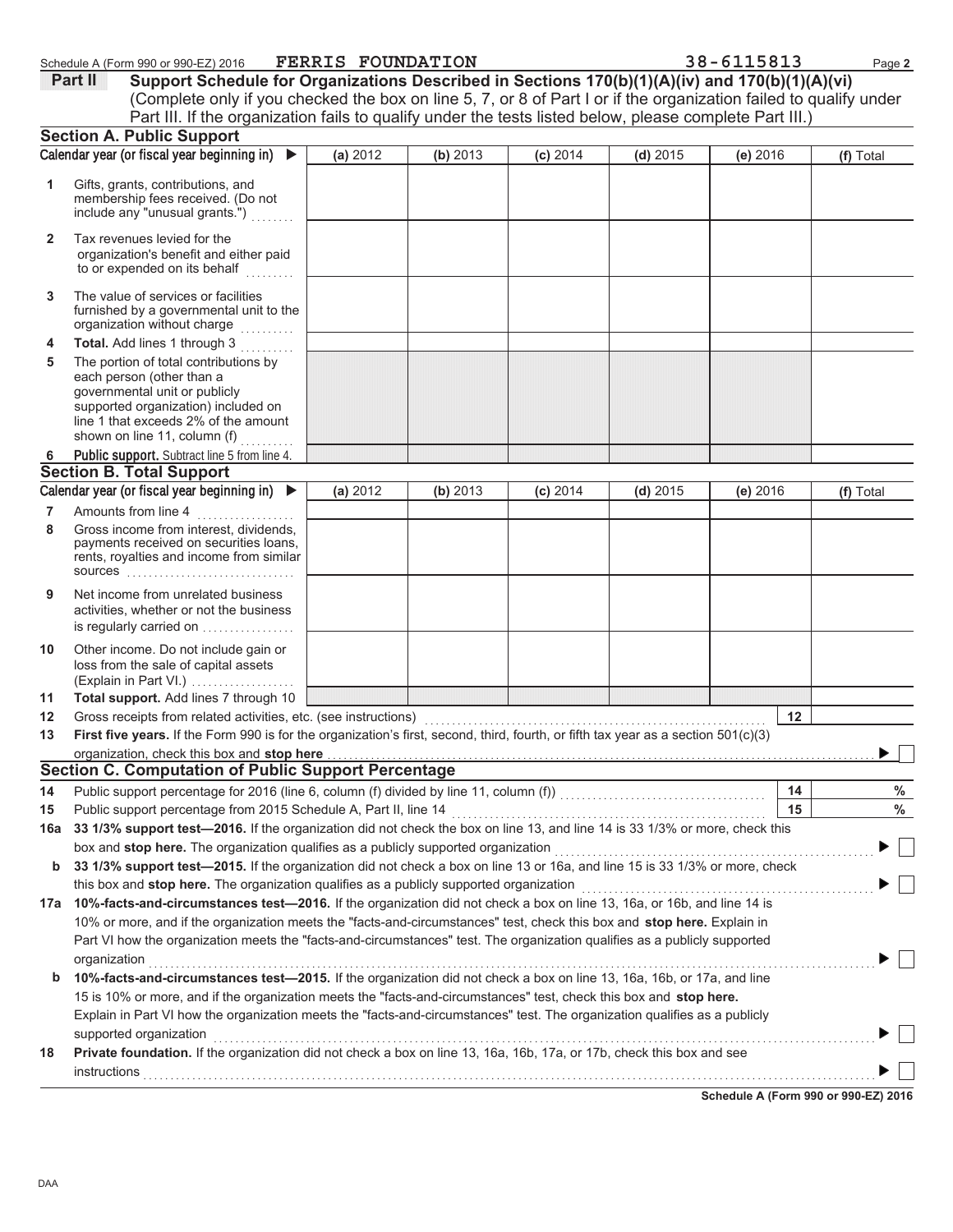|              | Schedule A (Form 990 or 990-EZ) 2016                                                                                                                                                                                                                            | <b>FERRIS FOUNDATION</b> |          |            |            | 38-6115813 | Page 3    |
|--------------|-----------------------------------------------------------------------------------------------------------------------------------------------------------------------------------------------------------------------------------------------------------------|--------------------------|----------|------------|------------|------------|-----------|
|              | Support Schedule for Organizations Described in Section 509(a)(2)<br>Part III                                                                                                                                                                                   |                          |          |            |            |            |           |
|              | (Complete only if you checked the box on line 10 of Part I or if the organization failed to qualify under Part II.                                                                                                                                              |                          |          |            |            |            |           |
|              | If the organization fails to qualify under the tests listed below, please complete Part II.)                                                                                                                                                                    |                          |          |            |            |            |           |
|              | <b>Section A. Public Support</b>                                                                                                                                                                                                                                |                          |          |            |            |            |           |
|              | Calendar year (or fiscal year beginning in)                                                                                                                                                                                                                     | (a) 2012                 | (b) 2013 | $(c)$ 2014 | $(d)$ 2015 | (e) 2016   | (f) Total |
| 1            | Gifts, grants, contributions, and membership<br>fees received. (Do not include any "unusual grants.")                                                                                                                                                           |                          |          |            |            |            |           |
| $\mathbf{2}$ | Gross receipts from admissions, merchandise<br>sold or services performed, or facilities<br>furnished in any activity that is related to the<br>organization's tax-exempt purpose                                                                               |                          |          |            |            |            |           |
| 3            | Gross receipts from activities that are not an<br>unrelated trade or business under section 513                                                                                                                                                                 |                          |          |            |            |            |           |
| 4            | Tax revenues levied for the<br>organization's benefit and either paid<br>to or expended on its behalf                                                                                                                                                           |                          |          |            |            |            |           |
| 5            | The value of services or facilities<br>furnished by a governmental unit to the<br>organization without charge<br>in Saadaal                                                                                                                                     |                          |          |            |            |            |           |
| 6            | Total. Add lines 1 through 5                                                                                                                                                                                                                                    |                          |          |            |            |            |           |
|              | <b>7a</b> Amounts included on lines 1, 2, and 3<br>received from disqualified persons                                                                                                                                                                           |                          |          |            |            |            |           |
| b            | Amounts included on lines 2 and 3<br>received from other than disqualified<br>persons that exceed the greater of \$5,000<br>or 1% of the amount on line 13 for the year                                                                                         |                          |          |            |            |            |           |
| C            | Add lines 7a and 7b<br>.                                                                                                                                                                                                                                        |                          |          |            |            |            |           |
| 8            | Public support. (Subtract line 7c from<br>line $6.$ )                                                                                                                                                                                                           |                          |          |            |            |            |           |
|              | <b>Section B. Total Support</b>                                                                                                                                                                                                                                 |                          |          |            |            |            |           |
|              | Calendar year (or fiscal year beginning in) ▶                                                                                                                                                                                                                   | (a) 2012                 |          |            |            |            | (f) Total |
| 9            | Amounts from line 6                                                                                                                                                                                                                                             |                          | (b) 2013 | $(c)$ 2014 | $(d)$ 2015 | (e) 2016   |           |
| 10a          | Gross income from interest, dividends,<br>payments received on securities loans, rents,<br>royalties and income from similar sources                                                                                                                            |                          |          |            |            |            |           |
|              | <b>b</b> Unrelated business taxable income (less<br>section 511 taxes) from businesses<br>acquired after June 30, 1975                                                                                                                                          |                          |          |            |            |            |           |
|              |                                                                                                                                                                                                                                                                 |                          |          |            |            |            |           |
| c            |                                                                                                                                                                                                                                                                 |                          |          |            |            |            |           |
| 11           | Net income from unrelated business<br>activities not included in line 10b, whether<br>or not the business is regularly carried on.                                                                                                                              |                          |          |            |            |            |           |
| 12           | Other income. Do not include gain or<br>loss from the sale of capital assets<br>(Explain in Part VI.)<br>.                                                                                                                                                      |                          |          |            |            |            |           |
| 13           | Total support. (Add lines 9, 10c, 11,                                                                                                                                                                                                                           |                          |          |            |            |            |           |
|              | and 12.)                                                                                                                                                                                                                                                        |                          |          |            |            |            |           |
| 14           | First five years. If the Form 990 is for the organization's first, second, third, fourth, or fifth tax year as a section 501(c)(3)<br>organization, check this box and stop here                                                                                |                          |          |            |            |            |           |
|              | <b>Section C. Computation of Public Support Percentage</b>                                                                                                                                                                                                      |                          |          |            |            |            |           |
| 15           |                                                                                                                                                                                                                                                                 |                          |          |            |            | 15         | %         |
| 16           | Public support percentage from 2015 Schedule A, Part III, line 15 [2010] [2010] [2010] [2010] [2010] [2010] [2010] [2010] [2010] [2010] [2010] [2010] [2010] [2010] [2010] [2010] [2010] [2010] [2010] [2010] [2010] [2010] [2                                  |                          |          |            |            | 16         | $\%$      |
|              | Section D. Computation of Investment Income Percentage                                                                                                                                                                                                          |                          |          |            |            |            |           |
| 17           | Investment income percentage for 2016 (line 10c, column (f) divided by line 13, column (f))<br>Investment income percentage for 2016 (line 10c, column (f) divided by line 13, column (f))                                                                      |                          |          |            |            | 17         | $\%$      |
| 18           | Investment income percentage from 2015 Schedule A, Part III, line 17                                                                                                                                                                                            |                          |          |            |            | 18         | %         |
| 19a          | 33 1/3% support tests-2016. If the organization did not check the box on line 14, and line 15 is more than 33 1/3%, and line                                                                                                                                    |                          |          |            |            |            |           |
| $\mathbf b$  | 17 is not more than 33 1/3%, check this box and stop here. The organization qualifies as a publicly supported organization<br>33 1/3% support tests-2015. If the organization did not check a box on line 14 or line 19a, and line 16 is more than 33 1/3%, and |                          |          |            |            |            |           |

line 18 is not more than 33 1/3%, check this box and stop here. The organization qualifies as a publicly supported organization .........

 **3ULYDWHIRXQGDWLRQ**,IWKHRUJDQL]DWLRQGLGQRWFKHFNDER[RQOLQHDRUEFKHFNWKLVER[DQGVHHLQVWUXFWLRQV

**Schedule A (Form 990 or 990-EZ) 2016** 

 $\Box$  $\blacktriangleright$  $\blacktriangleright$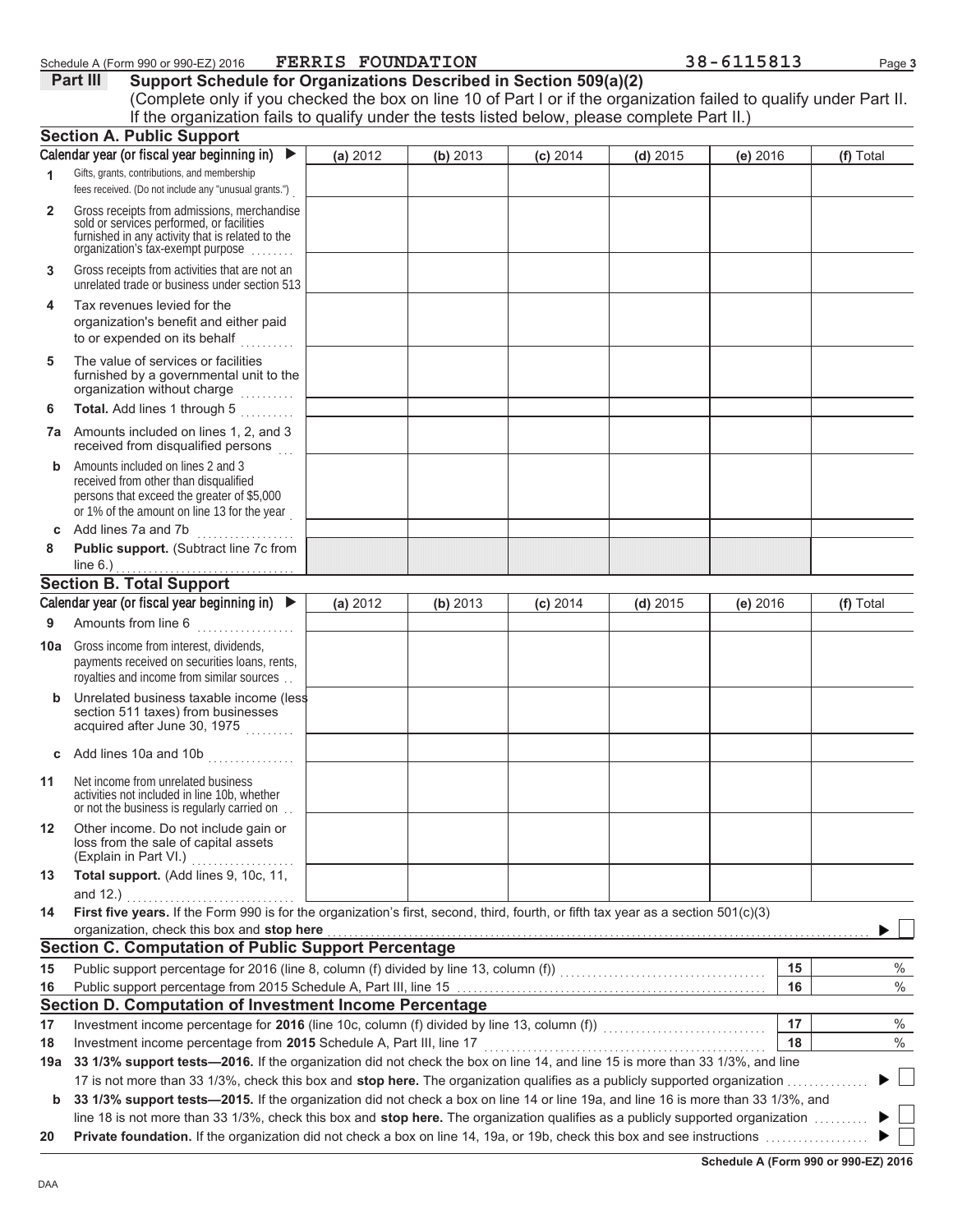DAA

 $\blacktriangleleft$ 

 $\overline{2}$ 

**E**

**F**

**E**

**E** 

**F** 6

 $\overline{7}$ 

8

**9a** 

**E**

**F**

 $10a$ 

**E**

Schedule A (Form 990 or 990-EZ) 2016

10<sub>b</sub>

Yes | No

**X**

**X**

**X**

**X**

**X**

**X**

**X**

**X**

**X**

**X**

**X**

**X**

 $\mathbf{1}$ 

 $\overline{\mathbf{2}}$ 

3a

**E**

3c

**D**

**E**

**F**

5a

**E F**

6

 $\overline{7}$ 

8

9a

**9b** 

9<sub>c</sub>

**10a** 

### **Part IV Supporting Organizations** Sections A, D, and E. If you checked 12d of Part I, complete Sections A and D, and complete Part V.) **Section A. All Supporting Organizations** (Complete only if you checked a box in line 12 on Part I. If you checked 12a of Part I, complete Sections A and B. If you checked 12b of Part I, complete Sections A and C. If you checked 12c of Part I, complete Are all of the organization's supported organizations listed by name in the organization's governing documents? If "No," describe in **Part VI** how the supported organizations are designated. If designated by *class or purpose, describe the designation. If historic and continuing relationship, explain.* Did the organization have any supported organization that does not have an IRS determination of status under section 509(a)(1) or (2)? If "Yes," explain in **Part VI** how the organization determined that the supported *organization was described in section 509(a)(1) or (2).* **3a** Did the organization have a supported organization described in section 501(c)(4), (5), or (6)? If "Yes," answer 4a Was any supported organization not organized in the United States ("foreign supported organization")? If **c** Did the organization support any foreign supported organization that does not have an IRS determination **5a** Did the organization add, substitute, or remove any supported organizations during the tax year? If "Yes,' *(b) and (c) below.* Did the organization confirm that each supported organization qualified under section  $501(c)(4)$ , (5), or (6) and satisfied the public support tests under section 509(a)(2)? If "Yes," describe in **Part VI** when and how the *organization made the determination.* Did the organization ensure that all support to such organizations was used exclusively for section  $170(c)(2)(B)$ purposes? If "Yes," explain in **Part VI** what controls the organization put in place to ensure such use. *"Yes," and if you checked 12a or 12b in Part I, answer (b) and (c) below.* Did the organization have ultimate control and discretion in deciding whether to make grants to the foreign supported organization? If "Yes," describe in **Part VI** how the organization had such control and discretion *despite being controlled or supervised by or in connection with its supported organizations.* under sections 501(c)(3) and 509(a)(1) or (2)? If "Yes," explain in **Part VI** what controls the organization used *to ensure that all support to the foreign supported organization was used exclusively for section 170(c)(2)(B) purposes.* answer (b) and (c) below (if applicable). Also, provide detail in **Part VI**, *including (i)* the names and EIN *numbers of the supported organizations added, substituted, or removed; (ii) the reasons for each such action; (iii) the authority under the organization's organizing document authorizing such action; and (iv) how the action was accomplished (such as by amendment to the organizing document).* **Type I or Type II only.** Was any added or substituted supported organization part of a class already designated in the organization's organizing document? **Substitutions only.** Was the substitution the result of an event beyond the organization's control? Did the organization provide support (whether in the form of grants or the provision of services or facilities) to anyone other than (i) its supported organizations, (ii) individuals that are part of the charitable class benefited by one or more of its supported organizations, or (iii) other supporting organizations that also support or benefit one or more of the filing organization's supported organizations? If "Yes," provide detail in **Part VI.** Did the organization provide a grant, loan, compensation, or other similar payment to a substantial contributor  $\Delta$  (defined in section 4958 $\left(c\right)(3)(C)$ ), a family member of a substantial contributor, or a 35% controlled entity with regard to a substantial contributor? If "Yes," complete Part I of Schedule L (Form 990 or 990-EZ). Did the organization make a loan to a disqualified person (as defined in section 4958) not described in line 7? *If "Yes," complete Part I of Schedule L (Form 990 or 990-EZ).* Was the organization controlled directly or indirectly at any time during the tax year by one or more disqualified persons as defined in section 4946 (other than foundation managers and organizations described in section 509(a)(1) or (2))? If "Yes," provide detail in **Part VI.** Did one or more disqualified persons (as defined in line 9a) hold a controlling interest in any entity in which the supporting organization had an interest? If "Yes," provide detail in **Part VI.** Did a disqualified person (as defined in line 9a) have an ownership interest in, or derive any personal benefit from, assets in which the supporting organization also had an interest? If "Yes," provide detail in **Part VI.** Was the organization subject to the excess business holdings rules of section 4943 because of section 4943(f) (regarding certain Type II supporting organizations, and all Type III non-functionally integrated supporting organizations)? If "Yes," answer 10b below. Did the organization have any excess business holdings in the tax year? (Use Schedule C, Form 4720, to *determine whether the organization had excess business holdings.)*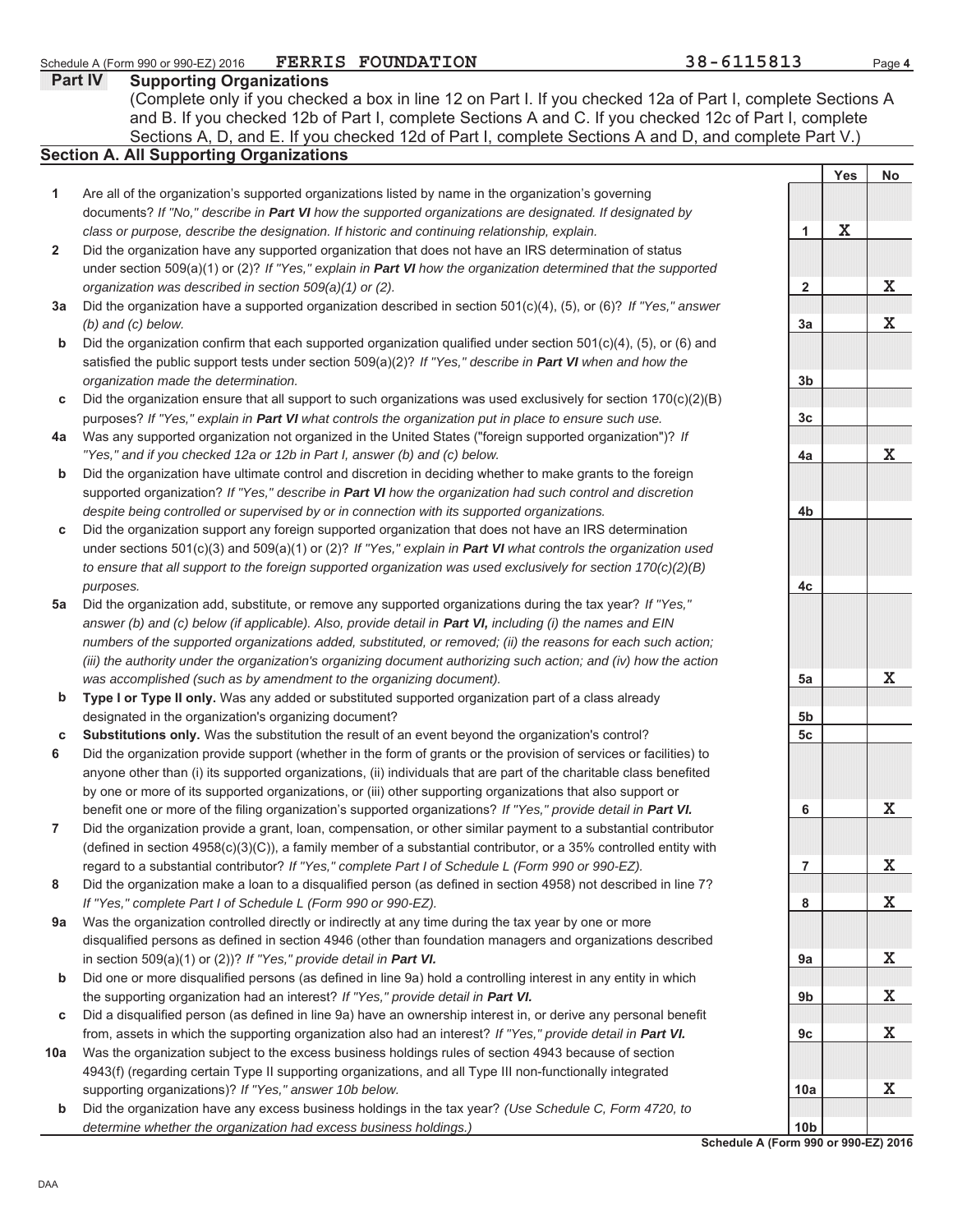|             | <b>FERRIS FOUNDATION</b><br>Schedule A (Form 990 or 990-EZ) 2016                                                                  | 38-6115813      |             | Page 5                  |
|-------------|-----------------------------------------------------------------------------------------------------------------------------------|-----------------|-------------|-------------------------|
|             | Part IV<br><b>Supporting Organizations (continued)</b>                                                                            |                 |             |                         |
|             |                                                                                                                                   |                 | <b>Yes</b>  | No                      |
| 11          | Has the organization accepted a gift or contribution from any of the following persons?                                           |                 |             |                         |
|             | a A person who directly or indirectly controls, either alone or together with persons described in (b) and (c)                    |                 |             |                         |
|             | below, the governing body of a supported organization?                                                                            | 11a             |             | х                       |
| $\mathbf b$ | A family member of a person described in (a) above?                                                                               | 11 <sub>b</sub> |             | $\overline{\textbf{X}}$ |
|             | c A 35% controlled entity of a person described in (a) or (b) above? If "Yes" to a, b, or c, provide detail in Part VI.           | 11c             |             | $\overline{\mathbf{x}}$ |
|             | <b>Section B. Type I Supporting Organizations</b>                                                                                 |                 |             |                         |
|             |                                                                                                                                   |                 | <b>Yes</b>  | No                      |
| 1           | Did the directors, trustees, or membership of one or more supported organizations have the power to                               |                 |             |                         |
|             | regularly appoint or elect at least a majority of the organization's directors or trustees at all times during the                |                 |             |                         |
|             | tax year? If "No," describe in Part VI how the supported organization(s) effectively operated, supervised, or                     |                 |             |                         |
|             | controlled the organization's activities. If the organization had more than one supported organization,                           |                 |             |                         |
|             | describe how the powers to appoint and/or remove directors or trustees were allocated among the supported                         |                 |             |                         |
|             | organizations and what conditions or restrictions, if any, applied to such powers during the tax year.                            | 1               | $\mathbf X$ |                         |
| 2           | Did the organization operate for the benefit of any supported organization other than the supported                               |                 |             |                         |
|             | organization(s) that operated, supervised, or controlled the supporting organization? If "Yes," explain in Part                   |                 |             |                         |
|             | VI how providing such benefit carried out the purposes of the supported organization(s) that operated,                            |                 |             |                         |
|             | supervised, or controlled the supporting organization.                                                                            | $\overline{2}$  |             | $\mathbf X$             |
|             | <b>Section C. Type II Supporting Organizations</b>                                                                                |                 |             |                         |
|             |                                                                                                                                   |                 | <b>Yes</b>  | <b>No</b>               |
| 1           | Were a majority of the organization's directors or trustees during the tax year also a majority of the directors                  |                 |             |                         |
|             | or trustees of each of the organization's supported organization(s)? If "No," describe in Part VI how control                     |                 |             |                         |
|             | or management of the supporting organization was vested in the same persons that controlled or managed                            |                 |             |                         |
|             | the supported organization(s).                                                                                                    | 1               |             |                         |
|             | <b>Section D. All Type III Supporting Organizations</b>                                                                           |                 |             |                         |
|             |                                                                                                                                   |                 | <b>Yes</b>  | No                      |
| 1           | Did the organization provide to each of its supported organizations, by the last day of the fifth month of the                    |                 |             |                         |
|             | organization's tax year, (i) a written notice describing the type and amount of support provided during the prior tax             |                 |             |                         |
|             | year, (ii) a copy of the Form 990 that was most recently filed as of the date of notification, and (iii) copies of the            |                 |             |                         |
|             | organization's governing documents in effect on the date of notification, to the extent not previously provided?                  | 1               |             |                         |
| 2           | Were any of the organization's officers, directors, or trustees either (i) appointed or elected by the supported                  |                 |             |                         |
|             | organization(s) or (ii) serving on the governing body of a supported organization? If "No," explain in Part VI how                |                 |             |                         |
|             | the organization maintained a close and continuous working relationship with the supported organization(s).                       | $\mathbf{2}$    |             |                         |
| 3           | By reason of the relationship described in (2), did the organization's supported organizations have a                             |                 |             |                         |
|             | significant voice in the organization's investment policies and in directing the use of the organization's                        |                 |             |                         |
|             | income or assets at all times during the tax year? If "Yes," describe in Part VI the role the organization's                      |                 |             |                         |
|             | supported organizations played in this regard.                                                                                    | 3               |             |                         |
|             | Section E. Type III Functionally-Integrated Supporting Organizations                                                              |                 |             |                         |
| 1           | Check the box next to the method that the organization used to satisfy the Integral Part Test during the year (see instructions). |                 |             |                         |
| a           | The organization satisfied the Activities Test. Complete line 2 below.                                                            |                 |             |                         |
| b           | The organization is the parent of each of its supported organizations. Complete line 3 below.                                     |                 |             |                         |
| С           | The organization supported a governmental entity. Describe in Part VI how you supported a government entity (see instructions).   |                 |             |                         |

### **2** Activities Test. Answer (a) and (b) below.

- **a** Did substantially all of the organization's activities during the tax year directly further the exempt purposes of the supported organization(s) to which the organization was responsive? If "Yes," then in **Part VI identify** *those supported organizations and explain how these activities directly furthered their exempt purposes, how the organization was responsive to those supported organizations, and how the organization determined that these activities constituted substantially all of its activities.*
- **b** Did the activities described in (a) constitute activities that, but for the organization's involvement, one or more of the organization's supported organization(s) would have been engaged in? If "Yes," explain in Part VI the *reasons for the organization's position that its supported organization(s) would have engaged in these activities but for the organization's involvement.*
- 3 Parent of Supported Organizations. Answer (a) and (b) below.
- **a** Did the organization have the power to regularly appoint or elect a majority of the officers, directors, or trustees of each of the supported organizations? Provide details in Part VI.
- **E** Did the organization exercise a substantial degree of direction over the policies, programs, and activities of each of its supported organizations? If "Yes," describe in **Part VI** the role played by the organization in this regard.

<u>DAA Schedule A</u> (Form 990 or 990-EZ) 2016 **E**

2a

2**b** 

3a

Yes | No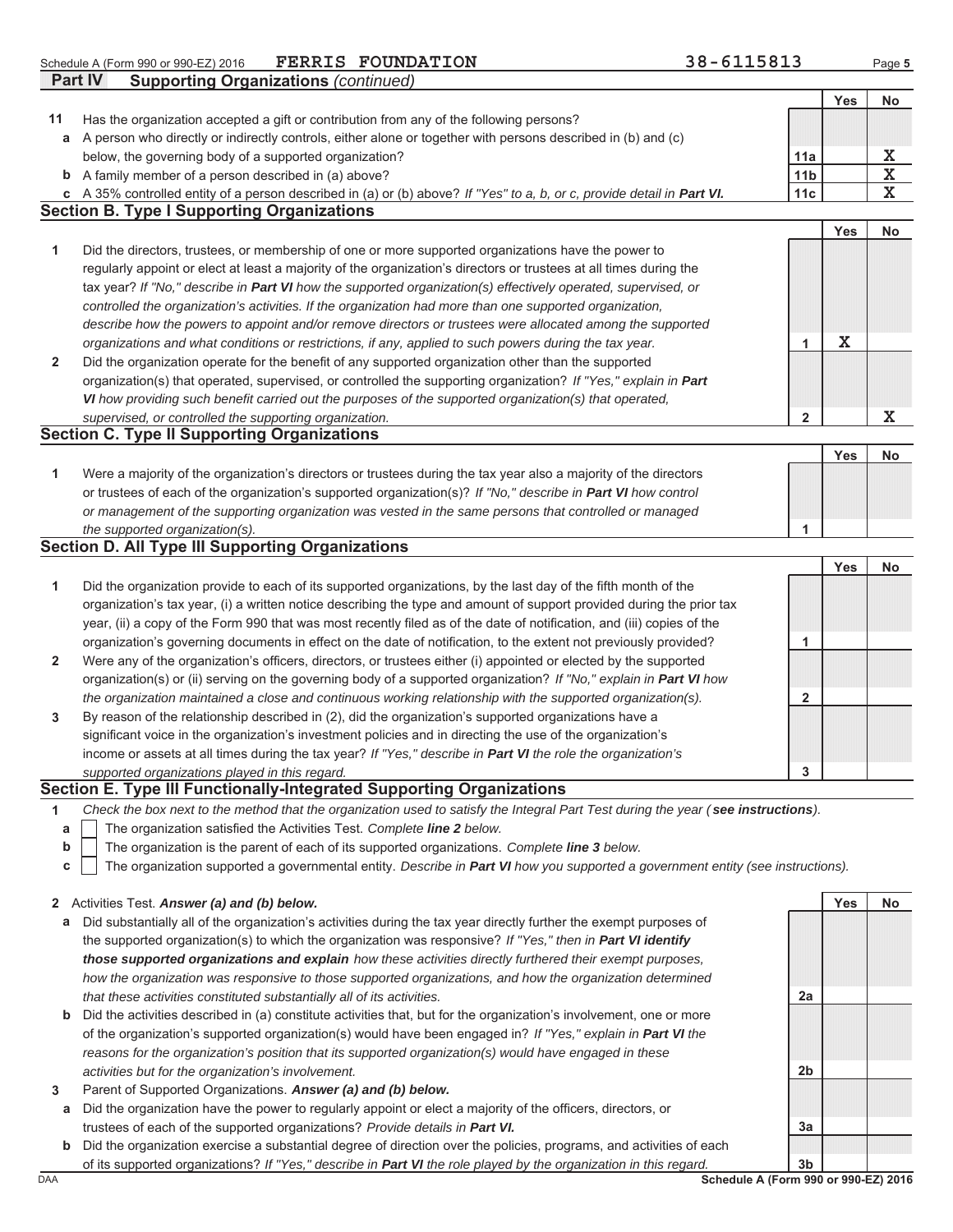| <b>FERRIS FOUNDATION</b><br>Schedule A (Form 990 or 990-EZ) 2016                                                                      |                         | 38-6115813     | Page 6                         |
|---------------------------------------------------------------------------------------------------------------------------------------|-------------------------|----------------|--------------------------------|
| Type III Non-Functionally Integrated 509(a)(3) Supporting Organizations<br><b>Part V</b>                                              |                         |                |                                |
| Check here if the organization satisfied the Integral Part Test as a qualifying trust on Nov. 20, 1970 (explain in Part VI). See<br>1 |                         |                |                                |
| instructions. All other Type III non-functionally integrated supporting organizations must complete Sections A through E.             |                         |                |                                |
| <b>Section A - Adjusted Net Income</b>                                                                                                |                         | (A) Prior Year | (B) Current Year<br>(optional) |
|                                                                                                                                       | $\mathbf{1}$            |                |                                |
| Net short-term capital gain<br>1.<br>$\overline{2}$                                                                                   | $\overline{2}$          |                |                                |
| Recoveries of prior-year distributions                                                                                                |                         |                |                                |
| 3<br>Other gross income (see instructions)                                                                                            | $\mathbf{3}$            |                |                                |
| 4<br>Add lines 1 through 3.                                                                                                           | $\overline{\mathbf{4}}$ |                |                                |
| 5<br>Depreciation and depletion                                                                                                       | 5                       |                |                                |
| Portion of operating expenses paid or incurred for production or<br>6                                                                 |                         |                |                                |
| collection of gross income or for management, conservation, or                                                                        |                         |                |                                |
| maintenance of property held for production of income (see instructions)                                                              | 6                       |                |                                |
| Other expenses (see instructions)<br>7                                                                                                | $\overline{7}$          |                |                                |
| 8<br>Adjusted Net Income (subtract lines 5, 6 and 7 from line 4).                                                                     | 8                       |                |                                |
| <b>Section B - Minimum Asset Amount</b>                                                                                               |                         | (A) Prior Year | (B) Current Year<br>(optional) |
| Aggregate fair market value of all non-exempt-use assets (see<br>1                                                                    |                         |                |                                |
| instructions for short tax year or assets held for part of year):                                                                     |                         |                |                                |
| Average monthly value of securities<br>a                                                                                              | 1a                      |                |                                |
| <b>b</b> Average monthly cash balances                                                                                                | 1 <sub>b</sub>          |                |                                |
| <b>c</b> Fair market value of other non-exempt-use assets                                                                             | 1 <sub>c</sub>          |                |                                |
| <b>d</b> Total (add lines 1a, 1b, and 1c)                                                                                             | 1 <sub>d</sub>          |                |                                |
| <b>e</b> Discount claimed for blockage or other                                                                                       |                         |                |                                |
| factors (explain in detail in Part VI):                                                                                               |                         |                |                                |
| Acquisition indebtedness applicable to non-exempt-use assets<br>$\mathbf{2}$                                                          | $\overline{2}$          |                |                                |
| Subtract line 2 from line 1d.<br>3                                                                                                    | 3                       |                |                                |
| Cash deemed held for exempt use. Enter 1-1/2% of line 3 (for greater amount,<br>4                                                     |                         |                |                                |
| see instructions)                                                                                                                     | 4                       |                |                                |
| Net value of non-exempt-use assets (subtract line 4 from line 3)<br>5                                                                 | 5                       |                |                                |
| 6<br>Multiply line 5 by .035.                                                                                                         | 6                       |                |                                |
| $\overline{7}$<br>Recoveries of prior-year distributions                                                                              | $\overline{7}$          |                |                                |
| 8<br>Minimum Asset Amount (add line 7 to line 6)                                                                                      | 8                       |                |                                |
| <b>Section C - Distributable Amount</b>                                                                                               |                         |                | <b>Current Year</b>            |
| Adjusted net income for prior year (from Section A, line 8, Column A)<br>1.                                                           | $\mathbf{1}$            |                |                                |
| $\mathbf{2}$<br>Enter 85% of line 1.                                                                                                  | $\overline{2}$          |                |                                |
| 3<br>Minimum asset amount for prior year (from Section B, line 8, Column A)                                                           | 3                       |                |                                |
| Enter greater of line 2 or line 3.<br>4                                                                                               | $\overline{\mathbf{4}}$ |                |                                |
| 5<br>Income tax imposed in prior year                                                                                                 | 5                       |                |                                |
| Distributable Amount. Subtract line 5 from line 4, unless subject to<br>6                                                             |                         |                |                                |
| emergency temporary reduction (see instructions).                                                                                     | 6                       |                |                                |
|                                                                                                                                       |                         |                |                                |

7 | Check here if the current year is the organization's first as a non-functionally integrated Type III supporting organization (see instructions).

Schedule A (Form 990 or 990-EZ) 2016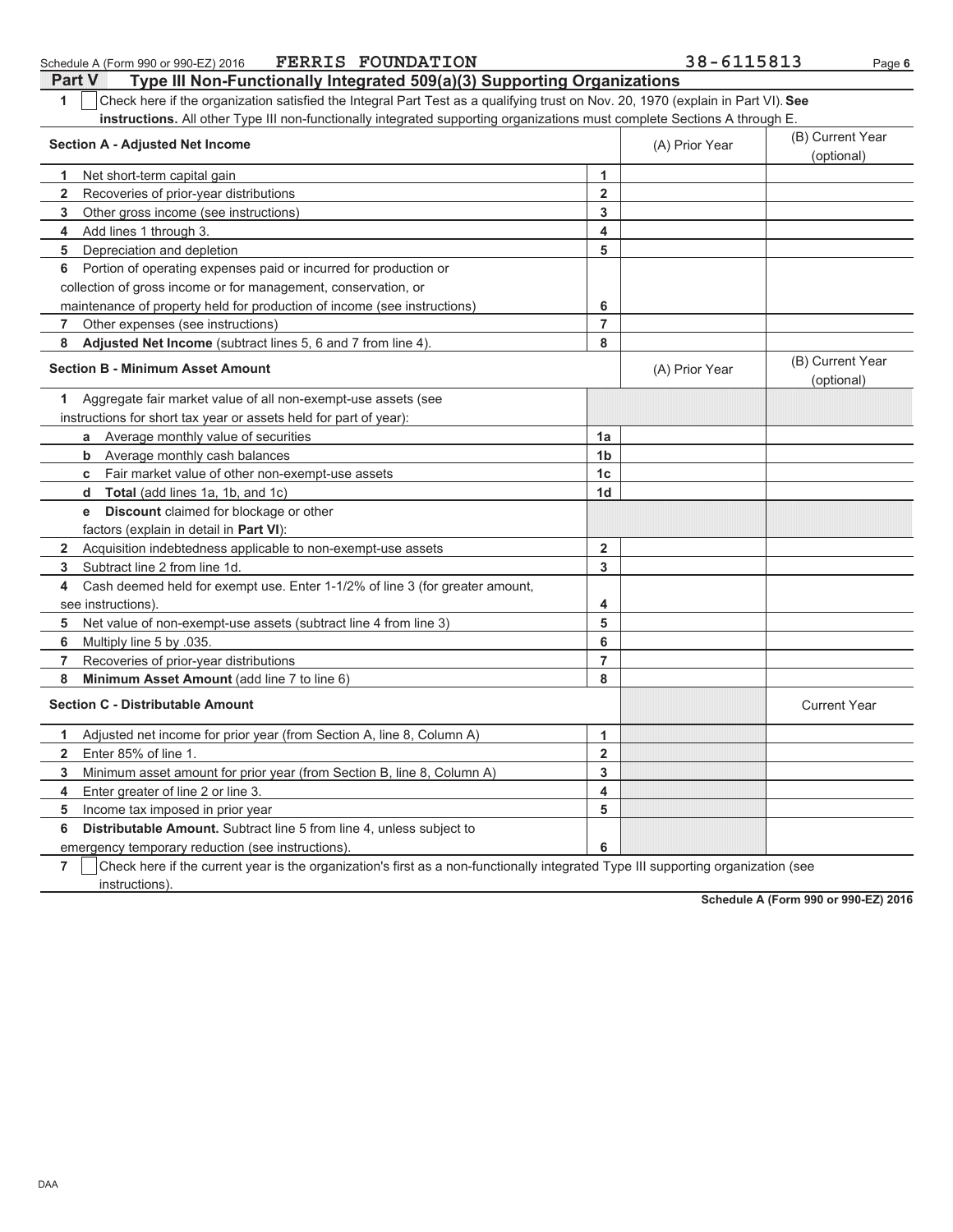$000520040$  $0<sup>0</sup>$ 

FERRIS FOUNDATION

38-6115813

|                | <b>FERRIS FOUNDATION</b><br>Schedule A (Form 990 or 990-EZ) 2016                           |                                    | 38-6115813                                    | Page 7                                           |
|----------------|--------------------------------------------------------------------------------------------|------------------------------------|-----------------------------------------------|--------------------------------------------------|
| Part V         | Type III Non-Functionally Integrated 509(a)(3) Supporting Organizations (continued)        |                                    |                                               |                                                  |
|                | <b>Section D - Distributions</b>                                                           |                                    |                                               | <b>Current Year</b>                              |
| 1              | Amounts paid to supported organizations to accomplish exempt purposes                      |                                    |                                               |                                                  |
| $\mathbf{2}$   | Amounts paid to perform activity that directly furthers exempt purposes of supported       |                                    |                                               |                                                  |
|                | organizations, in excess of income from activity                                           |                                    |                                               |                                                  |
| 3              | Administrative expenses paid to accomplish exempt purposes of supported organizations      |                                    |                                               |                                                  |
| 4              | Amounts paid to acquire exempt-use assets                                                  |                                    |                                               |                                                  |
| 5              | Qualified set-aside amounts (prior IRS approval required)                                  |                                    |                                               |                                                  |
| 6              | Other distributions (describe in Part VI). See instructions.                               |                                    |                                               |                                                  |
| 7              | Total annual distributions. Add lines 1 through 6.                                         |                                    |                                               |                                                  |
| 8              | Distributions to attentive supported organizations to which the organization is responsive |                                    |                                               |                                                  |
|                | (provide details in Part VI). See instructions.                                            |                                    |                                               |                                                  |
| 9              | Distributable amount for 2016 from Section C, line 6                                       |                                    |                                               |                                                  |
| 10             | Line 8 amount divided by Line 9 amount                                                     |                                    |                                               |                                                  |
|                | <b>Section E - Distribution Allocations (see instructions)</b>                             | (i)<br><b>Excess Distributions</b> | (ii)<br><b>Underdistributions</b><br>Pre-2016 | (iii)<br><b>Distributable</b><br>Amount for 2016 |
| 1              | Distributable amount for 2016 from Section C, line 6                                       |                                    |                                               |                                                  |
|                | Underdistributions, if any, for years prior to 2016                                        |                                    |                                               |                                                  |
| $\overline{2}$ | (reasonable cause required-explain in Part VI). See                                        |                                    |                                               |                                                  |
|                | instructions.                                                                              |                                    |                                               |                                                  |
| 3              | Excess distributions carryover, if any, to 2016:                                           |                                    |                                               |                                                  |
| a              |                                                                                            |                                    |                                               |                                                  |
| b              |                                                                                            |                                    |                                               |                                                  |
|                | c From 2013                                                                                |                                    |                                               |                                                  |
|                | $d$ From 2014                                                                              |                                    |                                               |                                                  |
|                |                                                                                            |                                    |                                               |                                                  |
|                | f Total of lines 3a through e                                                              |                                    |                                               |                                                  |
|                | g Applied to underdistributions of prior years                                             |                                    |                                               |                                                  |
|                | h Applied to 2016 distributable amount                                                     |                                    |                                               |                                                  |
|                | <i>i</i> Carryover from 2011 not applied (see instructions)                                |                                    |                                               |                                                  |
|                | Remainder. Subtract lines 3g, 3h, and 3i from 3f.                                          |                                    |                                               |                                                  |
| 4              | Distributions for 2016 from                                                                |                                    |                                               |                                                  |
|                | \$<br>Section D. line 7:                                                                   |                                    |                                               |                                                  |
|                | a Applied to underdistributions of prior years                                             |                                    |                                               |                                                  |
|                | <b>b</b> Applied to 2016 distributable amount                                              |                                    |                                               |                                                  |
|                | <b>c</b> Remainder. Subtract lines 4a and 4b from 4.                                       |                                    |                                               |                                                  |
| 5              | Remaining underdistributions for years prior to 2016, if                                   |                                    |                                               |                                                  |
|                | any. Subtract lines 3g and 4a from line 2. For result                                      |                                    |                                               |                                                  |
|                | greater than zero, explain in Part VI. See instructions.                                   |                                    |                                               |                                                  |
| 6              | Remaining underdistributions for 2016. Subtract lines 3h                                   |                                    |                                               |                                                  |
|                | and 4b from line 1. For result greater than zero, explain in                               |                                    |                                               |                                                  |
|                | Part VI. See instructions.                                                                 |                                    |                                               |                                                  |
| 7              | Excess distributions carryover to 2017. Add lines 3j                                       |                                    |                                               |                                                  |
|                | and 4c.                                                                                    |                                    |                                               |                                                  |
| 8              | Breakdown of line 7:                                                                       |                                    |                                               |                                                  |
| a              |                                                                                            |                                    |                                               |                                                  |
|                | <b>b</b> Excess from 2013                                                                  |                                    |                                               |                                                  |
|                | c Excess from 2014<br>.                                                                    |                                    |                                               |                                                  |
|                | d Excess from 2015                                                                         |                                    |                                               |                                                  |
|                | e Excess from 2016                                                                         |                                    |                                               |                                                  |

Schedule A (Form 990 or 990-EZ) 2016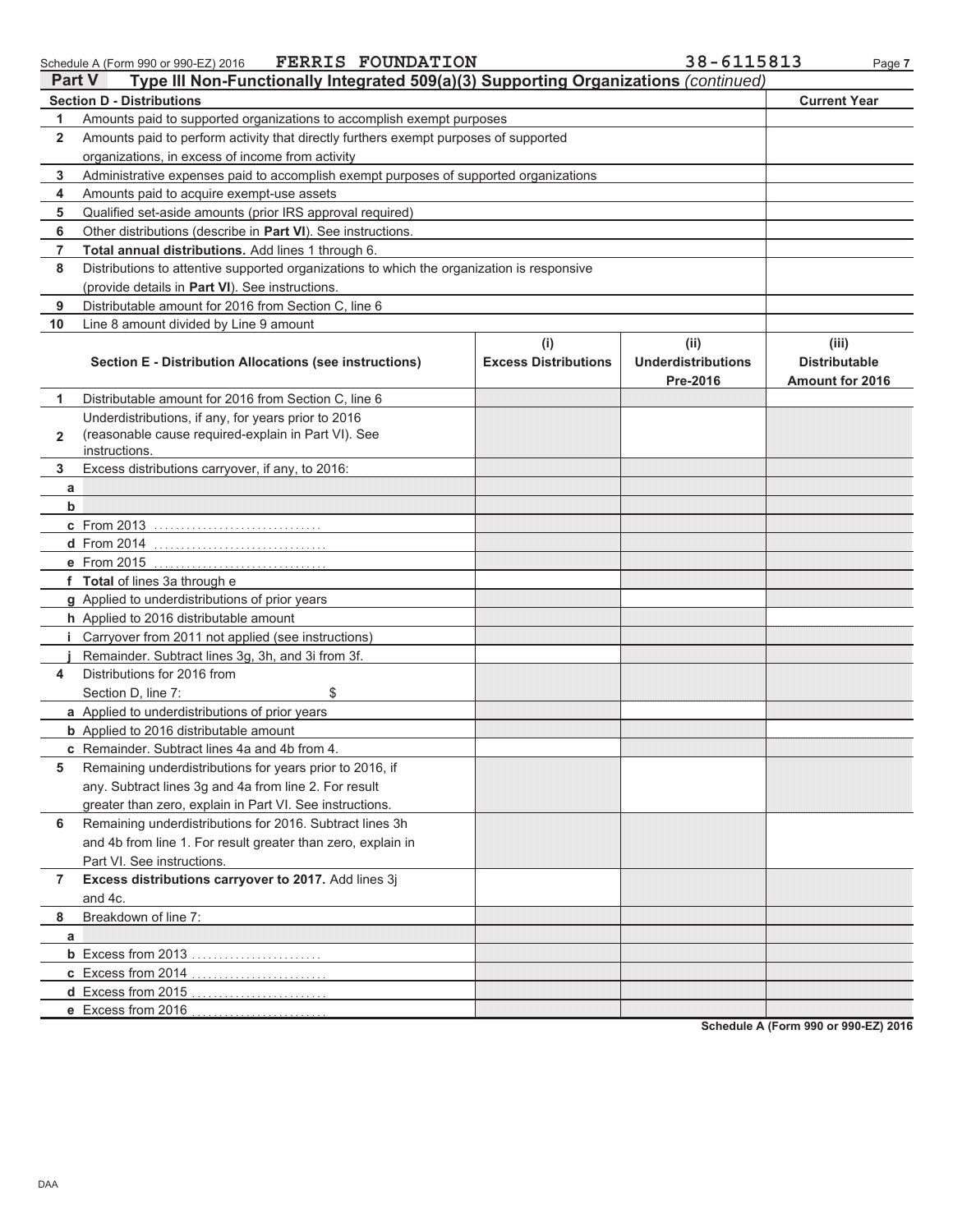|         | Schedule A (Form 990 or 990-EZ) 2016 FERRIS FOUNDATION |  |                                                                                                | 38-6115813                                                                                                                                                                                                                                                                                                                                                                                                                                                                               | Page 8 |
|---------|--------------------------------------------------------|--|------------------------------------------------------------------------------------------------|------------------------------------------------------------------------------------------------------------------------------------------------------------------------------------------------------------------------------------------------------------------------------------------------------------------------------------------------------------------------------------------------------------------------------------------------------------------------------------------|--------|
| Part VI |                                                        |  | lines 2, 5, and 6. Also complete this part for any additional information. (See instructions.) | Supplemental Information. Provide the explanations required by Part II, line 10; Part II, line 17a or 17b; Part<br>III, line 12; Part IV, Section A, lines 1, 2, 3b, 3c, 4b, 4c, 5a, 6, 9a, 9b, 9c, 11a, 11b, and 11c; Part IV, Section<br>B, lines 1 and 2; Part IV, Section C, line 1; Part IV, Section D, lines 2 and 3; Part IV, Section E, lines 1c, 2a, 2b,<br>3a and 3b; Part V, line 1; Part V, Section B, line 1e; Part V, Section D, lines 5, 6, and 8; and Part V, Section E, |        |
|         |                                                        |  |                                                                                                |                                                                                                                                                                                                                                                                                                                                                                                                                                                                                          |        |
|         |                                                        |  |                                                                                                |                                                                                                                                                                                                                                                                                                                                                                                                                                                                                          |        |
|         |                                                        |  |                                                                                                |                                                                                                                                                                                                                                                                                                                                                                                                                                                                                          |        |
|         |                                                        |  |                                                                                                |                                                                                                                                                                                                                                                                                                                                                                                                                                                                                          |        |
|         |                                                        |  |                                                                                                |                                                                                                                                                                                                                                                                                                                                                                                                                                                                                          |        |
|         |                                                        |  |                                                                                                |                                                                                                                                                                                                                                                                                                                                                                                                                                                                                          |        |
|         |                                                        |  |                                                                                                |                                                                                                                                                                                                                                                                                                                                                                                                                                                                                          |        |
|         |                                                        |  |                                                                                                |                                                                                                                                                                                                                                                                                                                                                                                                                                                                                          |        |
|         |                                                        |  |                                                                                                |                                                                                                                                                                                                                                                                                                                                                                                                                                                                                          |        |
|         |                                                        |  |                                                                                                |                                                                                                                                                                                                                                                                                                                                                                                                                                                                                          |        |
|         |                                                        |  |                                                                                                |                                                                                                                                                                                                                                                                                                                                                                                                                                                                                          |        |
|         |                                                        |  |                                                                                                |                                                                                                                                                                                                                                                                                                                                                                                                                                                                                          |        |
|         |                                                        |  |                                                                                                |                                                                                                                                                                                                                                                                                                                                                                                                                                                                                          |        |
|         |                                                        |  |                                                                                                |                                                                                                                                                                                                                                                                                                                                                                                                                                                                                          |        |
|         |                                                        |  |                                                                                                |                                                                                                                                                                                                                                                                                                                                                                                                                                                                                          |        |
|         |                                                        |  |                                                                                                |                                                                                                                                                                                                                                                                                                                                                                                                                                                                                          |        |
|         |                                                        |  |                                                                                                |                                                                                                                                                                                                                                                                                                                                                                                                                                                                                          |        |
|         |                                                        |  |                                                                                                |                                                                                                                                                                                                                                                                                                                                                                                                                                                                                          |        |
|         |                                                        |  |                                                                                                |                                                                                                                                                                                                                                                                                                                                                                                                                                                                                          |        |
|         |                                                        |  |                                                                                                |                                                                                                                                                                                                                                                                                                                                                                                                                                                                                          |        |
|         |                                                        |  |                                                                                                |                                                                                                                                                                                                                                                                                                                                                                                                                                                                                          |        |
|         |                                                        |  |                                                                                                |                                                                                                                                                                                                                                                                                                                                                                                                                                                                                          |        |
|         |                                                        |  |                                                                                                |                                                                                                                                                                                                                                                                                                                                                                                                                                                                                          |        |
|         |                                                        |  |                                                                                                |                                                                                                                                                                                                                                                                                                                                                                                                                                                                                          |        |
|         |                                                        |  |                                                                                                |                                                                                                                                                                                                                                                                                                                                                                                                                                                                                          |        |
|         |                                                        |  |                                                                                                |                                                                                                                                                                                                                                                                                                                                                                                                                                                                                          |        |
|         |                                                        |  |                                                                                                |                                                                                                                                                                                                                                                                                                                                                                                                                                                                                          |        |
|         |                                                        |  |                                                                                                |                                                                                                                                                                                                                                                                                                                                                                                                                                                                                          |        |
|         |                                                        |  |                                                                                                |                                                                                                                                                                                                                                                                                                                                                                                                                                                                                          |        |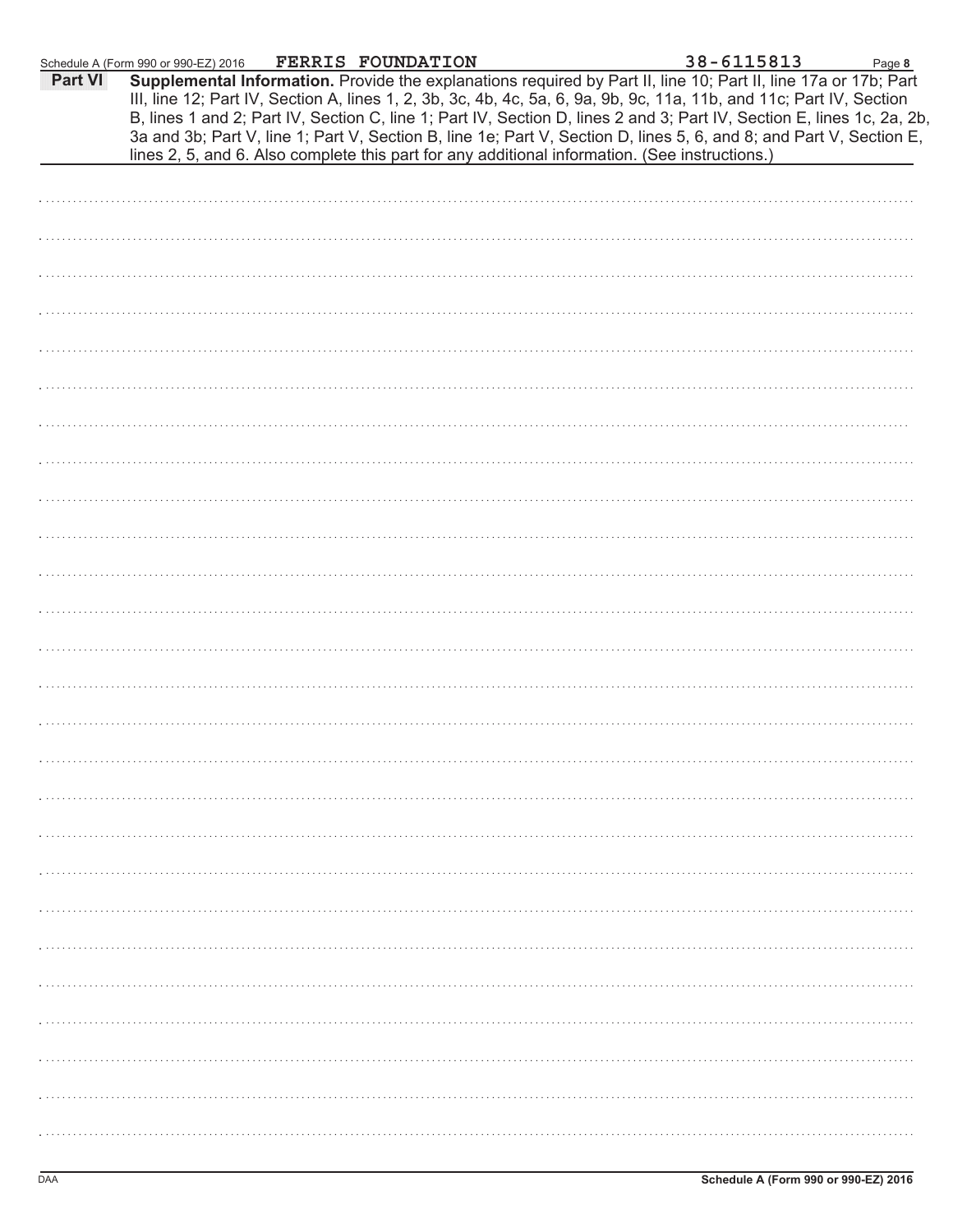Department of the Treasury

Internal Revenue Service

Name of the organization

Supplemental Financial Statements<br>
> Complete if the organization answered "Yes" on Form 990,<br>
Part IV, line 6, 7, 8, 9, 10, 11a, 11b, 11c, 11d, 11e, 11f, 12a, or 12b.

OMB No. 1545-0047  $\overline{\mathbf{2}}$ 6 u **Open to Public Inspection** 

| <b>P</b> AGGUILG LOTER VOU.                                                             |  |  |  |  |  |  |  |  |
|-----------------------------------------------------------------------------------------|--|--|--|--|--|--|--|--|
| Information about Schedule D (Form 990) and its instructions is at www.irs.gov/form990. |  |  |  |  |  |  |  |  |
|                                                                                         |  |  |  |  |  |  |  |  |

Employer identification number

|              | <b>FERRIS FOUNDATION</b>                                                                                                                              |                                                    | 38-6115813                      |
|--------------|-------------------------------------------------------------------------------------------------------------------------------------------------------|----------------------------------------------------|---------------------------------|
|              | Organizations Maintaining Donor Advised Funds or Other Similar Funds or Accounts.<br>Part I                                                           |                                                    |                                 |
|              | Complete if the organization answered "Yes" on Form 990, Part IV, line 6.                                                                             |                                                    |                                 |
|              |                                                                                                                                                       | (a) Donor advised funds                            | (b) Funds and other accounts    |
| 1            | Total number at end of year                                                                                                                           |                                                    |                                 |
| 2            |                                                                                                                                                       |                                                    |                                 |
| 3            |                                                                                                                                                       |                                                    |                                 |
| 4            |                                                                                                                                                       |                                                    |                                 |
| 5            | Did the organization inform all donors and donor advisors in writing that the assets held in donor advised                                            |                                                    |                                 |
|              | funds are the organization's property, subject to the organization's exclusive legal control? [[[[[[[[[[[[[[[[                                        |                                                    | Yes<br>No                       |
| 6            | Did the organization inform all grantees, donors, and donor advisors in writing that grant funds can be used                                          |                                                    |                                 |
|              | only for charitable purposes and not for the benefit of the donor or donor advisor, or for any other purpose                                          |                                                    |                                 |
|              | conferring impermissible private benefit?                                                                                                             |                                                    | Yes<br><b>No</b>                |
|              | <b>Conservation Easements.</b><br>Part II                                                                                                             |                                                    |                                 |
|              | Complete if the organization answered "Yes" on Form 990, Part IV, line 7.                                                                             |                                                    |                                 |
| 1            | Purpose(s) of conservation easements held by the organization (check all that apply).                                                                 |                                                    |                                 |
|              | Preservation of land for public use (e.g., recreation or education)                                                                                   | Preservation of a historically important land area |                                 |
|              | Protection of natural habitat                                                                                                                         | Preservation of a certified historic structure     |                                 |
|              | Preservation of open space                                                                                                                            |                                                    |                                 |
| $\mathbf{2}$ | Complete lines 2a through 2d if the organization held a qualified conservation contribution in the form of a conservation                             |                                                    |                                 |
|              | easement on the last day of the tax year.                                                                                                             |                                                    | Held at the End of the Tax Year |
| a            | Total number of conservation easements                                                                                                                |                                                    | 2a                              |
|              |                                                                                                                                                       |                                                    | 2 <sub>b</sub>                  |
|              | Number of conservation easements on a certified historic structure included in (a) [[[[[[[[[[[[[[[[[[[[[[[]]]]                                        |                                                    | 2c                              |
|              | d Number of conservation easements included in (c) acquired after 8/17/06, and not on a                                                               |                                                    |                                 |
|              |                                                                                                                                                       |                                                    | 2d                              |
| 3            | Number of conservation easements modified, transferred, released, extinguished, or terminated by the organization during the                          |                                                    |                                 |
|              | tax year $\blacktriangleright$<br><u>.</u><br>1980 - Johann Louis, amerikan                                                                           |                                                    |                                 |
|              | Number of states where property subject to conservation easement is located ▶                                                                         |                                                    |                                 |
| 5            | Does the organization have a written policy regarding the periodic monitoring, inspection, handling of                                                |                                                    |                                 |
|              |                                                                                                                                                       |                                                    | Yes<br>No                       |
| 6            | Staff and volunteer hours devoted to monitoring, inspecting, handling of violations, and enforcing conservation easements during the year             |                                                    |                                 |
|              |                                                                                                                                                       |                                                    |                                 |
| $\mathbf{7}$ | Amount of expenses incurred in monitoring, inspecting, handling of violations, and enforcing conservation easements during the year                   |                                                    |                                 |
|              | $\blacktriangleright$ \$                                                                                                                              |                                                    |                                 |
|              | Does each conservation easement reported on line $2(d)$ above satisfy the requirements of section $170(h)(4)(B)(i)$                                   |                                                    |                                 |
|              | and section $170(h)(4)(B)(ii)?$                                                                                                                       |                                                    | Yes<br>No                       |
| 9            | In Part XIII, describe how the organization reports conservation easements in its revenue and expense statement, and                                  |                                                    |                                 |
|              | balance sheet, and include, if applicable, the text of the footnote to the organization's financial statements that describes the                     |                                                    |                                 |
|              | organization's accounting for conservation easements.<br>Organizations Maintaining Collections of Art, Historical Treasures, or Other Similar Assets. |                                                    |                                 |
|              | <b>Part III</b><br>Complete if the organization answered "Yes" on Form 990, Part IV, line 8.                                                          |                                                    |                                 |
|              | 1a If the organization elected, as permitted under SFAS 116 (ASC 958), not to report in its revenue statement and balance sheet                       |                                                    |                                 |
|              | works of art, historical treasures, or other similar assets held for public exhibition, education, or research in furtherance of                      |                                                    |                                 |
|              | public service, provide, in Part XIII, the text of the footnote to its financial statements that describes these items.                               |                                                    |                                 |
|              | <b>b</b> If the organization elected, as permitted under SFAS 116 (ASC 958), to report in its revenue statement and balance sheet                     |                                                    |                                 |
|              | works of art, historical treasures, or other similar assets held for public exhibition, education, or research in furtherance of                      |                                                    |                                 |
|              | public service, provide the following amounts relating to these items:                                                                                |                                                    |                                 |
|              |                                                                                                                                                       |                                                    |                                 |
|              |                                                                                                                                                       |                                                    |                                 |
| $\mathbf{2}$ | If the organization received or held works of art, historical treasures, or other similar assets for financial gain, provide the                      |                                                    | $\blacktriangleright$ \$        |
|              | following amounts required to be reported under SFAS 116 (ASC 958) relating to these items:                                                           |                                                    |                                 |
|              |                                                                                                                                                       |                                                    |                                 |
|              |                                                                                                                                                       |                                                    |                                 |
|              |                                                                                                                                                       |                                                    |                                 |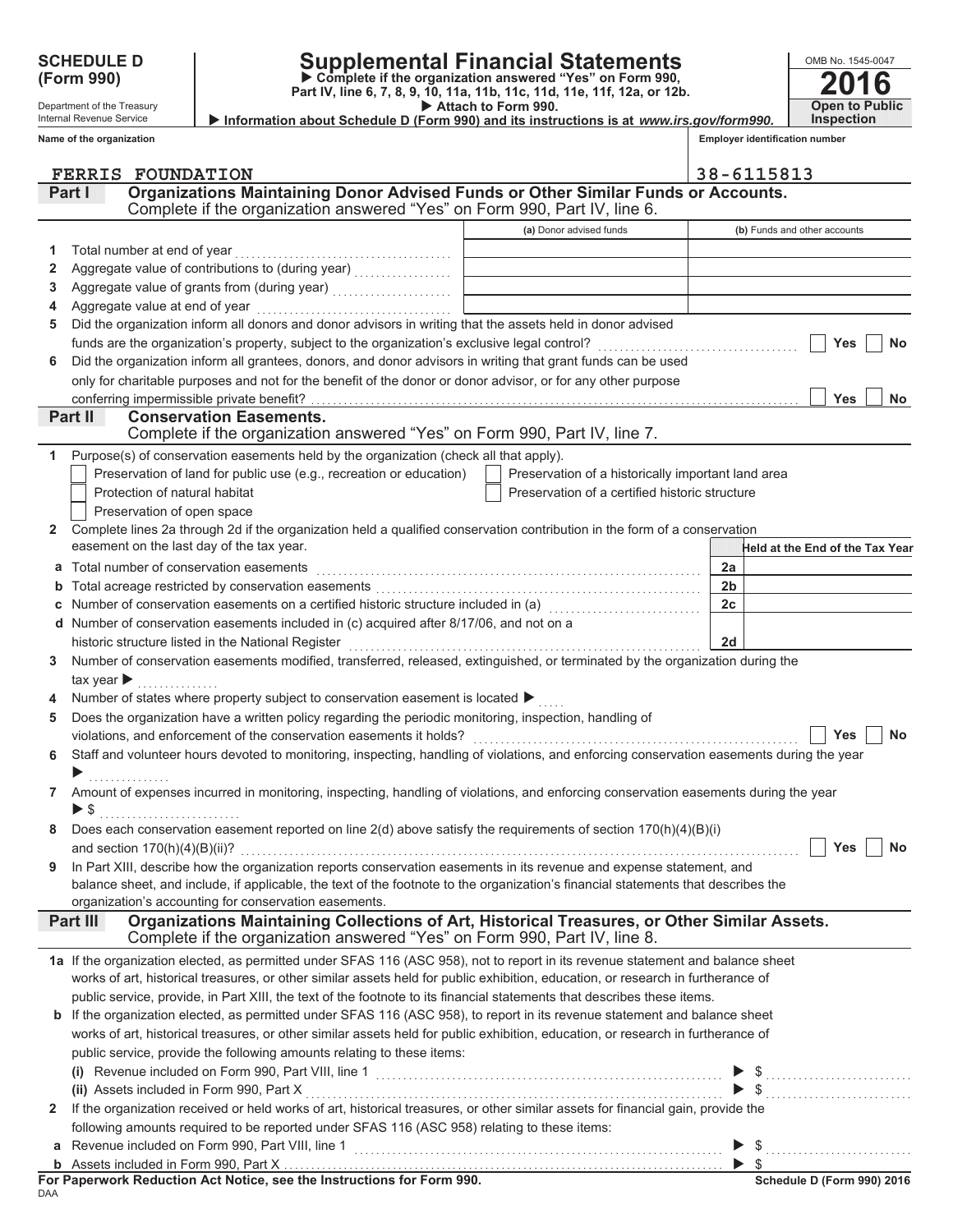| Schedule D (Form 990) 2016 FERRIS FOUNDATION                                                                                                                                   |                                                                                                                                |                           |                    | 38-6115813           | Page 2                    |  |  |  |
|--------------------------------------------------------------------------------------------------------------------------------------------------------------------------------|--------------------------------------------------------------------------------------------------------------------------------|---------------------------|--------------------|----------------------|---------------------------|--|--|--|
| Organizations Maintaining Collections of Art, Historical Treasures, or Other Similar Assets (continued)<br>Part III                                                            |                                                                                                                                |                           |                    |                      |                           |  |  |  |
| 3 Using the organization's acquisition, accession, and other records, check any of the following that are a significant use of its<br>collection items (check all that apply): |                                                                                                                                |                           |                    |                      |                           |  |  |  |
| Public exhibition<br>a                                                                                                                                                         | d                                                                                                                              | Loan or exchange programs |                    |                      |                           |  |  |  |
| Scholarly research<br>b                                                                                                                                                        | Other<br>е                                                                                                                     |                           |                    |                      |                           |  |  |  |
| Preservation for future generations<br>c                                                                                                                                       |                                                                                                                                |                           |                    |                      |                           |  |  |  |
|                                                                                                                                                                                | Provide a description of the organization's collections and explain how they further the organization's exempt purpose in Part |                           |                    |                      |                           |  |  |  |
| XIII.                                                                                                                                                                          |                                                                                                                                |                           |                    |                      |                           |  |  |  |
| During the year, did the organization solicit or receive donations of art, historical treasures, or other similar<br>5                                                         |                                                                                                                                |                           |                    |                      |                           |  |  |  |
| assets to be sold to raise funds rather than to be maintained as part of the organization's collection?                                                                        |                                                                                                                                |                           |                    |                      | <b>Yes</b><br>No          |  |  |  |
| <b>Escrow and Custodial Arrangements.</b><br><b>Part IV</b>                                                                                                                    |                                                                                                                                |                           |                    |                      |                           |  |  |  |
| Complete if the organization answered "Yes" on Form 990, Part IV, line 9, or reported an amount on Form<br>990, Part X, line 21.                                               |                                                                                                                                |                           |                    |                      |                           |  |  |  |
| 1a Is the organization an agent, trustee, custodian or other intermediary for contributions or other assets not                                                                |                                                                                                                                |                           |                    |                      |                           |  |  |  |
| included on Form 990, Part X?                                                                                                                                                  |                                                                                                                                |                           |                    |                      | <b>Yes</b><br><b>No</b>   |  |  |  |
| b If "Yes," explain the arrangement in Part XIII and complete the following table:                                                                                             |                                                                                                                                |                           |                    |                      |                           |  |  |  |
|                                                                                                                                                                                |                                                                                                                                |                           |                    |                      | Amount                    |  |  |  |
| c Beginning balance                                                                                                                                                            |                                                                                                                                |                           |                    | 1c                   |                           |  |  |  |
|                                                                                                                                                                                |                                                                                                                                |                           |                    | 1 <sub>d</sub>       |                           |  |  |  |
|                                                                                                                                                                                |                                                                                                                                |                           |                    | 1e                   |                           |  |  |  |
| f Ending balance                                                                                                                                                               |                                                                                                                                |                           |                    | 1f                   |                           |  |  |  |
| 2a Did the organization include an amount on Form 990, Part X, line 21, for escrow or custodial account liability?                                                             |                                                                                                                                |                           |                    |                      | <b>Yes</b><br>No          |  |  |  |
| b If "Yes," explain the arrangement in Part XIII. Check here if the explanation has been provided on Part XIII                                                                 |                                                                                                                                |                           |                    |                      |                           |  |  |  |
| <b>Endowment Funds.</b><br><b>Part V</b><br>Complete if the organization answered "Yes" on Form 990, Part IV, line 10.                                                         |                                                                                                                                |                           |                    |                      |                           |  |  |  |
|                                                                                                                                                                                | (a) Current year                                                                                                               | (b) Prior year            | (c) Two years back | (d) Three years back | (e) Four years back       |  |  |  |
|                                                                                                                                                                                | 65,226,211                                                                                                                     | 48, 523, 547              | 46, 322, 161       | 40, 216, 417         | 35, 182, 604              |  |  |  |
| 1a Beginning of year balance<br><b>b</b> Contributions                                                                                                                         | 4,317,298                                                                                                                      | 18,984,662                | 3,871,361          | 846,008              | 1,734,159                 |  |  |  |
| c Net investment earnings, gains, and                                                                                                                                          |                                                                                                                                |                           |                    |                      |                           |  |  |  |
| losses                                                                                                                                                                         | 6,400,015                                                                                                                      | $-131,482$                | 534,266            | 6,676,156            | 4,739,121                 |  |  |  |
| d Grants or scholarships                                                                                                                                                       | $-1,778,819$                                                                                                                   | $-1,900,926$              | $-1,899,255$       | $-1, 152, 129$       | $-1, 229, 582$            |  |  |  |
| e Other expenditures for facilities and                                                                                                                                        |                                                                                                                                |                           |                    |                      |                           |  |  |  |
| programs                                                                                                                                                                       |                                                                                                                                |                           |                    |                      |                           |  |  |  |
| f Administrative expenses                                                                                                                                                      | $-339,823$                                                                                                                     | $-249,590$                | $-304,986$         | $-264, 291$          | $-209,885$                |  |  |  |
| End of year balance                                                                                                                                                            | 73,824,882                                                                                                                     | 65, 226, 211              | 48,523,547         |                      | 46, 322, 161 40, 216, 417 |  |  |  |
| 2 Provide the estimated percentage of the current year end balance (line 1g, column (a)) held as:                                                                              |                                                                                                                                |                           |                    |                      |                           |  |  |  |
| a Board designated or quasi-endowment $\blacktriangleright$ 41.80 %                                                                                                            |                                                                                                                                |                           |                    |                      |                           |  |  |  |
| <b>b</b> Permanent endowment $\blacktriangleright$ 41.50 %                                                                                                                     |                                                                                                                                |                           |                    |                      |                           |  |  |  |
| c Temporarily restricted endowment $\blacktriangleright$ 16.70 %                                                                                                               |                                                                                                                                |                           |                    |                      |                           |  |  |  |
| The percentages on lines 2a, 2b, and 2c should equal 100%.                                                                                                                     |                                                                                                                                |                           |                    |                      |                           |  |  |  |
| 3a Are there endowment funds not in the possession of the organization that are held and administered for the                                                                  |                                                                                                                                |                           |                    |                      |                           |  |  |  |
| organization by:                                                                                                                                                               |                                                                                                                                |                           |                    |                      | <b>Yes</b><br>No          |  |  |  |
| (i) unrelated organizations                                                                                                                                                    |                                                                                                                                |                           |                    |                      | Х<br>3a(i)                |  |  |  |
| (ii) related organizations                                                                                                                                                     |                                                                                                                                |                           |                    |                      | X<br>3a(ii)               |  |  |  |
| b If "Yes" on line 3a(ii), are the related organizations listed as required on Schedule R? [[[[[[[[[[[[[[[[[[[                                                                 |                                                                                                                                |                           |                    |                      | 3b                        |  |  |  |
| Describe in Part XIII the intended uses of the organization's endowment funds.                                                                                                 |                                                                                                                                |                           |                    |                      |                           |  |  |  |
| Land, Buildings, and Equipment.<br><b>Part VI</b>                                                                                                                              |                                                                                                                                |                           |                    |                      |                           |  |  |  |
| Complete if the organization answered "Yes" on Form 990, Part IV, line 11a. See Form 990, Part X, line 10.                                                                     |                                                                                                                                |                           |                    |                      |                           |  |  |  |
| Description of property                                                                                                                                                        | (a) Cost or other basis                                                                                                        | (b) Cost or other basis   |                    | (c) Accumulated      | (d) Book value            |  |  |  |
|                                                                                                                                                                                | (investment)                                                                                                                   | (other)                   |                    | depreciation         |                           |  |  |  |
| <b>1a</b> Land                                                                                                                                                                 |                                                                                                                                |                           |                    |                      |                           |  |  |  |
| <b>b</b> Buildings                                                                                                                                                             |                                                                                                                                |                           |                    |                      |                           |  |  |  |
| c Leasehold improvements                                                                                                                                                       |                                                                                                                                |                           |                    |                      |                           |  |  |  |
|                                                                                                                                                                                |                                                                                                                                |                           |                    |                      |                           |  |  |  |
| e Other<br>Total. Add lines 1a through 1e. (Column (d) must equal Form 990, Part X, column (B), line 10c.)                                                                     |                                                                                                                                |                           |                    | ▶                    |                           |  |  |  |
|                                                                                                                                                                                |                                                                                                                                |                           |                    |                      |                           |  |  |  |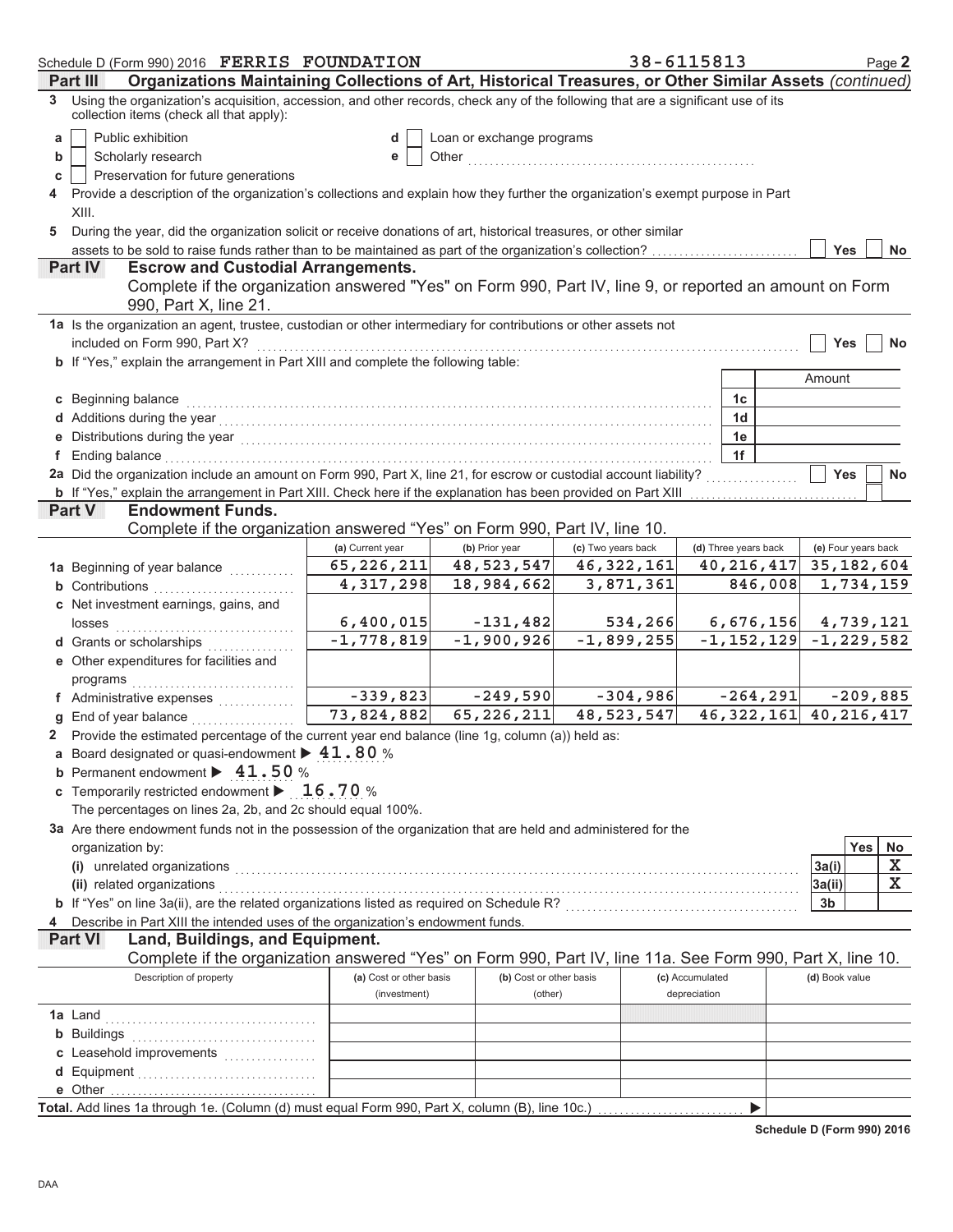## Schedule D (Form 990) 2016 FERRIS FOUNDATION

### 38-6115813

Page 3

| Complete if the organization answered "Yes" on Form 990, Part IV, line 11b. See Form 990, Part X, line 12. |                           |                                  |
|------------------------------------------------------------------------------------------------------------|---------------------------|----------------------------------|
| (a) Description of security or category                                                                    | (b) Book value            | (c) Method of valuation:         |
| (including name of security)                                                                               |                           | Cost or end-of-year market value |
| (1) Financial derivatives                                                                                  |                           |                                  |
| (2) Closely-held equity interests                                                                          |                           |                                  |
| (3) Other LIMITED PARTNERSHIPS                                                                             | 30,835,394                | <b>MARKET</b>                    |
| POWERSHARES FTSE RAFI<br>(A)                                                                               | 12,796,720                | <b>MARKET</b>                    |
| COMMON FUND - MULTI-STRATEGY<br>(B)                                                                        | $\overline{5,036,151}$    | <b>MARKET</b>                    |
| DFA INT'L SM CAP<br>(C)                                                                                    | $\overline{4}$ , 718, 169 | <b>MARKET</b>                    |
| EUROPACIFIC GROWTH<br>(D)                                                                                  | 4,625,800                 | <b>MARKET</b>                    |
| <b>REAL ESTATE</b><br>(E)                                                                                  | 2,609,339                 | <b>MARKET</b>                    |
| LOOMIS INST HIGH INC I<br>(F)                                                                              | 2,344,259                 | <b>MARKET</b>                    |
| VANGUARD SHORT-TERM BOND<br>(G)                                                                            | 515,380                   | <b>MARKET</b>                    |
| CHARITABLE TRUST FUNDS<br>(H)                                                                              | 280,445                   | <b>MARKET</b>                    |
| Total. (Column (b) must equal Form 990, Part X, col. (B) line 12.) ▶                                       | 63,761,657                |                                  |
| <b>Investments-Program Related.</b><br><b>Part VIII</b>                                                    |                           |                                  |
| Complete if the organization answered "Yes" on Form 990, Part IV, line 11c. See Form 990, Part X, line 13. |                           |                                  |
| (a) Description of investment                                                                              | (b) Book value            | (c) Method of valuation:         |
|                                                                                                            |                           | Cost or end-of-year market value |
| (1)                                                                                                        |                           |                                  |
| (2)                                                                                                        |                           |                                  |
| (3)                                                                                                        |                           |                                  |
| (4)                                                                                                        |                           |                                  |
| (5)                                                                                                        |                           |                                  |
| (6)                                                                                                        |                           |                                  |
| (7)                                                                                                        |                           |                                  |
| (8)                                                                                                        |                           |                                  |
| (9)                                                                                                        |                           |                                  |
| Total. (Column (b) must equal Form 990, Part X, col. (B) line 13.) $\blacktriangleright$                   |                           |                                  |
| <b>Part IX</b><br><b>Other Assets.</b>                                                                     |                           |                                  |
| Complete if the organization answered "Yes" on Form 990, Part IV, line 11d. See Form 990, Part X, line 15. |                           |                                  |
| (a) Description                                                                                            |                           | (b) Book value                   |
| (1)                                                                                                        |                           |                                  |
| (2)                                                                                                        |                           |                                  |
| (3)                                                                                                        |                           |                                  |
| (4)                                                                                                        |                           |                                  |
| (5)                                                                                                        |                           |                                  |
| (6)                                                                                                        |                           |                                  |
| (7)                                                                                                        |                           |                                  |
| (8)                                                                                                        |                           |                                  |
| (9)<br>Total. (Column (b) must equal Form 990, Part X, col. (B) line 15.)                                  |                           |                                  |
| Part X<br><b>Other Liabilities.</b>                                                                        |                           |                                  |
| Complete if the organization answered "Yes" on Form 990, Part IV, line 11e or 11f. See Form 990, Part X,   |                           |                                  |
| $line 25$ .                                                                                                |                           |                                  |
| (a) Description of liability<br>1.                                                                         | (b) Book value            |                                  |
| Federal income taxes<br>(1)                                                                                |                           |                                  |
| ANNUITY LIABILITY<br>(2)                                                                                   | 130,064                   |                                  |
| (3)                                                                                                        |                           |                                  |
|                                                                                                            |                           |                                  |
| (4)<br>(5)                                                                                                 |                           |                                  |
| (6)                                                                                                        |                           |                                  |
| (7)                                                                                                        |                           |                                  |
|                                                                                                            |                           |                                  |
| (8)<br>(9)                                                                                                 |                           |                                  |
|                                                                                                            |                           |                                  |
| Total. (Column (b) must equal Form 990, Part X, col. (B) line 25.) $\blacktriangleright$                   | 130,064                   |                                  |

organization's liability for uncertain tax positions under FIN 48 (ASC 740). Check here if the text of the footnote has been provided in Part XIII

 $\mathbf{x}$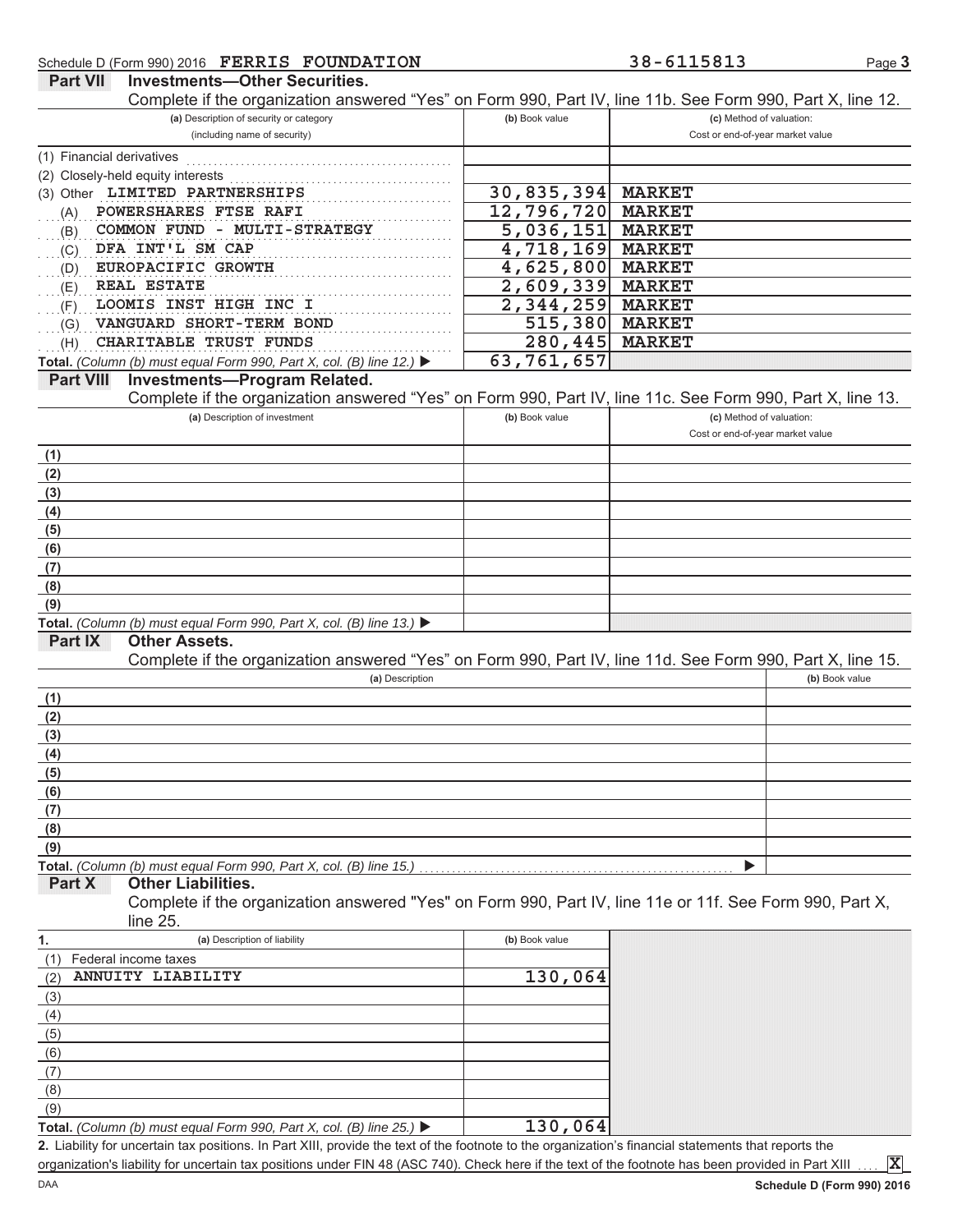| Schedule D (Form 990) 2016 FERRIS FOUNDATION                                                                                                                                                                                        |                      | 38-6115813                    |                      | Page 4                       |
|-------------------------------------------------------------------------------------------------------------------------------------------------------------------------------------------------------------------------------------|----------------------|-------------------------------|----------------------|------------------------------|
| Reconciliation of Revenue per Audited Financial Statements With Revenue per Return.<br><b>Part XI</b>                                                                                                                               |                      |                               |                      |                              |
| Complete if the organization answered "Yes" on Form 990, Part IV, line 12a.                                                                                                                                                         |                      |                               |                      |                              |
| 1                                                                                                                                                                                                                                   |                      |                               | $\blacktriangleleft$ | 16, 463, 876                 |
| Amounts included on line 1 but not on Form 990, Part VIII, line 12:<br>$\mathbf{2}$                                                                                                                                                 |                      |                               |                      |                              |
|                                                                                                                                                                                                                                     | 2a                   | $\frac{5,247,503}{2,247,326}$ |                      |                              |
|                                                                                                                                                                                                                                     | 2 <sub>b</sub>       |                               |                      |                              |
|                                                                                                                                                                                                                                     | 2c                   |                               |                      |                              |
|                                                                                                                                                                                                                                     | 2d                   | $-25, 239$                    |                      |                              |
| e Add lines 2a through 2d [11] [12] [12] And The Add lines 2a through 2d [12] And The Management Add lines 2a through 2d [12] [12] And The Add Lines 2a through 2d [12] And The Add Lines 2a through 2d [12] And The Add Lines      |                      |                               | 2e                   | 7,469,590<br>8,994,286       |
| 3                                                                                                                                                                                                                                   |                      |                               | 3                    |                              |
| Amounts included on Form 990, Part VIII, line 12, but not on line 1:<br>4                                                                                                                                                           |                      |                               |                      |                              |
| a Investment expenses not included on Form 990, Part VIII, line 7b                                                                                                                                                                  | 4a<br>4 <sub>b</sub> | $-174, 735$                   |                      |                              |
| c Add lines 4a and 4b                                                                                                                                                                                                               |                      |                               | 4c                   |                              |
|                                                                                                                                                                                                                                     |                      |                               |                      | $\frac{-174,735}{8,819,551}$ |
| Reconciliation of Expenses per Audited Financial Statements With Expenses per Return.<br><b>Part XII</b>                                                                                                                            |                      |                               |                      |                              |
| Complete if the organization answered "Yes" on Form 990, Part IV, line 12a.                                                                                                                                                         |                      |                               |                      |                              |
| Total expenses and losses per audited financial statements<br>1.                                                                                                                                                                    |                      |                               | $\mathbf{1}$         | 9,058,985                    |
| Amounts included on line 1 but not on Form 990, Part IX, line 25:<br>$\mathbf{2}$                                                                                                                                                   |                      |                               |                      |                              |
| a Donated services and use of facilities <b>constructs</b> and the service of the service of the service of the service of the service of the service of the service of the service of the service of the service of the service of | 2a                   | 2,247,326                     |                      |                              |
|                                                                                                                                                                                                                                     | 2 <sub>b</sub>       |                               |                      |                              |
|                                                                                                                                                                                                                                     | 2c                   |                               |                      |                              |
|                                                                                                                                                                                                                                     | 2d                   | 174,735                       |                      |                              |
|                                                                                                                                                                                                                                     |                      |                               | 2e                   | 2,422,061<br>6,636,924       |
| 3.                                                                                                                                                                                                                                  |                      |                               | 3                    |                              |
| Amounts included on Form 990, Part IX, line 25, but not on line 1:<br>4                                                                                                                                                             |                      |                               |                      |                              |
| a Investment expenses not included on Form 990, Part VIII, line 7b                                                                                                                                                                  | 4a                   |                               |                      |                              |
|                                                                                                                                                                                                                                     | 4 <sub>b</sub>       |                               |                      |                              |
| c Add lines 4a and 4b                                                                                                                                                                                                               |                      |                               | 4c                   | 6,636,924                    |
| Part XIII Supplemental Information.                                                                                                                                                                                                 |                      |                               |                      |                              |
| Provide the descriptions required for Part II, lines 3, 5, and 9; Part III, lines 1a and 4; Part IV, lines 1b and 2b; Part V, line 4; Part X, line                                                                                  |                      |                               |                      |                              |
| 2; Part XI, lines 2d and 4b; and Part XII, lines 2d and 4b. Also complete this part to provide any additional information.                                                                                                          |                      |                               |                      |                              |
| PART V, LINE 4 - INTENDED USES FOR ENDOWMENT FUNDS                                                                                                                                                                                  |                      |                               |                      |                              |
|                                                                                                                                                                                                                                     |                      |                               |                      |                              |
| TO ADVANCE THE MISSION AND GOALS OF FERRIS STATE UNIVERSITY.                                                                                                                                                                        |                      |                               |                      |                              |
|                                                                                                                                                                                                                                     |                      |                               |                      |                              |
|                                                                                                                                                                                                                                     |                      |                               |                      |                              |
|                                                                                                                                                                                                                                     |                      |                               |                      |                              |
| PART X - FIN 48 FOOTNOTE                                                                                                                                                                                                            |                      |                               |                      |                              |
|                                                                                                                                                                                                                                     |                      |                               |                      |                              |
| THE INTERNAL REVENUE SERVICE HAS DETERMINED THAT THE FOUNDATION IS TAX                                                                                                                                                              |                      |                               |                      |                              |
| EXEMPT UNDER SECTION $501(C)$ (3) OF THE INTERNAL REVENUE CODE.                                                                                                                                                                     |                      |                               |                      |                              |
|                                                                                                                                                                                                                                     |                      |                               |                      |                              |
|                                                                                                                                                                                                                                     |                      |                               |                      |                              |
|                                                                                                                                                                                                                                     |                      |                               |                      |                              |
| ACCOUNTING PRINCIPLES GENERALLY ACCEPTED IN THE UNITED STATES OF AMERICA                                                                                                                                                            |                      |                               |                      |                              |
|                                                                                                                                                                                                                                     |                      |                               |                      |                              |
| REQUIRE MANAGEMENT TO EVALUATE TAX POSITIONS TAKEN BY THE ORGANIZATION AND                                                                                                                                                          |                      |                               |                      |                              |
|                                                                                                                                                                                                                                     |                      |                               |                      |                              |
| RECOGNIZE A TAX LIABILITY IF THE ORGANIZATION HAS TAKEN AN UNCERTAIN                                                                                                                                                                |                      |                               |                      |                              |
|                                                                                                                                                                                                                                     |                      |                               |                      |                              |
| POSITION THAT MORE LIKELY THAN NOT WOULD NOT BE SUSTAINED UPON EXAMINATION                                                                                                                                                          |                      |                               |                      |                              |
|                                                                                                                                                                                                                                     |                      |                               |                      |                              |
| BY THE IRS OR OTHER APPLICABLE TAXING AUTHORITIES. MANAGEMENT HAS ANALYZED                                                                                                                                                          |                      |                               |                      |                              |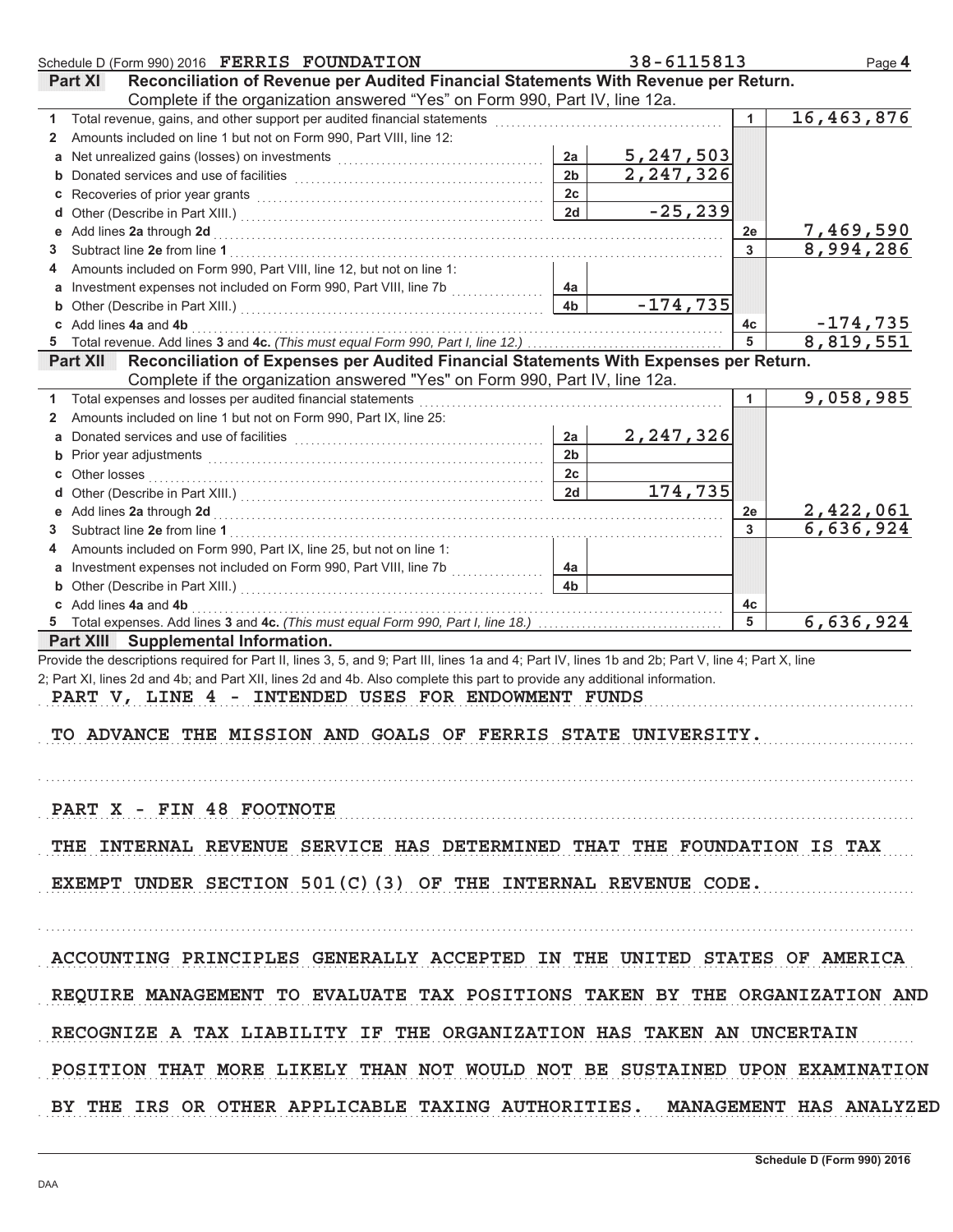| Schedule D (Form 990) 2016 FERRIS FOUNDATION<br><b>Part XIII</b> Supplemental Information (continued) | 38-6115813          | Page 5    |
|-------------------------------------------------------------------------------------------------------|---------------------|-----------|
| THE TAX POSITIONS TAKEN BY THE FOUNDATION AND HAS CONCLUDED THAT AS OF JUNE                           |                     |           |
| 30, 2017, THERE ARE NO UNCERTAIN POSITIONS TAKEN OR EXPECTED TO BE TAKEN                              |                     |           |
| THAT WOULD REQUIRE RECOGNITION OF A LIABILITY OR DISCLOSURE IN THE                                    |                     |           |
| FINANCIAL STATEMENTS. THE FOUNDATION IS SUBJECT TO ROUTINE AUDITS BY                                  |                     |           |
| TAXING JURISDICTIONS; HOWEVER, THERE ARE CURRENTLY NO AUDITS IN PROGRESS                              |                     |           |
| FOR ANY TAX PERIODS. MANAGEMENT BELIEVES IT IS NO LONGER SUBJECT TO INCOME                            |                     |           |
| TAX EXAMINATIONS FOR YEARS PRIOR TO JUNE 30, 2014.                                                    |                     |           |
| PART XI, LINE 2D - REVENUE AMOUNTS INCLUDED IN FINANCIALS - OTHER                                     |                     |           |
| CHANGE IN SPLIT-INTEREST AGREEMENT                                                                    | $\ddot{\mathbf{s}}$ | $-25,239$ |
| PART XI, LINE 4B - REVENUE AMOUNTS INCLUDED ON RETURN - OTHER                                         |                     |           |
| FUNDRAISING EXP - ADJ REVENUE ON SCH. D, PART XI, LINE 4B \$ -174,735                                 |                     |           |
| PART XII, LINE 2D - EXPENSE AMOUNTS INCLUDED IN FINANCIALS - OTHER                                    |                     |           |
| FUNDRAISING EXP - ADJ EXPENSE ON SCH. D, PART XII, LINE 2D \$ 174,735                                 |                     |           |
|                                                                                                       |                     |           |
|                                                                                                       |                     |           |
|                                                                                                       |                     |           |
|                                                                                                       |                     |           |
|                                                                                                       |                     |           |
|                                                                                                       |                     |           |
|                                                                                                       |                     |           |
|                                                                                                       |                     |           |
|                                                                                                       |                     |           |
|                                                                                                       |                     |           |
|                                                                                                       |                     |           |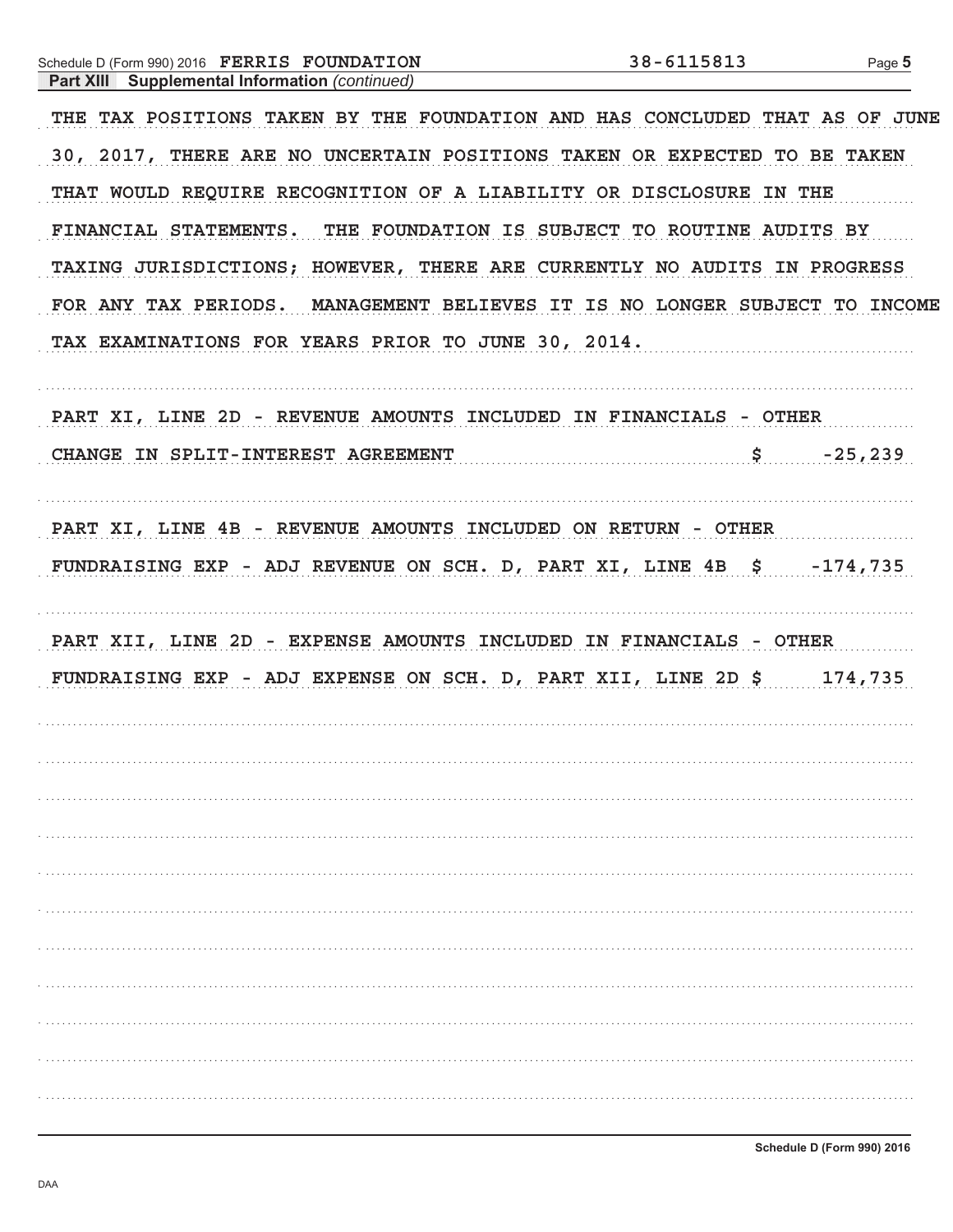| <b>SCHEDULE F</b>                                      |                                           |                                                                                           | <b>Statement of Activities Outside the United States</b>                                                                                                       |                                                                                                                 |                                                     | OMB No. 1545-0047                                                 |
|--------------------------------------------------------|-------------------------------------------|-------------------------------------------------------------------------------------------|----------------------------------------------------------------------------------------------------------------------------------------------------------------|-----------------------------------------------------------------------------------------------------------------|-----------------------------------------------------|-------------------------------------------------------------------|
| (Form 990)                                             |                                           |                                                                                           | > Complete if the organization answered "Yes" on Form 990, Part IV, line 14b, 15, or 16.                                                                       |                                                                                                                 |                                                     |                                                                   |
| Department of the Treasury<br>Internal Revenue Service |                                           |                                                                                           | Attach to Form 990.<br>Information about Schedule F (Form 990) and its instructions is at www.irs.gov/form990.                                                 |                                                                                                                 |                                                     | <b>Open to Public</b><br><b>Inspection</b>                        |
| Name of the organization                               |                                           | <b>FERRIS FOUNDATION</b>                                                                  |                                                                                                                                                                |                                                                                                                 | <b>Employer identification number</b><br>38-6115813 |                                                                   |
| Part I                                                 |                                           |                                                                                           | General Information on Activities Outside the United States. Complete if the organization answered "Yes" on                                                    |                                                                                                                 |                                                     |                                                                   |
| 1                                                      | Form 990, Part IV, line 14b.              |                                                                                           | For grantmakers. Does the organization maintain records to substantiate the amount of its grants and other                                                     |                                                                                                                 |                                                     |                                                                   |
|                                                        |                                           |                                                                                           | assistance, the grantees' eligibility for the grants or assistance, and the selection criteria used to award the                                               |                                                                                                                 |                                                     |                                                                   |
| grants or assistance?                                  |                                           |                                                                                           |                                                                                                                                                                |                                                                                                                 |                                                     | Yes $X$<br>No                                                     |
| $\mathbf{2}$                                           | assistance outside the United States.     |                                                                                           | For grantmakers. Describe in Part V the organization's procedures for monitoring the use of its grants and other                                               |                                                                                                                 |                                                     |                                                                   |
| 3                                                      |                                           |                                                                                           | Activities per Region. (The following Part I, line 3 table can be duplicated if additional space is needed.)                                                   |                                                                                                                 |                                                     |                                                                   |
| (a) Region                                             | (b) Number of<br>offices in the<br>region | (c) Number of<br>employees,<br>agents, and<br>independent<br>contractors<br>in the region | (d) Activities conducted in the<br>region (by type) (such as,<br>fundraising, program services,<br>investments, grants to recipients<br>located in the region) | (e) If activity listed in (d) is<br>a program service,<br>describe specific type of<br>service(s) in the region |                                                     | (f) Total<br>expenditures for<br>and investments<br>in the region |
|                                                        |                                           | CENTRAL AMERICA AND THE CARIBBEAN                                                         |                                                                                                                                                                |                                                                                                                 |                                                     |                                                                   |
| (1)                                                    |                                           |                                                                                           | <b>INVESTMENTS</b>                                                                                                                                             |                                                                                                                 |                                                     | 18,916,863                                                        |
| (2)                                                    |                                           |                                                                                           |                                                                                                                                                                |                                                                                                                 |                                                     |                                                                   |
| (3)                                                    |                                           |                                                                                           |                                                                                                                                                                |                                                                                                                 |                                                     |                                                                   |
|                                                        |                                           |                                                                                           |                                                                                                                                                                |                                                                                                                 |                                                     |                                                                   |
| (4)                                                    |                                           |                                                                                           |                                                                                                                                                                |                                                                                                                 |                                                     |                                                                   |
| (5)                                                    |                                           |                                                                                           |                                                                                                                                                                |                                                                                                                 |                                                     |                                                                   |
| (6)                                                    |                                           |                                                                                           |                                                                                                                                                                |                                                                                                                 |                                                     |                                                                   |
| (7)                                                    |                                           |                                                                                           |                                                                                                                                                                |                                                                                                                 |                                                     |                                                                   |
|                                                        |                                           |                                                                                           |                                                                                                                                                                |                                                                                                                 |                                                     |                                                                   |
| (8)                                                    |                                           |                                                                                           |                                                                                                                                                                |                                                                                                                 |                                                     |                                                                   |
| <u>(9)</u>                                             |                                           |                                                                                           |                                                                                                                                                                |                                                                                                                 |                                                     |                                                                   |
| (10)                                                   |                                           |                                                                                           |                                                                                                                                                                |                                                                                                                 |                                                     |                                                                   |
| (11)                                                   |                                           |                                                                                           |                                                                                                                                                                |                                                                                                                 |                                                     |                                                                   |
| (12)                                                   |                                           |                                                                                           |                                                                                                                                                                |                                                                                                                 |                                                     |                                                                   |
| (13)                                                   |                                           |                                                                                           |                                                                                                                                                                |                                                                                                                 |                                                     |                                                                   |
|                                                        |                                           |                                                                                           |                                                                                                                                                                |                                                                                                                 |                                                     |                                                                   |
| (14)                                                   |                                           |                                                                                           |                                                                                                                                                                |                                                                                                                 |                                                     |                                                                   |
| (15)                                                   |                                           |                                                                                           |                                                                                                                                                                |                                                                                                                 |                                                     |                                                                   |
| (16)                                                   |                                           |                                                                                           |                                                                                                                                                                |                                                                                                                 |                                                     |                                                                   |
| (17)                                                   |                                           |                                                                                           |                                                                                                                                                                |                                                                                                                 |                                                     |                                                                   |
| 3a Sub-total                                           |                                           |                                                                                           |                                                                                                                                                                |                                                                                                                 |                                                     | 18,916,863                                                        |
| <b>b</b> Total from continuation<br>sheets to Part I   |                                           |                                                                                           |                                                                                                                                                                |                                                                                                                 |                                                     |                                                                   |
| c Totals (add<br>lines 3a and 3b)                      |                                           |                                                                                           |                                                                                                                                                                |                                                                                                                 |                                                     | 18,916,863                                                        |

For Paperwork Reduction Act Notice, see the Instructions for Form 990.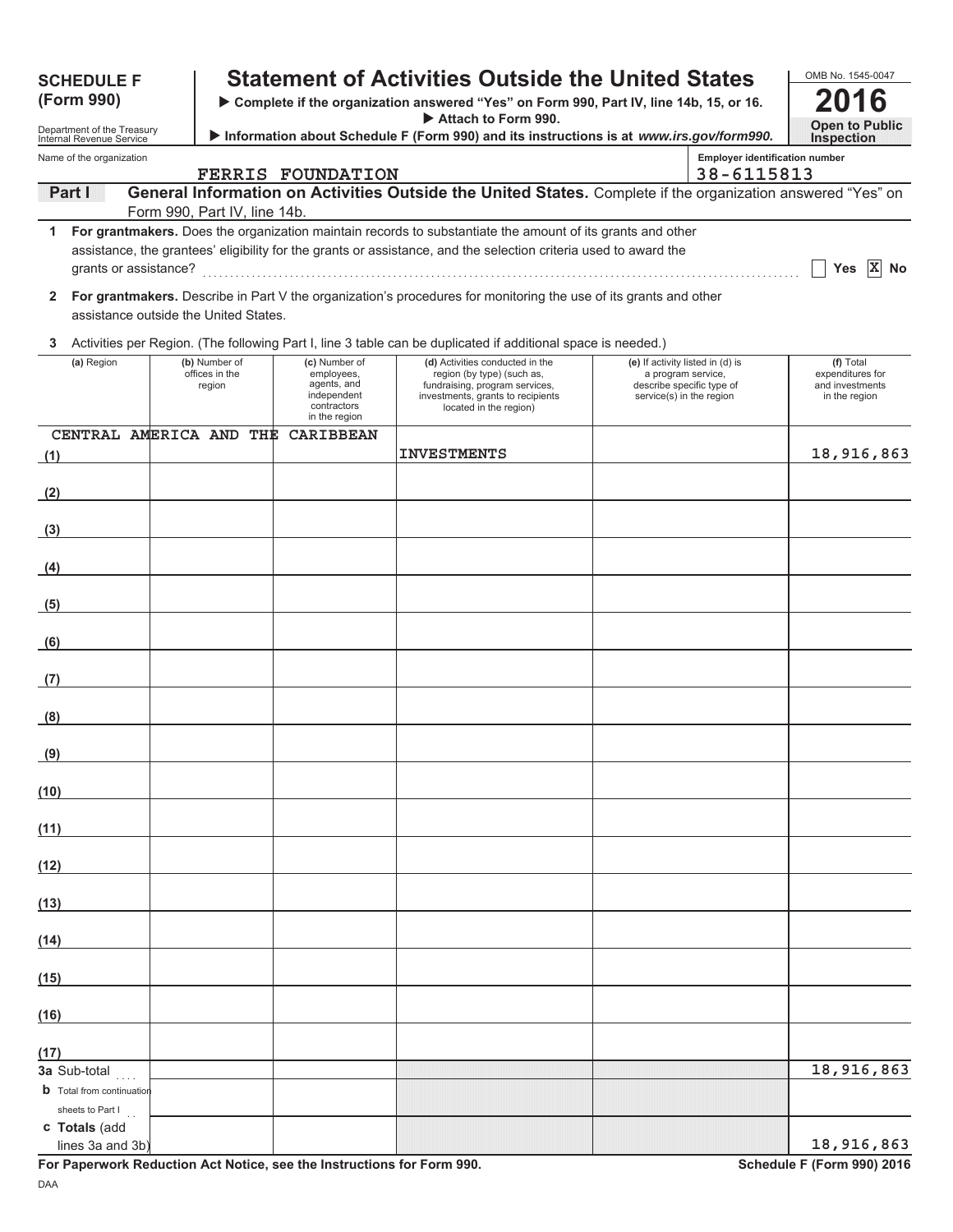38-6115813

Page 2

| Part II | Grants and Other Assistance to Organizations or Entities Outside the United States. Complete if the organization answered "Yes" on Form 990, |  |
|---------|----------------------------------------------------------------------------------------------------------------------------------------------|--|
|         | Part IV, line 15, for any recipient who received more than \$5,000. Part II can be duplicated if additional space is needed.                 |  |

| $\mathbf{1}$ | (a) Name of<br>organization | (b) IRS code<br>section and EIN<br>(if applicable) | .<br>(c) Region | . <del>.</del><br>(d) Purpose of<br>grant | (e) Amount of<br>cash grant | (f) Manner of<br>cash<br>disbursement | .<br>(g) Amount of<br>noncash<br>assistance | (h) Description<br>of noncash assistance | (i) Method of<br>valuation<br>(book, FMV,<br>appraisal, other) |
|--------------|-----------------------------|----------------------------------------------------|-----------------|-------------------------------------------|-----------------------------|---------------------------------------|---------------------------------------------|------------------------------------------|----------------------------------------------------------------|
| (1)          |                             |                                                    |                 |                                           |                             |                                       |                                             |                                          |                                                                |
| (2)          |                             |                                                    |                 |                                           |                             |                                       |                                             |                                          |                                                                |
| (3)          |                             |                                                    |                 |                                           |                             |                                       |                                             |                                          |                                                                |
| (4)          |                             |                                                    |                 |                                           |                             |                                       |                                             |                                          |                                                                |
| (5)          |                             |                                                    |                 |                                           |                             |                                       |                                             |                                          |                                                                |
| (6)          |                             |                                                    |                 |                                           |                             |                                       |                                             |                                          |                                                                |
| (7)          |                             |                                                    |                 |                                           |                             |                                       |                                             |                                          |                                                                |
| (8)          |                             |                                                    |                 |                                           |                             |                                       |                                             |                                          |                                                                |
| (9)          |                             |                                                    |                 |                                           |                             |                                       |                                             |                                          |                                                                |
| (10)         |                             |                                                    |                 |                                           |                             |                                       |                                             |                                          |                                                                |
| (11)         |                             |                                                    |                 |                                           |                             |                                       |                                             |                                          |                                                                |
| (12)         |                             |                                                    |                 |                                           |                             |                                       |                                             |                                          |                                                                |
| (13)         |                             |                                                    |                 |                                           |                             |                                       |                                             |                                          |                                                                |
| (14)         |                             |                                                    |                 |                                           |                             |                                       |                                             |                                          |                                                                |
| (15)         |                             |                                                    |                 |                                           |                             |                                       |                                             |                                          |                                                                |
| (16)         |                             |                                                    |                 |                                           |                             |                                       |                                             |                                          |                                                                |

2 Enter total number of recipient organizations listed above that are recognized as charities by the foreign country, recognized as tax-exempt

Schedule F (Form 990) 2016

 $\blacktriangleright$ 

 $\blacktriangleright$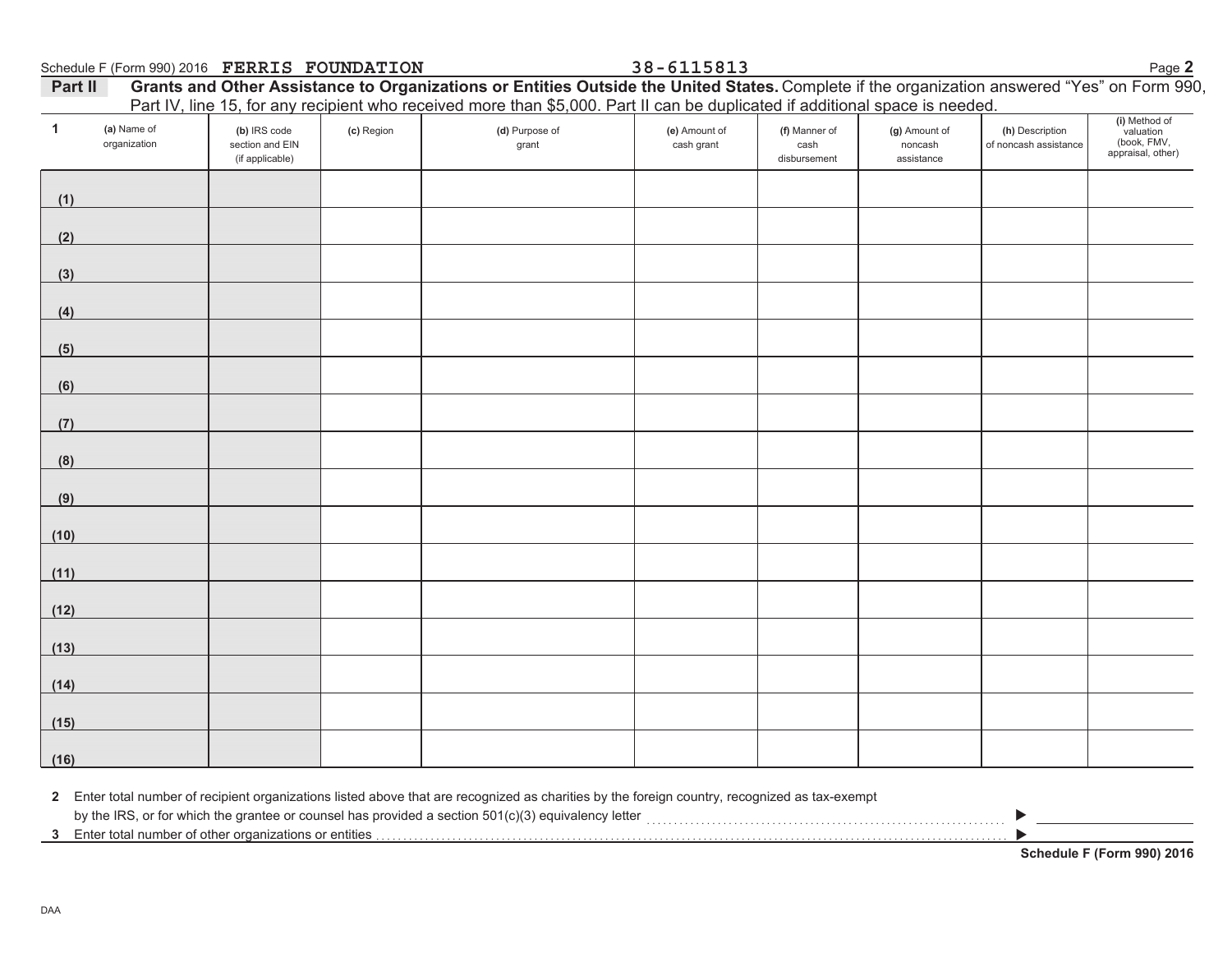| Schedule F (Form 990) 2016 FERRIS FOUNDATION<br>Part III                                                                     |            |                             |                             | 38-6115813                            |                                        | Grants and Other Assistance to Individuals Outside the United States. Complete if the organization answered "Yes" on Form 990, Part IV, line 16. | Page 3                                                         |
|------------------------------------------------------------------------------------------------------------------------------|------------|-----------------------------|-----------------------------|---------------------------------------|----------------------------------------|--------------------------------------------------------------------------------------------------------------------------------------------------|----------------------------------------------------------------|
| Part III can be duplicated if additional space is needed.                                                                    |            |                             |                             |                                       |                                        |                                                                                                                                                  |                                                                |
| (a) Type of grant or assistance                                                                                              | (b) Region | (c) Number of<br>recipients | (d) Amount of<br>cash grant | (e) Manner of<br>cash<br>disbursement | (f) Amount of<br>noncash<br>assistance | (g) Description<br>of noncash assistance                                                                                                         | (h) Method of<br>valuation<br>(book, FMV,<br>appraisal, other) |
| (1)<br><u> 1989 - Johann Barn, mars eta bainar eta idazlea (</u>                                                             |            |                             |                             |                                       |                                        |                                                                                                                                                  |                                                                |
| (2)                                                                                                                          |            |                             |                             |                                       |                                        |                                                                                                                                                  |                                                                |
| (3)<br><u> 1989 - Johann Barn, mars eta bainar eta idazlea (</u>                                                             |            |                             |                             |                                       |                                        |                                                                                                                                                  |                                                                |
| (4)                                                                                                                          |            |                             |                             |                                       |                                        |                                                                                                                                                  |                                                                |
| (5)                                                                                                                          |            |                             |                             |                                       |                                        |                                                                                                                                                  |                                                                |
| (6)                                                                                                                          |            |                             |                             |                                       |                                        |                                                                                                                                                  |                                                                |
| (7)                                                                                                                          |            |                             |                             |                                       |                                        |                                                                                                                                                  |                                                                |
| (8)                                                                                                                          |            |                             |                             |                                       |                                        |                                                                                                                                                  |                                                                |
| (9)                                                                                                                          |            |                             |                             |                                       |                                        |                                                                                                                                                  |                                                                |
| (10)                                                                                                                         |            |                             |                             |                                       |                                        |                                                                                                                                                  |                                                                |
| (11)                                                                                                                         |            |                             |                             |                                       |                                        |                                                                                                                                                  |                                                                |
| (12)                                                                                                                         |            |                             |                             |                                       |                                        |                                                                                                                                                  |                                                                |
| (13)                                                                                                                         |            |                             |                             |                                       |                                        |                                                                                                                                                  |                                                                |
| (14)<br><u> 1980 - Jan Stein Stein Stein Stein Stein Stein Stein Stein Stein Stein Stein Stein Stein Stein Stein Stein S</u> |            |                             |                             |                                       |                                        |                                                                                                                                                  |                                                                |
| (15)                                                                                                                         |            |                             |                             |                                       |                                        |                                                                                                                                                  |                                                                |
| (16)                                                                                                                         |            |                             |                             |                                       |                                        |                                                                                                                                                  |                                                                |
| (17)                                                                                                                         |            |                             |                             |                                       |                                        |                                                                                                                                                  |                                                                |
| (18)                                                                                                                         |            |                             |                             |                                       |                                        |                                                                                                                                                  |                                                                |

Schedule F (Form 990) 2016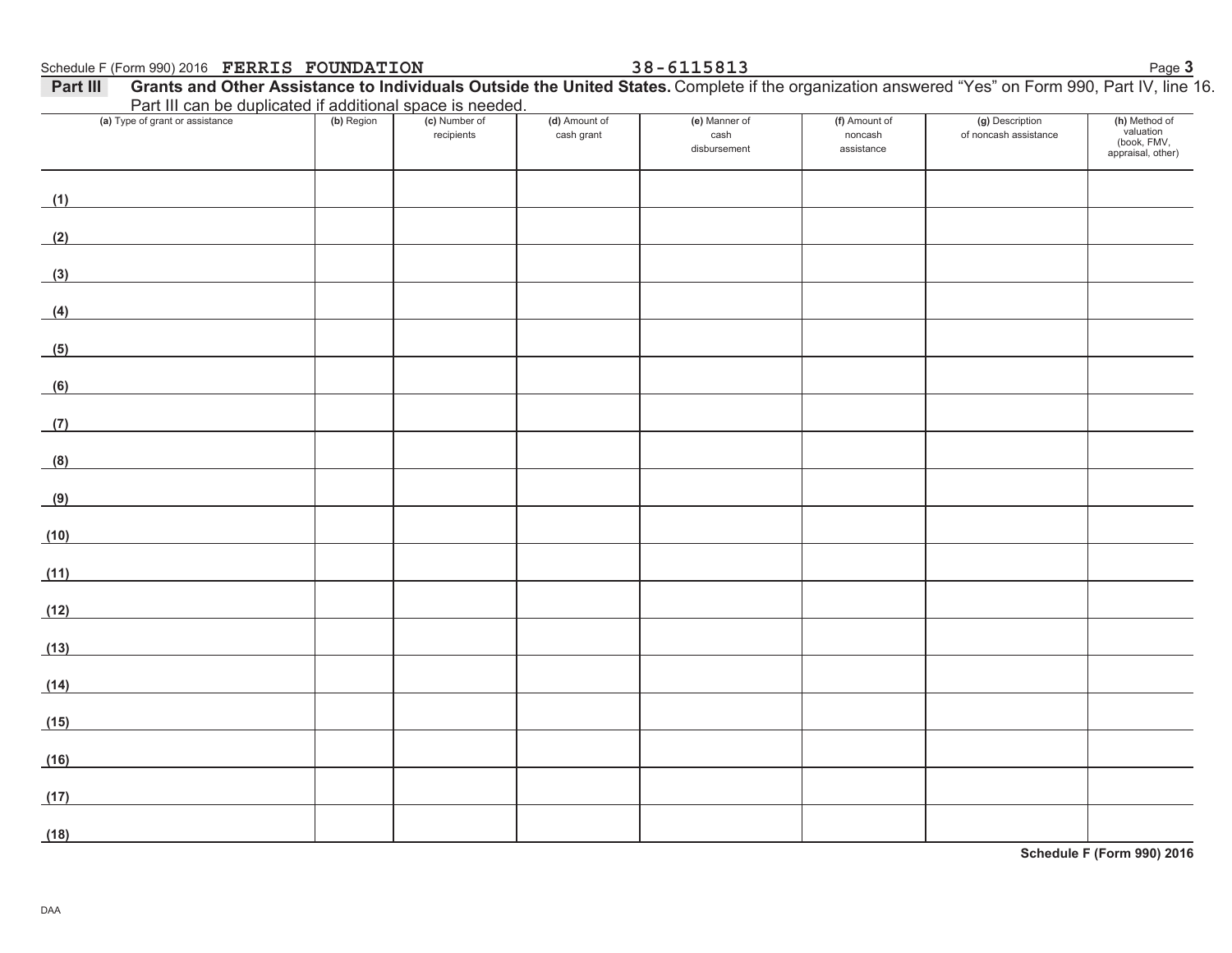Schedule F (Form 990) 2016 FERRIS FOUNDATION 38 - 6115813

|   | <b>Part IV</b><br><b>Foreign Forms</b>                                                                                                                                                                                                                                                                                                                                                                                                                                     |                      |
|---|----------------------------------------------------------------------------------------------------------------------------------------------------------------------------------------------------------------------------------------------------------------------------------------------------------------------------------------------------------------------------------------------------------------------------------------------------------------------------|----------------------|
| 1 | Was the organization a U.S. transferor of property to a foreign corporation during the tax year? If "Yes,"<br>the organization may be required to file Form 926, Return by a U.S. Transferor of Property to a Foreign<br>Corporation (see Instructions for Form 926)<br>Yes                                                                                                                                                                                                | $ \mathbf{X} $<br>No |
| 2 | Did the organization have an interest in a foreign trust during the tax year? If "Yes," the organization<br>may be required to separately file Form 3520, Annual Return To Report Transactions With Foreign<br>Trusts and Receipt of Certain Foreign Gifts, and/or Form 3520-A, Annual Information Return of Foreign<br>Trust With a U.S. Owner (see Instructions for Forms 3520 and 3520-A; do not file with Form 990)<br>Yes                                             | $ \mathbf{X} $<br>No |
| 3 | Did the organization have an ownership interest in a foreign corporation during the tax year? If "Yes,"<br>the organization may be required to file Form 5471, Information Return of U.S. Persons With Respect to<br>Yes                                                                                                                                                                                                                                                   | $ \mathbf{X} $<br>No |
|   | Was the organization a direct or indirect shareholder of a passive foreign investment company or a<br>qualified electing fund during the tax year? If "Yes," the organization may be required to file Form 8621.<br>Information Return by a Shareholder of a Passive Foreign Investment Company or Qualified Electing<br>Yes                                                                                                                                               | ΙXΙ<br>No            |
| 5 | Did the organization have an ownership interest in a foreign partnership during the tax year? If "Yes,"<br>the organization may be required to file Form 8865, Return of U.S. Persons With Respect to Certain<br>$ \mathbf{X} $<br>Foreign Partnerships (see Instructions for Form 8865)<br>[2005] Correlation Conservation Correlation Correlation Correlation of the University of Arthur Correlation Correlation Correlation Correlation Correlation Correlation<br>Yes | No                   |
| 6 | Did the organization have any operations in or related to any boycotting countries during the tax year? If<br>"Yes," the organization may be required to separately file Form 5713, International Boycott Report (see<br>Instructions for Form 5713; do not file with Form 990)<br>Yes                                                                                                                                                                                     | x<br>No              |

**Schedule F (Form 990) 2016**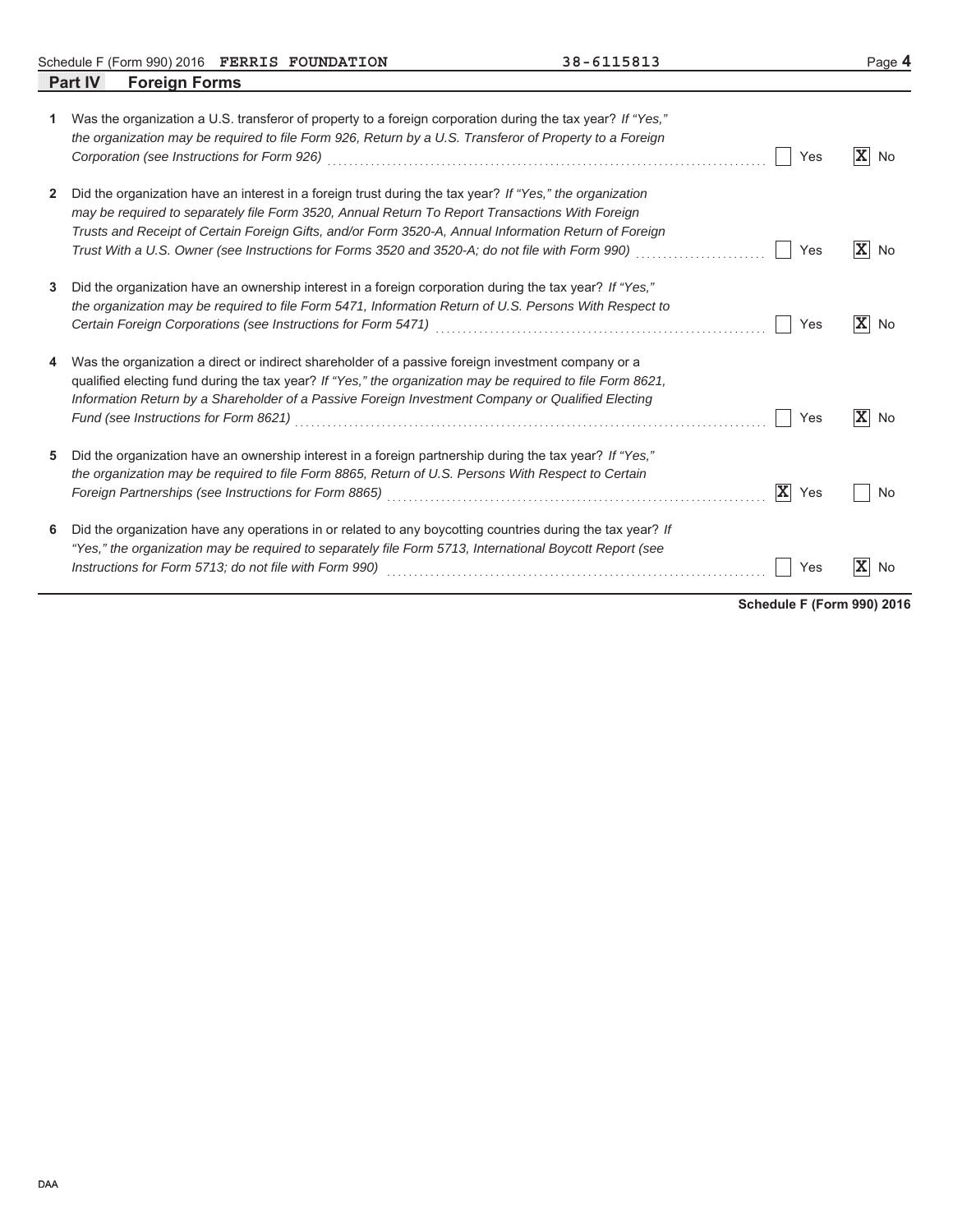| Schedule F (Form 990) 2016 FERRIS FOUNDATION                                                                                                                                                                                                                                                                                                                                                                                                                      | 38-6115813          | Page 5             |
|-------------------------------------------------------------------------------------------------------------------------------------------------------------------------------------------------------------------------------------------------------------------------------------------------------------------------------------------------------------------------------------------------------------------------------------------------------------------|---------------------|--------------------|
| <b>Supplemental Information</b><br>Part V<br>Provide the information required by Part I, line 2 (monitoring of funds); Part I, line 3, column (f) (accounting method;<br>amounts of investments vs. expenditures per region); Part II, line 1 (accounting method); Part III (accounting method); and<br>Part III, column (c) (estimated number of recipients), as applicable. Also complete this part to provide any additional<br>information. See instructions. |                     |                    |
| PART I, LINE 3 - ACTIVITIES PER REGION                                                                                                                                                                                                                                                                                                                                                                                                                            |                     |                    |
| <b>REGION</b>                                                                                                                                                                                                                                                                                                                                                                                                                                                     | <b>EXPENDITURES</b> | <b>INVESTMENTS</b> |
| CENTRAL AMERICA AND THE CARIBBEAN                                                                                                                                                                                                                                                                                                                                                                                                                                 | \$<br>0 \$          | 18,916,863         |
|                                                                                                                                                                                                                                                                                                                                                                                                                                                                   |                     |                    |
|                                                                                                                                                                                                                                                                                                                                                                                                                                                                   |                     |                    |
|                                                                                                                                                                                                                                                                                                                                                                                                                                                                   |                     |                    |
|                                                                                                                                                                                                                                                                                                                                                                                                                                                                   |                     |                    |
|                                                                                                                                                                                                                                                                                                                                                                                                                                                                   |                     |                    |
|                                                                                                                                                                                                                                                                                                                                                                                                                                                                   |                     |                    |
|                                                                                                                                                                                                                                                                                                                                                                                                                                                                   |                     |                    |
|                                                                                                                                                                                                                                                                                                                                                                                                                                                                   |                     |                    |
|                                                                                                                                                                                                                                                                                                                                                                                                                                                                   |                     |                    |
|                                                                                                                                                                                                                                                                                                                                                                                                                                                                   |                     |                    |
|                                                                                                                                                                                                                                                                                                                                                                                                                                                                   |                     |                    |
|                                                                                                                                                                                                                                                                                                                                                                                                                                                                   |                     |                    |
|                                                                                                                                                                                                                                                                                                                                                                                                                                                                   |                     |                    |
|                                                                                                                                                                                                                                                                                                                                                                                                                                                                   |                     |                    |
|                                                                                                                                                                                                                                                                                                                                                                                                                                                                   |                     |                    |
|                                                                                                                                                                                                                                                                                                                                                                                                                                                                   |                     |                    |
|                                                                                                                                                                                                                                                                                                                                                                                                                                                                   |                     |                    |
|                                                                                                                                                                                                                                                                                                                                                                                                                                                                   |                     |                    |
|                                                                                                                                                                                                                                                                                                                                                                                                                                                                   |                     |                    |
|                                                                                                                                                                                                                                                                                                                                                                                                                                                                   |                     |                    |
|                                                                                                                                                                                                                                                                                                                                                                                                                                                                   |                     |                    |
|                                                                                                                                                                                                                                                                                                                                                                                                                                                                   |                     |                    |
|                                                                                                                                                                                                                                                                                                                                                                                                                                                                   |                     |                    |
|                                                                                                                                                                                                                                                                                                                                                                                                                                                                   |                     |                    |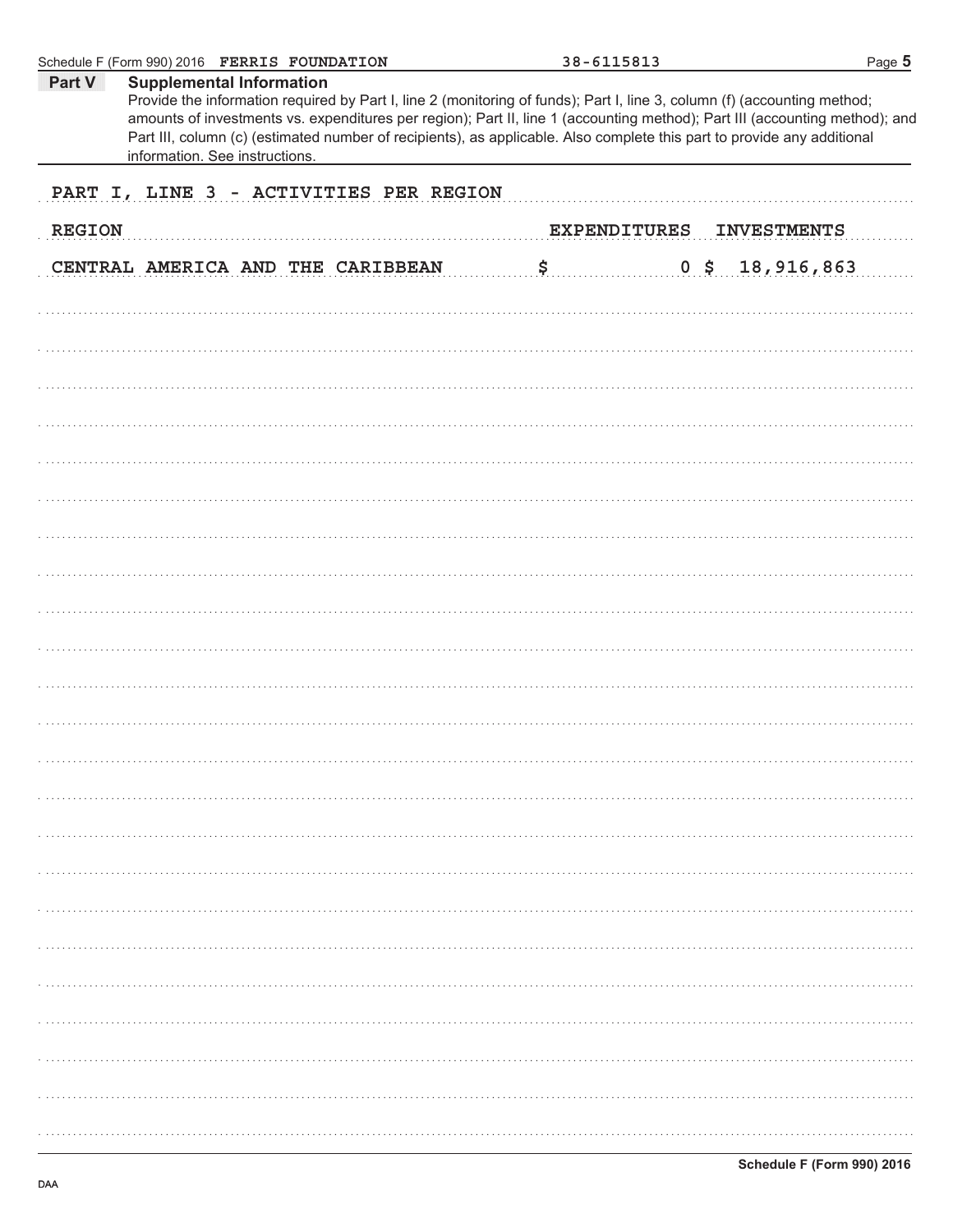| <b>SCHEDULE G</b><br>(Form 990 or 990-EZ)            | <b>Supplemental Information Regarding Fundraising or Gaming Activities</b><br>Complete if the organization answered "Yes" on Form 990, Part IV, line 17, 18, or 19, or if the                                                            | organization entered more than \$15,000 on Form 990-EZ, line 6a. |                                            | OMB No. 1545-0047<br>6                                                                            |                                                      |                                  |
|------------------------------------------------------|------------------------------------------------------------------------------------------------------------------------------------------------------------------------------------------------------------------------------------------|------------------------------------------------------------------|--------------------------------------------|---------------------------------------------------------------------------------------------------|------------------------------------------------------|----------------------------------|
| Department of the Treasury                           |                                                                                                                                                                                                                                          | Attach to Form 990 or Form 990-EZ.                               |                                            |                                                                                                   |                                                      | <b>Open to Public</b>            |
| Internal Revenue Service<br>Name of the organization |                                                                                                                                                                                                                                          |                                                                  |                                            | Information about Schedule G (Form 990 or 990-EZ) and its instructions is at www.irs.gov/form990. | <b>Employer identification number</b>                | Inspection                       |
|                                                      | <b>FERRIS FOUNDATION</b>                                                                                                                                                                                                                 |                                                                  |                                            |                                                                                                   | 38-6115813                                           |                                  |
| Part I                                               | Fundraising Activities. Complete if the organization answered "Yes" on Form 990, Part IV, line 17.<br>Form 990-EZ filers are not required to complete this part.                                                                         |                                                                  |                                            |                                                                                                   |                                                      |                                  |
| 1                                                    | Indicate whether the organization raised funds through any of the following activities. Check all that apply.                                                                                                                            |                                                                  |                                            |                                                                                                   |                                                      |                                  |
| Mail solicitations<br>a                              |                                                                                                                                                                                                                                          |                                                                  |                                            | Solicitation of non-government grants                                                             |                                                      |                                  |
| Internet and email solicitations<br>b                |                                                                                                                                                                                                                                          | f                                                                |                                            | Solicitation of government grants                                                                 |                                                      |                                  |
| Phone solicitations                                  |                                                                                                                                                                                                                                          | Special fundraising events<br>g                                  |                                            |                                                                                                   |                                                      |                                  |
| In-person solicitations<br>d                         |                                                                                                                                                                                                                                          |                                                                  |                                            |                                                                                                   |                                                      |                                  |
|                                                      | 2a Did the organization have a written or oral agreement with any individual (including officers, directors, trustees,<br>or key employees listed in Form 990, Part VII) or entity in connection with professional fundraising services? |                                                                  |                                            |                                                                                                   |                                                      | Yes                              |
|                                                      | b If "Yes," list the 10 highest paid individuals or entities (fundraisers) pursuant to agreements under which the fundraiser is to be<br>compensated at least \$5,000 by the organization.                                               |                                                                  |                                            |                                                                                                   |                                                      | No                               |
|                                                      |                                                                                                                                                                                                                                          |                                                                  | (iii) Did fund<br>raiser have              |                                                                                                   | (v) Amount paid to                                   | (vi) Amount paid to              |
|                                                      | (i) Name and address of individual<br>or entity (fundraiser)                                                                                                                                                                             | (ii) Activity                                                    | custody or<br>control of<br>contributions? | (iv) Gross receipts<br>from activity                                                              | (or retained by)<br>fundraiser listed in<br>col. (i) | (or retained by)<br>organization |
|                                                      |                                                                                                                                                                                                                                          |                                                                  | Yes No                                     |                                                                                                   |                                                      |                                  |
| 1                                                    |                                                                                                                                                                                                                                          |                                                                  |                                            |                                                                                                   |                                                      |                                  |
| $\mathbf{2}$                                         |                                                                                                                                                                                                                                          |                                                                  |                                            |                                                                                                   |                                                      |                                  |
|                                                      |                                                                                                                                                                                                                                          |                                                                  |                                            |                                                                                                   |                                                      |                                  |
| 3                                                    |                                                                                                                                                                                                                                          |                                                                  |                                            |                                                                                                   |                                                      |                                  |
| 4                                                    |                                                                                                                                                                                                                                          |                                                                  |                                            |                                                                                                   |                                                      |                                  |
| 5                                                    |                                                                                                                                                                                                                                          |                                                                  |                                            |                                                                                                   |                                                      |                                  |
|                                                      |                                                                                                                                                                                                                                          |                                                                  |                                            |                                                                                                   |                                                      |                                  |
| 6                                                    |                                                                                                                                                                                                                                          |                                                                  |                                            |                                                                                                   |                                                      |                                  |
|                                                      |                                                                                                                                                                                                                                          |                                                                  |                                            |                                                                                                   |                                                      |                                  |
| 7                                                    |                                                                                                                                                                                                                                          |                                                                  |                                            |                                                                                                   |                                                      |                                  |
| 8                                                    |                                                                                                                                                                                                                                          |                                                                  |                                            |                                                                                                   |                                                      |                                  |
| 9                                                    |                                                                                                                                                                                                                                          |                                                                  |                                            |                                                                                                   |                                                      |                                  |
|                                                      |                                                                                                                                                                                                                                          |                                                                  |                                            |                                                                                                   |                                                      |                                  |
| 10                                                   |                                                                                                                                                                                                                                          |                                                                  |                                            |                                                                                                   |                                                      |                                  |
| Total                                                |                                                                                                                                                                                                                                          |                                                                  |                                            |                                                                                                   |                                                      |                                  |
| 3<br>registration or licensing.                      | List all states in which the organization is registered or licensed to solicit contributions or has been notified it is exempt from                                                                                                      |                                                                  |                                            |                                                                                                   |                                                      |                                  |
|                                                      |                                                                                                                                                                                                                                          |                                                                  |                                            |                                                                                                   |                                                      |                                  |
|                                                      |                                                                                                                                                                                                                                          |                                                                  |                                            |                                                                                                   |                                                      |                                  |
|                                                      |                                                                                                                                                                                                                                          |                                                                  |                                            |                                                                                                   |                                                      |                                  |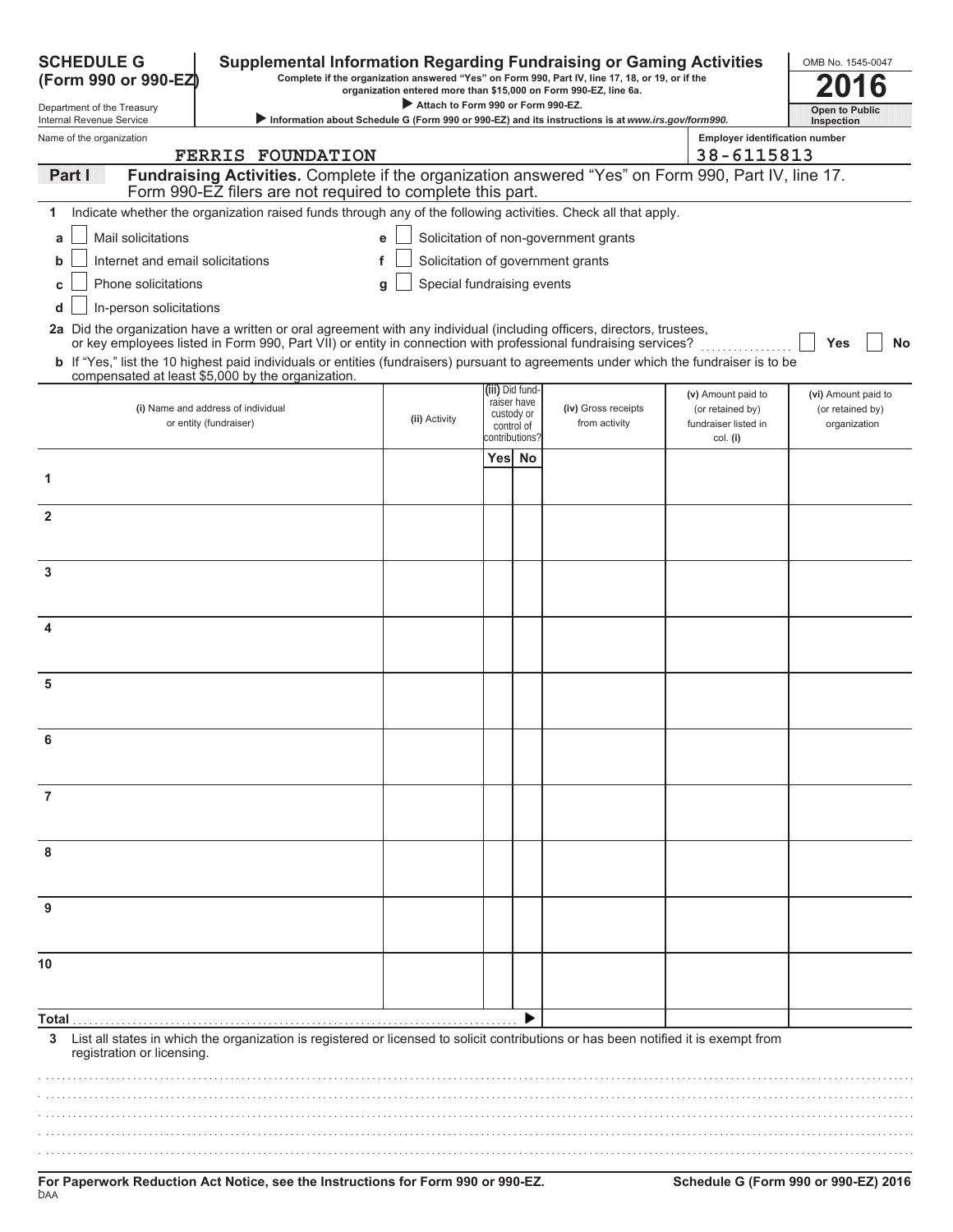38-6115813 Page 2

**Part II** Fundraising Events. Complete if the organization answered "Yes" on Form 990, Part IV, line 18, or reported more than \$15,000 of fundraising event contributions and gross income on Form 990-EZ, lines 1 and 6b. List events with gross receipts greater than \$5,000.

|                 |                              | (a) Event $#1$                                                                                                                                                                                                                 | (b) Event $#2$          | (c) Other events      |                                           |
|-----------------|------------------------------|--------------------------------------------------------------------------------------------------------------------------------------------------------------------------------------------------------------------------------|-------------------------|-----------------------|-------------------------------------------|
|                 |                              | <b>FOUNDATION GALA</b>                                                                                                                                                                                                         |                         | <b>NONE</b>           | (d) Total events<br>(add col. (a) through |
|                 |                              | (event type)                                                                                                                                                                                                                   | (event type)            | (total number)        | col. (c)                                  |
| Revenue         |                              |                                                                                                                                                                                                                                |                         |                       |                                           |
|                 | 1 Gross receipts             | 223,725                                                                                                                                                                                                                        |                         |                       | 223,725                                   |
|                 | 2 Less: Contributions        | 173, 475                                                                                                                                                                                                                       |                         |                       | 173,475                                   |
|                 | 3 Gross income (line 1 minus |                                                                                                                                                                                                                                |                         |                       |                                           |
|                 |                              | 50,250                                                                                                                                                                                                                         |                         |                       | 50, 250                                   |
|                 |                              |                                                                                                                                                                                                                                |                         |                       |                                           |
|                 | 4 Cash prizes                |                                                                                                                                                                                                                                |                         |                       |                                           |
|                 | 5 Noncash prizes             |                                                                                                                                                                                                                                |                         |                       |                                           |
|                 |                              |                                                                                                                                                                                                                                |                         |                       |                                           |
| Direct Expenses | 6 Rent/facility costs        |                                                                                                                                                                                                                                |                         |                       |                                           |
|                 | 7 Food and beverages         | <u>77,111</u>                                                                                                                                                                                                                  |                         |                       | <u>77,111</u>                             |
|                 |                              |                                                                                                                                                                                                                                |                         |                       |                                           |
|                 | 8 Entertainment              | 87,953                                                                                                                                                                                                                         |                         |                       | 87,953                                    |
|                 | 9 Other direct expenses      | 9,671                                                                                                                                                                                                                          |                         |                       | 9,671                                     |
|                 |                              |                                                                                                                                                                                                                                |                         |                       |                                           |
|                 |                              | 10 Direct expense summary. Add lines 4 through 9 in column (d) [11] content to the summary summary summary summary summary summary summary summary summary summary summary summary summary summary summary summary summary sum |                         | $\blacktriangleright$ | 174,735<br>$-124, 485$                    |
|                 | Part III                     | Gaming. Complete if the organization answered "Yes" on Form 990, Part IV, line 19, or reported more                                                                                                                            |                         |                       |                                           |
|                 |                              | than \$15,000 on Form 990-EZ, line 6a.                                                                                                                                                                                         |                         |                       |                                           |
|                 |                              | (a) Bingo                                                                                                                                                                                                                      | (b) Pull tabs/instant   | (c) Other gaming      | (d) Total gaming (add                     |
| Revenue         |                              |                                                                                                                                                                                                                                | bingo/progressive bingo |                       | col. (a) through col. (c))                |
|                 | 1 Gross revenue              |                                                                                                                                                                                                                                |                         |                       |                                           |
|                 |                              |                                                                                                                                                                                                                                |                         |                       |                                           |
|                 | 2 Cash prizes                |                                                                                                                                                                                                                                |                         |                       |                                           |
|                 | 3 Noncash prizes             |                                                                                                                                                                                                                                |                         |                       |                                           |
| Direct Expenses |                              |                                                                                                                                                                                                                                |                         |                       |                                           |
|                 | 4 Rent/facility costs        |                                                                                                                                                                                                                                |                         |                       |                                           |
|                 | 5 Other direct expenses      |                                                                                                                                                                                                                                |                         |                       |                                           |
|                 |                              | $\%$<br><b>Yes</b>                                                                                                                                                                                                             | $\%$<br>Yes             | $\%$<br><b>Yes</b>    |                                           |
|                 | 6 Volunteer labor            | No                                                                                                                                                                                                                             | No                      | <b>No</b>             |                                           |
|                 |                              |                                                                                                                                                                                                                                |                         | ▶                     |                                           |
|                 |                              | 7 Direct expense summary. Add lines 2 through 5 in column (d)                                                                                                                                                                  |                         |                       |                                           |
|                 |                              |                                                                                                                                                                                                                                |                         |                       |                                           |
|                 |                              |                                                                                                                                                                                                                                |                         |                       |                                           |
| 9               |                              | Enter the state(s) in which the organization conducts gaming activities:<br>a Is the organization licensed to conduct gaming activities in each of these states?                                                               |                         |                       | Yes<br>No                                 |
|                 | b If "No," explain:          |                                                                                                                                                                                                                                |                         |                       |                                           |
|                 |                              |                                                                                                                                                                                                                                |                         |                       |                                           |
|                 |                              | 10a Were any of the organization's gaming licenses revoked, suspended, or terminated during the tax year?                                                                                                                      |                         |                       | Yes<br>No                                 |
|                 | b If "Yes," explain:         |                                                                                                                                                                                                                                |                         |                       |                                           |
|                 |                              |                                                                                                                                                                                                                                |                         |                       |                                           |
|                 |                              |                                                                                                                                                                                                                                |                         |                       |                                           |
|                 |                              |                                                                                                                                                                                                                                |                         |                       |                                           |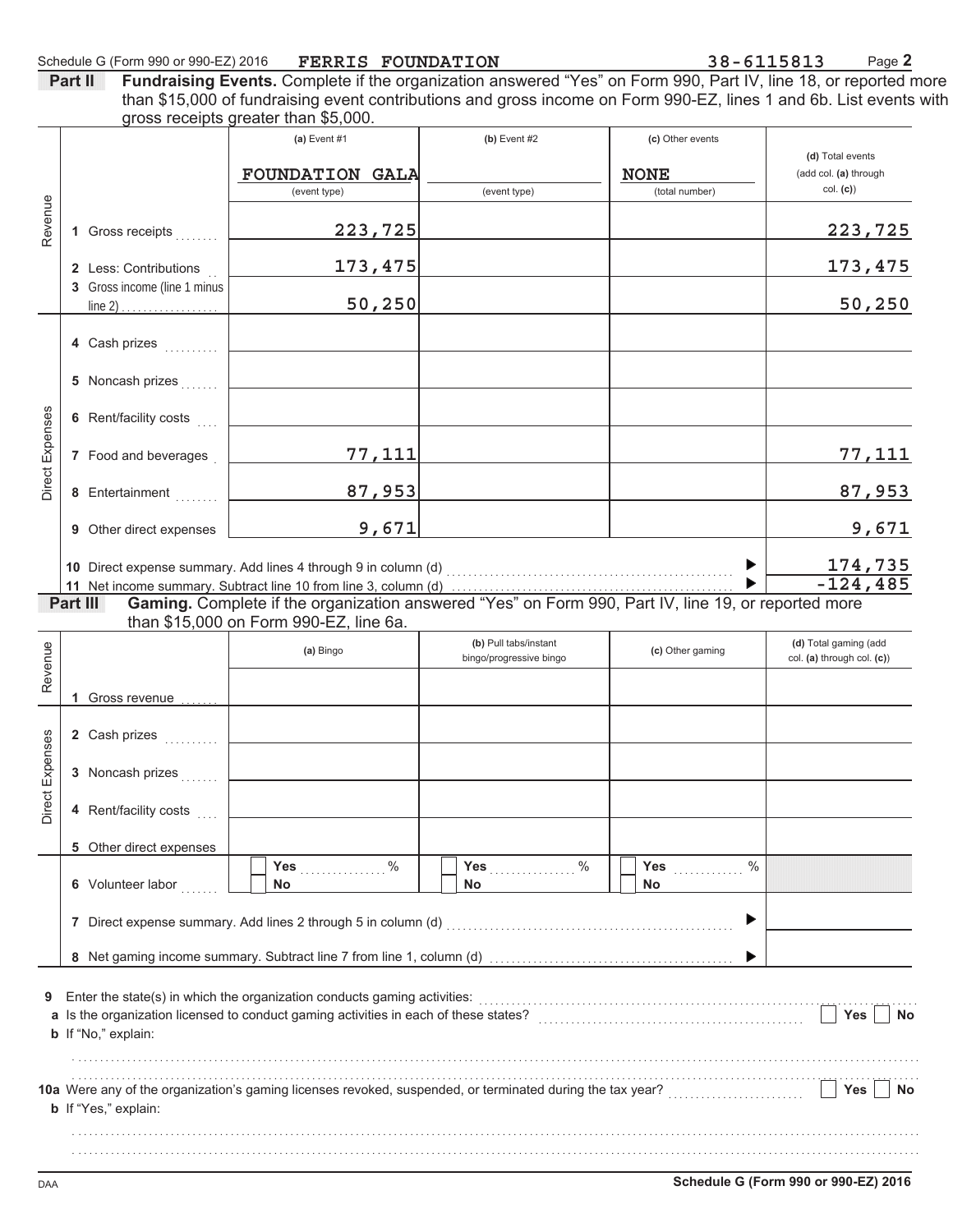| Does the organization conduct gaming activities with nonmembers?<br><b>Yes</b><br>11<br>Is the organization a grantor, beneficiary or trustee of a trust, or a member of a partnership or other entity<br>12<br><b>Yes</b><br>Indicate the percentage of gaming activity conducted in:<br>13<br>The organization's facility [1, 2003] The organization's facility [1, 2004] The organization's facility [1, 2004] The organization's facility [1, 2004] The organization of the state of the state of the state of the state o<br>13a<br>a<br>$\%$<br>An outside facility encourance and an account of the facility of the facility of the set of the set of the set of the set of the set of the set of the set of the set of the set of the set of the set of the set of the set o<br>13 <sub>b</sub><br>b<br>Enter the name and address of the person who prepares the organization's gaming/special events books and<br>14<br>records:<br>Address $\blacktriangleright$<br>15a Does the organization have a contract with a third party from whom the organization receives gaming<br><b>Yes</b><br>amount of gaming revenue retained by the third party ▶ \$<br>If "Yes," enter name and address of the third party:<br>Name > 2000 compared to the contract of the contract of the contract of the contract of the contract of the contract of the contract of the contract of the contract of the contract of the contract of the contract of the co<br>Address $\blacktriangleright$<br>Gaming manager information:<br>16<br>Name $\blacktriangleright$<br>Director/officer<br>Employee<br>Independent contractor<br>Mandatory distributions:<br>17<br>Is the organization required under state law to make charitable distributions from the gaming proceeds to<br>a<br>retain the state gaming license?<br>Yes<br><b>b</b> Enter the amount of distributions required under state law to be distributed to other exempt organizations or<br>spent in the organization's own exempt activities during the tax year $\blacktriangleright$<br>Supplemental Information. Provide the explanations required by Part I, line 2b, columns (iii) and (v); and<br>Part IV<br>Part III, lines 9, 9b, 10b, 15b, 15c, 16, and 17b, as applicable. Also provide any additional information.<br>See instructions | Schedule G (Form 990 or 990-EZ) 2016<br><b>FERRIS FOUNDATION</b> | 38-6115813 | Page 3    |
|--------------------------------------------------------------------------------------------------------------------------------------------------------------------------------------------------------------------------------------------------------------------------------------------------------------------------------------------------------------------------------------------------------------------------------------------------------------------------------------------------------------------------------------------------------------------------------------------------------------------------------------------------------------------------------------------------------------------------------------------------------------------------------------------------------------------------------------------------------------------------------------------------------------------------------------------------------------------------------------------------------------------------------------------------------------------------------------------------------------------------------------------------------------------------------------------------------------------------------------------------------------------------------------------------------------------------------------------------------------------------------------------------------------------------------------------------------------------------------------------------------------------------------------------------------------------------------------------------------------------------------------------------------------------------------------------------------------------------------------------------------------------------------------------------------------------------------------------------------------------------------------------------------------------------------------------------------------------------------------------------------------------------------------------------------------------------------------------------------------------------------------------------------------------------------------------------------------------------------------------------------------------------------------------------------------|------------------------------------------------------------------|------------|-----------|
|                                                                                                                                                                                                                                                                                                                                                                                                                                                                                                                                                                                                                                                                                                                                                                                                                                                                                                                                                                                                                                                                                                                                                                                                                                                                                                                                                                                                                                                                                                                                                                                                                                                                                                                                                                                                                                                                                                                                                                                                                                                                                                                                                                                                                                                                                                              |                                                                  |            | <b>No</b> |
|                                                                                                                                                                                                                                                                                                                                                                                                                                                                                                                                                                                                                                                                                                                                                                                                                                                                                                                                                                                                                                                                                                                                                                                                                                                                                                                                                                                                                                                                                                                                                                                                                                                                                                                                                                                                                                                                                                                                                                                                                                                                                                                                                                                                                                                                                                              |                                                                  |            |           |
|                                                                                                                                                                                                                                                                                                                                                                                                                                                                                                                                                                                                                                                                                                                                                                                                                                                                                                                                                                                                                                                                                                                                                                                                                                                                                                                                                                                                                                                                                                                                                                                                                                                                                                                                                                                                                                                                                                                                                                                                                                                                                                                                                                                                                                                                                                              |                                                                  |            | No        |
|                                                                                                                                                                                                                                                                                                                                                                                                                                                                                                                                                                                                                                                                                                                                                                                                                                                                                                                                                                                                                                                                                                                                                                                                                                                                                                                                                                                                                                                                                                                                                                                                                                                                                                                                                                                                                                                                                                                                                                                                                                                                                                                                                                                                                                                                                                              |                                                                  |            |           |
|                                                                                                                                                                                                                                                                                                                                                                                                                                                                                                                                                                                                                                                                                                                                                                                                                                                                                                                                                                                                                                                                                                                                                                                                                                                                                                                                                                                                                                                                                                                                                                                                                                                                                                                                                                                                                                                                                                                                                                                                                                                                                                                                                                                                                                                                                                              |                                                                  |            | %         |
|                                                                                                                                                                                                                                                                                                                                                                                                                                                                                                                                                                                                                                                                                                                                                                                                                                                                                                                                                                                                                                                                                                                                                                                                                                                                                                                                                                                                                                                                                                                                                                                                                                                                                                                                                                                                                                                                                                                                                                                                                                                                                                                                                                                                                                                                                                              |                                                                  |            |           |
|                                                                                                                                                                                                                                                                                                                                                                                                                                                                                                                                                                                                                                                                                                                                                                                                                                                                                                                                                                                                                                                                                                                                                                                                                                                                                                                                                                                                                                                                                                                                                                                                                                                                                                                                                                                                                                                                                                                                                                                                                                                                                                                                                                                                                                                                                                              |                                                                  |            |           |
|                                                                                                                                                                                                                                                                                                                                                                                                                                                                                                                                                                                                                                                                                                                                                                                                                                                                                                                                                                                                                                                                                                                                                                                                                                                                                                                                                                                                                                                                                                                                                                                                                                                                                                                                                                                                                                                                                                                                                                                                                                                                                                                                                                                                                                                                                                              |                                                                  |            |           |
|                                                                                                                                                                                                                                                                                                                                                                                                                                                                                                                                                                                                                                                                                                                                                                                                                                                                                                                                                                                                                                                                                                                                                                                                                                                                                                                                                                                                                                                                                                                                                                                                                                                                                                                                                                                                                                                                                                                                                                                                                                                                                                                                                                                                                                                                                                              |                                                                  |            |           |
|                                                                                                                                                                                                                                                                                                                                                                                                                                                                                                                                                                                                                                                                                                                                                                                                                                                                                                                                                                                                                                                                                                                                                                                                                                                                                                                                                                                                                                                                                                                                                                                                                                                                                                                                                                                                                                                                                                                                                                                                                                                                                                                                                                                                                                                                                                              |                                                                  |            |           |
|                                                                                                                                                                                                                                                                                                                                                                                                                                                                                                                                                                                                                                                                                                                                                                                                                                                                                                                                                                                                                                                                                                                                                                                                                                                                                                                                                                                                                                                                                                                                                                                                                                                                                                                                                                                                                                                                                                                                                                                                                                                                                                                                                                                                                                                                                                              |                                                                  |            | No        |
|                                                                                                                                                                                                                                                                                                                                                                                                                                                                                                                                                                                                                                                                                                                                                                                                                                                                                                                                                                                                                                                                                                                                                                                                                                                                                                                                                                                                                                                                                                                                                                                                                                                                                                                                                                                                                                                                                                                                                                                                                                                                                                                                                                                                                                                                                                              |                                                                  |            |           |
|                                                                                                                                                                                                                                                                                                                                                                                                                                                                                                                                                                                                                                                                                                                                                                                                                                                                                                                                                                                                                                                                                                                                                                                                                                                                                                                                                                                                                                                                                                                                                                                                                                                                                                                                                                                                                                                                                                                                                                                                                                                                                                                                                                                                                                                                                                              |                                                                  |            |           |
|                                                                                                                                                                                                                                                                                                                                                                                                                                                                                                                                                                                                                                                                                                                                                                                                                                                                                                                                                                                                                                                                                                                                                                                                                                                                                                                                                                                                                                                                                                                                                                                                                                                                                                                                                                                                                                                                                                                                                                                                                                                                                                                                                                                                                                                                                                              |                                                                  |            |           |
|                                                                                                                                                                                                                                                                                                                                                                                                                                                                                                                                                                                                                                                                                                                                                                                                                                                                                                                                                                                                                                                                                                                                                                                                                                                                                                                                                                                                                                                                                                                                                                                                                                                                                                                                                                                                                                                                                                                                                                                                                                                                                                                                                                                                                                                                                                              |                                                                  |            |           |
|                                                                                                                                                                                                                                                                                                                                                                                                                                                                                                                                                                                                                                                                                                                                                                                                                                                                                                                                                                                                                                                                                                                                                                                                                                                                                                                                                                                                                                                                                                                                                                                                                                                                                                                                                                                                                                                                                                                                                                                                                                                                                                                                                                                                                                                                                                              |                                                                  |            |           |
|                                                                                                                                                                                                                                                                                                                                                                                                                                                                                                                                                                                                                                                                                                                                                                                                                                                                                                                                                                                                                                                                                                                                                                                                                                                                                                                                                                                                                                                                                                                                                                                                                                                                                                                                                                                                                                                                                                                                                                                                                                                                                                                                                                                                                                                                                                              |                                                                  |            |           |
|                                                                                                                                                                                                                                                                                                                                                                                                                                                                                                                                                                                                                                                                                                                                                                                                                                                                                                                                                                                                                                                                                                                                                                                                                                                                                                                                                                                                                                                                                                                                                                                                                                                                                                                                                                                                                                                                                                                                                                                                                                                                                                                                                                                                                                                                                                              |                                                                  |            |           |
|                                                                                                                                                                                                                                                                                                                                                                                                                                                                                                                                                                                                                                                                                                                                                                                                                                                                                                                                                                                                                                                                                                                                                                                                                                                                                                                                                                                                                                                                                                                                                                                                                                                                                                                                                                                                                                                                                                                                                                                                                                                                                                                                                                                                                                                                                                              |                                                                  |            |           |
|                                                                                                                                                                                                                                                                                                                                                                                                                                                                                                                                                                                                                                                                                                                                                                                                                                                                                                                                                                                                                                                                                                                                                                                                                                                                                                                                                                                                                                                                                                                                                                                                                                                                                                                                                                                                                                                                                                                                                                                                                                                                                                                                                                                                                                                                                                              |                                                                  |            |           |
|                                                                                                                                                                                                                                                                                                                                                                                                                                                                                                                                                                                                                                                                                                                                                                                                                                                                                                                                                                                                                                                                                                                                                                                                                                                                                                                                                                                                                                                                                                                                                                                                                                                                                                                                                                                                                                                                                                                                                                                                                                                                                                                                                                                                                                                                                                              |                                                                  |            |           |
|                                                                                                                                                                                                                                                                                                                                                                                                                                                                                                                                                                                                                                                                                                                                                                                                                                                                                                                                                                                                                                                                                                                                                                                                                                                                                                                                                                                                                                                                                                                                                                                                                                                                                                                                                                                                                                                                                                                                                                                                                                                                                                                                                                                                                                                                                                              |                                                                  |            |           |
|                                                                                                                                                                                                                                                                                                                                                                                                                                                                                                                                                                                                                                                                                                                                                                                                                                                                                                                                                                                                                                                                                                                                                                                                                                                                                                                                                                                                                                                                                                                                                                                                                                                                                                                                                                                                                                                                                                                                                                                                                                                                                                                                                                                                                                                                                                              |                                                                  |            |           |
|                                                                                                                                                                                                                                                                                                                                                                                                                                                                                                                                                                                                                                                                                                                                                                                                                                                                                                                                                                                                                                                                                                                                                                                                                                                                                                                                                                                                                                                                                                                                                                                                                                                                                                                                                                                                                                                                                                                                                                                                                                                                                                                                                                                                                                                                                                              |                                                                  |            |           |
|                                                                                                                                                                                                                                                                                                                                                                                                                                                                                                                                                                                                                                                                                                                                                                                                                                                                                                                                                                                                                                                                                                                                                                                                                                                                                                                                                                                                                                                                                                                                                                                                                                                                                                                                                                                                                                                                                                                                                                                                                                                                                                                                                                                                                                                                                                              |                                                                  |            |           |
|                                                                                                                                                                                                                                                                                                                                                                                                                                                                                                                                                                                                                                                                                                                                                                                                                                                                                                                                                                                                                                                                                                                                                                                                                                                                                                                                                                                                                                                                                                                                                                                                                                                                                                                                                                                                                                                                                                                                                                                                                                                                                                                                                                                                                                                                                                              |                                                                  |            | No        |
|                                                                                                                                                                                                                                                                                                                                                                                                                                                                                                                                                                                                                                                                                                                                                                                                                                                                                                                                                                                                                                                                                                                                                                                                                                                                                                                                                                                                                                                                                                                                                                                                                                                                                                                                                                                                                                                                                                                                                                                                                                                                                                                                                                                                                                                                                                              |                                                                  |            |           |
|                                                                                                                                                                                                                                                                                                                                                                                                                                                                                                                                                                                                                                                                                                                                                                                                                                                                                                                                                                                                                                                                                                                                                                                                                                                                                                                                                                                                                                                                                                                                                                                                                                                                                                                                                                                                                                                                                                                                                                                                                                                                                                                                                                                                                                                                                                              |                                                                  |            |           |
|                                                                                                                                                                                                                                                                                                                                                                                                                                                                                                                                                                                                                                                                                                                                                                                                                                                                                                                                                                                                                                                                                                                                                                                                                                                                                                                                                                                                                                                                                                                                                                                                                                                                                                                                                                                                                                                                                                                                                                                                                                                                                                                                                                                                                                                                                                              |                                                                  |            |           |
|                                                                                                                                                                                                                                                                                                                                                                                                                                                                                                                                                                                                                                                                                                                                                                                                                                                                                                                                                                                                                                                                                                                                                                                                                                                                                                                                                                                                                                                                                                                                                                                                                                                                                                                                                                                                                                                                                                                                                                                                                                                                                                                                                                                                                                                                                                              |                                                                  |            |           |
|                                                                                                                                                                                                                                                                                                                                                                                                                                                                                                                                                                                                                                                                                                                                                                                                                                                                                                                                                                                                                                                                                                                                                                                                                                                                                                                                                                                                                                                                                                                                                                                                                                                                                                                                                                                                                                                                                                                                                                                                                                                                                                                                                                                                                                                                                                              |                                                                  |            |           |
|                                                                                                                                                                                                                                                                                                                                                                                                                                                                                                                                                                                                                                                                                                                                                                                                                                                                                                                                                                                                                                                                                                                                                                                                                                                                                                                                                                                                                                                                                                                                                                                                                                                                                                                                                                                                                                                                                                                                                                                                                                                                                                                                                                                                                                                                                                              |                                                                  |            |           |
|                                                                                                                                                                                                                                                                                                                                                                                                                                                                                                                                                                                                                                                                                                                                                                                                                                                                                                                                                                                                                                                                                                                                                                                                                                                                                                                                                                                                                                                                                                                                                                                                                                                                                                                                                                                                                                                                                                                                                                                                                                                                                                                                                                                                                                                                                                              |                                                                  |            |           |
|                                                                                                                                                                                                                                                                                                                                                                                                                                                                                                                                                                                                                                                                                                                                                                                                                                                                                                                                                                                                                                                                                                                                                                                                                                                                                                                                                                                                                                                                                                                                                                                                                                                                                                                                                                                                                                                                                                                                                                                                                                                                                                                                                                                                                                                                                                              |                                                                  |            |           |
|                                                                                                                                                                                                                                                                                                                                                                                                                                                                                                                                                                                                                                                                                                                                                                                                                                                                                                                                                                                                                                                                                                                                                                                                                                                                                                                                                                                                                                                                                                                                                                                                                                                                                                                                                                                                                                                                                                                                                                                                                                                                                                                                                                                                                                                                                                              |                                                                  |            |           |
|                                                                                                                                                                                                                                                                                                                                                                                                                                                                                                                                                                                                                                                                                                                                                                                                                                                                                                                                                                                                                                                                                                                                                                                                                                                                                                                                                                                                                                                                                                                                                                                                                                                                                                                                                                                                                                                                                                                                                                                                                                                                                                                                                                                                                                                                                                              |                                                                  |            |           |
|                                                                                                                                                                                                                                                                                                                                                                                                                                                                                                                                                                                                                                                                                                                                                                                                                                                                                                                                                                                                                                                                                                                                                                                                                                                                                                                                                                                                                                                                                                                                                                                                                                                                                                                                                                                                                                                                                                                                                                                                                                                                                                                                                                                                                                                                                                              |                                                                  |            |           |
|                                                                                                                                                                                                                                                                                                                                                                                                                                                                                                                                                                                                                                                                                                                                                                                                                                                                                                                                                                                                                                                                                                                                                                                                                                                                                                                                                                                                                                                                                                                                                                                                                                                                                                                                                                                                                                                                                                                                                                                                                                                                                                                                                                                                                                                                                                              |                                                                  |            |           |
|                                                                                                                                                                                                                                                                                                                                                                                                                                                                                                                                                                                                                                                                                                                                                                                                                                                                                                                                                                                                                                                                                                                                                                                                                                                                                                                                                                                                                                                                                                                                                                                                                                                                                                                                                                                                                                                                                                                                                                                                                                                                                                                                                                                                                                                                                                              |                                                                  |            |           |
|                                                                                                                                                                                                                                                                                                                                                                                                                                                                                                                                                                                                                                                                                                                                                                                                                                                                                                                                                                                                                                                                                                                                                                                                                                                                                                                                                                                                                                                                                                                                                                                                                                                                                                                                                                                                                                                                                                                                                                                                                                                                                                                                                                                                                                                                                                              |                                                                  |            |           |
|                                                                                                                                                                                                                                                                                                                                                                                                                                                                                                                                                                                                                                                                                                                                                                                                                                                                                                                                                                                                                                                                                                                                                                                                                                                                                                                                                                                                                                                                                                                                                                                                                                                                                                                                                                                                                                                                                                                                                                                                                                                                                                                                                                                                                                                                                                              |                                                                  |            |           |
|                                                                                                                                                                                                                                                                                                                                                                                                                                                                                                                                                                                                                                                                                                                                                                                                                                                                                                                                                                                                                                                                                                                                                                                                                                                                                                                                                                                                                                                                                                                                                                                                                                                                                                                                                                                                                                                                                                                                                                                                                                                                                                                                                                                                                                                                                                              |                                                                  |            |           |

Schedule G (Form 990 or 990-EZ) 2016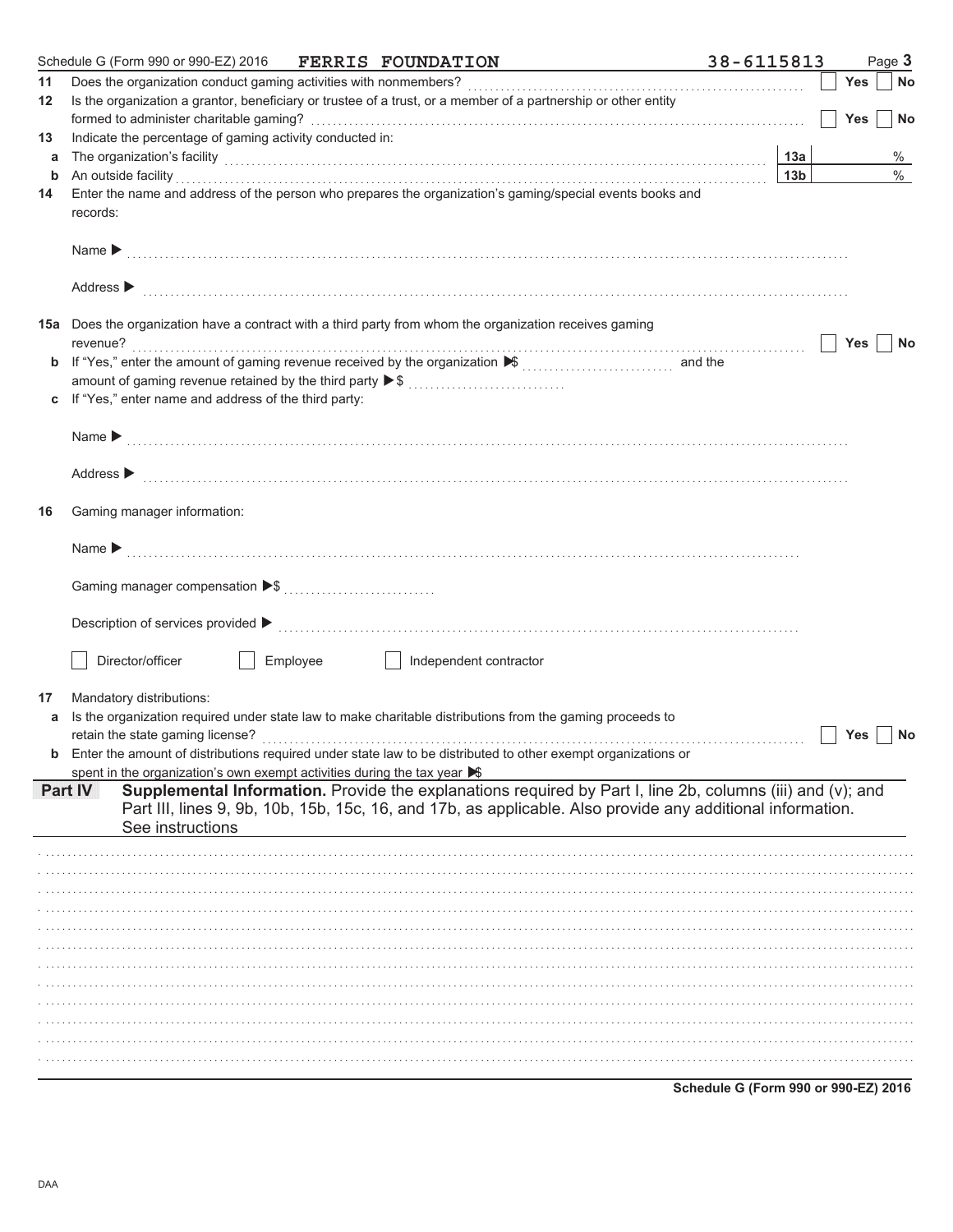| <b>SCHEDULE I</b><br>(Form 990)                                                                                                                                                                                                                                                                                                                                       |                     |                                         | <b>Grants and Other Assistance to Organizations,</b><br>Governments, and Individuals in the United States<br>Complete if the organization answered "Yes" on Form 990, Part IV, line 21 or 22. |                                       |                                                             |                                          | OMB No. 1545-0047<br>2016                          |
|-----------------------------------------------------------------------------------------------------------------------------------------------------------------------------------------------------------------------------------------------------------------------------------------------------------------------------------------------------------------------|---------------------|-----------------------------------------|-----------------------------------------------------------------------------------------------------------------------------------------------------------------------------------------------|---------------------------------------|-------------------------------------------------------------|------------------------------------------|----------------------------------------------------|
| Department of the Treasury<br>Internal Revenue Service                                                                                                                                                                                                                                                                                                                |                     |                                         | Attach to Form 990.<br>Information about Schedule I (Form 990) and its instructions is at www.irs.gov/form990.                                                                                |                                       |                                                             |                                          | <b>Open to Public</b><br><b>Inspection</b>         |
| Name of the organization                                                                                                                                                                                                                                                                                                                                              |                     |                                         |                                                                                                                                                                                               |                                       |                                                             |                                          | <b>Employer identification number</b>              |
| <b>FERRIS FOUNDATION</b><br><b>General Information on Grants and Assistance</b><br>Part I                                                                                                                                                                                                                                                                             |                     |                                         |                                                                                                                                                                                               |                                       |                                                             |                                          | 38-6115813                                         |
| Does the organization maintain records to substantiate the amount of the grants or assistance, the grantees' eligibility for the grants or assistance, and<br>$\mathbf 1$<br>the selection criteria used to award the grants or assistance?<br><u>2</u> Describe in Part IV the organization's procedures for monitoring the use of grant funds in the United States. |                     |                                         |                                                                                                                                                                                               |                                       |                                                             |                                          | $\overline{X}$ Yes<br>No                           |
| Grants and Other Assistance to Domestic Organizations and Domestic Governments. Complete if the organization answered "Yes" on Form<br>Part II<br>990, Part IV, line 21, for any recipient that received more than \$5,000. Part II can be duplicated if additional space is needed.                                                                                  |                     |                                         |                                                                                                                                                                                               |                                       |                                                             |                                          |                                                    |
| (a) Name and address of organization<br>$\mathbf{1}$<br>or government                                                                                                                                                                                                                                                                                                 | $(b)$ EIN           | $(c)$ IRC<br>section<br>(if applicable) | (d) Amount of cash<br>grant                                                                                                                                                                   | (e) Amount of non-<br>cash assistance | (f) Method of valuation<br>(book, FMV, appraisal,<br>other) | (g) Description of<br>noncash assistance | (h) Purpose of grant<br>or assistance              |
| (1) FERRIS STATE UNIVERSITY<br>1201 S. STATE STREET<br>MI 49307<br><b>BIG RAPIDS</b>                                                                                                                                                                                                                                                                                  | $ 38 - 6005159 115$ |                                         | 6,205,381                                                                                                                                                                                     |                                       |                                                             |                                          | SUPPORT UNIVERSITY                                 |
| (2)                                                                                                                                                                                                                                                                                                                                                                   |                     |                                         |                                                                                                                                                                                               |                                       |                                                             |                                          |                                                    |
|                                                                                                                                                                                                                                                                                                                                                                       |                     |                                         |                                                                                                                                                                                               |                                       |                                                             |                                          |                                                    |
| (3)                                                                                                                                                                                                                                                                                                                                                                   |                     |                                         |                                                                                                                                                                                               |                                       |                                                             |                                          |                                                    |
|                                                                                                                                                                                                                                                                                                                                                                       |                     |                                         |                                                                                                                                                                                               |                                       |                                                             |                                          |                                                    |
| (4)                                                                                                                                                                                                                                                                                                                                                                   |                     |                                         |                                                                                                                                                                                               |                                       |                                                             |                                          |                                                    |
|                                                                                                                                                                                                                                                                                                                                                                       |                     |                                         |                                                                                                                                                                                               |                                       |                                                             |                                          |                                                    |
| (5)                                                                                                                                                                                                                                                                                                                                                                   |                     |                                         |                                                                                                                                                                                               |                                       |                                                             |                                          |                                                    |
|                                                                                                                                                                                                                                                                                                                                                                       |                     |                                         |                                                                                                                                                                                               |                                       |                                                             |                                          |                                                    |
| (6)                                                                                                                                                                                                                                                                                                                                                                   |                     |                                         |                                                                                                                                                                                               |                                       |                                                             |                                          |                                                    |
|                                                                                                                                                                                                                                                                                                                                                                       |                     |                                         |                                                                                                                                                                                               |                                       |                                                             |                                          |                                                    |
| (7)                                                                                                                                                                                                                                                                                                                                                                   |                     |                                         |                                                                                                                                                                                               |                                       |                                                             |                                          |                                                    |
|                                                                                                                                                                                                                                                                                                                                                                       |                     |                                         |                                                                                                                                                                                               |                                       |                                                             |                                          |                                                    |
| (8)                                                                                                                                                                                                                                                                                                                                                                   |                     |                                         |                                                                                                                                                                                               |                                       |                                                             |                                          |                                                    |
|                                                                                                                                                                                                                                                                                                                                                                       |                     |                                         |                                                                                                                                                                                               |                                       |                                                             |                                          |                                                    |
| (9)                                                                                                                                                                                                                                                                                                                                                                   |                     |                                         |                                                                                                                                                                                               |                                       |                                                             |                                          |                                                    |
|                                                                                                                                                                                                                                                                                                                                                                       |                     |                                         |                                                                                                                                                                                               |                                       |                                                             |                                          |                                                    |
| Enter total number of section $501(c)(3)$ and government organizations listed in the line 1 table<br>$\mathbf{2}$                                                                                                                                                                                                                                                     |                     |                                         |                                                                                                                                                                                               |                                       |                                                             |                                          | $\blacktriangleright$ 1                            |
| Enter total number of other organizations listed in the line 1 table<br>3<br>For Paperwork Reduction Act Notice, see the Instructions for Form 990.                                                                                                                                                                                                                   |                     |                                         |                                                                                                                                                                                               |                                       |                                                             |                                          | $\triangleright$ 0<br>Schedule I (Form 990) (2016) |

DAA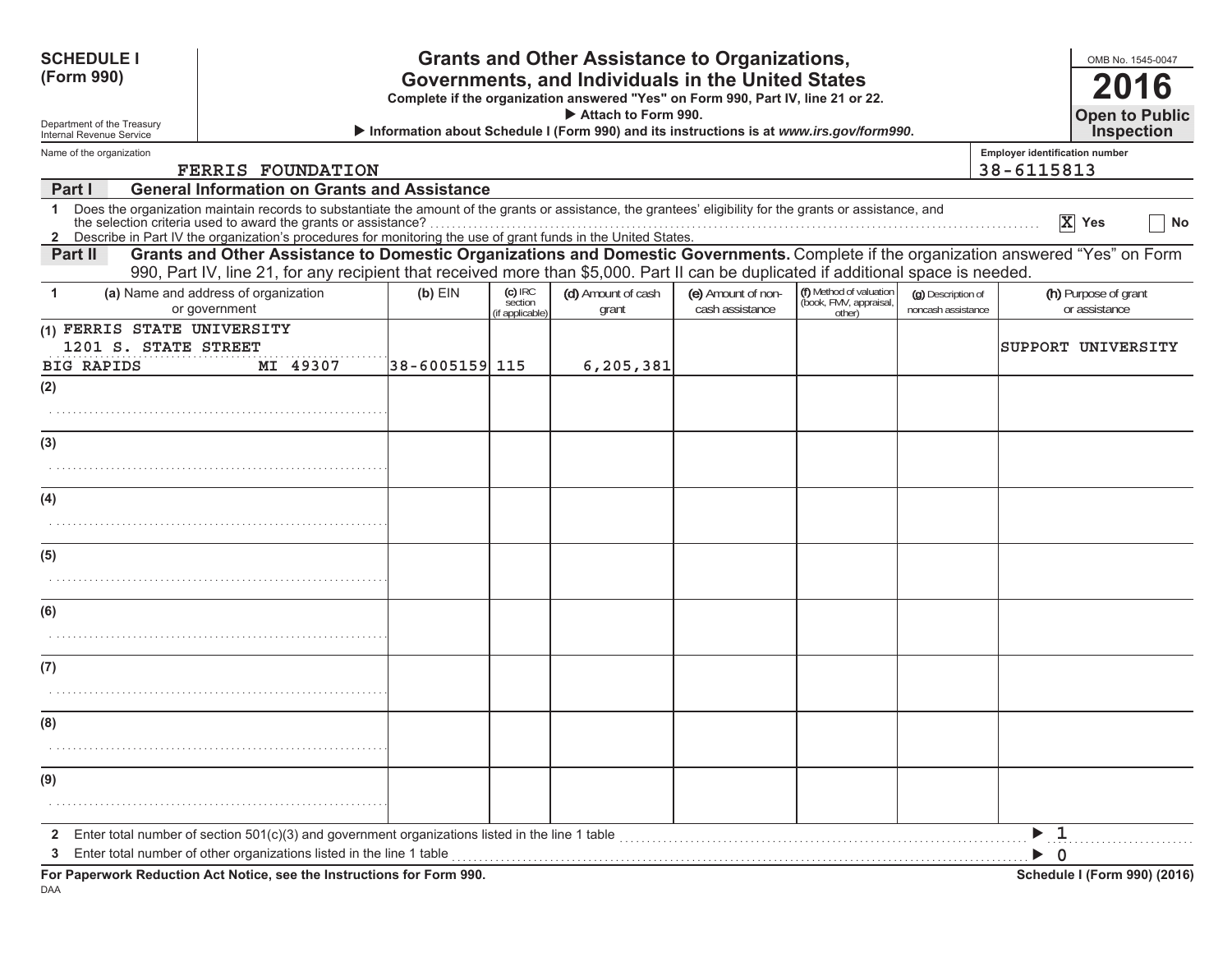Schedule I (Form 990) (2016) FERRIS FOUNDATION

Grants and Other Assistance to Domestic Individuals. Complete if the organization answered "Yes" on Form 990, Part IV, line 22. Part III Part III can be duplicated if additional space is needed. (a) Type of grant or assistance (b) Number of (c) Amount of  $\vert$ (e) Method of valuation (book,  $\vert$  (f) Description of noncash assistance (d) Amount of FMV, appraisal, other) recipients cash grant noncash assistance  $\overline{2}$  $3<sup>1</sup>$ 5 6  $\overline{7}$ Supplemental Information. Provide the information required in Part I, line 2; Part III, column (b); and any other additional information. **Part IV** PART I, LINE 2 - PROCEDURES FOR MONITORING THE USE OF GRANT FUNDS THE FOUNDATION WAS ESTABLISHED TO ADVANCE THE MISSION AND GOALS OF FERRIS STATE UNIVERSITY BY GENERATING AND MANAGING PRIVATE SUPPORT FOR THE UNIVERSITY. THE FOUNDATION EXISTS SOLELY TO SUPPORT THE UNIVERSITY. THEREFORE GRANTS AND OTHER ASSISTANCE TO THE UNIVERSITY IS IN THE FORM OF SUPPORT TO THE UNIVERSITY AND IS NOT A COMPETITIVE GRANT PROCESS. SCHOLARSHIPS, LOANS, AND EDUCATIONAL FACULTY GRANTS ARE ISSUED AND MONITORED THROUGH FERRIS STATE UNIVERSITY.

38-6115813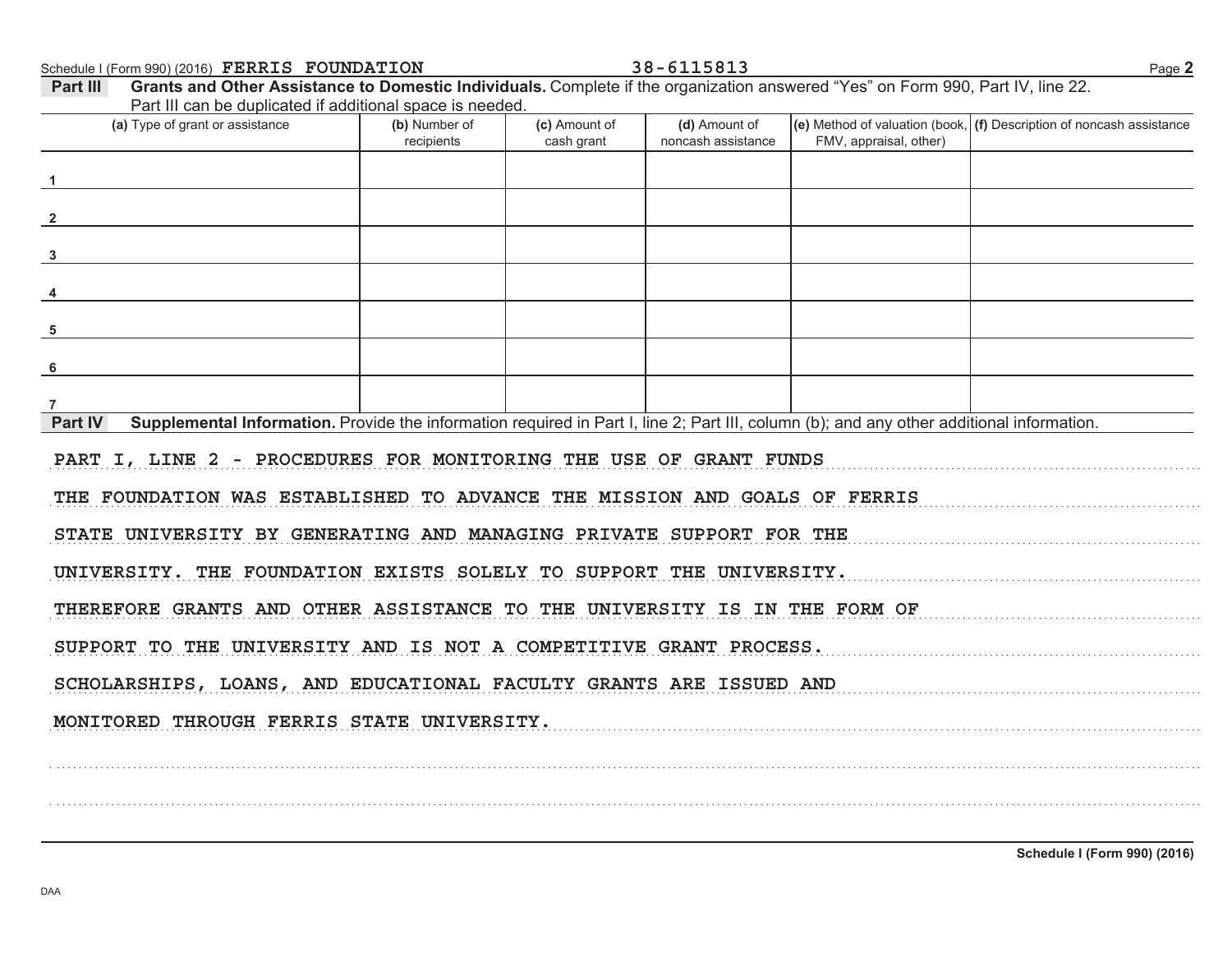| <b>Compensation Information</b><br><b>SCHEDULE J</b><br>For certain Officers, Directors, Trustees, Key Employees, and Highest<br>(Form 990)<br><b>Compensated Employees</b><br>Complete if the organization answered "Yes" on Form 990, Part IV, line 23.<br>Attach to Form 990.<br>Department of the Treasury<br>>Information about Schedule J (Form 990) and its instructions is at www.irs.gov/form990.<br>Internal Revenue Service<br>Name of the organization<br><b>FERRIS FOUNDATION</b><br>Part I<br><b>Questions Regarding Compensation</b><br>1a Check the appropriate box(es) if the organization provided any of the following to or for a person listed on Form<br>990, Part VII, Section A, line 1a. Complete Part III to provide any relevant information regarding these items.<br>First-class or charter travel<br>Housing allowance or residence for personal use<br>Payments for business use of personal residence<br>Travel for companions<br>Tax indemnification and gross-up payments<br>Health or social club dues or initiation fees<br>Discretionary spending account<br>Personal services (such as, maid, chauffeur, chef)<br><b>b</b> If any of the boxes on line 1a are checked, did the organization follow a written policy regarding payment<br>or reimbursement or provision of all of the expenses described above? If "No," complete Part III to<br>Did the organization require substantiation prior to reimbursing or allowing expenses incurred by all<br>2<br>directors, trustees, and officers, including the CEO/Executive Director, regarding the items checked in line<br>1a?<br>Indicate which, if any, of the following the filing organization used to establish the compensation of the<br>3<br>organization's CEO/Executive Director. Check all that apply. Do not check any boxes for methods used by a<br>related organization to establish compensation of the CEO/Executive Director, but explain in Part III.<br>Compensation committee<br>Written employment contract<br>Independent compensation consultant<br>Compensation survey or study<br>Form 990 of other organizations<br>Approval by the board or compensation committee<br>During the year, did any person listed on Form 990, Part VII, Section A, line 1a, with respect to the filing<br>4<br>organization or a related organization:<br>a Receive a severance payment or change-of-control payment?<br><b>b</b> Participate in, or receive payment from, a supplemental nonqualified retirement plan?<br>c Participate in, or receive payment from, an equity-based compensation arrangement?<br>If "Yes" to any of lines 4a-c, list the persons and provide the applicable amounts for each item in Part III.<br>Only section $501(c)(3)$ , $501(c)(4)$ , and $501(c)(29)$ organizations must complete lines 5-9. | <b>Employer identification number</b><br>38-6115813<br>1b<br>$\mathbf{2}$ | OMB No. 1545-0047<br>2016<br><b>Open to Public</b><br><b>Inspection</b><br>Yes | No                      |
|---------------------------------------------------------------------------------------------------------------------------------------------------------------------------------------------------------------------------------------------------------------------------------------------------------------------------------------------------------------------------------------------------------------------------------------------------------------------------------------------------------------------------------------------------------------------------------------------------------------------------------------------------------------------------------------------------------------------------------------------------------------------------------------------------------------------------------------------------------------------------------------------------------------------------------------------------------------------------------------------------------------------------------------------------------------------------------------------------------------------------------------------------------------------------------------------------------------------------------------------------------------------------------------------------------------------------------------------------------------------------------------------------------------------------------------------------------------------------------------------------------------------------------------------------------------------------------------------------------------------------------------------------------------------------------------------------------------------------------------------------------------------------------------------------------------------------------------------------------------------------------------------------------------------------------------------------------------------------------------------------------------------------------------------------------------------------------------------------------------------------------------------------------------------------------------------------------------------------------------------------------------------------------------------------------------------------------------------------------------------------------------------------------------------------------------------------------------------------------------------------------------------------------------------------------------------------------------------------------------------------------------------------------------------------------------------------------------------------------------------------------------------------------------------------------------------------------------|---------------------------------------------------------------------------|--------------------------------------------------------------------------------|-------------------------|
|                                                                                                                                                                                                                                                                                                                                                                                                                                                                                                                                                                                                                                                                                                                                                                                                                                                                                                                                                                                                                                                                                                                                                                                                                                                                                                                                                                                                                                                                                                                                                                                                                                                                                                                                                                                                                                                                                                                                                                                                                                                                                                                                                                                                                                                                                                                                                                                                                                                                                                                                                                                                                                                                                                                                                                                                                                       |                                                                           |                                                                                |                         |
|                                                                                                                                                                                                                                                                                                                                                                                                                                                                                                                                                                                                                                                                                                                                                                                                                                                                                                                                                                                                                                                                                                                                                                                                                                                                                                                                                                                                                                                                                                                                                                                                                                                                                                                                                                                                                                                                                                                                                                                                                                                                                                                                                                                                                                                                                                                                                                                                                                                                                                                                                                                                                                                                                                                                                                                                                                       |                                                                           |                                                                                |                         |
|                                                                                                                                                                                                                                                                                                                                                                                                                                                                                                                                                                                                                                                                                                                                                                                                                                                                                                                                                                                                                                                                                                                                                                                                                                                                                                                                                                                                                                                                                                                                                                                                                                                                                                                                                                                                                                                                                                                                                                                                                                                                                                                                                                                                                                                                                                                                                                                                                                                                                                                                                                                                                                                                                                                                                                                                                                       |                                                                           |                                                                                |                         |
|                                                                                                                                                                                                                                                                                                                                                                                                                                                                                                                                                                                                                                                                                                                                                                                                                                                                                                                                                                                                                                                                                                                                                                                                                                                                                                                                                                                                                                                                                                                                                                                                                                                                                                                                                                                                                                                                                                                                                                                                                                                                                                                                                                                                                                                                                                                                                                                                                                                                                                                                                                                                                                                                                                                                                                                                                                       |                                                                           |                                                                                |                         |
|                                                                                                                                                                                                                                                                                                                                                                                                                                                                                                                                                                                                                                                                                                                                                                                                                                                                                                                                                                                                                                                                                                                                                                                                                                                                                                                                                                                                                                                                                                                                                                                                                                                                                                                                                                                                                                                                                                                                                                                                                                                                                                                                                                                                                                                                                                                                                                                                                                                                                                                                                                                                                                                                                                                                                                                                                                       |                                                                           |                                                                                |                         |
|                                                                                                                                                                                                                                                                                                                                                                                                                                                                                                                                                                                                                                                                                                                                                                                                                                                                                                                                                                                                                                                                                                                                                                                                                                                                                                                                                                                                                                                                                                                                                                                                                                                                                                                                                                                                                                                                                                                                                                                                                                                                                                                                                                                                                                                                                                                                                                                                                                                                                                                                                                                                                                                                                                                                                                                                                                       |                                                                           |                                                                                |                         |
|                                                                                                                                                                                                                                                                                                                                                                                                                                                                                                                                                                                                                                                                                                                                                                                                                                                                                                                                                                                                                                                                                                                                                                                                                                                                                                                                                                                                                                                                                                                                                                                                                                                                                                                                                                                                                                                                                                                                                                                                                                                                                                                                                                                                                                                                                                                                                                                                                                                                                                                                                                                                                                                                                                                                                                                                                                       |                                                                           |                                                                                |                         |
|                                                                                                                                                                                                                                                                                                                                                                                                                                                                                                                                                                                                                                                                                                                                                                                                                                                                                                                                                                                                                                                                                                                                                                                                                                                                                                                                                                                                                                                                                                                                                                                                                                                                                                                                                                                                                                                                                                                                                                                                                                                                                                                                                                                                                                                                                                                                                                                                                                                                                                                                                                                                                                                                                                                                                                                                                                       |                                                                           |                                                                                |                         |
|                                                                                                                                                                                                                                                                                                                                                                                                                                                                                                                                                                                                                                                                                                                                                                                                                                                                                                                                                                                                                                                                                                                                                                                                                                                                                                                                                                                                                                                                                                                                                                                                                                                                                                                                                                                                                                                                                                                                                                                                                                                                                                                                                                                                                                                                                                                                                                                                                                                                                                                                                                                                                                                                                                                                                                                                                                       |                                                                           |                                                                                |                         |
|                                                                                                                                                                                                                                                                                                                                                                                                                                                                                                                                                                                                                                                                                                                                                                                                                                                                                                                                                                                                                                                                                                                                                                                                                                                                                                                                                                                                                                                                                                                                                                                                                                                                                                                                                                                                                                                                                                                                                                                                                                                                                                                                                                                                                                                                                                                                                                                                                                                                                                                                                                                                                                                                                                                                                                                                                                       |                                                                           |                                                                                |                         |
|                                                                                                                                                                                                                                                                                                                                                                                                                                                                                                                                                                                                                                                                                                                                                                                                                                                                                                                                                                                                                                                                                                                                                                                                                                                                                                                                                                                                                                                                                                                                                                                                                                                                                                                                                                                                                                                                                                                                                                                                                                                                                                                                                                                                                                                                                                                                                                                                                                                                                                                                                                                                                                                                                                                                                                                                                                       |                                                                           |                                                                                |                         |
|                                                                                                                                                                                                                                                                                                                                                                                                                                                                                                                                                                                                                                                                                                                                                                                                                                                                                                                                                                                                                                                                                                                                                                                                                                                                                                                                                                                                                                                                                                                                                                                                                                                                                                                                                                                                                                                                                                                                                                                                                                                                                                                                                                                                                                                                                                                                                                                                                                                                                                                                                                                                                                                                                                                                                                                                                                       |                                                                           |                                                                                |                         |
|                                                                                                                                                                                                                                                                                                                                                                                                                                                                                                                                                                                                                                                                                                                                                                                                                                                                                                                                                                                                                                                                                                                                                                                                                                                                                                                                                                                                                                                                                                                                                                                                                                                                                                                                                                                                                                                                                                                                                                                                                                                                                                                                                                                                                                                                                                                                                                                                                                                                                                                                                                                                                                                                                                                                                                                                                                       |                                                                           |                                                                                |                         |
|                                                                                                                                                                                                                                                                                                                                                                                                                                                                                                                                                                                                                                                                                                                                                                                                                                                                                                                                                                                                                                                                                                                                                                                                                                                                                                                                                                                                                                                                                                                                                                                                                                                                                                                                                                                                                                                                                                                                                                                                                                                                                                                                                                                                                                                                                                                                                                                                                                                                                                                                                                                                                                                                                                                                                                                                                                       |                                                                           |                                                                                |                         |
|                                                                                                                                                                                                                                                                                                                                                                                                                                                                                                                                                                                                                                                                                                                                                                                                                                                                                                                                                                                                                                                                                                                                                                                                                                                                                                                                                                                                                                                                                                                                                                                                                                                                                                                                                                                                                                                                                                                                                                                                                                                                                                                                                                                                                                                                                                                                                                                                                                                                                                                                                                                                                                                                                                                                                                                                                                       |                                                                           |                                                                                |                         |
|                                                                                                                                                                                                                                                                                                                                                                                                                                                                                                                                                                                                                                                                                                                                                                                                                                                                                                                                                                                                                                                                                                                                                                                                                                                                                                                                                                                                                                                                                                                                                                                                                                                                                                                                                                                                                                                                                                                                                                                                                                                                                                                                                                                                                                                                                                                                                                                                                                                                                                                                                                                                                                                                                                                                                                                                                                       |                                                                           |                                                                                |                         |
|                                                                                                                                                                                                                                                                                                                                                                                                                                                                                                                                                                                                                                                                                                                                                                                                                                                                                                                                                                                                                                                                                                                                                                                                                                                                                                                                                                                                                                                                                                                                                                                                                                                                                                                                                                                                                                                                                                                                                                                                                                                                                                                                                                                                                                                                                                                                                                                                                                                                                                                                                                                                                                                                                                                                                                                                                                       |                                                                           |                                                                                |                         |
|                                                                                                                                                                                                                                                                                                                                                                                                                                                                                                                                                                                                                                                                                                                                                                                                                                                                                                                                                                                                                                                                                                                                                                                                                                                                                                                                                                                                                                                                                                                                                                                                                                                                                                                                                                                                                                                                                                                                                                                                                                                                                                                                                                                                                                                                                                                                                                                                                                                                                                                                                                                                                                                                                                                                                                                                                                       |                                                                           |                                                                                |                         |
|                                                                                                                                                                                                                                                                                                                                                                                                                                                                                                                                                                                                                                                                                                                                                                                                                                                                                                                                                                                                                                                                                                                                                                                                                                                                                                                                                                                                                                                                                                                                                                                                                                                                                                                                                                                                                                                                                                                                                                                                                                                                                                                                                                                                                                                                                                                                                                                                                                                                                                                                                                                                                                                                                                                                                                                                                                       |                                                                           |                                                                                |                         |
|                                                                                                                                                                                                                                                                                                                                                                                                                                                                                                                                                                                                                                                                                                                                                                                                                                                                                                                                                                                                                                                                                                                                                                                                                                                                                                                                                                                                                                                                                                                                                                                                                                                                                                                                                                                                                                                                                                                                                                                                                                                                                                                                                                                                                                                                                                                                                                                                                                                                                                                                                                                                                                                                                                                                                                                                                                       |                                                                           |                                                                                |                         |
|                                                                                                                                                                                                                                                                                                                                                                                                                                                                                                                                                                                                                                                                                                                                                                                                                                                                                                                                                                                                                                                                                                                                                                                                                                                                                                                                                                                                                                                                                                                                                                                                                                                                                                                                                                                                                                                                                                                                                                                                                                                                                                                                                                                                                                                                                                                                                                                                                                                                                                                                                                                                                                                                                                                                                                                                                                       |                                                                           |                                                                                |                         |
|                                                                                                                                                                                                                                                                                                                                                                                                                                                                                                                                                                                                                                                                                                                                                                                                                                                                                                                                                                                                                                                                                                                                                                                                                                                                                                                                                                                                                                                                                                                                                                                                                                                                                                                                                                                                                                                                                                                                                                                                                                                                                                                                                                                                                                                                                                                                                                                                                                                                                                                                                                                                                                                                                                                                                                                                                                       |                                                                           |                                                                                |                         |
|                                                                                                                                                                                                                                                                                                                                                                                                                                                                                                                                                                                                                                                                                                                                                                                                                                                                                                                                                                                                                                                                                                                                                                                                                                                                                                                                                                                                                                                                                                                                                                                                                                                                                                                                                                                                                                                                                                                                                                                                                                                                                                                                                                                                                                                                                                                                                                                                                                                                                                                                                                                                                                                                                                                                                                                                                                       |                                                                           |                                                                                |                         |
|                                                                                                                                                                                                                                                                                                                                                                                                                                                                                                                                                                                                                                                                                                                                                                                                                                                                                                                                                                                                                                                                                                                                                                                                                                                                                                                                                                                                                                                                                                                                                                                                                                                                                                                                                                                                                                                                                                                                                                                                                                                                                                                                                                                                                                                                                                                                                                                                                                                                                                                                                                                                                                                                                                                                                                                                                                       |                                                                           |                                                                                |                         |
|                                                                                                                                                                                                                                                                                                                                                                                                                                                                                                                                                                                                                                                                                                                                                                                                                                                                                                                                                                                                                                                                                                                                                                                                                                                                                                                                                                                                                                                                                                                                                                                                                                                                                                                                                                                                                                                                                                                                                                                                                                                                                                                                                                                                                                                                                                                                                                                                                                                                                                                                                                                                                                                                                                                                                                                                                                       |                                                                           |                                                                                |                         |
|                                                                                                                                                                                                                                                                                                                                                                                                                                                                                                                                                                                                                                                                                                                                                                                                                                                                                                                                                                                                                                                                                                                                                                                                                                                                                                                                                                                                                                                                                                                                                                                                                                                                                                                                                                                                                                                                                                                                                                                                                                                                                                                                                                                                                                                                                                                                                                                                                                                                                                                                                                                                                                                                                                                                                                                                                                       |                                                                           |                                                                                |                         |
|                                                                                                                                                                                                                                                                                                                                                                                                                                                                                                                                                                                                                                                                                                                                                                                                                                                                                                                                                                                                                                                                                                                                                                                                                                                                                                                                                                                                                                                                                                                                                                                                                                                                                                                                                                                                                                                                                                                                                                                                                                                                                                                                                                                                                                                                                                                                                                                                                                                                                                                                                                                                                                                                                                                                                                                                                                       |                                                                           |                                                                                |                         |
|                                                                                                                                                                                                                                                                                                                                                                                                                                                                                                                                                                                                                                                                                                                                                                                                                                                                                                                                                                                                                                                                                                                                                                                                                                                                                                                                                                                                                                                                                                                                                                                                                                                                                                                                                                                                                                                                                                                                                                                                                                                                                                                                                                                                                                                                                                                                                                                                                                                                                                                                                                                                                                                                                                                                                                                                                                       | 4a                                                                        |                                                                                | X                       |
|                                                                                                                                                                                                                                                                                                                                                                                                                                                                                                                                                                                                                                                                                                                                                                                                                                                                                                                                                                                                                                                                                                                                                                                                                                                                                                                                                                                                                                                                                                                                                                                                                                                                                                                                                                                                                                                                                                                                                                                                                                                                                                                                                                                                                                                                                                                                                                                                                                                                                                                                                                                                                                                                                                                                                                                                                                       | 4b                                                                        |                                                                                | X                       |
|                                                                                                                                                                                                                                                                                                                                                                                                                                                                                                                                                                                                                                                                                                                                                                                                                                                                                                                                                                                                                                                                                                                                                                                                                                                                                                                                                                                                                                                                                                                                                                                                                                                                                                                                                                                                                                                                                                                                                                                                                                                                                                                                                                                                                                                                                                                                                                                                                                                                                                                                                                                                                                                                                                                                                                                                                                       | 4c                                                                        |                                                                                | $\mathbf{x}$            |
|                                                                                                                                                                                                                                                                                                                                                                                                                                                                                                                                                                                                                                                                                                                                                                                                                                                                                                                                                                                                                                                                                                                                                                                                                                                                                                                                                                                                                                                                                                                                                                                                                                                                                                                                                                                                                                                                                                                                                                                                                                                                                                                                                                                                                                                                                                                                                                                                                                                                                                                                                                                                                                                                                                                                                                                                                                       |                                                                           |                                                                                |                         |
|                                                                                                                                                                                                                                                                                                                                                                                                                                                                                                                                                                                                                                                                                                                                                                                                                                                                                                                                                                                                                                                                                                                                                                                                                                                                                                                                                                                                                                                                                                                                                                                                                                                                                                                                                                                                                                                                                                                                                                                                                                                                                                                                                                                                                                                                                                                                                                                                                                                                                                                                                                                                                                                                                                                                                                                                                                       |                                                                           |                                                                                |                         |
| For persons listed on Form 990, Part VII, Section A, line 1a, did the organization pay or accrue any<br>5                                                                                                                                                                                                                                                                                                                                                                                                                                                                                                                                                                                                                                                                                                                                                                                                                                                                                                                                                                                                                                                                                                                                                                                                                                                                                                                                                                                                                                                                                                                                                                                                                                                                                                                                                                                                                                                                                                                                                                                                                                                                                                                                                                                                                                                                                                                                                                                                                                                                                                                                                                                                                                                                                                                             |                                                                           |                                                                                |                         |
| compensation contingent on the revenues of:                                                                                                                                                                                                                                                                                                                                                                                                                                                                                                                                                                                                                                                                                                                                                                                                                                                                                                                                                                                                                                                                                                                                                                                                                                                                                                                                                                                                                                                                                                                                                                                                                                                                                                                                                                                                                                                                                                                                                                                                                                                                                                                                                                                                                                                                                                                                                                                                                                                                                                                                                                                                                                                                                                                                                                                           |                                                                           |                                                                                |                         |
| a The organization?                                                                                                                                                                                                                                                                                                                                                                                                                                                                                                                                                                                                                                                                                                                                                                                                                                                                                                                                                                                                                                                                                                                                                                                                                                                                                                                                                                                                                                                                                                                                                                                                                                                                                                                                                                                                                                                                                                                                                                                                                                                                                                                                                                                                                                                                                                                                                                                                                                                                                                                                                                                                                                                                                                                                                                                                                   | 5a                                                                        |                                                                                | X                       |
|                                                                                                                                                                                                                                                                                                                                                                                                                                                                                                                                                                                                                                                                                                                                                                                                                                                                                                                                                                                                                                                                                                                                                                                                                                                                                                                                                                                                                                                                                                                                                                                                                                                                                                                                                                                                                                                                                                                                                                                                                                                                                                                                                                                                                                                                                                                                                                                                                                                                                                                                                                                                                                                                                                                                                                                                                                       | 5 <sub>b</sub>                                                            |                                                                                | $\mathbf x$             |
| If "Yes" on line 5a or 5b, describe in Part III.                                                                                                                                                                                                                                                                                                                                                                                                                                                                                                                                                                                                                                                                                                                                                                                                                                                                                                                                                                                                                                                                                                                                                                                                                                                                                                                                                                                                                                                                                                                                                                                                                                                                                                                                                                                                                                                                                                                                                                                                                                                                                                                                                                                                                                                                                                                                                                                                                                                                                                                                                                                                                                                                                                                                                                                      |                                                                           |                                                                                |                         |
| For persons listed on Form 990, Part VII, Section A, line 1a, did the organization pay or accrue any                                                                                                                                                                                                                                                                                                                                                                                                                                                                                                                                                                                                                                                                                                                                                                                                                                                                                                                                                                                                                                                                                                                                                                                                                                                                                                                                                                                                                                                                                                                                                                                                                                                                                                                                                                                                                                                                                                                                                                                                                                                                                                                                                                                                                                                                                                                                                                                                                                                                                                                                                                                                                                                                                                                                  |                                                                           |                                                                                |                         |
| 6<br>compensation contingent on the net earnings of:                                                                                                                                                                                                                                                                                                                                                                                                                                                                                                                                                                                                                                                                                                                                                                                                                                                                                                                                                                                                                                                                                                                                                                                                                                                                                                                                                                                                                                                                                                                                                                                                                                                                                                                                                                                                                                                                                                                                                                                                                                                                                                                                                                                                                                                                                                                                                                                                                                                                                                                                                                                                                                                                                                                                                                                  |                                                                           |                                                                                |                         |
| a The organization?                                                                                                                                                                                                                                                                                                                                                                                                                                                                                                                                                                                                                                                                                                                                                                                                                                                                                                                                                                                                                                                                                                                                                                                                                                                                                                                                                                                                                                                                                                                                                                                                                                                                                                                                                                                                                                                                                                                                                                                                                                                                                                                                                                                                                                                                                                                                                                                                                                                                                                                                                                                                                                                                                                                                                                                                                   | 6a                                                                        |                                                                                | X                       |
|                                                                                                                                                                                                                                                                                                                                                                                                                                                                                                                                                                                                                                                                                                                                                                                                                                                                                                                                                                                                                                                                                                                                                                                                                                                                                                                                                                                                                                                                                                                                                                                                                                                                                                                                                                                                                                                                                                                                                                                                                                                                                                                                                                                                                                                                                                                                                                                                                                                                                                                                                                                                                                                                                                                                                                                                                                       | 6b                                                                        |                                                                                | $\overline{\mathbf{x}}$ |
| If "Yes" on line 6a or 6b, describe in Part III.                                                                                                                                                                                                                                                                                                                                                                                                                                                                                                                                                                                                                                                                                                                                                                                                                                                                                                                                                                                                                                                                                                                                                                                                                                                                                                                                                                                                                                                                                                                                                                                                                                                                                                                                                                                                                                                                                                                                                                                                                                                                                                                                                                                                                                                                                                                                                                                                                                                                                                                                                                                                                                                                                                                                                                                      |                                                                           |                                                                                |                         |
|                                                                                                                                                                                                                                                                                                                                                                                                                                                                                                                                                                                                                                                                                                                                                                                                                                                                                                                                                                                                                                                                                                                                                                                                                                                                                                                                                                                                                                                                                                                                                                                                                                                                                                                                                                                                                                                                                                                                                                                                                                                                                                                                                                                                                                                                                                                                                                                                                                                                                                                                                                                                                                                                                                                                                                                                                                       |                                                                           |                                                                                |                         |
| For persons listed on Form 990, Part VII, Section A, line 1a, did the organization provide any nonfixed<br>7                                                                                                                                                                                                                                                                                                                                                                                                                                                                                                                                                                                                                                                                                                                                                                                                                                                                                                                                                                                                                                                                                                                                                                                                                                                                                                                                                                                                                                                                                                                                                                                                                                                                                                                                                                                                                                                                                                                                                                                                                                                                                                                                                                                                                                                                                                                                                                                                                                                                                                                                                                                                                                                                                                                          |                                                                           |                                                                                |                         |
| payments not described on lines 5 and 6? If "Yes," describe in Part III<br>Were any amounts reported on Form 990, Part VII, paid or accrued pursuant to a contract that was subject<br>8                                                                                                                                                                                                                                                                                                                                                                                                                                                                                                                                                                                                                                                                                                                                                                                                                                                                                                                                                                                                                                                                                                                                                                                                                                                                                                                                                                                                                                                                                                                                                                                                                                                                                                                                                                                                                                                                                                                                                                                                                                                                                                                                                                                                                                                                                                                                                                                                                                                                                                                                                                                                                                              | $\overline{7}$                                                            |                                                                                | x                       |
| to the initial contract exception described in Regulations section 53.4958-4(a)(3)? If "Yes," describe                                                                                                                                                                                                                                                                                                                                                                                                                                                                                                                                                                                                                                                                                                                                                                                                                                                                                                                                                                                                                                                                                                                                                                                                                                                                                                                                                                                                                                                                                                                                                                                                                                                                                                                                                                                                                                                                                                                                                                                                                                                                                                                                                                                                                                                                                                                                                                                                                                                                                                                                                                                                                                                                                                                                |                                                                           |                                                                                |                         |
| $\inf$ Part III $\ldots$ $\ldots$ $\ldots$ $\ldots$ $\ldots$ $\ldots$ $\ldots$ $\ldots$ $\ldots$ $\ldots$ $\ldots$ $\ldots$ $\ldots$ $\ldots$ $\ldots$ $\ldots$                                                                                                                                                                                                                                                                                                                                                                                                                                                                                                                                                                                                                                                                                                                                                                                                                                                                                                                                                                                                                                                                                                                                                                                                                                                                                                                                                                                                                                                                                                                                                                                                                                                                                                                                                                                                                                                                                                                                                                                                                                                                                                                                                                                                                                                                                                                                                                                                                                                                                                                                                                                                                                                                       |                                                                           |                                                                                | x                       |
|                                                                                                                                                                                                                                                                                                                                                                                                                                                                                                                                                                                                                                                                                                                                                                                                                                                                                                                                                                                                                                                                                                                                                                                                                                                                                                                                                                                                                                                                                                                                                                                                                                                                                                                                                                                                                                                                                                                                                                                                                                                                                                                                                                                                                                                                                                                                                                                                                                                                                                                                                                                                                                                                                                                                                                                                                                       | 8                                                                         |                                                                                |                         |
| If "Yes" on line 8, did the organization also follow the rebuttable presumption procedure described in<br>9                                                                                                                                                                                                                                                                                                                                                                                                                                                                                                                                                                                                                                                                                                                                                                                                                                                                                                                                                                                                                                                                                                                                                                                                                                                                                                                                                                                                                                                                                                                                                                                                                                                                                                                                                                                                                                                                                                                                                                                                                                                                                                                                                                                                                                                                                                                                                                                                                                                                                                                                                                                                                                                                                                                           |                                                                           |                                                                                |                         |
| Regulations section 53.4958-6(c)?<br>For Paperwork Reduction Act Notice, see the Instructions for Form 990.                                                                                                                                                                                                                                                                                                                                                                                                                                                                                                                                                                                                                                                                                                                                                                                                                                                                                                                                                                                                                                                                                                                                                                                                                                                                                                                                                                                                                                                                                                                                                                                                                                                                                                                                                                                                                                                                                                                                                                                                                                                                                                                                                                                                                                                                                                                                                                                                                                                                                                                                                                                                                                                                                                                           | 9                                                                         |                                                                                |                         |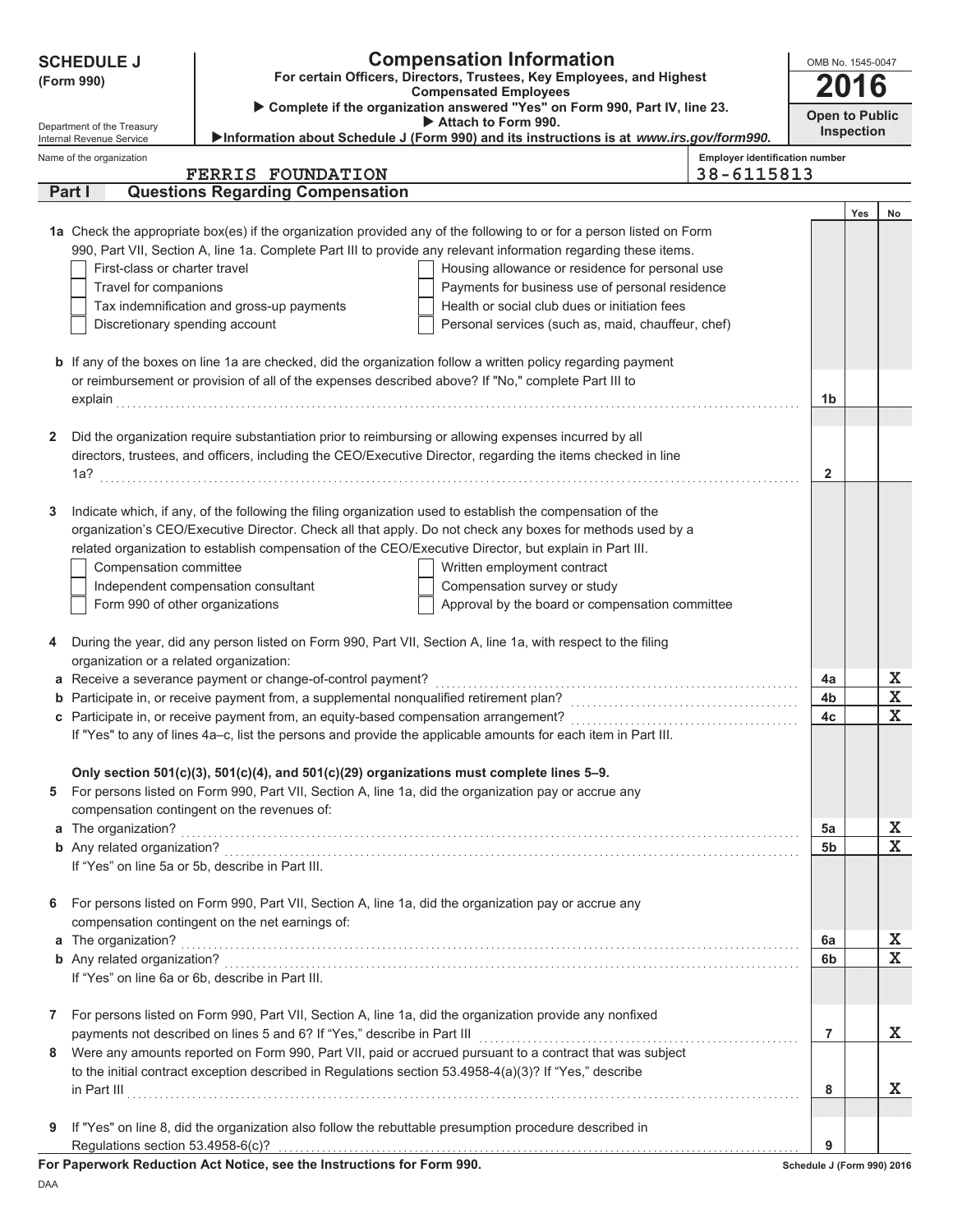### Schedule J (Form 990) 2016 **FERRIS FOUNDATION** Officers, Directors, Trustees, Key Employees, and Highest Compensated Employees. Use duplicate copies if additional space is needed. Part II

For each individual whose compensation must be reported on Schedule J, report compensation from the organization on row (i) and from related organizations, described in the instructions, on row (ii). Do not list any individuals that aren't listed on Form 990, Part VII.

Note: The sum of columns (B)(i)-(iii) for each listed individual must equal the total amount of Form 990, Part VII, Section A, line 1a, applicable column (D) and (E) amounts for that individual.

| (B) Breakdown of W-2 and/or 1099-MISC compensation<br>in column (B) reported<br>other deferred<br>benefits<br>$(B)(i)$ – $(D)$<br>(i) Base<br>(ii) Bonus & incentive<br>(iii) Other<br>(A) Name and Title<br>as deferred on prior<br>compensation<br>compensation<br>reportable<br>compensation<br>compensation<br>Form 990<br>DR. DAVID L. EISLER<br>(i)<br>1 BOARD MEMBER<br>363,017<br>133,772<br>496,789<br>(ii)<br>O<br>JERRY L. SCOBY<br>(i)<br>83,984<br>2 TREASURER<br>227,909<br>311,893<br>0<br>SUSAN JONES<br>n<br>(i)<br>50,873<br>3 BOARD MEMBER<br>148,102<br>198,975<br>(ii)<br>0<br><b>KEN KUK</b><br>$\mathbf 0$<br>$\Omega$<br>(i)<br>0<br>185,735<br>4 BOARD MEMBER<br>138,247<br>47,488<br>0<br>$\mathbf 0$<br>(ii)<br>CARLA MILLER<br>$\Omega$<br>n<br>(i)<br>46,412<br>0<br>5 EXECUTIVE DIRECTOR<br>125,950<br>172,362<br>0<br>(i)<br>6<br>$\overline{7}$<br>(i)<br>10<br>(i)<br>11<br>(i)<br>(i)<br>13<br>14<br>(i)<br>15<br>(i) | $\cdots$ |  |                    |                |                      |                  |
|---------------------------------------------------------------------------------------------------------------------------------------------------------------------------------------------------------------------------------------------------------------------------------------------------------------------------------------------------------------------------------------------------------------------------------------------------------------------------------------------------------------------------------------------------------------------------------------------------------------------------------------------------------------------------------------------------------------------------------------------------------------------------------------------------------------------------------------------------------------------------------------------------------------------------------------------------------|----------|--|--------------------|----------------|----------------------|------------------|
|                                                                                                                                                                                                                                                                                                                                                                                                                                                                                                                                                                                                                                                                                                                                                                                                                                                                                                                                                         |          |  | (C) Retirement and | (D) Nontaxable | (E) Total of columns | (F) Compensation |
|                                                                                                                                                                                                                                                                                                                                                                                                                                                                                                                                                                                                                                                                                                                                                                                                                                                                                                                                                         |          |  |                    |                |                      |                  |
|                                                                                                                                                                                                                                                                                                                                                                                                                                                                                                                                                                                                                                                                                                                                                                                                                                                                                                                                                         |          |  |                    |                |                      |                  |
|                                                                                                                                                                                                                                                                                                                                                                                                                                                                                                                                                                                                                                                                                                                                                                                                                                                                                                                                                         |          |  |                    |                |                      |                  |
|                                                                                                                                                                                                                                                                                                                                                                                                                                                                                                                                                                                                                                                                                                                                                                                                                                                                                                                                                         |          |  |                    |                |                      |                  |
|                                                                                                                                                                                                                                                                                                                                                                                                                                                                                                                                                                                                                                                                                                                                                                                                                                                                                                                                                         |          |  |                    |                |                      |                  |
|                                                                                                                                                                                                                                                                                                                                                                                                                                                                                                                                                                                                                                                                                                                                                                                                                                                                                                                                                         |          |  |                    |                |                      |                  |
|                                                                                                                                                                                                                                                                                                                                                                                                                                                                                                                                                                                                                                                                                                                                                                                                                                                                                                                                                         |          |  |                    |                |                      |                  |
|                                                                                                                                                                                                                                                                                                                                                                                                                                                                                                                                                                                                                                                                                                                                                                                                                                                                                                                                                         |          |  |                    |                |                      |                  |
|                                                                                                                                                                                                                                                                                                                                                                                                                                                                                                                                                                                                                                                                                                                                                                                                                                                                                                                                                         |          |  |                    |                |                      |                  |
|                                                                                                                                                                                                                                                                                                                                                                                                                                                                                                                                                                                                                                                                                                                                                                                                                                                                                                                                                         |          |  |                    |                |                      |                  |
|                                                                                                                                                                                                                                                                                                                                                                                                                                                                                                                                                                                                                                                                                                                                                                                                                                                                                                                                                         |          |  |                    |                |                      |                  |
|                                                                                                                                                                                                                                                                                                                                                                                                                                                                                                                                                                                                                                                                                                                                                                                                                                                                                                                                                         |          |  |                    |                |                      |                  |
|                                                                                                                                                                                                                                                                                                                                                                                                                                                                                                                                                                                                                                                                                                                                                                                                                                                                                                                                                         |          |  |                    |                |                      |                  |
|                                                                                                                                                                                                                                                                                                                                                                                                                                                                                                                                                                                                                                                                                                                                                                                                                                                                                                                                                         |          |  |                    |                |                      |                  |
|                                                                                                                                                                                                                                                                                                                                                                                                                                                                                                                                                                                                                                                                                                                                                                                                                                                                                                                                                         |          |  |                    |                |                      |                  |
|                                                                                                                                                                                                                                                                                                                                                                                                                                                                                                                                                                                                                                                                                                                                                                                                                                                                                                                                                         |          |  |                    |                |                      |                  |
|                                                                                                                                                                                                                                                                                                                                                                                                                                                                                                                                                                                                                                                                                                                                                                                                                                                                                                                                                         |          |  |                    |                |                      |                  |
|                                                                                                                                                                                                                                                                                                                                                                                                                                                                                                                                                                                                                                                                                                                                                                                                                                                                                                                                                         |          |  |                    |                |                      |                  |
|                                                                                                                                                                                                                                                                                                                                                                                                                                                                                                                                                                                                                                                                                                                                                                                                                                                                                                                                                         |          |  |                    |                |                      |                  |
|                                                                                                                                                                                                                                                                                                                                                                                                                                                                                                                                                                                                                                                                                                                                                                                                                                                                                                                                                         |          |  |                    |                |                      |                  |
|                                                                                                                                                                                                                                                                                                                                                                                                                                                                                                                                                                                                                                                                                                                                                                                                                                                                                                                                                         |          |  |                    |                |                      |                  |
|                                                                                                                                                                                                                                                                                                                                                                                                                                                                                                                                                                                                                                                                                                                                                                                                                                                                                                                                                         |          |  |                    |                |                      |                  |
|                                                                                                                                                                                                                                                                                                                                                                                                                                                                                                                                                                                                                                                                                                                                                                                                                                                                                                                                                         |          |  |                    |                |                      |                  |
|                                                                                                                                                                                                                                                                                                                                                                                                                                                                                                                                                                                                                                                                                                                                                                                                                                                                                                                                                         | 12       |  |                    |                |                      |                  |
|                                                                                                                                                                                                                                                                                                                                                                                                                                                                                                                                                                                                                                                                                                                                                                                                                                                                                                                                                         |          |  |                    |                |                      |                  |
|                                                                                                                                                                                                                                                                                                                                                                                                                                                                                                                                                                                                                                                                                                                                                                                                                                                                                                                                                         |          |  |                    |                |                      |                  |
|                                                                                                                                                                                                                                                                                                                                                                                                                                                                                                                                                                                                                                                                                                                                                                                                                                                                                                                                                         |          |  |                    |                |                      |                  |
|                                                                                                                                                                                                                                                                                                                                                                                                                                                                                                                                                                                                                                                                                                                                                                                                                                                                                                                                                         |          |  |                    |                |                      |                  |
|                                                                                                                                                                                                                                                                                                                                                                                                                                                                                                                                                                                                                                                                                                                                                                                                                                                                                                                                                         |          |  |                    |                |                      |                  |
|                                                                                                                                                                                                                                                                                                                                                                                                                                                                                                                                                                                                                                                                                                                                                                                                                                                                                                                                                         |          |  |                    |                |                      |                  |
|                                                                                                                                                                                                                                                                                                                                                                                                                                                                                                                                                                                                                                                                                                                                                                                                                                                                                                                                                         |          |  |                    |                |                      |                  |
|                                                                                                                                                                                                                                                                                                                                                                                                                                                                                                                                                                                                                                                                                                                                                                                                                                                                                                                                                         | 16       |  |                    |                |                      |                  |

Schedule J (Form 990) 2016

### 38-6115813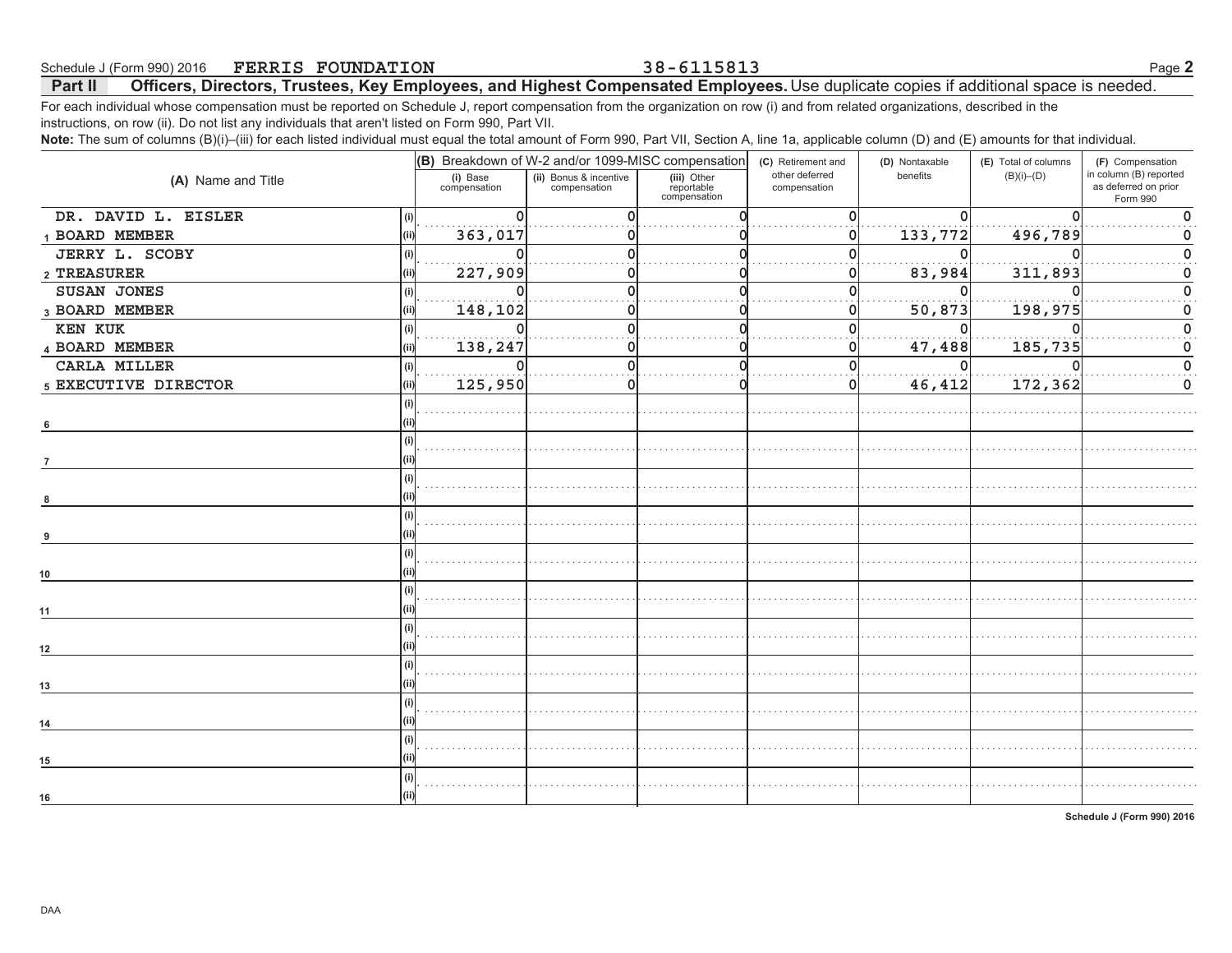|          |                                 | Schedule J (Form 990) 2016 FERRIS FOUNDATION |  | 38-6115813 |  | Page 3                                                                                                                                                                     |
|----------|---------------------------------|----------------------------------------------|--|------------|--|----------------------------------------------------------------------------------------------------------------------------------------------------------------------------|
| Part III |                                 | <b>Supplemental Information</b>              |  |            |  |                                                                                                                                                                            |
|          | for any additional information. |                                              |  |            |  | Provide the information, explanation, or descriptions required for Part I, lines 1a, 1b, 3, 4a, 4b, 4c, 5a, 5b, 6a, 6b, 7, and 8, and for Part II. Also complete this part |
|          |                                 |                                              |  |            |  |                                                                                                                                                                            |
|          |                                 |                                              |  |            |  |                                                                                                                                                                            |
|          |                                 |                                              |  |            |  |                                                                                                                                                                            |
|          |                                 |                                              |  |            |  |                                                                                                                                                                            |
|          |                                 |                                              |  |            |  |                                                                                                                                                                            |
|          |                                 |                                              |  |            |  |                                                                                                                                                                            |
|          |                                 |                                              |  |            |  |                                                                                                                                                                            |
|          |                                 |                                              |  |            |  |                                                                                                                                                                            |
|          |                                 |                                              |  |            |  |                                                                                                                                                                            |
|          |                                 |                                              |  |            |  |                                                                                                                                                                            |
|          |                                 |                                              |  |            |  |                                                                                                                                                                            |
|          |                                 |                                              |  |            |  |                                                                                                                                                                            |
|          |                                 |                                              |  |            |  |                                                                                                                                                                            |
|          |                                 |                                              |  |            |  |                                                                                                                                                                            |
|          |                                 |                                              |  |            |  |                                                                                                                                                                            |
|          |                                 |                                              |  |            |  |                                                                                                                                                                            |
|          |                                 |                                              |  |            |  |                                                                                                                                                                            |
|          |                                 |                                              |  |            |  |                                                                                                                                                                            |
|          |                                 |                                              |  |            |  |                                                                                                                                                                            |
|          |                                 |                                              |  |            |  |                                                                                                                                                                            |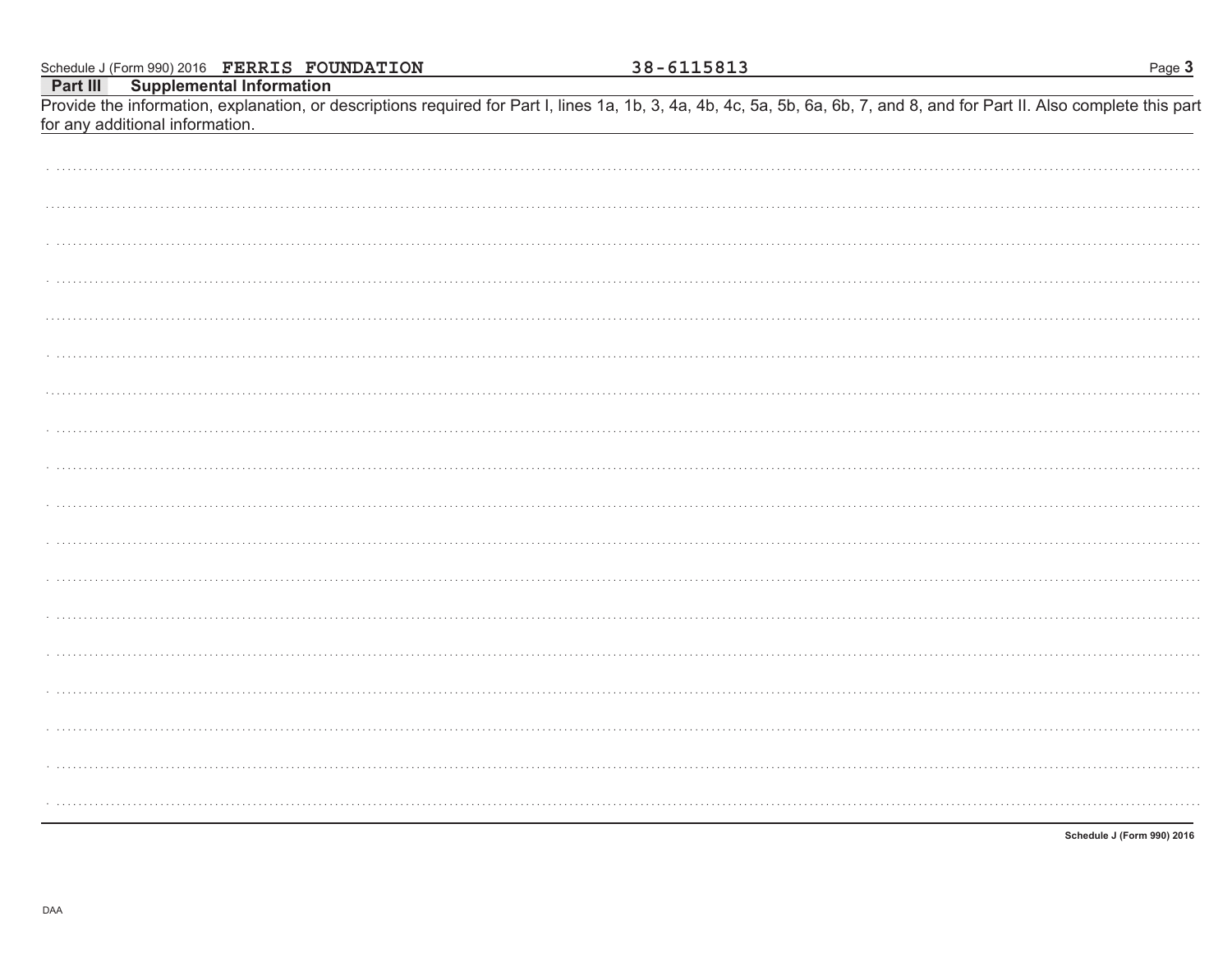### **SCHEDULE M** (Form 990)

## **Noncash Contributions**

OMB No. 1545-0047 2016

**Open To Public** 

| Department of the Treasury |
|----------------------------|
| Internal Revenue Service   |
| Name of the organization   |

Complete if the organizations answered "Yes" on Form 990, Part IV, lines 29 or 30.

Attach to Form 990.

Information about Schedule M (Form 990) and its instructions is at www.irs.gov/form990.

**Inspection** Employer identification number

38-6115813

|     | <b>Types of Property</b><br>Part I                                                                                 |            |                            |                              |                              |     |     |    |
|-----|--------------------------------------------------------------------------------------------------------------------|------------|----------------------------|------------------------------|------------------------------|-----|-----|----|
|     |                                                                                                                    | (a)        | (b)                        | (c)<br>Noncash contribution  | (d)                          |     |     |    |
|     |                                                                                                                    | Check if   | Number of contributions or | amounts reported on          | Method of determining        |     |     |    |
|     |                                                                                                                    | applicable | items contributed          | Form 990, Part VIII, line 1g | noncash contribution amounts |     |     |    |
| 1   | Art — Works of art<br>.                                                                                            |            |                            |                              |                              |     |     |    |
| 2   | Art - Historical treasures                                                                                         |            |                            |                              |                              |     |     |    |
| 3   | Art - Fractional interests                                                                                         |            |                            |                              |                              |     |     |    |
| 4   | Books and publications                                                                                             |            |                            |                              |                              |     |     |    |
| 5   | Clothing and household                                                                                             |            |                            |                              |                              |     |     |    |
|     |                                                                                                                    |            |                            |                              |                              |     |     |    |
| 6   | Cars and other vehicles                                                                                            |            |                            |                              |                              |     |     |    |
| 7   | Boats and planes                                                                                                   |            |                            |                              |                              |     |     |    |
| 8   | Intellectual property<br>                                                                                          |            |                            |                              |                              |     |     |    |
| 9   | Securities - Publicly traded                                                                                       |            |                            |                              |                              |     |     |    |
| 10  | Securities - Closely held stock                                                                                    |            |                            |                              |                              |     |     |    |
| 11  | Securities - Partnership, LLC,                                                                                     |            |                            |                              |                              |     |     |    |
|     |                                                                                                                    |            |                            |                              |                              |     |     |    |
| 12  | Securities - Miscellaneous                                                                                         |            |                            |                              |                              |     |     |    |
| 13  | Qualified conservation                                                                                             |            |                            |                              |                              |     |     |    |
|     | contribution - Historic                                                                                            |            |                            |                              |                              |     |     |    |
|     | structures                                                                                                         |            |                            |                              |                              |     |     |    |
| 14  | Qualified conservation                                                                                             |            |                            |                              |                              |     |     |    |
|     | contribution - Other                                                                                               |            |                            |                              |                              |     |     |    |
| 15  | Real estate - Residential                                                                                          |            |                            |                              |                              |     |     |    |
| 16  | Real estate - Commercial                                                                                           |            |                            |                              |                              |     |     |    |
| 17  | Real estate - Other                                                                                                |            |                            |                              |                              |     |     |    |
| 18  | Collectibles <b>Collectibles</b>                                                                                   |            |                            |                              |                              |     |     |    |
| 19  | Food inventory                                                                                                     |            |                            |                              |                              |     |     |    |
| 20  | Drugs and medical supplies                                                                                         |            |                            |                              |                              |     |     |    |
| 21  | Taxidermy                                                                                                          |            |                            |                              |                              |     |     |    |
| 22  | Historical artifacts                                                                                               |            |                            |                              |                              |     |     |    |
| 23  | Scientific specimens                                                                                               |            |                            |                              |                              |     |     |    |
| 24  |                                                                                                                    |            |                            |                              |                              |     |     |    |
| 25  | Other (MISC. EQUIPMENT                                                                                             | X.         | 85                         | 1,449,771 FMV                |                              |     |     |    |
| 26  |                                                                                                                    |            |                            |                              |                              |     |     |    |
| 27  |                                                                                                                    |            |                            |                              |                              |     |     |    |
| 28  | Other $\blacktriangleright$ (                                                                                      |            |                            |                              |                              |     |     |    |
| 29  | Number of Forms 8283 received by the organization during the tax year for contributions for                        |            |                            |                              |                              |     |     |    |
|     | which the organization completed Form 8283, Part IV, Donee Acknowledgement                                         |            |                            |                              | 29                           |     |     |    |
|     |                                                                                                                    |            |                            |                              |                              |     | Yes | No |
|     | 30a During the year, did the organization receive by contribution any property reported in Part I, lines 1 through |            |                            |                              |                              |     |     |    |
|     | 28, that it must hold for at least three years from the date of the initial contribution, and which isn't required |            |                            |                              |                              |     |     |    |
|     |                                                                                                                    |            |                            |                              |                              | 30a |     | x  |
| b   | If "Yes," describe the arrangement in Part II.                                                                     |            |                            |                              |                              |     |     |    |
| 31  | Does the organization have a gift acceptance policy that requires the review of any nonstandard                    |            |                            |                              |                              |     |     |    |
|     | contributions?                                                                                                     |            |                            |                              |                              | 31  |     | х  |
| 32a | Does the organization hire or use third parties or related organizations to solicit, process, or sell noncash      |            |                            |                              |                              |     |     |    |
|     | contributions?                                                                                                     |            |                            |                              |                              | 32a |     | х  |
| b   | If "Yes," describe in Part II.                                                                                     |            |                            |                              |                              |     |     |    |
| 33  | If the organization didn't report an amount in column (c) for a type of property for which column (a) is checked,  |            |                            |                              |                              |     |     |    |
|     | describe in Part II.                                                                                               |            |                            |                              |                              |     |     |    |

For Paperwork Reduction Act Notice, see the Instructions for Form 990.

FERRIS FOUNDATION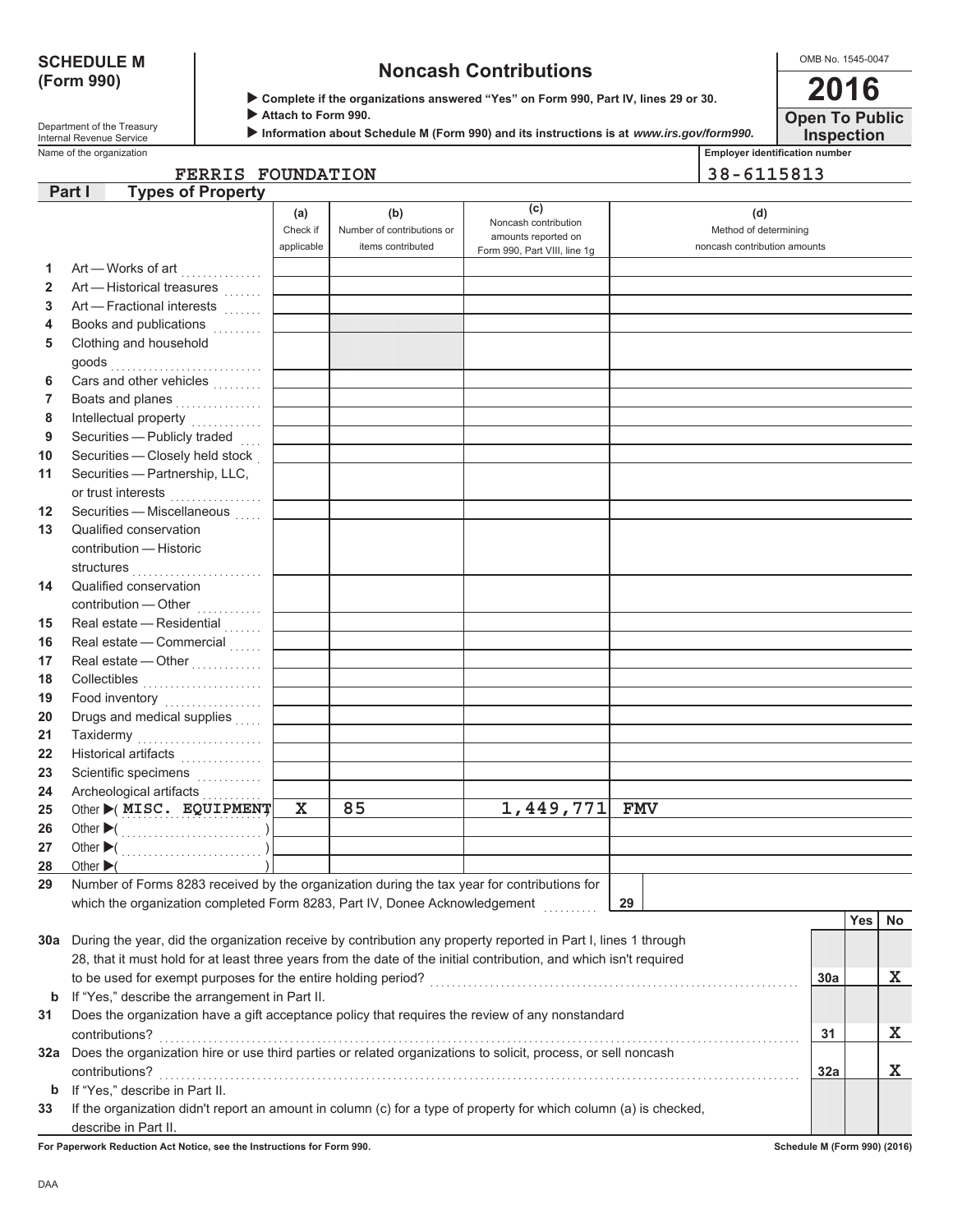| Schedule M (Form 990) (2016) |  | <b>FERRIS FOUNDATION</b> |  | 38-6115813                                                                        |                                                                                                                                                                                                                              | Page 2 |
|------------------------------|--|--------------------------|--|-----------------------------------------------------------------------------------|------------------------------------------------------------------------------------------------------------------------------------------------------------------------------------------------------------------------------|--------|
| Part II                      |  |                          |  | or a combination of both. Also complete this part for any additional information. | Supplemental Information. Provide the information required by Part I, lines 30b, 32b, and 33, and whether<br>the organization is reporting in Part I, column (b), the number of contributions, the number of items received, |        |
|                              |  |                          |  |                                                                                   |                                                                                                                                                                                                                              |        |
|                              |  |                          |  |                                                                                   |                                                                                                                                                                                                                              |        |
|                              |  |                          |  |                                                                                   |                                                                                                                                                                                                                              |        |
|                              |  |                          |  |                                                                                   |                                                                                                                                                                                                                              |        |
|                              |  |                          |  |                                                                                   |                                                                                                                                                                                                                              |        |
|                              |  |                          |  |                                                                                   |                                                                                                                                                                                                                              |        |
|                              |  |                          |  |                                                                                   |                                                                                                                                                                                                                              |        |
|                              |  |                          |  |                                                                                   |                                                                                                                                                                                                                              |        |
|                              |  |                          |  |                                                                                   |                                                                                                                                                                                                                              |        |
|                              |  |                          |  |                                                                                   |                                                                                                                                                                                                                              |        |
|                              |  |                          |  |                                                                                   |                                                                                                                                                                                                                              |        |
|                              |  |                          |  |                                                                                   |                                                                                                                                                                                                                              |        |
|                              |  |                          |  |                                                                                   |                                                                                                                                                                                                                              |        |
|                              |  |                          |  |                                                                                   |                                                                                                                                                                                                                              |        |
|                              |  |                          |  |                                                                                   |                                                                                                                                                                                                                              |        |
|                              |  |                          |  |                                                                                   |                                                                                                                                                                                                                              |        |
|                              |  |                          |  |                                                                                   |                                                                                                                                                                                                                              |        |
|                              |  |                          |  |                                                                                   |                                                                                                                                                                                                                              |        |
|                              |  |                          |  |                                                                                   |                                                                                                                                                                                                                              |        |
|                              |  |                          |  |                                                                                   |                                                                                                                                                                                                                              |        |
|                              |  |                          |  |                                                                                   |                                                                                                                                                                                                                              |        |
|                              |  |                          |  |                                                                                   |                                                                                                                                                                                                                              |        |
|                              |  |                          |  |                                                                                   |                                                                                                                                                                                                                              |        |
|                              |  |                          |  |                                                                                   |                                                                                                                                                                                                                              |        |
|                              |  |                          |  |                                                                                   |                                                                                                                                                                                                                              |        |
|                              |  |                          |  |                                                                                   |                                                                                                                                                                                                                              |        |
|                              |  |                          |  |                                                                                   |                                                                                                                                                                                                                              |        |
|                              |  |                          |  |                                                                                   |                                                                                                                                                                                                                              |        |
|                              |  |                          |  |                                                                                   |                                                                                                                                                                                                                              |        |
|                              |  |                          |  |                                                                                   |                                                                                                                                                                                                                              |        |
|                              |  |                          |  |                                                                                   |                                                                                                                                                                                                                              |        |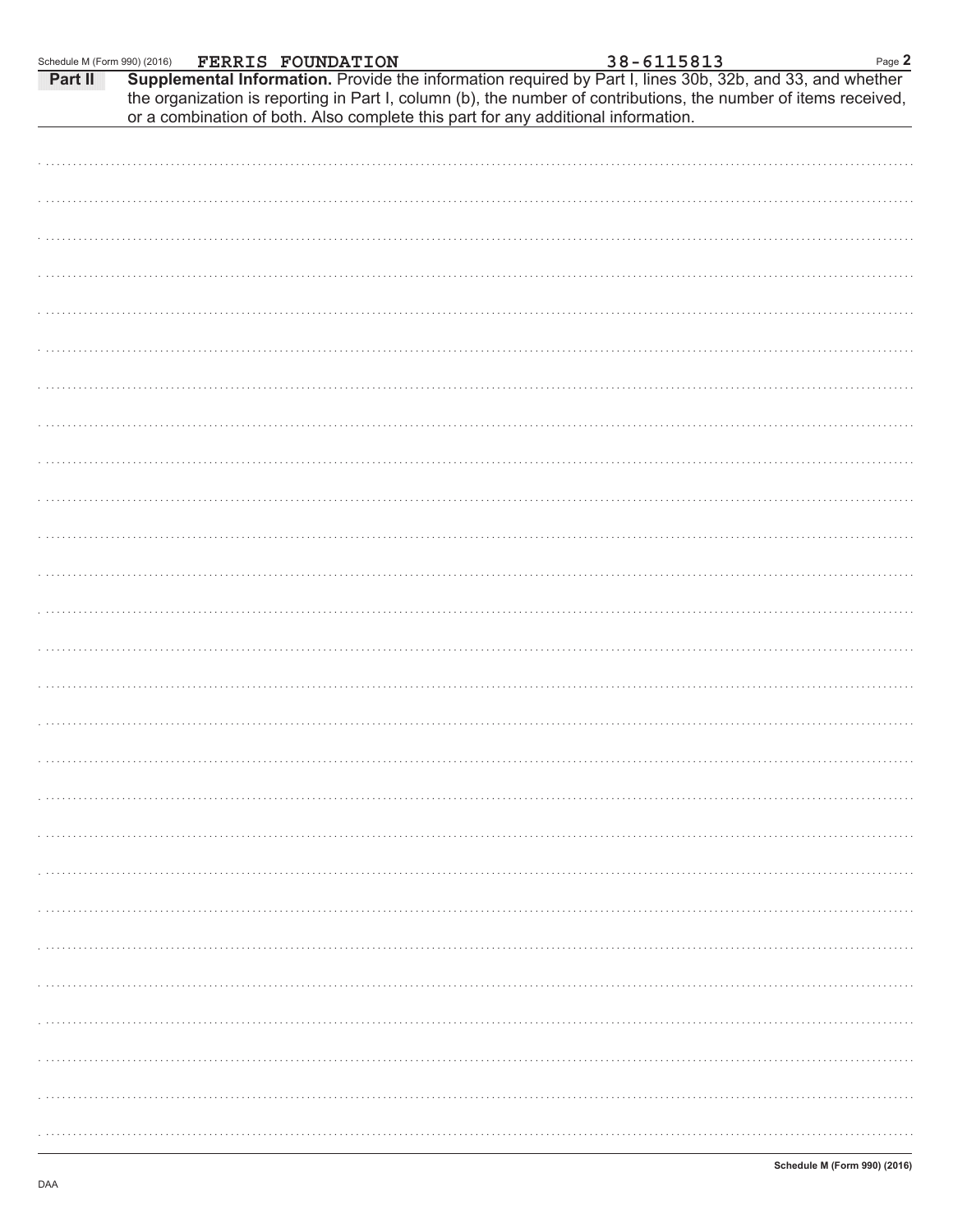| <b>SCHEDULE O</b>                                           | Supplemental Information to Form 990 or 990-EZ                                                                                                |                                       |                                                     | OMB No. 1545-0047     |
|-------------------------------------------------------------|-----------------------------------------------------------------------------------------------------------------------------------------------|---------------------------------------|-----------------------------------------------------|-----------------------|
| (Form 990 or 990-EZ)                                        | 2016                                                                                                                                          |                                       |                                                     |                       |
| Department of the Treasury<br>Internal Revenue Service<br>⋫ | Attach to Form 990 or 990-EZ.<br>Information about Schedule O (Form 990 or 990-EZ) and its instructions is at www.irs.gov/form990. Inspection |                                       |                                                     | <b>Open to Public</b> |
| Name of the organization<br><b>FERRIS</b>                   | <b>FOUNDATION</b>                                                                                                                             |                                       | <b>Employer identification number</b><br>38-6115813 |                       |
| FORM 990, PART                                              | ADDITIONAL INFORMATION<br>VI<br>$\overline{\phantom{a}}$                                                                                      |                                       |                                                     |                       |
|                                                             | ALL LINES LEFT BLANK ARE NOT APPLICABLE TO THE ORGANIZATION.                                                                                  |                                       |                                                     |                       |
| 13:<br>LINE                                                 | WRITTEN WHISTLEBLOWER POLICY:                                                                                                                 |                                       |                                                     |                       |
| THE ORGANIZATION DOES                                       | <b>NOT</b><br><b>HAVE</b>                                                                                                                     | ITS OWN WHISTLEBLOWER POLICY THAT ITS |                                                     |                       |
|                                                             | GOVERNING BODY FORMALLY ADOPTED. HOWEVER,                                                                                                     | THE ORGANIZATION IS                   |                                                     |                       |
| <b>COVERED BY THE STATE</b>                                 | MICHIGAN WHISTLEBLOWER LAW.<br>OF                                                                                                             |                                       |                                                     |                       |
| 15:<br>THE BOARD<br>LINE                                    | OF<br><b>DIRECTORS</b><br><b>VOLUNTEER</b>                                                                                                    | THEIR<br>TIME                         | TO THE FERRIS                                       |                       |
| FOUNDATION.                                                 | SIX OF<br>THE<br>DIRECTORS WORK FOR AND RECEIVE COMPENSATION FROM A                                                                           |                                       |                                                     |                       |
| <b>RELATED ENTITY</b>                                       | (FERRIS<br><b>STATE</b><br>UNIVERSITY)                                                                                                        | THE<br>UNIVERSITY BOARD               |                                                     | OF<br>TRUSTEES        |
| <b>NEGOTIATES</b>                                           | HIS<br>WITH THE<br><b>PRESIDENT</b><br>ON.                                                                                                    | CONTRACT.                             | <b>EMPLOYEE WAGES</b>                               | ARE<br>SET BY         |
| <b>THE PRESIDENT</b>                                        | WITH CONSULTATION<br>OF<br>THE                                                                                                                | <b>BOARD IF</b><br>APPROPRIATE.       |                                                     | COMPARABILITY         |
| DATA IS USED                                                | <b>SETTING</b><br><b>WAGES</b><br>FOR KEY<br>WHEN                                                                                             | <b>EMPLOYEES.</b>                     | THE MOST                                            | <b>RECENT YEAR</b>    |
|                                                             | THIS PROCESS WAS UNDERTAKEN WAS FISCAL YEAR 2016.                                                                                             |                                       |                                                     |                       |
|                                                             | FORM 990, PART VI, LINE 11B - ORGANIZATION'S PROCESS TO REVIEW FORM 990                                                                       |                                       |                                                     |                       |
|                                                             | THE FOUNDATION BOARD AUDIT COMMITTEE WAS PROVIDED A PDF OF THE FORM 990 TO                                                                    |                                       |                                                     |                       |
|                                                             | REVIEW VIA EMAIL BEFORE IT WAS SUBMITTED, AND IT HAS BEEN SHARED AS AN<br>INFORMATIONAL ITEM WITH THE FULL BOARD.                             |                                       |                                                     |                       |
|                                                             |                                                                                                                                               |                                       |                                                     |                       |

 **FORM 990, PART VI, LINE 12C - ENFORCEMENT OF CONFLICTS POLICY ALL DIRECTORS, HONORARY LIFE MEMBERS AND COMMITTEE MEMBERS, AND EMPLOYEES OF THE FERRIS FOUNDATION ARE TO COMPLETE A CONFLICT OF INTEREST QUESTIONNAIRE ANNUALLY. DIRECTORS OR MEMBERS WITH A POTENTIAL CONFLICT OF**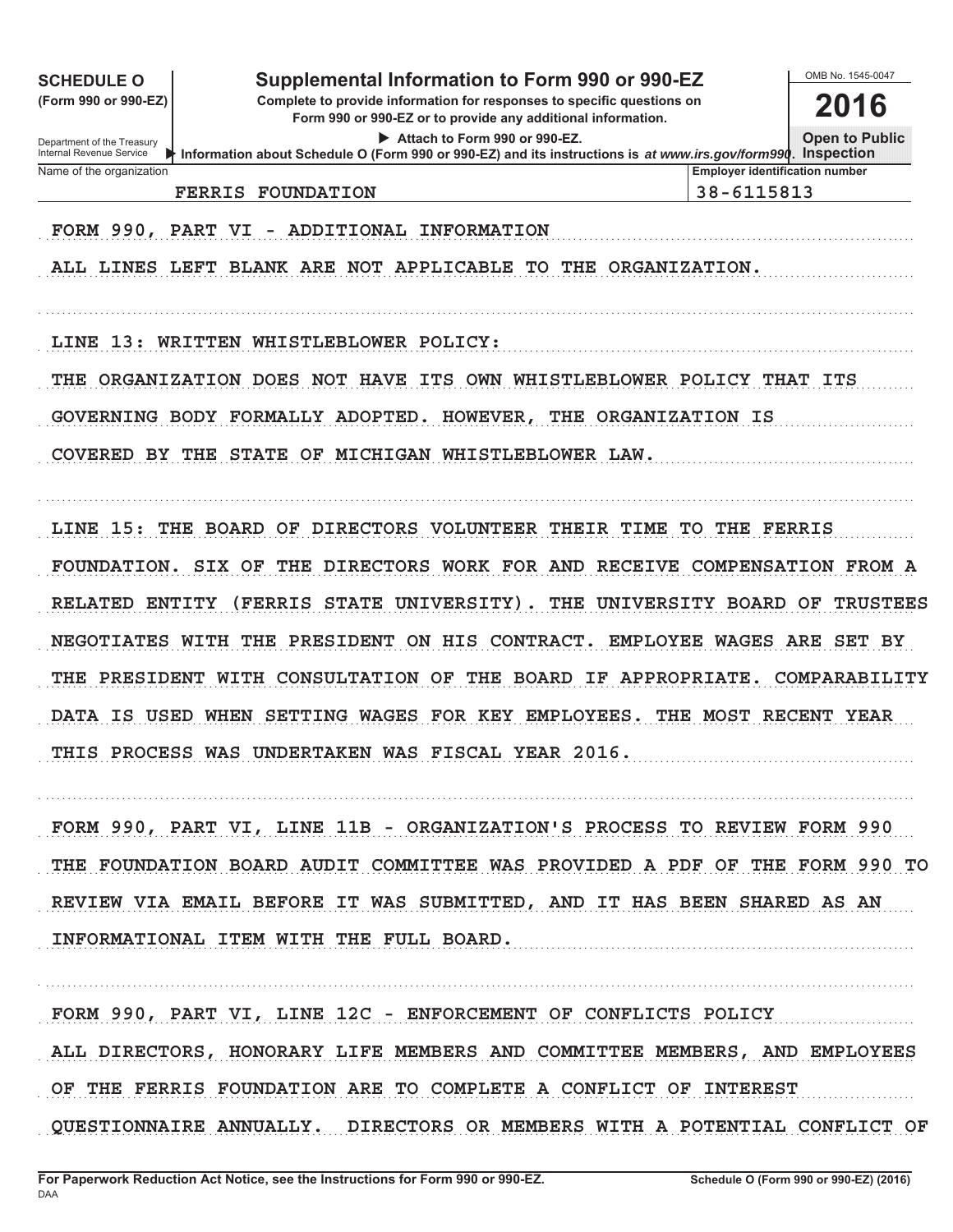| Name of the organization<br>38-6115813<br><b>FERRIS FOUNDATION</b>         | <b>Employer identification number</b> |
|----------------------------------------------------------------------------|---------------------------------------|
|                                                                            |                                       |
|                                                                            |                                       |
| INTEREST ARE TO GIVE FULL FACTUAL DISCLOSURE TO THE BOARD OF DIRECTORS.    |                                       |
| SUCH DIRECTORS OR MEMBERS SHALL ABSENT THEMSELVES DURING THE REVIEW OF THE |                                       |
| MATTER BY THE BOARD OF DIRECTORS AND ITS VOTING ON THE MATTER, WHICH WOULD |                                       |
| BE REFLECTED IN THE MEETING MINUTES.                                       |                                       |
|                                                                            |                                       |
| FORM 990, PART VI, LINE 19 - GOVERNING DOCUMENTS DISCLOSURE EXPLANATION    |                                       |
| THE BYLAWS, FORM 990 TAX RETURN, AND FINANCIAL STATEMENTS ARE MADE         |                                       |
| AVAILABLE ON THE FOUNDATION WEBSITE. OTHER DOCUMENTS, INCLUDING THE        |                                       |
| CONFLICT OF INTEREST POLICY, ARTICLES OF INCORPORATION, AND IRS            |                                       |
| DETERMINATION LETTER, ARE AVAILABLE UPON REQUEST THROUGH THE FOUNDATION    |                                       |
|                                                                            |                                       |
| OFFICE.                                                                    |                                       |
|                                                                            |                                       |
| FORM 990, PART XI, LINE 9 - OTHER CHANGES IN NET ASSETS EXPLANATION        |                                       |
| CHANGE IN SPLIT-INTEREST AGREEMENT                                         | \$<br>$-25, 239$                      |
| FUNDRAISING EXP - ADJ REVENUE ON SCH. D, PART XI, LINE 4B \$               | 174,735                               |
| FUNDRAISING EXP - ADJ EXPENSE ON SCH. D, PART XII, LINE 2D \$ -174,735     |                                       |
| <b>TOTAL</b>                                                               | \$<br>$-25, 239$                      |
|                                                                            |                                       |
|                                                                            |                                       |
|                                                                            |                                       |
|                                                                            |                                       |
|                                                                            |                                       |
|                                                                            |                                       |
|                                                                            |                                       |
|                                                                            |                                       |
|                                                                            |                                       |
|                                                                            |                                       |
|                                                                            | PAGE 1 OF 1                           |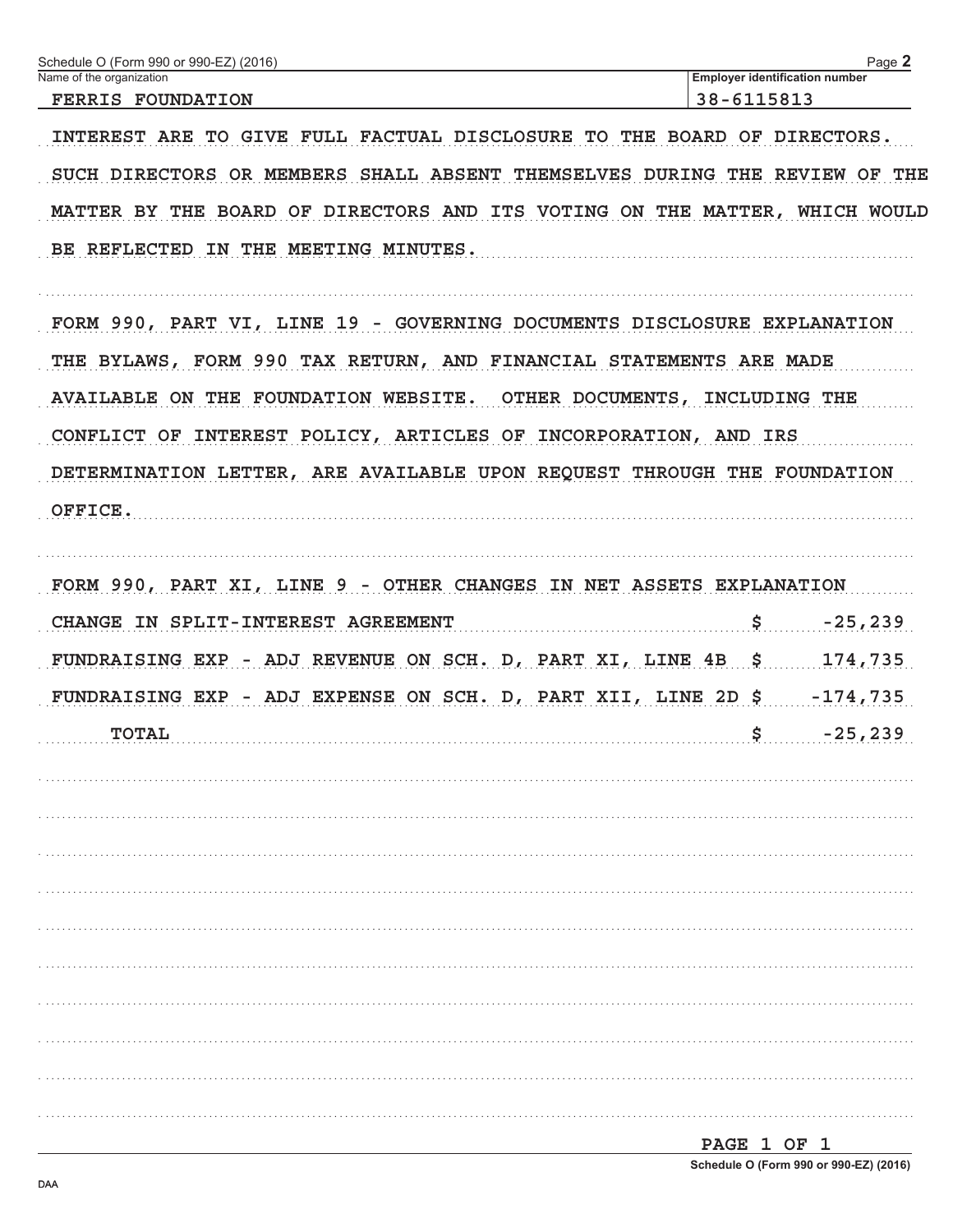| <b>SCHEDULE R</b><br>(Form 990)<br>Department of the Treasury<br>Internal Revenue Service |                                           | <b>Related Organizations and Unrelated Partnerships</b><br>> Complete if the organization answered "Yes" on Form 990, Part IV, line 33, 34, 35b, 36, or 37.<br>Attach to Form 990.<br>Information about Schedule R (Form 990) and its instructions is at www.irs.gov/form990. |                         |                                                     |                                   |                                                        |                           |                                                     |                                                                       |  |  |  |  |
|-------------------------------------------------------------------------------------------|-------------------------------------------|-------------------------------------------------------------------------------------------------------------------------------------------------------------------------------------------------------------------------------------------------------------------------------|-------------------------|-----------------------------------------------------|-----------------------------------|--------------------------------------------------------|---------------------------|-----------------------------------------------------|-----------------------------------------------------------------------|--|--|--|--|
| Name of the organization                                                                  |                                           | <b>FERRIS FOUNDATION</b>                                                                                                                                                                                                                                                      |                         |                                                     |                                   |                                                        |                           | <b>Employer identification number</b><br>38-6115813 |                                                                       |  |  |  |  |
| Part I                                                                                    |                                           | Identification of Disregarded Entities Complete if the organization answered "Yes" on Form 990, Part IV, line 33.                                                                                                                                                             |                         |                                                     |                                   |                                                        |                           |                                                     |                                                                       |  |  |  |  |
| (a)<br>Name, address, and EIN (if applicable) of disregarded entity                       |                                           |                                                                                                                                                                                                                                                                               | (b)<br>Primary activity | (c)<br>Legal domicile (state<br>or foreign country) |                                   | (d)<br>Total income                                    | (e)<br>End-of-year assets |                                                     | (f)<br>Direct controlling<br>entity                                   |  |  |  |  |
| (1)                                                                                       |                                           |                                                                                                                                                                                                                                                                               |                         |                                                     |                                   |                                                        |                           |                                                     |                                                                       |  |  |  |  |
| (2)                                                                                       |                                           |                                                                                                                                                                                                                                                                               |                         |                                                     |                                   |                                                        |                           |                                                     |                                                                       |  |  |  |  |
| (3)                                                                                       |                                           |                                                                                                                                                                                                                                                                               |                         |                                                     |                                   |                                                        |                           |                                                     |                                                                       |  |  |  |  |
| (4)                                                                                       |                                           |                                                                                                                                                                                                                                                                               |                         |                                                     |                                   |                                                        |                           |                                                     |                                                                       |  |  |  |  |
| (5)                                                                                       |                                           |                                                                                                                                                                                                                                                                               |                         |                                                     |                                   |                                                        |                           |                                                     |                                                                       |  |  |  |  |
| Part II                                                                                   |                                           | Identification of Related Tax-Exempt Organizations Complete if the organization answered "Yes" on Form 990, Part IV, line 34 because it had<br>one or more related tax-exempt organizations during the tax year.                                                              |                         |                                                     |                                   |                                                        |                           |                                                     |                                                                       |  |  |  |  |
|                                                                                           |                                           | (a)<br>Name, address, and EIN of related organization                                                                                                                                                                                                                         | (b)<br>Primary activity | (c)<br>Legal domicile (state<br>or foreign country) | (d)<br><b>Exempt Code section</b> | (e)<br>Public charity status<br>(if section 501(c)(3)) |                           | (f)<br>Direct controlling<br>entity                 | $(g)$<br>Section 512(b)(13)<br>controlled entity?<br>Yes<br><b>No</b> |  |  |  |  |
| (1)                                                                                       | 1201 S. STATE STREET<br><b>BIG RAPIDS</b> | FERRIS STATE UNIVERSITY<br>38-6005159<br>MI 49307                                                                                                                                                                                                                             | UNIVERSITY              | МI                                                  | 115                               | 6                                                      | N/A                       |                                                     | х                                                                     |  |  |  |  |
| (2)                                                                                       |                                           |                                                                                                                                                                                                                                                                               |                         |                                                     |                                   |                                                        |                           |                                                     |                                                                       |  |  |  |  |
| (3)                                                                                       |                                           |                                                                                                                                                                                                                                                                               |                         |                                                     |                                   |                                                        |                           |                                                     |                                                                       |  |  |  |  |
| (4)                                                                                       |                                           |                                                                                                                                                                                                                                                                               |                         |                                                     |                                   |                                                        |                           |                                                     |                                                                       |  |  |  |  |
| (5)                                                                                       |                                           |                                                                                                                                                                                                                                                                               |                         |                                                     |                                   |                                                        |                           |                                                     |                                                                       |  |  |  |  |
|                                                                                           |                                           |                                                                                                                                                                                                                                                                               |                         |                                                     |                                   |                                                        |                           |                                                     |                                                                       |  |  |  |  |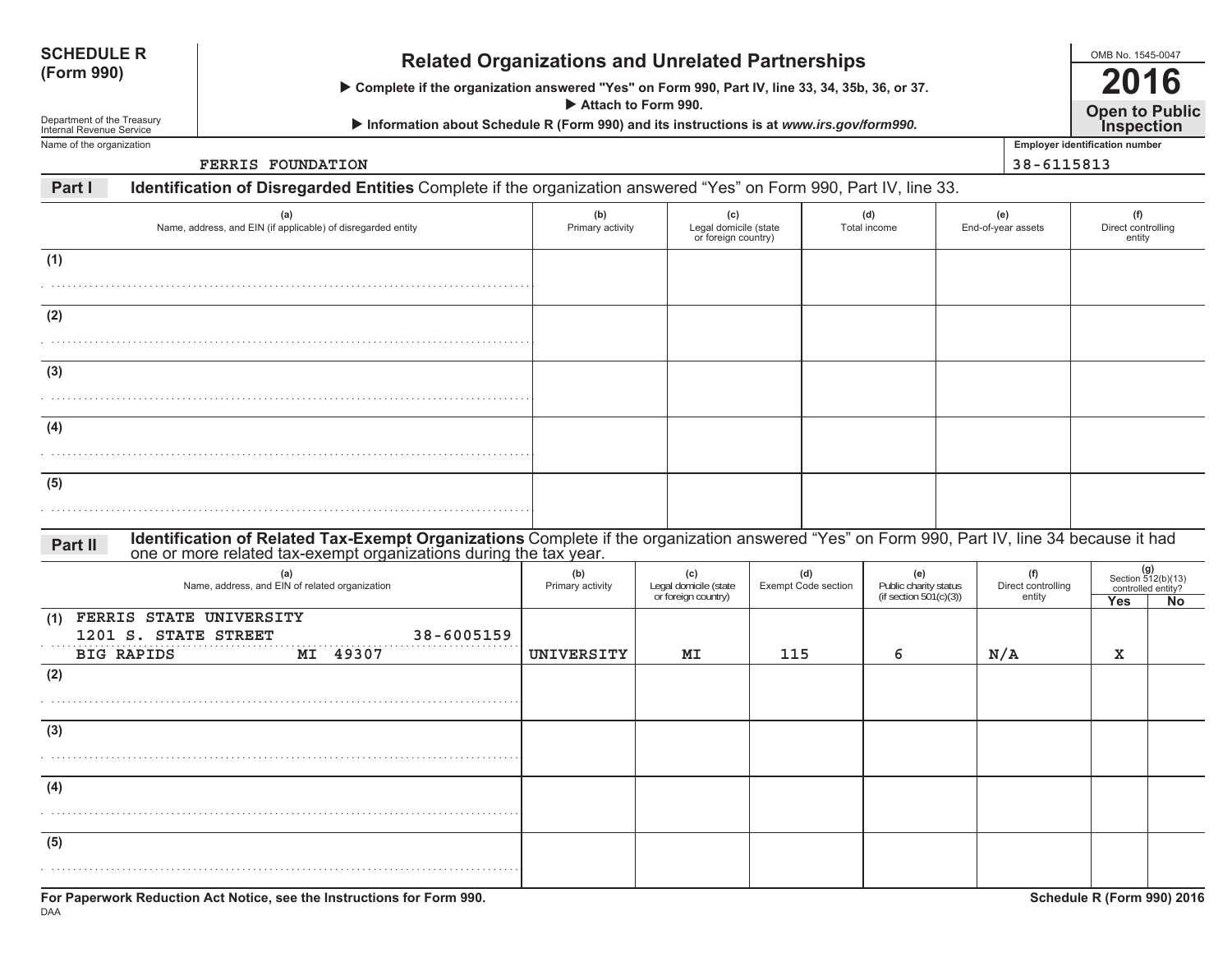**Part III** 

## $\blacksquare$  Schedule R (Form 990) 2016  $\blacksquare$   $\blacksquare$   $\blacksquare$   $\blacksquare$   $\blacksquare$   $\blacksquare$   $\blacksquare$   $\blacksquare$   $\blacksquare$   $\blacksquare$   $\blacksquare$   $\blacksquare$   $\blacksquare$   $\blacksquare$   $\blacksquare$   $\blacksquare$   $\blacksquare$   $\blacksquare$   $\blacksquare$   $\blacksquare$   $\blacksquare$   $\blacksquare$   $\blacksquare$   $\blacksquare$   $\blacksquare$   $\blacksquare$   $\blacksquare$ **,GHQURISHOL IID DENGIFISHTIF ISS INTERNATION OF READ OF READ OF SALLY, Inc. 34 Dark Profers of the Sarpt Bernso<br>By Decause it had one or more related organizations treated as a partnership during the tax year.**

| <u>because it had one or more related organizations treated as a partnership during the tax year.</u><br>(a)<br>Name, address, and EIN of<br>related organization                                                                                                                                 | (b)<br>(c)<br>Primary activity<br>Legal<br>domicile<br>(state or<br>foreign<br>country) |  | (d)<br>Direct controlling<br>entity                    | (e)<br>Predominant<br>income (related,<br>unrelated,<br>excluded from<br>tax under<br>sections 512-514) | (f)<br>Share of total<br>income                        |                                 | (g)<br>Share of end-of-<br>year assets |                    | (i)<br>(h)<br>Dispro-<br>Code V-UBI<br>portionate<br>amount in box 20<br>alloc.?<br>of Schedule K-1<br>(Form 1065)<br>Yes No |  |                                | (j)<br>General or<br>managing<br>partner?<br>Yes No |     | (k)<br>Percentage<br>ownership                          |
|---------------------------------------------------------------------------------------------------------------------------------------------------------------------------------------------------------------------------------------------------------------------------------------------------|-----------------------------------------------------------------------------------------|--|--------------------------------------------------------|---------------------------------------------------------------------------------------------------------|--------------------------------------------------------|---------------------------------|----------------------------------------|--------------------|------------------------------------------------------------------------------------------------------------------------------|--|--------------------------------|-----------------------------------------------------|-----|---------------------------------------------------------|
| (1)                                                                                                                                                                                                                                                                                               |                                                                                         |  |                                                        |                                                                                                         |                                                        |                                 |                                        |                    |                                                                                                                              |  |                                |                                                     |     |                                                         |
| (2)                                                                                                                                                                                                                                                                                               |                                                                                         |  |                                                        |                                                                                                         |                                                        |                                 |                                        |                    |                                                                                                                              |  |                                |                                                     |     |                                                         |
| (3)                                                                                                                                                                                                                                                                                               |                                                                                         |  |                                                        |                                                                                                         |                                                        |                                 |                                        |                    |                                                                                                                              |  |                                |                                                     |     |                                                         |
| (4)                                                                                                                                                                                                                                                                                               |                                                                                         |  |                                                        |                                                                                                         |                                                        |                                 |                                        |                    |                                                                                                                              |  |                                |                                                     |     |                                                         |
| Identification of Related Organizations Taxable as a Corporation or Trust Complete if the organization answered "Yes" on Form 990, Part IV, line 34 because it had one or more related organizations treated as a corporation<br>Part IV<br>(a)<br>Name, address, and EIN of related organization | (b)<br>Primary activity                                                                 |  | (c)<br>Legal domicile<br>(state or<br>foreign country) | (d)<br>Direct controlling<br>entity                                                                     | (e)<br>Type of entity<br>(C corp, S corp,<br>or trust) | (f)<br>Share of total<br>income |                                        | end-of-year assets | (g)<br>Share of                                                                                                              |  | (h)<br>Percentage<br>ownership |                                                     |     | (i)<br>Section<br>$512(b)(13)$<br>controlled<br>entity? |
| (1)                                                                                                                                                                                                                                                                                               |                                                                                         |  |                                                        |                                                                                                         |                                                        |                                 |                                        |                    |                                                                                                                              |  |                                |                                                     | Yes | No                                                      |
| (2)                                                                                                                                                                                                                                                                                               |                                                                                         |  |                                                        |                                                                                                         |                                                        |                                 |                                        |                    |                                                                                                                              |  |                                |                                                     |     |                                                         |
| (3)                                                                                                                                                                                                                                                                                               |                                                                                         |  |                                                        |                                                                                                         |                                                        |                                 |                                        |                    |                                                                                                                              |  |                                |                                                     |     |                                                         |
| (4)                                                                                                                                                                                                                                                                                               |                                                                                         |  |                                                        |                                                                                                         |                                                        |                                 |                                        |                    |                                                                                                                              |  |                                |                                                     |     |                                                         |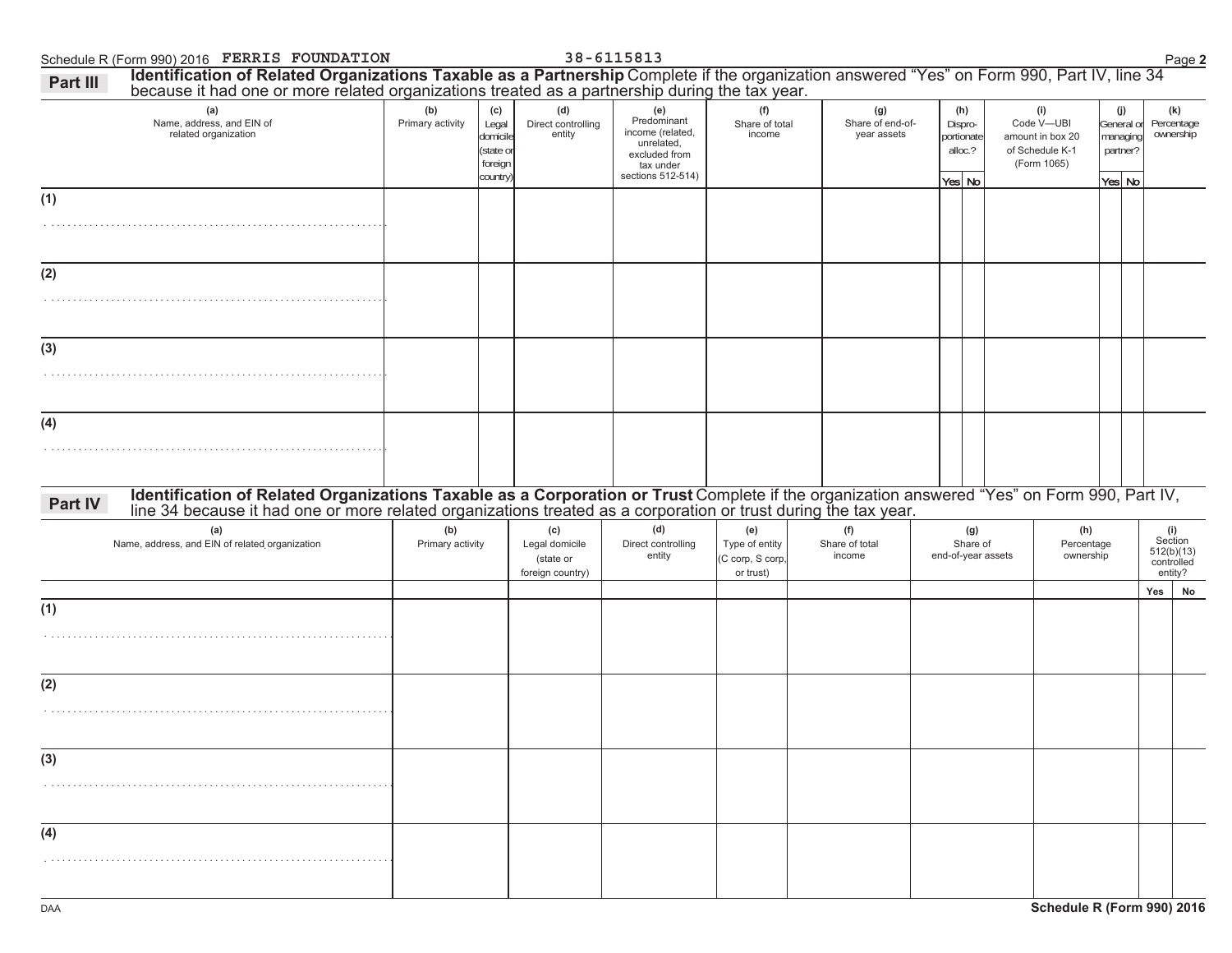Part V

Transactions With Related Organizations Complete if the organization answered "Yes" on Form 990, Part IV, line 34, 35b, or 36.

|                                                                                                                                                                                                                                     | Note: Complete line 1 if any entity is listed in Parts II, III, or IV of this schedule.                                                                                                                                        |              |                 |                                       |                                  | Yes <sup> </sup> | <b>No</b>    |  |  |  |
|-------------------------------------------------------------------------------------------------------------------------------------------------------------------------------------------------------------------------------------|--------------------------------------------------------------------------------------------------------------------------------------------------------------------------------------------------------------------------------|--------------|-----------------|---------------------------------------|----------------------------------|------------------|--------------|--|--|--|
| 1 During the tax year, did the organization engage in any of the following transactions with one or more related organizations listed in Parts II-IV?                                                                               |                                                                                                                                                                                                                                |              |                 |                                       |                                  |                  |              |  |  |  |
| a Receipt of (i) interest, (ii) annuities, (iii) royalties, or (iv) rent from a controlled entity [1] controlled entity controlled entity and controlled entity contains and the substitution of (i) interest, (ii) annuities,      |                                                                                                                                                                                                                                |              |                 |                                       |                                  |                  |              |  |  |  |
| <b>b</b> Gift, grant, or capital contribution to related organization(s) encourse contained and contained and contained and contribution to related organization(s) encourse contained and contained and contained and contained an |                                                                                                                                                                                                                                |              |                 |                                       |                                  |                  |              |  |  |  |
| c Gift, grant, or capital contribution from related organization(s) encourance contains and contained a substantial contribution from related organization(s) encourance contains and contained a substantial contribution of       |                                                                                                                                                                                                                                |              |                 |                                       |                                  |                  |              |  |  |  |
| d Loans or loan guarantees to or for related organization(s) encourance contains an account of the container and container and container and container and container and container and container and container and container a      |                                                                                                                                                                                                                                |              |                 |                                       |                                  |                  |              |  |  |  |
| e Loans or loan guarantees by related organization(s) encourance control and contain a control of the control or control or control or control or control or control or control or control or control or control or control or      |                                                                                                                                                                                                                                |              |                 |                                       |                                  |                  |              |  |  |  |
|                                                                                                                                                                                                                                     |                                                                                                                                                                                                                                |              |                 |                                       |                                  |                  |              |  |  |  |
| f Dividends from related organization(s)                                                                                                                                                                                            |                                                                                                                                                                                                                                |              |                 |                                       |                                  |                  |              |  |  |  |
|                                                                                                                                                                                                                                     | g Sale of assets to related organization(s)                                                                                                                                                                                    |              |                 |                                       | 1 <sub>q</sub>                   |                  | $\mathbf x$  |  |  |  |
|                                                                                                                                                                                                                                     | h Purchase of assets from related organization(s) encourance contains a container and container and container and container and container and container and container and container and container and container and container  |              |                 |                                       | 1 <sub>h</sub>                   |                  | $\mathbf x$  |  |  |  |
|                                                                                                                                                                                                                                     | i Exchange of assets with related organization(s) with an experiment control to the control of the control of the control or control or the control or control or control or control or control or control of the control of t |              |                 |                                       | 1i                               |                  | $\mathbf x$  |  |  |  |
|                                                                                                                                                                                                                                     |                                                                                                                                                                                                                                |              |                 |                                       | 1 <sub>i</sub>                   |                  | $\mathbf x$  |  |  |  |
|                                                                                                                                                                                                                                     |                                                                                                                                                                                                                                |              |                 |                                       |                                  |                  |              |  |  |  |
|                                                                                                                                                                                                                                     | k Lease of facilities, equipment, or other assets from related organization(s)                                                                                                                                                 |              |                 |                                       | 1k                               | x                |              |  |  |  |
|                                                                                                                                                                                                                                     |                                                                                                                                                                                                                                |              |                 |                                       | 11                               | $\mathbf x$      |              |  |  |  |
|                                                                                                                                                                                                                                     |                                                                                                                                                                                                                                |              |                 |                                       | 1 <sub>m</sub>                   | $\mathbf x$      |              |  |  |  |
| n Sharing of facilities, equipment, mailing lists, or other assets with related organization(s) [1] contained contained accommodal contained accommodal contained accommodal contained as a set of the state of the relation o      |                                                                                                                                                                                                                                |              |                 |                                       |                                  |                  |              |  |  |  |
| o Sharing of paid employees with related organization(s)                                                                                                                                                                            |                                                                                                                                                                                                                                |              |                 |                                       |                                  |                  |              |  |  |  |
|                                                                                                                                                                                                                                     |                                                                                                                                                                                                                                |              |                 |                                       |                                  |                  |              |  |  |  |
| p Reimbursement paid to related organization(s) for expenses                                                                                                                                                                        |                                                                                                                                                                                                                                |              |                 |                                       |                                  |                  |              |  |  |  |
|                                                                                                                                                                                                                                     | <b>q</b> Reimbursement paid by related organization(s) for expenses                                                                                                                                                            |              |                 |                                       | 1 <sub>p</sub><br>1 <sub>q</sub> |                  | $\mathbf{x}$ |  |  |  |
|                                                                                                                                                                                                                                     |                                                                                                                                                                                                                                |              |                 |                                       |                                  |                  |              |  |  |  |
|                                                                                                                                                                                                                                     | r Other transfer of cash or property to related organization(s) Materian Community and the content of the transfer of cash or property to related organization(s) Materian Community and Community and Community and Community |              |                 |                                       | 1r                               | x                |              |  |  |  |
|                                                                                                                                                                                                                                     | s Other transfer of cash or property from related organization(s)                                                                                                                                                              |              |                 |                                       | 1s                               |                  | $\mathbf{x}$ |  |  |  |
|                                                                                                                                                                                                                                     | 2 If the answer to any of the above is "Yes," see the instructions for information on who must complete this line, including covered relationships and transaction thresholds.                                                 |              |                 |                                       |                                  |                  |              |  |  |  |
|                                                                                                                                                                                                                                     | (a)                                                                                                                                                                                                                            | (b)          | (c)             | (d)                                   |                                  |                  |              |  |  |  |
|                                                                                                                                                                                                                                     | Name of related organization                                                                                                                                                                                                   | Transaction  | Amount involved | Method of determining amount involved |                                  |                  |              |  |  |  |
|                                                                                                                                                                                                                                     |                                                                                                                                                                                                                                | $type(a-s)$  |                 |                                       |                                  |                  |              |  |  |  |
|                                                                                                                                                                                                                                     |                                                                                                                                                                                                                                |              |                 |                                       |                                  |                  |              |  |  |  |
| (1)                                                                                                                                                                                                                                 | FERRIS STATE UNIVERSITY                                                                                                                                                                                                        | в            | 1,563,919       | <b>ACTUAL CASH</b>                    |                                  |                  |              |  |  |  |
|                                                                                                                                                                                                                                     |                                                                                                                                                                                                                                |              |                 |                                       |                                  |                  |              |  |  |  |
| (2)                                                                                                                                                                                                                                 | FERRIS STATE UNIVERSITY                                                                                                                                                                                                        | C            | 316,394         | <b>ACTUAL CASH</b>                    |                                  |                  |              |  |  |  |
|                                                                                                                                                                                                                                     |                                                                                                                                                                                                                                |              |                 |                                       |                                  |                  |              |  |  |  |
| (3)                                                                                                                                                                                                                                 | FERRIS STATE UNIVERSITY                                                                                                                                                                                                        | M            | 2,247,326       | SALARY AND EST. BENEFITS              |                                  |                  |              |  |  |  |
|                                                                                                                                                                                                                                     |                                                                                                                                                                                                                                |              |                 |                                       |                                  |                  |              |  |  |  |
| (4)                                                                                                                                                                                                                                 | FERRIS STATE UNIVERSITY                                                                                                                                                                                                        | P            | 214,900         | <b>ACTUAL CASH TRANSFERRED</b>        |                                  |                  |              |  |  |  |
|                                                                                                                                                                                                                                     |                                                                                                                                                                                                                                |              |                 |                                       |                                  |                  |              |  |  |  |
| (5)                                                                                                                                                                                                                                 | FERRIS STATE UNIVERSITY                                                                                                                                                                                                        | $\mathbb{R}$ | 4,426,562       | <b>ACTUAL GIFTS TRANSFERRED</b>       |                                  |                  |              |  |  |  |
|                                                                                                                                                                                                                                     |                                                                                                                                                                                                                                |              |                 |                                       |                                  |                  |              |  |  |  |
| (6)                                                                                                                                                                                                                                 |                                                                                                                                                                                                                                |              |                 |                                       |                                  |                  |              |  |  |  |
|                                                                                                                                                                                                                                     |                                                                                                                                                                                                                                |              |                 |                                       |                                  |                  |              |  |  |  |

Page 3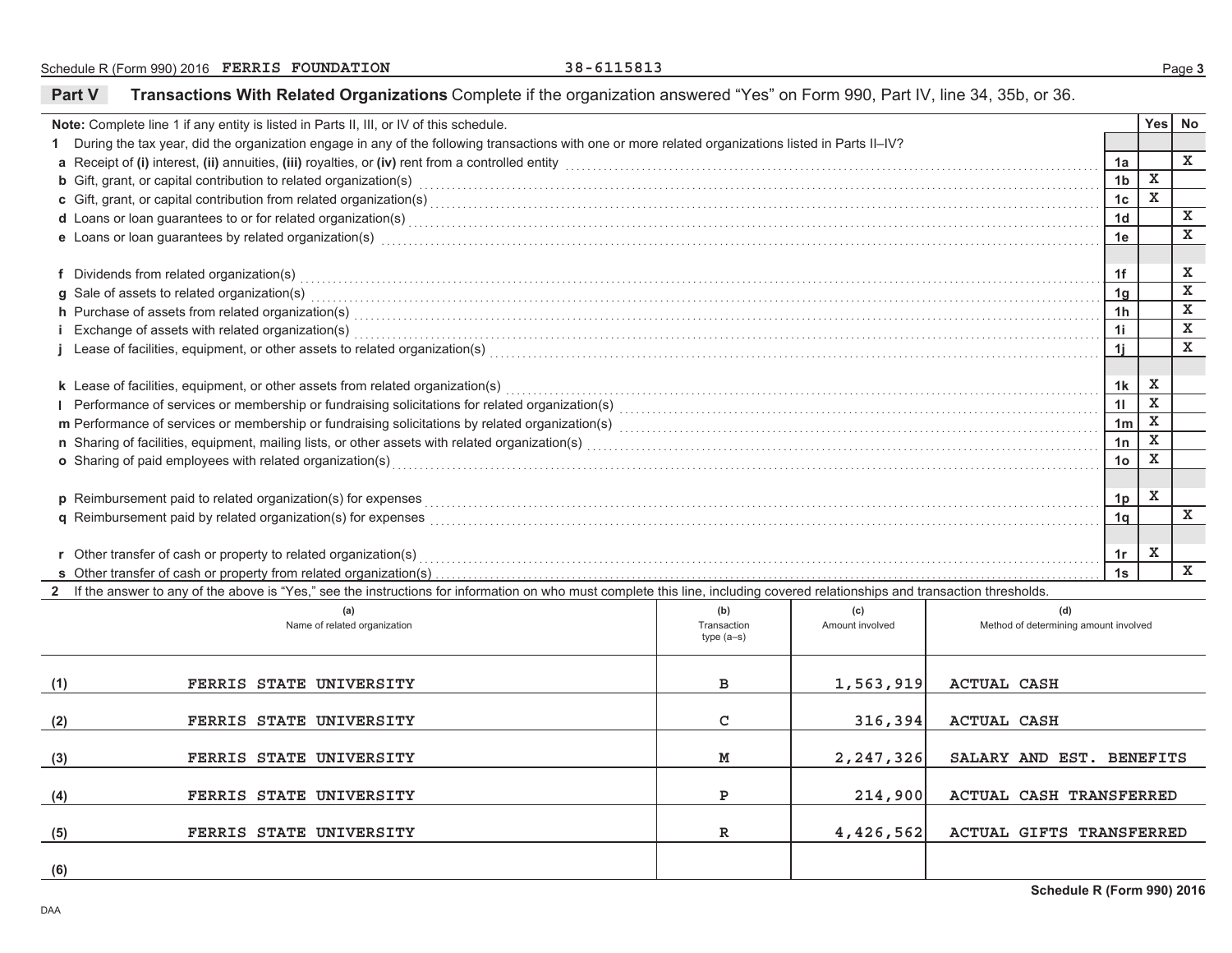### **Part VI Unrelated Organizations Taxable as a Partnership** Complete if the organization answered "Yes" on Form 990, Part IV, line 37.

Provide the following information for each entity taxed as a partnership through which the organization conducted more than five percent of its activities (measured by total assets or gross revenue) that was not a related organization. See instructions regarding exclusion for certain investment partnerships.

|                                         | - ອ--- --- -ອ           |                                                  |                                                                                 |                                                                   |  |                                 |                                          |                                         |    |                                                                         |                                           |    |                                |  |
|-----------------------------------------|-------------------------|--------------------------------------------------|---------------------------------------------------------------------------------|-------------------------------------------------------------------|--|---------------------------------|------------------------------------------|-----------------------------------------|----|-------------------------------------------------------------------------|-------------------------------------------|----|--------------------------------|--|
| (a)<br>Name, address, and EIN of entity | (b)<br>Primary activity | (c)<br>Legal<br>domicile<br>(state or<br>foreign | (d)<br>Predominant<br>income (related,<br>unrelated, excluded<br>from tax under | (e)<br>Are all partners<br>section<br>501(c)(3)<br>organizations? |  | (f)<br>Share of<br>total income | (g)<br>Share of<br>end-of-year<br>assets | (h)<br>Disproportionate<br>allocations? |    | (i)<br>Code V-UBI<br>amount in box 20<br>of Schedule K-1<br>(Form 1065) | (j)<br>General or<br>managing<br>partner? |    | (k)<br>Percentage<br>ownership |  |
|                                         |                         | country)                                         | sections 512-514)                                                               | Yes No                                                            |  |                                 |                                          | Yes                                     | No |                                                                         | Yes                                       | No |                                |  |
|                                         |                         |                                                  |                                                                                 |                                                                   |  |                                 |                                          |                                         |    |                                                                         |                                           |    |                                |  |
| (1)                                     |                         |                                                  |                                                                                 |                                                                   |  |                                 |                                          |                                         |    |                                                                         |                                           |    |                                |  |
|                                         |                         |                                                  |                                                                                 |                                                                   |  |                                 |                                          |                                         |    |                                                                         |                                           |    |                                |  |
|                                         |                         |                                                  |                                                                                 |                                                                   |  |                                 |                                          |                                         |    |                                                                         |                                           |    |                                |  |
| (2)                                     |                         |                                                  |                                                                                 |                                                                   |  |                                 |                                          |                                         |    |                                                                         |                                           |    |                                |  |
|                                         |                         |                                                  |                                                                                 |                                                                   |  |                                 |                                          |                                         |    |                                                                         |                                           |    |                                |  |
|                                         |                         |                                                  |                                                                                 |                                                                   |  |                                 |                                          |                                         |    |                                                                         |                                           |    |                                |  |
| (3)                                     |                         |                                                  |                                                                                 |                                                                   |  |                                 |                                          |                                         |    |                                                                         |                                           |    |                                |  |
|                                         |                         |                                                  |                                                                                 |                                                                   |  |                                 |                                          |                                         |    |                                                                         |                                           |    |                                |  |
|                                         |                         |                                                  |                                                                                 |                                                                   |  |                                 |                                          |                                         |    |                                                                         |                                           |    |                                |  |
|                                         |                         |                                                  |                                                                                 |                                                                   |  |                                 |                                          |                                         |    |                                                                         |                                           |    |                                |  |
| (4)                                     |                         |                                                  |                                                                                 |                                                                   |  |                                 |                                          |                                         |    |                                                                         |                                           |    |                                |  |
|                                         |                         |                                                  |                                                                                 |                                                                   |  |                                 |                                          |                                         |    |                                                                         |                                           |    |                                |  |
|                                         |                         |                                                  |                                                                                 |                                                                   |  |                                 |                                          |                                         |    |                                                                         |                                           |    |                                |  |
| (5)                                     |                         |                                                  |                                                                                 |                                                                   |  |                                 |                                          |                                         |    |                                                                         |                                           |    |                                |  |
|                                         |                         |                                                  |                                                                                 |                                                                   |  |                                 |                                          |                                         |    |                                                                         |                                           |    |                                |  |
|                                         |                         |                                                  |                                                                                 |                                                                   |  |                                 |                                          |                                         |    |                                                                         |                                           |    |                                |  |
| (6)                                     |                         |                                                  |                                                                                 |                                                                   |  |                                 |                                          |                                         |    |                                                                         |                                           |    |                                |  |
|                                         |                         |                                                  |                                                                                 |                                                                   |  |                                 |                                          |                                         |    |                                                                         |                                           |    |                                |  |
|                                         |                         |                                                  |                                                                                 |                                                                   |  |                                 |                                          |                                         |    |                                                                         |                                           |    |                                |  |
|                                         |                         |                                                  |                                                                                 |                                                                   |  |                                 |                                          |                                         |    |                                                                         |                                           |    |                                |  |
| (7)                                     |                         |                                                  |                                                                                 |                                                                   |  |                                 |                                          |                                         |    |                                                                         |                                           |    |                                |  |
|                                         |                         |                                                  |                                                                                 |                                                                   |  |                                 |                                          |                                         |    |                                                                         |                                           |    |                                |  |
|                                         |                         |                                                  |                                                                                 |                                                                   |  |                                 |                                          |                                         |    |                                                                         |                                           |    |                                |  |
| (8)                                     |                         |                                                  |                                                                                 |                                                                   |  |                                 |                                          |                                         |    |                                                                         |                                           |    |                                |  |
|                                         |                         |                                                  |                                                                                 |                                                                   |  |                                 |                                          |                                         |    |                                                                         |                                           |    |                                |  |
|                                         |                         |                                                  |                                                                                 |                                                                   |  |                                 |                                          |                                         |    |                                                                         |                                           |    |                                |  |
| (9)                                     |                         |                                                  |                                                                                 |                                                                   |  |                                 |                                          |                                         |    |                                                                         |                                           |    |                                |  |
|                                         |                         |                                                  |                                                                                 |                                                                   |  |                                 |                                          |                                         |    |                                                                         |                                           |    |                                |  |
|                                         |                         |                                                  |                                                                                 |                                                                   |  |                                 |                                          |                                         |    |                                                                         |                                           |    |                                |  |
|                                         |                         |                                                  |                                                                                 |                                                                   |  |                                 |                                          |                                         |    |                                                                         |                                           |    |                                |  |
| (10)                                    |                         |                                                  |                                                                                 |                                                                   |  |                                 |                                          |                                         |    |                                                                         |                                           |    |                                |  |
|                                         |                         |                                                  |                                                                                 |                                                                   |  |                                 |                                          |                                         |    |                                                                         |                                           |    |                                |  |
|                                         |                         |                                                  |                                                                                 |                                                                   |  |                                 |                                          |                                         |    |                                                                         |                                           |    |                                |  |
| (11)                                    |                         |                                                  |                                                                                 |                                                                   |  |                                 |                                          |                                         |    |                                                                         |                                           |    |                                |  |
|                                         |                         |                                                  |                                                                                 |                                                                   |  |                                 |                                          |                                         |    |                                                                         |                                           |    |                                |  |
|                                         |                         |                                                  |                                                                                 |                                                                   |  |                                 |                                          |                                         |    |                                                                         |                                           |    |                                |  |
|                                         |                         |                                                  |                                                                                 |                                                                   |  |                                 |                                          |                                         |    |                                                                         |                                           |    |                                |  |

**Schedule R (Form 990) 2016**